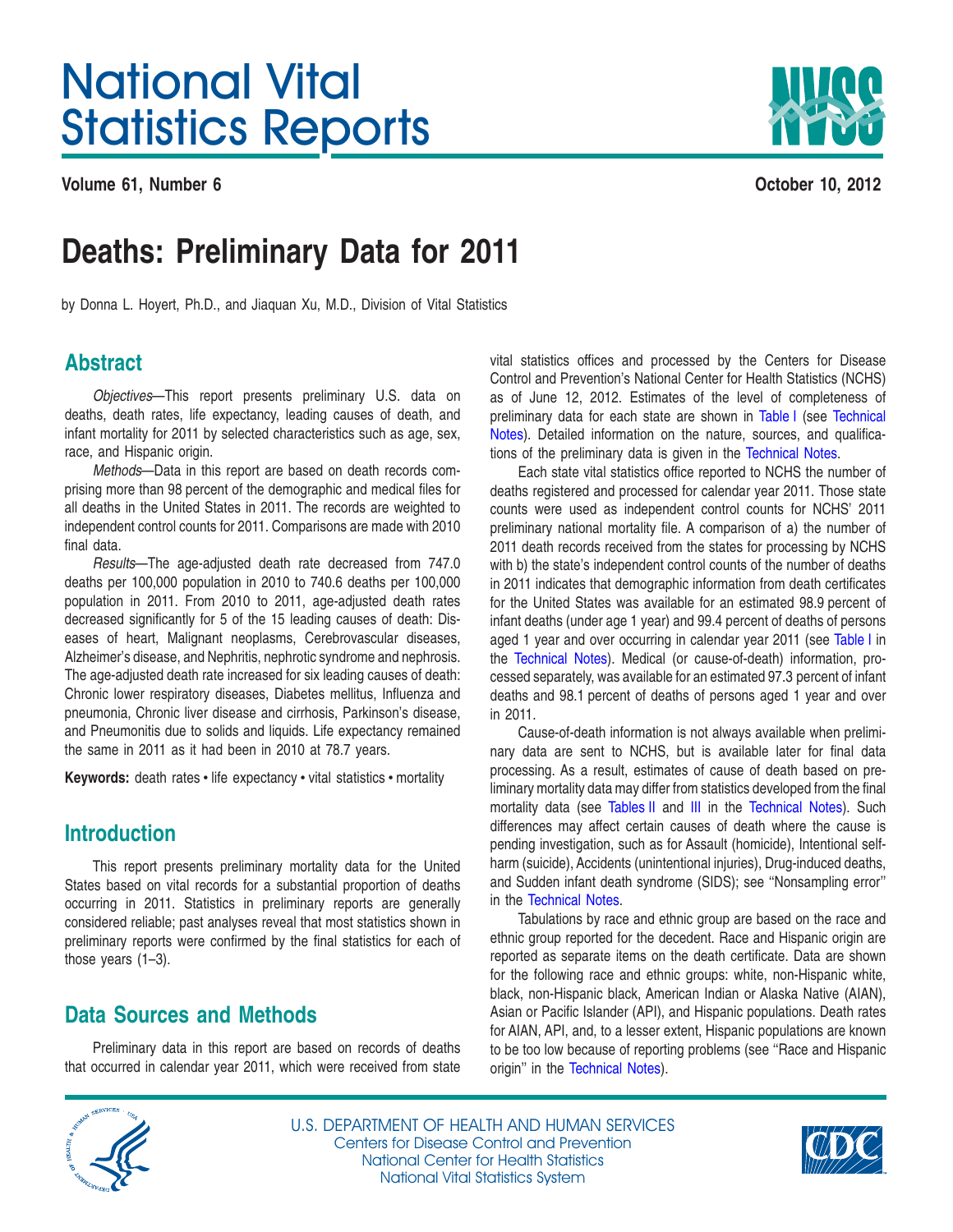<span id="page-1-0"></span>All comparisons in this report are between the 2010 final data (3) and the 2011 preliminary data. Changes in death rates from 2010 to 2011 were tested for statistical significance. Differences in death rates across demographic groups (but occurring in 2011 only) were also tested for statistical significance. Unless otherwise specified, reported differences in death rates are statistically significant.

Age-adjusted death rates are better indicators than crude death rates for showing changes in the risk of death over time when the age distribution of the population is changing, and for comparing the mortality of population subgroups that have different age compositions. All age-adjusted death rates are standardized to the year 2000 population (see ''Computing rates and percentages'' in the [Technical](#page-33-0) Notes).

Life expectancy data shown in this report for data years 2010–2011 are based on methodology similar to that of the 1999–2001 decennial life tables. Beginning with final data reported for 2008, the life table methodology was revised by changing the smoothing technique used to estimate the life table functions at the oldest ages; see [Technical](#page-33-0) Notes (1). The methodology used to produce life expectancies adjusts for misclassification for Hispanic and for race and ethnicity for the non-Hispanic populations (see "Life tables" in the [Technical](#page-33-0) Notes). [Adjustments](#page-33-0) do not account for other sources of error such as return migration (4). Note that adjustments for misclassification are applied to the production of the life tables, but not to the death rates shown in this report.

Two measures of infant mortality are shown: the infant death rate and the infant mortality rate (see "Infant mortality" in the [Technical](#page-33-0) [Notes\).](#page-33-0) These measures typically are similar, although they can differ because they have different denominators.

## **Results**

#### **Trends in numbers and rates**

The pre[liminary](#page-2-0) number of deaths in the United States for 2011 was 2,513,171 (Tables A and [1\).](#page-7-0) The crude death rate of 806.6 per 100,000 population was 0.9 percent higher than the rate of 799.5 per 100,000 in 2010. The estimated age-adjusted death rate, which accounts for changes in the age distribution of the population, reached a record low of 740.6 per 100,000 U.S. [standard](#page-2-0) popul[ation,](#page-7-0) 0.9 percent lower than the 2010 rate of 747.0 (Tables A and 1). Figure 1 illustrates the general pattern of decline in both crude and [age-adjusted](#page-2-0) death rates since 1980. The age-adjusted death rate decreased from 2010 to 2011 by 1.4 percent for males and 0.5 percent for females. The relative magnitudes of significant [changes](#page-7-0) in age-adjusted death rates by sex, race, and Hispanic origin (Table 1) are:

- White males-1.0 percent decrease
- Non-Hispanic white males-0.6 percent decrease
- Black males-3.3 percent decrease
- Black females—1.6 percent decrease
- Non-Hispanic black males-2.7 percent decrease
- Non-Hispanic black females-1.2 percent decrease
- AIAN males-5.9 percent decrease
- AIAN females-3.7 percent decrease
- API males—4.2 percent decrease
- API females-2.6 percent decrease
- Hispanic males-4.8 percent decrease
- $\bullet$  Hispanic females—2.5 percent decrease

Rates for the AIAN and API populations should be interpreted with caution because of inconsistencies between reporting race on death certificates and on censuses, surveys, and birth certificates. Note that mortality for races other than white and black may be seriously understated in some cases due to underreporting for some race groups and Hispanic origin on death certificates (4–6).

Statistically significant decreases in mortality from 2010 to 2011 were registered for those under age 1 year and across age groups over 65 years. Decedents aged 25–34 experienced the only statistically significant increase. Mortality for age groups 1–4 years, 5–14 years, 15–24 years, 35–44 years, 45–54 years, and 55–64 years did not change significantly. The magnitude of the significant changes in mortality by age group is [\(Table](#page-7-0) 1):

- Under 1 year-4.0 percent decrease
- 25–34 years—1.5 percent increase
- 65–74 years—1.6 percent decrease
- 75–84 years—0.8 percent decrease
- 85 years and over-1.2 percent decrease

The death rate for "under 1 year" shown above is based on a population estimate and is different from the infant mortality rate, which is based on live births (see "Infant mortality").

The preliminary estimate of life expectancy at birth for the total p[opulation](#page-25-0) in 2011 is 78.7 years. This is the same as in 2010 [\(Tables](#page-2-0) A and 6). Life expectancy for males increased 0.1 year, from 76.2 in 2010 to 76.3 in 2011. Female life expectancy also increased 0.1 year, from 81.0 years to 81.1 years. (Life expectancy from 2010 to 2011 differed for the male and female populations but was unchanged for both sexes combined due to rounding.)

The difference between male and female life expectancy at birth has generally been decreasing since its peak of 7.8 years in 1979 (1,7). The gap between male and female life expectancy was 4.8 years in 2011, unchanged from the difference between the sexes in 2010. The difference in life expectancy between the white and black populations in 2011 was 3.7 years, a 0.1-year decrease from the 2010 gap between the two races (Table A).

Life [expectancy](#page-2-0) for the Hispanic population increased 0.2 year in 2011 to 81.4 years compared with 2010 ([Table](#page-25-0) 6). In 2011, the life expectancy for the Hispanic female population was 83.7 years. The life expectancy for the Hispanic male population in 2011 was 78.9. The difference in life expectancy between the sexes for the Hispanic population was 4.8 years.

Among the six Hispanic origin-race-sex groups [\(Table](#page-25-0) 6 and [Figure](#page-2-0) 2), Hispanic females have the highest life expectancy at birth (83.7 years), followed by non-Hispanic white females (81.1 years), Hispanic males (78.9 years), non-Hispanic black females (77.8 years), non-Hispanic white males (76.4 years), and non-Hispanic black males (71.6 years). [Figure](#page-2-0) 2 also shows that this pattern has not changed since 2006 although life expectancy for all groups has generally increased.

By state of residence, Hawaii had the lowest mortality in 2011 with an age-adjusted death rate of 584.8 deaths per 100,000 standard population [\(Table](#page-19-0) 3). Mortality was highest in Mississippi, with an age-adjusted death rate of 956.2 per 100,000 standard population.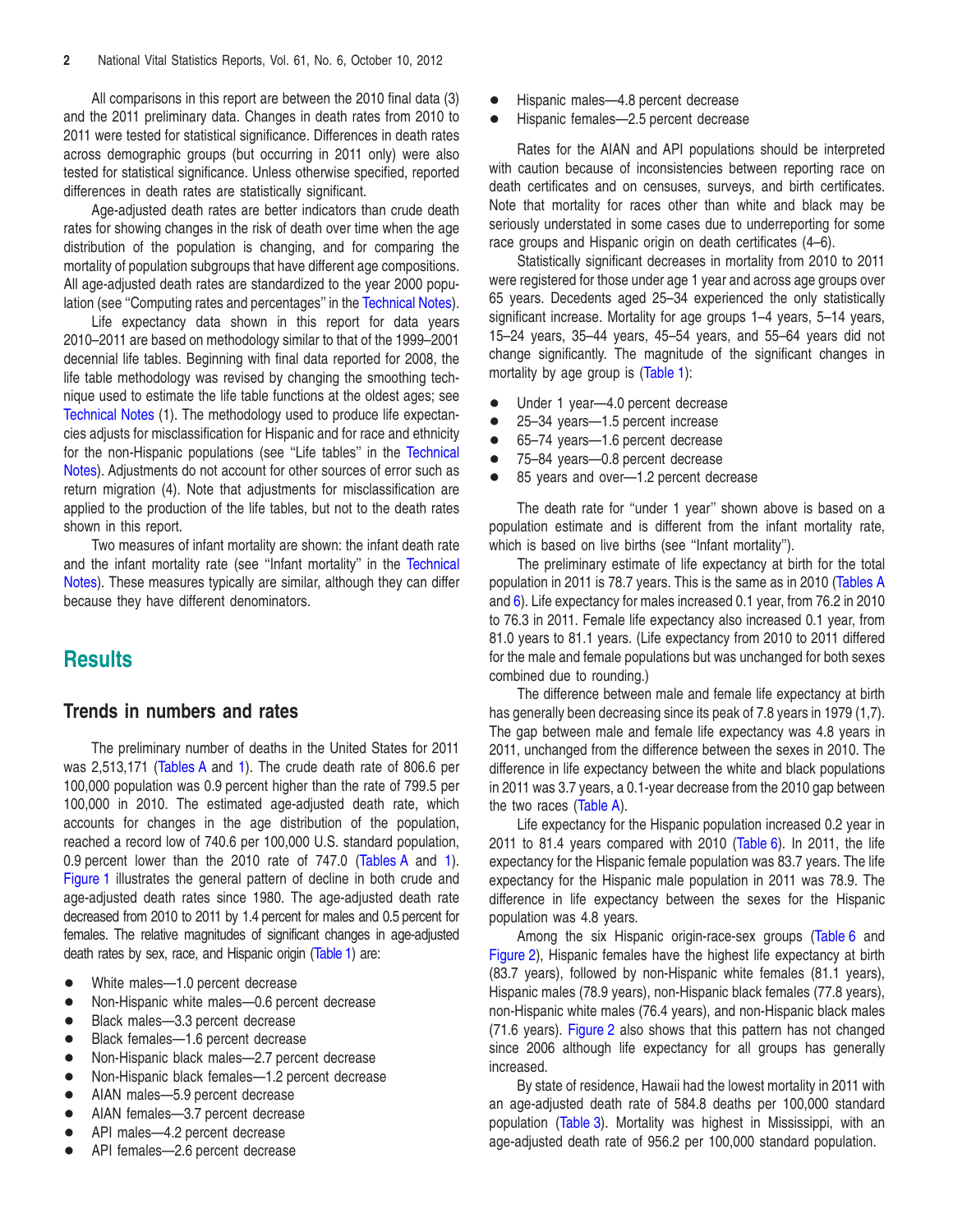#### <span id="page-2-0"></span>Table A. Deaths, age-adjusted death rates, and life expectancy at birth, by race and sex; and infant deaths and **mortality rates, by race: United States, final 2010 and preliminary 2011**

[Data are based on a continuous file of records received from the states. Figures for 2011 are based on weighted data rounded to the nearest individual, so categories may not add to totals]

|                                                             |           | All races <sup>1</sup> |           | White <sup>2</sup> |         | Black <sup>2</sup> |
|-------------------------------------------------------------|-----------|------------------------|-----------|--------------------|---------|--------------------|
| Measure and sex                                             | 2011      | 2010                   | 2011      | 2010               | 2011    | 2010               |
|                                                             | 2,513,171 | 2,468,435              | 2.153.864 | 2.114.749          | 290.135 | 286,959            |
| Male                                                        | 1,253,716 | 1,232,432              | 1.070.817 | 1.051.514          | 146.843 | 145,802            |
| Female $\ldots$ , $\ldots$ , $\ldots$ , $\ldots$ , $\ldots$ | 1,259,456 | 1,236,003              | 1,083,046 | 1,063,235          | 143.292 | 141,157            |
| Age-adjusted death rate <sup>3</sup>                        | 740.6     | 747.0                  | 738.1     | 741.8              | 877.4   | 898.2              |
| Male                                                        | 874.5     | 887.1                  | 869.3     | 878.5              | 1.067.3 | 1.104.0            |
| Female                                                      | 631.9     | 634.9                  | 629.7     | 630.8              | 740.1   | 752.5              |
| Life expectancy at birth (in years) $\ldots$ .              | 78.7      | 78.7                   | 79.0      | 78.9               | 75.3    | 75.1               |
|                                                             | 76.3      | 76.2                   | 76.6      | 76.5               | 72.1    | 71.8               |
| Female                                                      | 81.1      | 81.0                   | 81.3      | 81.3               | 78.2    | 78.0               |
| All infant deaths                                           | 23.910    | 24.586                 | 15.438    | 15.954             | 7.234   | 7.401              |
| Infant mortality $rate4$                                    | 6.05      | 6.15                   | 5.11      | 5.20               | 11.42   | 11.63              |

<sup>1</sup>Includes races other than white and black.

<sup>2</sup>Race categories are consistent with the 1977 Office of Management and Budget (OMB) standards. Multiple-race data were reported for deaths by 38 states and the District of Columbia in 2011 and by 37 states and the District of Columbia in 2010, and were reported for births (used as the denominator in computing infant mortality rates), by 40 states and the District of Columbia in 2011 and by 38 states and the District of Columbia in 2010; see Technical Notes. The multiple-race data for these reporting areas were bridged to the single-race categories of the 1977 OMB standards for comparability with other reporting areas; see Technical Notes.

<sup>3</sup>[Age-adjusted](#page-5-0) death rates are per 100,000 U.S. standard population, based on the year 2000 standard.

<sup>4</sup>[Infant](#page-5-0) mortality rates are deaths under age 1 year per 1,000 live births in specified group.

#### **Causes of death**

The leading causes of death in 2011 remained the same as in 2010 for the 15 leading causes, although two causes exchanged ranks. Nephritis, nephrotic syndrome and nephrosis, the eighth leading cause in 2010, became the ninth leading cause in 2011, while Influenza and pneumonia, the ninth leading cause in 2010, became the eighth leading cause of death in 2011. The 15 leading causes of death in 2011 [\(Table](#page-3-0) B) were as follows:



**Figure 1. Crude and age-adjusted death rates: United States, 1980–2010 final and 2011 preliminary**



**Figure 2. Life expectancy at birth, by Hispanic origin, race for non-Hispanic population, and sex: United States, 2006–2010 final and 2011 preliminary**

- 1. Diseases of heart
- 2. Malignant neoplasms
- 3. Chronic lower respiratory diseases
- 4. Cerebrovascular diseases
- 5. Accidents (unintentional injuries)
- 6. Alzheimer's disease
- 7. Diabetes mellitus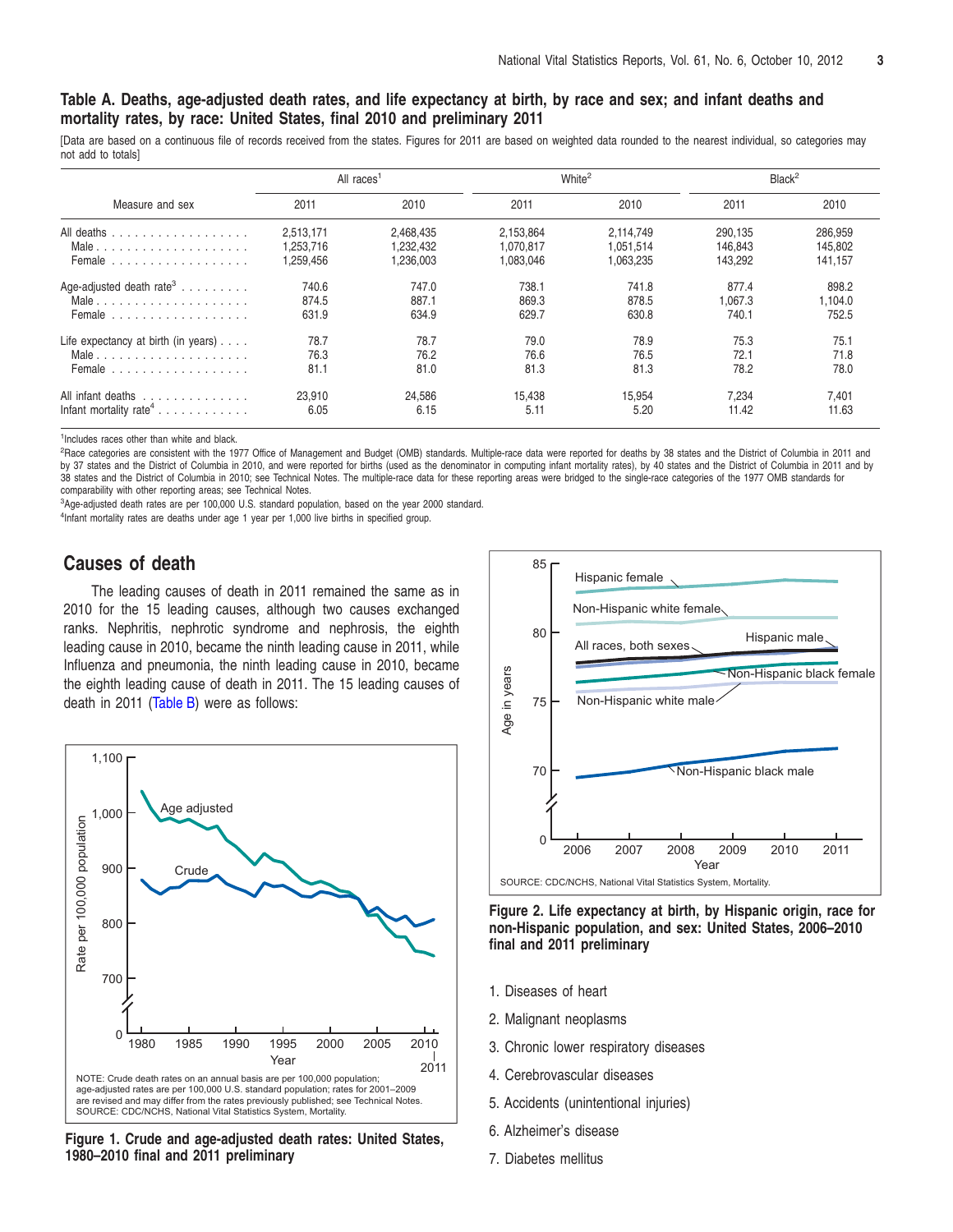#### <span id="page-3-0"></span>Table B. Deaths and death rates for 2011 and age-adjusted death rates and percentage changes in age-adjusted rates from 2010 to 2011 for the 15 leading causes of death in 2011: United States, final 2010 and preliminary 2011

[Data are based on a continuous file of records received from the states. Rates are per 100,000 population; age-adjusted rates per 100,000 U.S. standard population based on the year 2000 standard; see Technical Notes. For explanation of asterisks (\*) preceding cause-of-death codes, see Technical Notes. Figures for 2011 are based on weighted data rounded to the nearest individual, so categories may not add to totals]

|                   |                                                                                                               |           |               |       | Age-adjusted death rate |         |
|-------------------|---------------------------------------------------------------------------------------------------------------|-----------|---------------|-------|-------------------------|---------|
| Rank <sup>1</sup> | Cause of death (based on the International Classification of Diseases,<br>Tenth Revision, 2008 Edition, 2009) | Number    | Death<br>rate | 2011  | 2010                    | Percent |
|                   |                                                                                                               |           |               |       |                         | change  |
| .                 |                                                                                                               | 2,512,873 | 806.5         | 740.6 | 747.0                   | $-0.9$  |
|                   |                                                                                                               | 596,339   | 191.4         | 173.7 | 179.1                   | $-3.0$  |
| 2                 |                                                                                                               | 575,313   | 184.6         | 168.6 | 172.8                   | $-2.4$  |
| 3                 |                                                                                                               | 143.382   | 46.0          | 42.7  | 42.2                    | 1.2     |
|                   |                                                                                                               | 128.931   | 41.4          | 37.9  | 39.1                    | $-3.1$  |
|                   |                                                                                                               | 122,777   | 39.4          | 38.0  | 38.0                    | 0.0     |
|                   |                                                                                                               | 84.691    | 27.2          | 24.6  | 25.1                    | $-2.0$  |
|                   |                                                                                                               | 73.282    | 23.5          | 21.5  | 20.8                    | 3.4     |
| 8                 |                                                                                                               | 53.667    | 17.2          | 15.7  | 15.1                    | 4.0     |
| 9                 |                                                                                                               | 45.731    | 14.7          | 13.4  | 15.3                    | $-12.4$ |
| 10                |                                                                                                               | 38.285    | 12.3          | 12.0  | 12.1                    | $-0.8$  |
| 11                |                                                                                                               | 35.539    | 11.4          | 10.5  | 10.6                    | $-0.9$  |
| 12                |                                                                                                               | 33.539    | 10.8          | 9.7   | 9.4                     | 3.2     |
| 13                |                                                                                                               | 27.477    | 8.8           | 8.0   | 8.0                     | 0.0     |
| 14                |                                                                                                               | 23,107    | 7.4           | 7.0   | 6.8                     | 2.9     |
| 15                |                                                                                                               | 18.090    | 5.8           | 5.3   | 5.1                     | 3.9     |
| .                 |                                                                                                               | 512.723   | 164.6         |       |                         |         |

. . .Category not applicable.

<sup>1</sup>Rank based on number of deaths.

<sup>2</sup>For unintentional injuries, suicides, preliminary and final data may differ significantly because of the truncated nature of the preliminary file.

<sup>3</sup>[New](#page-5-0) ICD–10 subcategories were introduced for the existing X34 (Victim of earthquake); see Technical Notes.

<sup>4</sup>[New](#page-5-0) ICD–10 code J12.3 (Human metapneumovirus pneumonia) was added to the category in 2011; see Technical Notes.

<sup>5</sup>[New](#page-5-0) subcategories replaced previous ones for N18 (Chronic kidney disease) in 2011. Changes affect comparability with previous year's data; see Technical Notes.

<sup>6</sup>[New](#page-5-0) ICD-10 code G21.4 (Vascular parkinsonism) was added to the category in 2011; see Technical Notes.

NOTES: Data are subject to sampling and random variation. For information regarding the calculation of standard errors and further discussion of the variability of the data, see Technical Notes.

- 8. Influenza and pneumonia
- 9. Nephritis, nephrotic syndrome and nephrosis
- 10. Intentional self-harm (suicide)
- 11. Septicemia
- 12. Chronic liver disease and cirrhosis
- 13. Essential hypertension and hypertensive renal disease
- 14. Parkinson's disease
- 15. Pneumonitis due to solids and liquids

From 2010 to 2011, the age-adjusted death rate declined significantly for 5 of the 15 leading causes of death. The age-adjusted death rate for the leading cause of death, Diseases of heart, decreased by 3.0 percent. The age-adjusted death rate for Malignant neoplasms decreased by 2.4 percent (Tables B and 2). Deaths from these two diseases combined accounted for 47 p[ercent](#page-15-0) of deaths in the United States in 2011. Heart disease mortality has exhibited a fairly steady decline since 1980, and cancer mortality began to decline in the early 1990s (8). Of the 15 leading causes of death, the age-adjusted death rate also decreased significantly for Cerebrovascular diseases (3.1 percent), Alzheimer's disease (2.0 percent), and Nephritis, nephrotic syndrome and nephrosis (12.4 percent).

The decrease in deaths from Nephritis, nephrotic syndrome and nephrosis from 2010 to 2011 needs to be interpreted with caution, however. Changes in classification and coding were made in 2011 that contributed to the decrease. Renal failure, for example, mentioned on death certificates was more likely to be treated as a renal complication of other diseases on the death certificate in 2011. As a result, more of these records shift from the Nephritis, nephrotic syndrome and nephrosis category to other diseases (e.g., Diabetes mellitus with renal complications, which is part of the broader Diabetes mellitus category).

The age-adjusted death rate increased significantly from 2010 to 2011 for six leading causes: Chronic lower respiratory diseases (1.2 percent), Diabetes mellitus (3.4 percent), Influenza and pneumonia (4.0 percent), Chronic liver disease and cirrhosis (3.2 percent), Parkinson's disease (2.9 percent), and Pneumonitis due to solids and liquids (3.9 percent).

The observed changes in the age-adjusted death rates from 2010 to 2011 were not significant for Accidents (unintentional injuries), Intentional self-harm (suicide), Septicemia, and Essential hypertension and hypertensive renal disease.

Although Human immunodeficiency virus (HIV) disease was not among the 15 leading causes of death in 2011 for all ages combined, it remains a public health concern, especially for those between the ages of 15 and 64. The age-adjusted death rate for HIV disease declined by 7.7 percent from 2010 to 2011 [\(Table](#page-15-0) 2). Following a period of increase from 1987 through 1994, HIV disease mortality reached a plateau in 1995. Subsequently, the rate for this disease decreased an average of 33.0 percent per year from 1995 through 1998 (9), and 6.5 percent per year from 1999 through 2010 (data not shown). For all races combined in the age group 15–24, HIV disease was the 12th leading cause of death in 2010 and 2011. HIV disease dropped from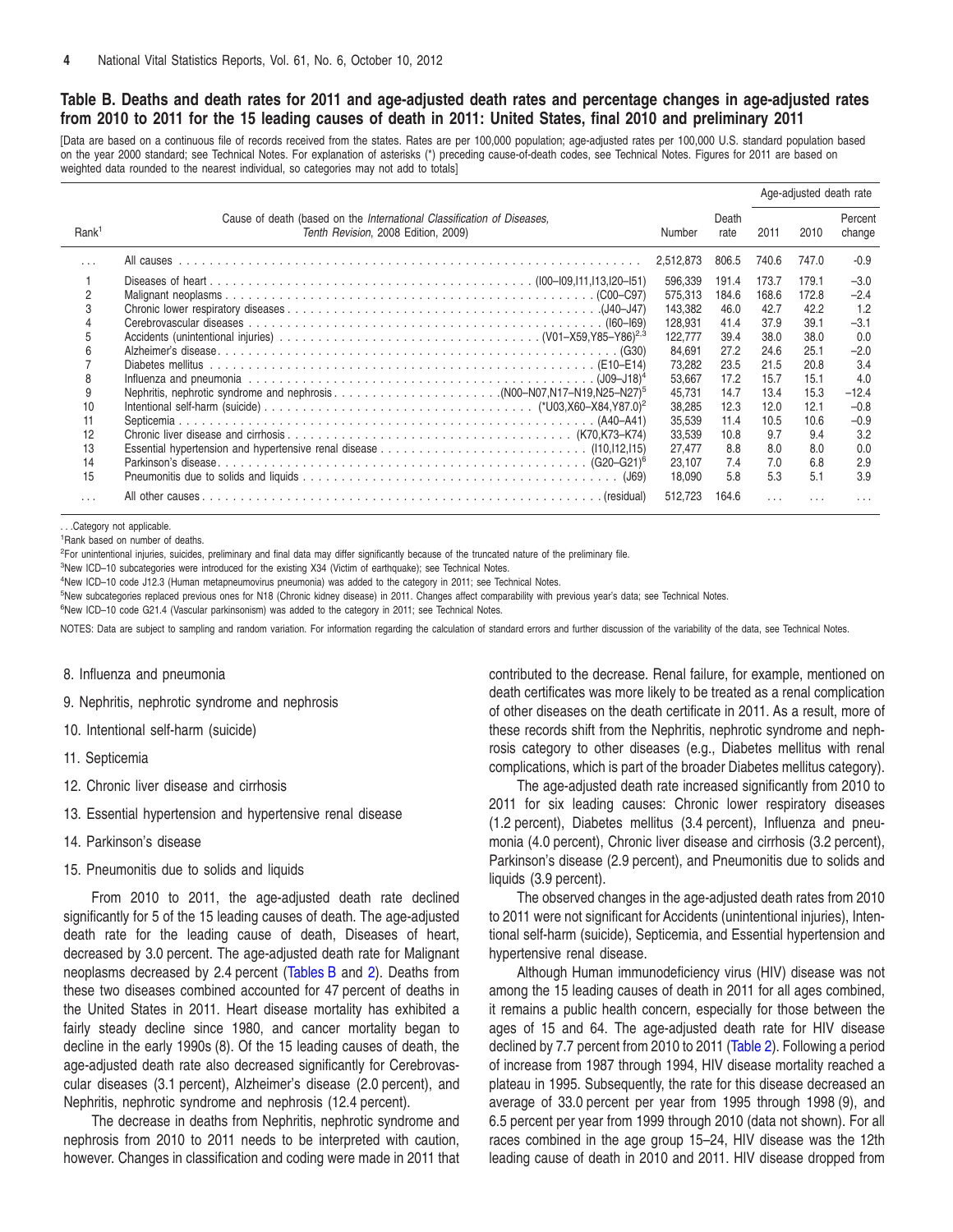<span id="page-4-0"></span>the seventh leading cause of death in 2010 to the eighth leading cause in 2011 for the age group 25–44. Among decedents aged 45–64, HIV disease remained the 13th leading cause in 2011, unchanged from its rank in 2010.

Enterocolitis due to Clostridium difficile (C. difficile), a predominantly antibiotic-associated inflammation of the intestines caused by C. difficile, a gram-positive, anaerobic, spore-forming bacillus, has become a concern in recent years. The disease is often acquired by long-term patients or residents in hospitals or other health-care facilities and accounted for an increasing number of deaths between 1999 and 2008 (1,10,11). In 1999, 793 deaths were due to C. difficile, compared with 7,476 C. difficile deaths in 2008 (1). The number of deaths dropped slightly to 7,251 in 2009 and increased to 7,994 in 2011. The ageadjusted death rate for this cause in 2011 was 2.4 deaths per 100,000 standard population, an increase of 9.1 percent from the rate in 2010. In 2011, C. difficile ranked as the 17th leading cause of death for the population aged 65 and over. Approximately 91 percent of deaths from C. difficile occurred to people aged 65 and over (data not shown).

The age-adjusted death rate for drug-induced deaths did not change significantly, according to preliminary data. However, the final number of drug-induced deaths in 2011 may be substantially higher because information on cause of death in these cases is often delayed pending investigation. Additional information based on toxicology or autopsy reports is often not available in the preliminary file. Mortality from firearm injuries and alcohol-induced deaths in 2011 was unchanged from 2010. The age-adjusted death rate for injury at work in 2011 decreased 5.9 percent from the final rate of 1.7 in 2010 to 1.6 in 2011 [\(Table](#page-15-0) 2).

#### **Infant mortality**

The preliminary infant mortality rate for 2011 was 6.05 infant deaths per 1,000 live births [\(Tables](#page-2-0) A and 4). This was not significantly different from the final 2010 rate of 6.15. Few observed changes in infant mortality from 2010 to [2011](#page-20-0) were statistically significant. With the exception of 2002, the infant mortality rate has statistically remained the same or decreased significantly each successive year from 1958 through 2011 (1,12). The neonatal (i.e., infants under age 28 days) mortality rate was 4.04 per 1,000 live births in 2011, which also was not significantly different from 2010. The postneonatal (i.e., infants aged 28 days–11 months) mortality rate decreased by 4.3 percent from 2.10 deaths per 1,000 live births in 2010 to 2.01 deaths per 1,000 live births in 2011.

Infant mortality did not change significantly from 2010 to 2011 for either black or white infants. The mortality rate of [11.42](#page-20-0) deaths per 1,000 live births for black infants was 2.2 times the rate of 5.11 deaths per 1,000 live births for white infants [\(Tables](#page-2-0) A and 4). Because of inconsistencies in the reporting of race groups on birth and death certificates (especially for races other than white and black and for Hispanic origin), infant mortality rates for these groups are likely to be underestimated (4). The linked birth/infant death data set provides a better source of data for infant deaths and mortality rates by maternal race and ethnicity (13).

Although the infant mortality rate is the preferred indicator of the risk of dying during the first year of life, the infant death rate is also shown in this report. While similar, these two rates vary based on differences in their denominators. The denominator of the 2011 infant death rate is the estimated population under age 1 year as of the

reference date, July 1, 2011 (14). This population estimate includes a combination of infants born in 2010 who had not reached their first birthday before July 1, 2011, and infants born in 2011 before July 1, 2011. In contrast, the denominator of the 2011 infant mortality rate is all live births occurring during 2011 (15). For example, the preliminary number of live births for 2011 ( $n = 3,953,593$ ) is 1.1 percent lower than the July 1 infant population in 2011 ( $n = 3,996,537$ ). Therefore, the infant mortality rate for 2011 (604.7 deaths per 100,000 live births) is higher than the infant death rate for 2011 (598.3 deaths per 100,000 population). For 2011, only the infant death rate decreased significantly from 2010.

The 10 leading causes of infant mortality for 2011 were:

1. Congenital malformations, deformations and chromosomal abnormalities

2. Disorders related to short gestation and low birth weight, not elsewhere classified

- 3. Sudden infant death syndrome (SIDS)
- 4. Newborn affected by maternal complications of pregnancy
- 5. Accidents (unintentional injuries)

6. Newborn affected by complications of placenta, cord and membranes

- 7. Bacterial sepsis of newborn
- 8. Respiratory distress of newborn
- 9. Diseases of the circulatory system
- 10. Neonatal hemorrhage

The leading causes of infant death in 2011 were the same as in 2009. They were the same as in 2010 for 9 of the 10 leading causes [\(Table](#page-31-0) 8). Dropping from among the 10 leading causes of infant death in 2011 was Necrotizing enterocolitis of newborn, replaced by Neonatal hemorrhage as the 10th leading cause of [infa](#page-31-0)nt death in 2011. The infant mortality rate decreased for only 1 of the 10 leading causes of death from 2010 to 2011 [\(Tables](#page-21-0) 5 and 8). The [infan](#page-31-0)t mortality rate decreased by 16.1 percent for SIDS [\(Tables](#page-21-0) 5 and 8).

Deaths due to SIDS, currently the third leading cause of infant death, have been declining since 1988 (1,16). Because SIDS deaths often involve lengthy investigations, the mortality rate due to SIDS is typically lower based on preliminary data than that based on the final data. Recent declines in mortality due to SIDS also may reflect a change in the way SIDS is diagnosed and reported by medical examiners and coroners (17).

## **References**

- 1. Miniño AM, Murphy SL, Xu JQ, Kochanek KD. Deaths: Final data for 2008. National vital statistics reports; vol 59 no 10. Hyattsville, MD: National Center for Health Statistics. 2011. Available from: http://www.cdc.gov/nchs/data/nvsr/nvsr59/nvsr59\_10.pdf.
- 2. Kochanek KD, Xu JQ, Murphy SL, et al. Deaths: Final data for 2009. National vital statistics reports; vol 60 no 3. Hyattsville, MD: National Center for Health Statistics. 2011. Available from: http://www.cdc.gov/nchs/data/nvsr/nvsr60/nvsr60\_03.pdf.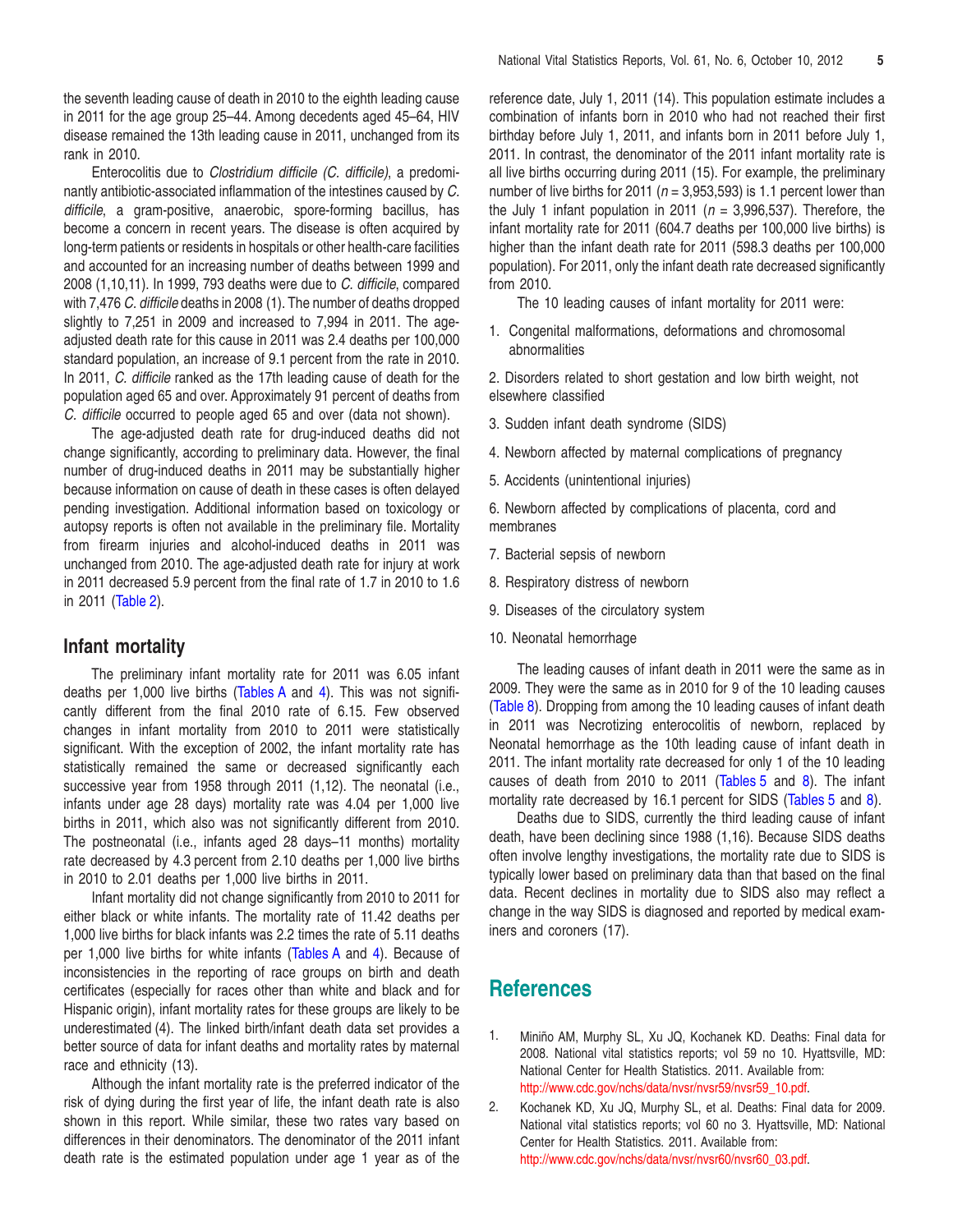- <span id="page-5-0"></span>3. Murphy SL, Kochanek KD. Deaths: Final data for 2010. National vital statistics reports; vol 61 no 4. Hyattsville, MD: National Center for Health Statistics. Forthcoming.
- 4. Arias E, Schauman WS, Eschbach K, et al. The validity of race and Hispanic origin reporting on death certificates in the United States. National Center for Health Statistics. Vital Health Stat 2(148). 2008. Available from: [http://www.cdc.gov/nchs/data/series/sr\\_02/](http://www.cdc.gov/nchs/data/series/sr_02/sr02_148.pdf) sr02\_148.pdf.
- 5. Sorlie PD, Rogot E, Johnson NJ. Validity of demographic characteristics on the death certificate. Epidemiology 3(2):181–4. 1992.
- 6. Rosenberg HM, Maurer JD, Sorlie PD, et al. Quality of death rates by race and Hispanic origin: A summary of current research, 1999. National Center for Health Statistics. Vital Health Stat 2(128). 1999. Available from: [http://www.cdc.gov/nchs/data/series/sr\\_02/](http://www.cdc.gov/nchs/data/series/sr_02/sr02_128.pdf) sr02\_128.pdf.
- 7. Arias E. United States life tables, 2008. National vital statistics reports; vol 61 no 3. Hyattsville, MD: National Center for Health Statistics. 2012. Available from: [http//www.cdc.gov/nchs/data/nvsr/nvsr61/](http://www.cdc.gov/nchs/data/nvsr/nvsr61/nvsr61_03.pdf) nvsr61\_03.pdf.
- 8. Xu JQ, Kochanek KD, Murphy SL, Tejada-Vera B. Deaths: Final data for 2007. National vital statistics reports; vol 58 no 19. Hyattsville, MD: National Center for Health Statistics. 2010. Available from: http://www.cdc.gov/nchs/data/nvsr/nvsr58/nvsr58\_19.pdf.
- 9. National Center for Health Statistics. Hist293. Age-adjusted death rates for 72 selected causes by race and sex using year 2000 standard population: United States, 1979–98. 2001. Available from: http://www.cdc.gov/nchs/data/mortab/aadr7998s.pdf.
- 10. Sunenshine RH, McDonald LC. Clostridium difficile-associated disease: New challenges from an established pathogen. Cleve Clin J Med 73(2):187–97. 2006. Available from: [http://www.ccjm.org/content/](http://www.ccjm.org/content/73/2/187.full.pdf+html) 73/2/187.full.pdf+html.
- 11. Redelings MD, Sorvillo F, Mascola L. Increase in Clostridium difficilerelated mortality rates, United States, 1999–2004. Emerg Infect Dis 13(9):1417–19. 2007. Available from: [http://www.cdc.gov/EID/content/](http://www.cdc.gov/EID/content/13/9/1417.htm) 13/9/1417.htm.
- 12. Kochanek KD, Martin JA. Supplemental analyses of recent trends in infant mortality. Health E-Stat. Hyattsville, MD: National Center for Health Statistics. Available from: [http://www.cdc.gov/nchs/data/hestat/](http://www.cdc.gov/nchs/data/hestat/infantmort/infantmort.htm) infantmort/infantmort.htm.
- 13. Mathews TJ, MacDorman MF. Infant mortality statistics from the 2008 period linked birth/infant death data set. National vital statistics reports; vol 60 no 5. Hyattsville, MD: National Center for Health Statistics. 2012. Available from: [http://www.cdc.gov/nchs/data/nvsr/nvsr60/](http://www.cdc.gov/nchs/data/nvsr/nvsr60/nvsr60_05.pdf) nvsr60\_05.pdf.
- 14. National Center for Health Statistics. Vintage 2011 bridged-race postcensal population estimates. Available from: http://www.cdc.gov/nchs/ [nvss/bridged\\_race/data\\_documentation.htm#vintage2011.](http://www.cdc.gov/nchs/nvss/bridged_race/data_documentation.htm#vintage2011)
- 15. Hamilton BE, Martin JA, Ventura SJ. Births: Preliminary data for 2011. National vital statistics reports; vol 61 no 5. Hyattsville, MD: National Center for Health Statistics. 2012. Available from: http://www.cdc.gov/nchs/data/nvsr/nvsr61/nvsr61\_05.pdf.
- 16. Murphy SL. Deaths: Final data for 1998. National vital statistics reports; vol 48 no 11. Hyattsville, MD: National Center for Health Statistics. 2000. Available from: [http://www.cdc.gov/nchs/data/nvsr/nvsr48/](http://www.cdc.gov/nchs/data/nvsr/nvsr48/nvs48_11.pdf) nvs48\_11.pdf.
- 17. Shapiro-Mendoza CK, Tomashek KM, Anderson RN, Wingo J. Recent national trends in sudden, unexpected infant deaths: More evidence supporting a change in classification or reporting. Am J Epidemiol 163(8):762–9. 2006.
- 18. National Center for Health Statistics. Vital statistics of the United States: Mortality, 1999. Technical appendix. Available from: http://www.cdc.gov/nchs/data/statab/techap99.pdf.
- 19. National Center for Health Statistics. 2003 revision of the U.S. Standard Certificate of Death. 2003. Available from: http://www.cdc.gov/nchs/data/dvs/DEATH11-03final-acc.pdf.
- 20. National Center for Health Statistics. Report of the panel to evaluate the U.S. standard certificates. 2000. Available from: http://www.cdc.gov/nchs/data/dvs/panelreport\_acc.pdf.
- 21. Office of Management and Budget. Revisions to the standards for the classification of federal data on race and ethnicity. Fed Regist (62 FR58782–58790). October 30, 1997.
- 22. Office of Management and Budget. Race and ethnic standards for federal statistics and administrative reporting. Statistical Policy Directive 15. 1977.
- 23. Ingram DD, Parker JD, Schenker N, et al. United States census 2000 population with bridged race categories. National Center for Health Statistics. Vital Health Stat 2(135). 2003. Available from: http://www.cdc.gov/nchs/data/series/sr\_02/sr02\_135.pdf.
- 24. Schenker N, Parker JD. From single-race reporting to multiple-race reporting: Using imputation methods to bridge the transition. Stat Med 22(9):1571–87. 2003.
- 25. Vital statistics, instructions for classifying the underlying cause of death. NCHS instruction manual, part 2a. Hyattsville, MD: Public Health Service. Published annually.
- 26. World Health Organization. International statistical classification of diseases and related health problems, tenth revision. Geneva: World Health Organization. 1992.
- 27. World Health Organization. International statistical classification of diseases and related health problems, tenth revision, 2008 edition. Geneva: World Health Organization. 2009.
- 28. National Center for Health Statistics. ICD–10 Cause-of-death lists for tabulating mortality statistics, updated March 2011. NCHS instruction manual, part 9. Hyattsville, MD: Public Health Service. 2011. Available from: http://www.cdc.gov/nchs/nvss/instruction\_manuals.htm.
- 29. Heron, M. Deaths: Leading causes for 2008. National vital statistics reports; vol 60 no 6. Hyattsville, MD: National Center for Health Statistics. 2012. Available from: [http://www.cdc.gov/nchs/data/nvsr/](http://www.cdc.gov/nchs/data/nvsr/nvsr60/nvsr60_06.pdf) nvsr60/nvsr60\_06.pdf.
- 30. National Center for Health Statistics. U.S. decennial life tables for 1989–91, vol 1 no 2, methodology of the national and state life tables. Hyattsville, MD. 1998. Available from: [http://www.cdc.gov/nchs/data/](http://www.cdc.gov/nchs/data/lifetables/life89_1_2.pdf) lifetables/life89\_1\_2.pdf.
- 31. Sirken MG. Comparison of two methods of constructing abridged life tables by reference to a ''standard'' table. National Center for Health Statistics. Vital Health Stat 2(4): 1966. Available from: http://www.cdc.gov/nchs/data/series/sr\_02/sr02\_004.pdf.
- Anderson RN. Method for constructing complete annual U.S. life tables. National Center for Health Statistics. Vital Health Stat 2(129). 1999. Available from: [http://www.cdc.gov//nchs/data/series/sr\\_02/](http://www.cdc.gov//nchs/data/series/sr_02/sr02_129.pdf) sr02\_129.pdf.
- 33. Kestenbaum B. A description of the extreme aged population based on improved Medicare enrollment data. Demography 29(4):565–80. 1992.
- 34. Wei R, Curtin LR, Arias E, Anderson RN. United States decennial life tables for 1999–2001, methodology of the United States life tables. National vital statistics reports; vol 57 no 4. Hyattsville, MD: National Center for Health Statistics. 2008. Available from: http://www.cdc.gov/nchs/data/nvsr/nvsr57/nvsr57\_04.pdf.
- 35. Arias E, Rostron BL, Tejada-Vera B. United States life tables, 2005. National vital statistics reports; vol 58 no 10. Hyattsville, MD: National Center for Health Statistics. 2010. Available from: http://www.cdc.gov/nchs/data/nvsr/nvsr58/nvsr58\_10.pdf.
- 36. Arias E. United States life tables by Hispanic origin. National Center for Health Statistics. Vital Health Stat 2(152). 2010. Available from: http://www.cdc.gov/nchs/data/series/sr\_02/sr02\_152.pdf.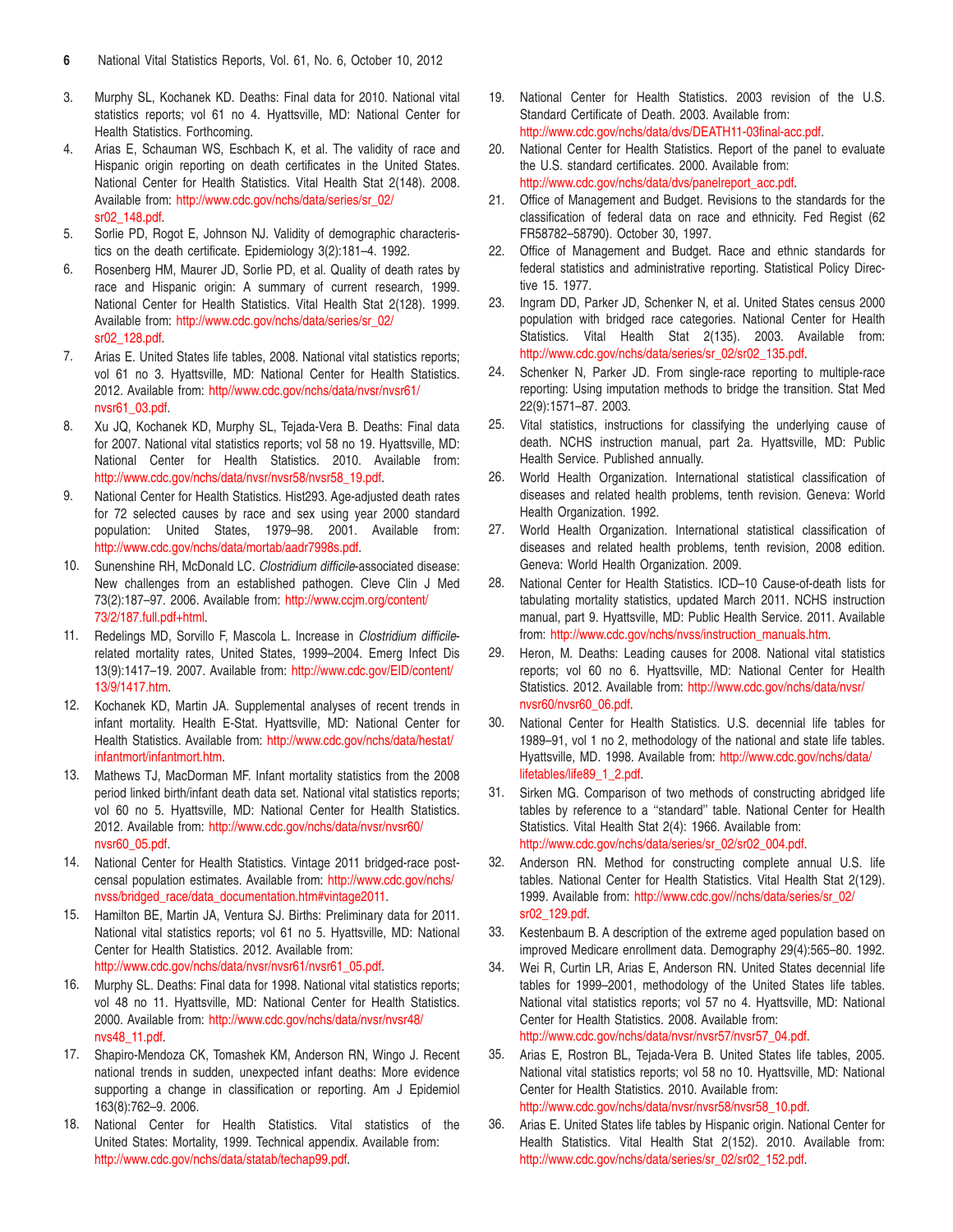- <span id="page-6-0"></span>37. Arias E, Eschbach K, Schauman WS, Backlund EL, Sorlie PD. The Hispanic mortality advantage and ethnic misclassification on US death certificates. Am J Public Health 100(Suppl1):S171–7. 2010. Available from: [http://ajph.aphapublications.org/doi/pdfplus/10.2105/AJPH.2008.](http://ajph.aphapublications.org/doi/pdfplus/10.2105/AJPH.2008.135863) 135863.
- 38. Anderson RN, Rosenberg HM. Age standardization of death rates: Implementation of the year 2000 standard. National vital statistics reports; vol 47 no 3. Hyattsville, MD: National Center for Health Statistics. 1998. Available from: [http://www.cdc.gov/nchs/data/nvsr/](http://www.cdc.gov/nchs/data/nvsr/nvsr47/nvs47_03.pdf) nvsr47/nvs47\_03.pdf.

## **List of Detailed Tables**

| 1. Deaths and death rates, by age, sex, race, and Hispanic origin,                                                                   |    |
|--------------------------------------------------------------------------------------------------------------------------------------|----|
| and age-adjusted death rates, by sex, race, and Hispanic origin:<br>United States, final 2010 and preliminary 2011                   | 8  |
| 2. Deaths, death rates, and age-adjusted death rates for 113                                                                         |    |
| selected causes, Injury by firearms, Drug-induced deaths,                                                                            |    |
| Alcohol-induced deaths, Injury at work, and Enterocolitis due to<br>Clostridium difficile: United States, final 2010 and preliminary |    |
|                                                                                                                                      | 16 |
| 3. Deaths, death rates, and age-adjusted death rates: United States,                                                                 |    |
| and each state and territory, final 2010 and preliminary 2011                                                                        | 20 |
| 4. Infant deaths and infant mortality rates, by age, race, and                                                                       |    |
| Hispanic origin: United States, final 2010 and preliminary                                                                           |    |
| 5. Infant deaths and infant mortality rates for 130 selected causes:                                                                 | 21 |
| United States, final 2010 and preliminary 2011                                                                                       | 22 |
| 6. Expectation of life at selected ages, by race, Hispanic origin, race                                                              |    |
| for non-Hispanic population, and sex: United States, final 2010                                                                      |    |
| and preliminary 2011                                                                                                                 | 26 |
| 7. Deaths and death rates for the 10 leading causes of death in                                                                      |    |
| specified age groups: United States, preliminary 2011                                                                                | 29 |
| 8. Infant deaths and infant mortality rates for the 10 leading causes                                                                |    |
| of infant death, by race and Hispanic origin: United States,                                                                         | 32 |
|                                                                                                                                      |    |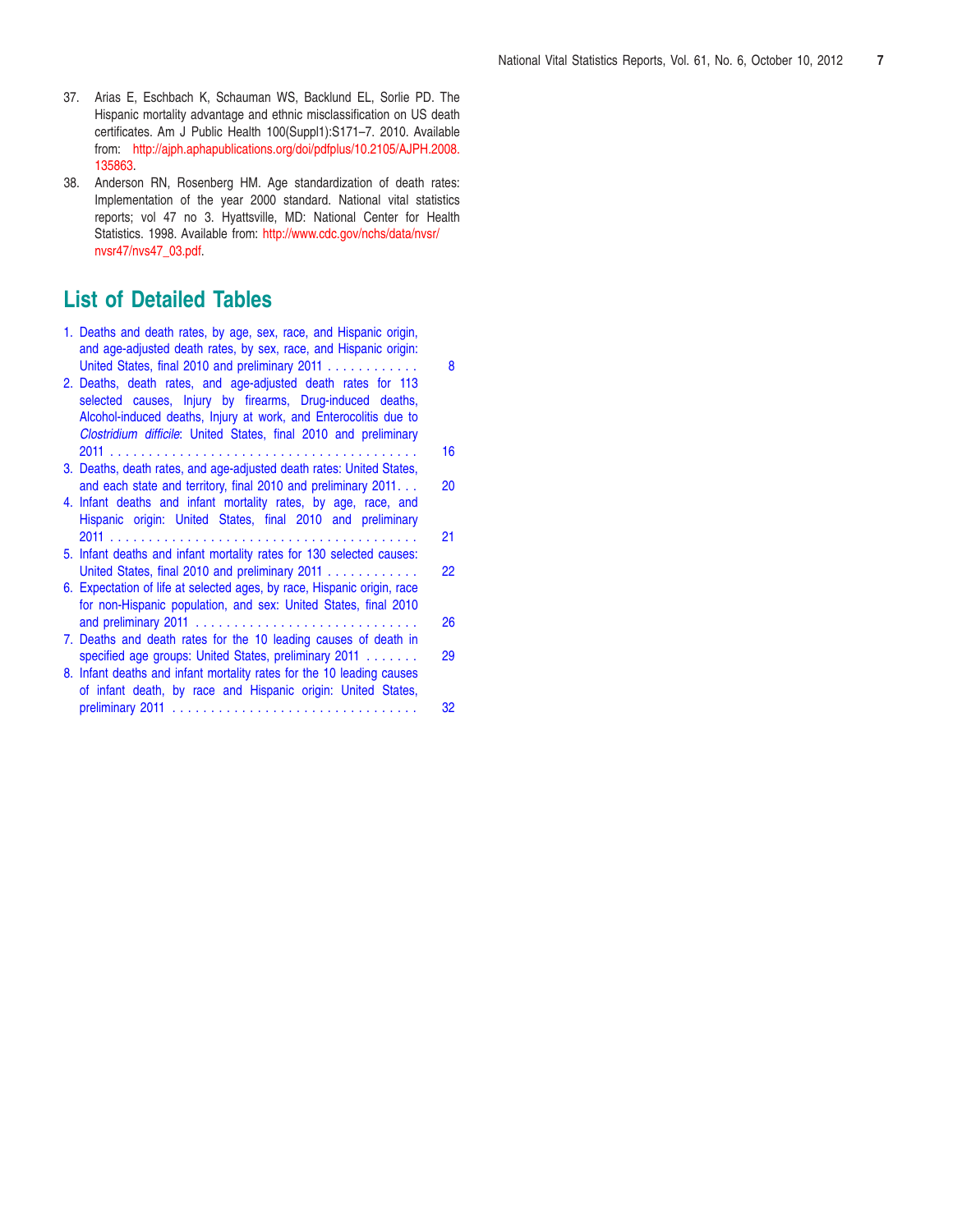<span id="page-7-0"></span>[Data are based on a continuous file of records received from the states. Age-specific rates are per 100,000 population in specified group. Age-adjusted rates are per 100,000 U.S. standard population; see Technical Notes. Figures for 2011 are based on weighted data rounded to the nearest individual, so categories may not add to totals. Race and Hispanic origin are reported separately on the death certificate. Data for Hispanic origin and specified races other than white and black should be interpreted with caution because of inconsistencies between reporting Hispanic origin and race on death certificates and on censuses and surveys; see Technical Notes. Race categories are consistent with the 1977 Office of Management and Budget (OMB) standards. Multiple-race data were reported by 38 states and the District of Columbia in 2011 and by 37 states and the District of Columbia in 2010; see Technical Notes. The multiple-race data for these states were bridged to the single-race categories of the 1977 OMB standards for comparability with other states; see Technical Notes. Data for persons of Hispanic origin are included in the data for each race group, according to the decedent's reported race; see Technical Notes]

|                                                 | 2011      |          | 2010      |          |  |
|-------------------------------------------------|-----------|----------|-----------|----------|--|
| Age, sex, race, and Hispanic origin             | Number    | Rate     | Number    | Rate     |  |
| All races, both sexes                           |           |          |           |          |  |
|                                                 | 2,513,171 | 806.6    | 2,468,435 | 799.5    |  |
| Under 1 year <sup>1</sup>                       | 23,910    | 598.3    | 24,586    | 623.4    |  |
| $1-4$ years                                     | 4,236     | 26.2     | 4,316     | 26.5     |  |
| 5-14 years                                      | 5,377     | 13.1     | 5,279     | 12.9     |  |
| 15-24 years                                     | 29,624    | 67.6     | 29,551    | 67.7     |  |
| 25-34 years                                     | 43,631    | 104.4    | 42,259    | 102.9    |  |
| 35-44 years                                     | 69,746    | 171.7    | 70,033    | 170.5    |  |
| 45-54 years                                     | 182,994   | 409.2    | 183,207   | 407.1    |  |
| 55-64 years                                     | 323,015   | 848.7    | 310,802   | 851.9    |  |
| 65-74 years                                     | 414,792   | 1,845.0  | 407,151   | 1,875.1  |  |
| 75-84 years                                     | 625,860   | 4,750.3  | 625,651   | 4,790.2  |  |
| 85 years and over $\ldots \ldots \ldots \ldots$ | 789,854   | 13,767.3 | 765,474   | 13,934.3 |  |
| Not stated                                      | 132       | $\ldots$ | 126       | $\ldots$ |  |
| Age-adjusted rate <sup>2</sup>                  |           | 740.6    |           | 747.0    |  |
|                                                 | $\ldots$  |          | $\cdots$  |          |  |
| All races, male                                 |           |          |           |          |  |
|                                                 | 1,253,716 | 817.9    | 1,232,432 | 812.0    |  |
| Under $1$ year <sup>1</sup> .                   | 13,259    | 648.8    | 13,702    | 680.2    |  |
|                                                 | 2,393     | 29.0     | 2,460     | 29.6     |  |
| 5-14 years                                      | 3,163     | 15.1     | 3,054     | 14.6     |  |
| 15-24 years                                     | 21,894    | 97.6     | 21,790    | 97.6     |  |
| 25-34 years                                     | 30,003    | 142.6    | 29,192    | 141.5    |  |
| 35-44 years                                     | 43,152    | 213.4    | 43,434    | 212.5    |  |
| 45-54 years                                     | 111,552   | 506.6    | 112,018   | 505.9    |  |
| 55-64 years                                     | 196,424   | 1,070.0  | 189,295   | 1,075.5  |  |
| 65-74 years                                     | 234,102   | 2.234.6  | 229.704   | 2.275.1  |  |
| 75-84 years                                     | 312,543   | 5,608.1  | 311,830   | 5,693.7  |  |
| 85 years and over                               | 285,134   | 15,054.4 | 275,866   | 15,414.3 |  |
| Not stated                                      | 96        | $\ldots$ | 87        | $\ldots$ |  |
| Age-adjusted rate <sup>2</sup>                  |           | 874.5    |           | 887.1    |  |
|                                                 | $\ldots$  |          | $\cdots$  |          |  |
| All races, female                               |           |          |           |          |  |
|                                                 | 1,259,456 | 795.6    | 1,236,003 | 787.4    |  |
| Under $1$ year'                                 | 10.651    | 545.4    | 10,884    | 564.0    |  |
| $1-4$ years                                     | 1,843     | 23.3     | 1,856     | 23.3     |  |
| 5-14 years                                      | 2,214     | 11.0     | 2,225     | 11.1     |  |
| 15-24 years                                     | 7,730     | 36.2     | 7,761     | 36.4     |  |
| 25-34 years                                     | 13,628    | 65.7     | 13,067    | 64.0     |  |
| 35-44 years                                     | 26,594    | 130.3    | 26,599    | 128.9    |  |
| 45-54 years                                     | 71,442    | 314.7    | 71,189    | 311.4    |  |
| 55-64 years                                     | 126,591   | 642.5    | 121,507   | 643.5    |  |
| 65-74 years                                     | 180,690   | 1,505.1  | 177,447   | 1,527.5  |  |
| 75-84 years                                     | 313,317   | 4,121.4  | 313,821   | 4,137.7  |  |
| 85 years and over                               | 504,720   | 13,133.0 | 489,608   | 13,219.2 |  |
| Not stated                                      | 36        | $\cdots$ | 39        | $\ldots$ |  |
| Age-adjusted rate <sup>2</sup>                  | $\cdots$  | 631.9    | $\cdots$  | 634.9    |  |
|                                                 |           |          |           |          |  |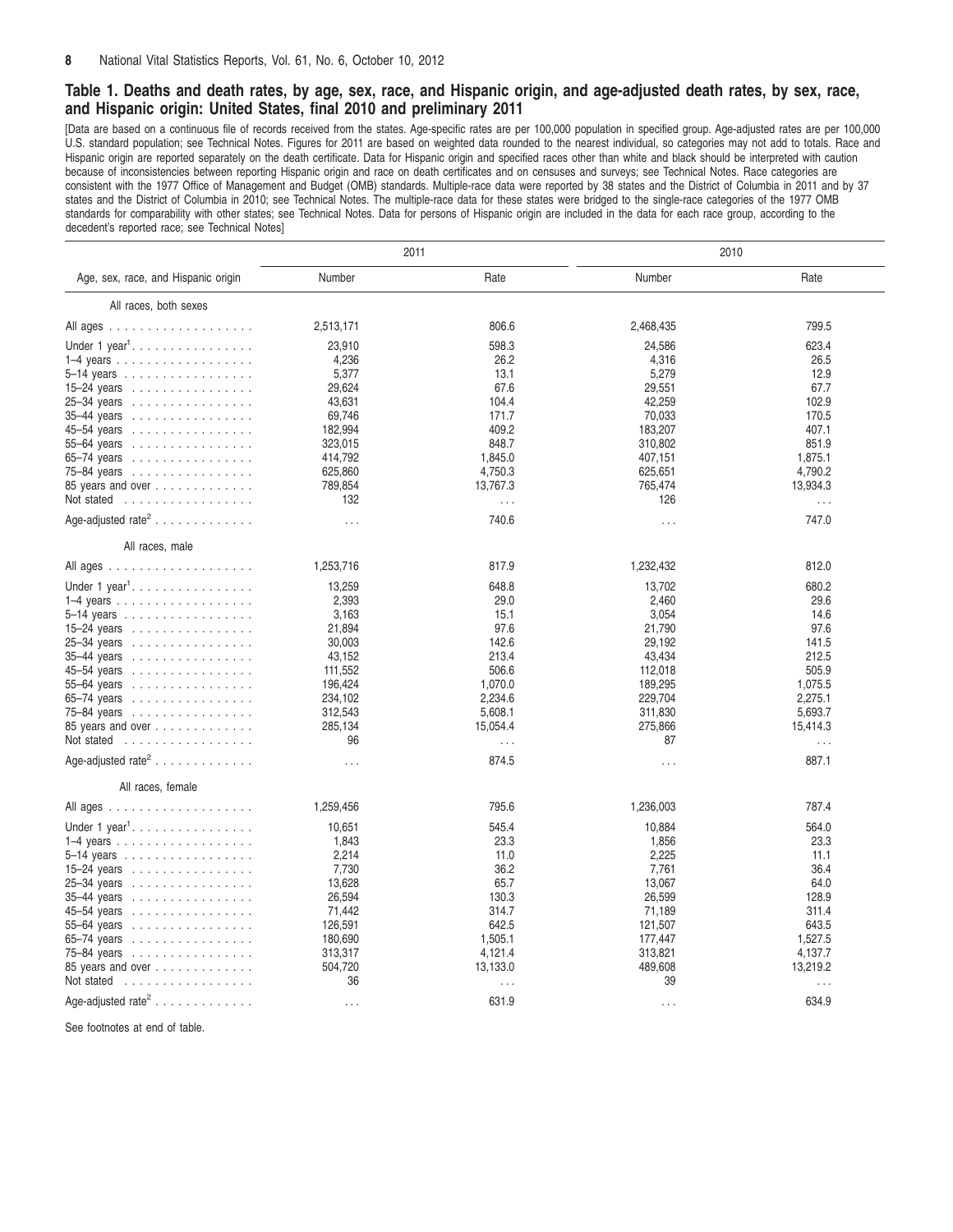[Data are based on a continuous file of records received from the states. Age-specific rates are per 100,000 population in specified group. Age-adjusted rates are per 100,000 U.S. standard population; see Technical Notes. Figures for 2011 are based on weighted data rounded to the nearest individual, so categories may not add to totals. Race and Hispanic origin are reported separately on the death certificate. Data for Hispanic origin and specified races other than white and black should be interpreted with caution because of inconsistencies between reporting Hispanic origin and race on death certificates and on censuses and surveys; see Technical Notes. Race categories are consistent with the 1977 Office of Management and Budget (OMB) standards. Multiple-race data were reported by 38 states and the District of Columbia in 2011 and by 37 states and the District of Columbia in 2010; see Technical Notes. The multiple-race data for these states were bridged to the single-race categories of the 1977 OMB standards for comparability with other states; see Technical Notes. Data for persons of Hispanic origin are included in the data for each race group, according to the decedent's reported race; see Technical Notes]

|                                                 | 2011      |          | 2010      |          |  |
|-------------------------------------------------|-----------|----------|-----------|----------|--|
| Age, sex, race, and Hispanic origin             | Number    | Rate     | Number    | Rate     |  |
| Total white, both sexes                         |           |          |           |          |  |
|                                                 | 2,153,864 | 871.7    | 2,114,749 | 861.7    |  |
| Under 1 year <sup>1</sup> .                     | 15,438    | 515.5    | 15,954    | 537.2    |  |
| 1–4 years $\ldots \ldots \ldots \ldots \ldots$  | 2,973     | 24.5     | 3,015     | 24.6     |  |
| 5-14 years                                      | 3,907     | 12.5     | 3,841     | 12.3     |  |
| 15-24 years                                     | 21,610    | 64.9     | 21,509    | 64.7     |  |
| 25-34 years                                     | 32,605    | 101.2    | 31,425    | 99.2     |  |
| 35-44 years                                     | 52,857    | 166.8    | 53,060    | 165.0    |  |
| 45-54 years                                     | 143,215   | 397.4    | 143,049   | 392.9    |  |
| 55-64 years                                     | 259,396   | 820.3    | 249,583   | 820.3    |  |
|                                                 | 349,774   | 1,823.5  | 342,977   | 1,846.7  |  |
| 65-74 years                                     |           | 4,794.0  | 552,508   | 4,818.2  |  |
| 75-84 years                                     | 551,575   |          |           |          |  |
| 85 years and over                               | 720,413   | 14,016.6 | 697,733   | 14,147.6 |  |
| Not stated                                      | 100       | $\ldots$ | 95        | $\ldots$ |  |
| Age-adjusted rate <sup>2</sup>                  | $\cdots$  | 738.1    | $\cdots$  | 741.8    |  |
| White male                                      |           |          |           |          |  |
|                                                 | 1,070,817 | 875.4    | 1,051,514 | 866.1    |  |
| Under $1$ year <sup>1</sup> .                   | 8,555     | 558.8    | 8,871     | 584.3    |  |
| $1-4$ years                                     | 1,680     | 27.0     | 1,718     | 27.4     |  |
| 5-14 years                                      | 2,306     | 14.4     | 2,222     | 13.8     |  |
| 15-24 years                                     | 15,810    | 92.4     | 15,661    | 91.8     |  |
| 25-34 years                                     | 22,603    | 137.5    | 21,883    | 135.6    |  |
| 35-44 years                                     | 33,326    | 208.5    | 33,486    | 206.6    |  |
| 45-54 years                                     | 88,664    | 494.5    | 89,017    | 491.9    |  |
| 55-64 years                                     | 159,175   | 1,032.1  | 153,296   | 1,033.0  |  |
|                                                 | 198,530   | 2,197.8  | 194,793   | 2,232.4  |  |
| 65-74 years $\ldots \ldots \ldots \ldots$       | 278,190   | 5,647.4  | 277,543   | 5,703.6  |  |
| 75-84 years                                     |           |          |           |          |  |
| 85 years and over $\ldots \ldots \ldots \ldots$ | 261,903   | 15,318.1 | 252,958   | 15,640.3 |  |
| Not stated                                      | 74        | $\cdots$ | 66        | $\ldots$ |  |
| Age-adjusted rate <sup>2</sup>                  | $\cdots$  | 869.3    | $\cdots$  | 878.5    |  |
| White female                                    |           |          |           |          |  |
|                                                 | 1,083,046 | 868.0    | 1,063,235 | 857.3    |  |
| Under $1$ year <sup>1</sup> .                   | 6,883     | 470.3    | 7,083     | 488.0    |  |
| $1-4$ years                                     | 1,293     | 21.8     | 1,297     | 21.6     |  |
| 5-14 years                                      | 1,601     | 10.5     | 1,619     | 10.6     |  |
| 15-24 years                                     | 5,800     | 35.9     | 5,848     | 36.2     |  |
| 25-34 years                                     | 10,002    | 63.4     | 9,542     | 61.4     |  |
| 35-44 years                                     | 19,532    | 124.4    | 19,574    | 122.8    |  |
| 45-54 years                                     | 54,550    | 301.2    | 54,032    | 295.1    |  |
| 55-64 years                                     | 100,221   | 618.6    | 96,287    | 617.8    |  |
| 65-74 years                                     | 151,244   | 1,490.3  | 148,184   | 1,504.9  |  |
| 75-84 years                                     | 273,385   | 4,155.1  | 274,965   | 4,165.4  |  |
| 85 years and over $\ldots \ldots \ldots \ldots$ | 458,510   | 13,367.8 | 444,775   | 13,419.3 |  |
| Not stated                                      | 26        |          | 29        |          |  |
|                                                 |           | $\cdots$ |           | $\cdots$ |  |
| Age-adjusted rate <sup>2</sup>                  | $\cdots$  | 629.7    | .         | 630.8    |  |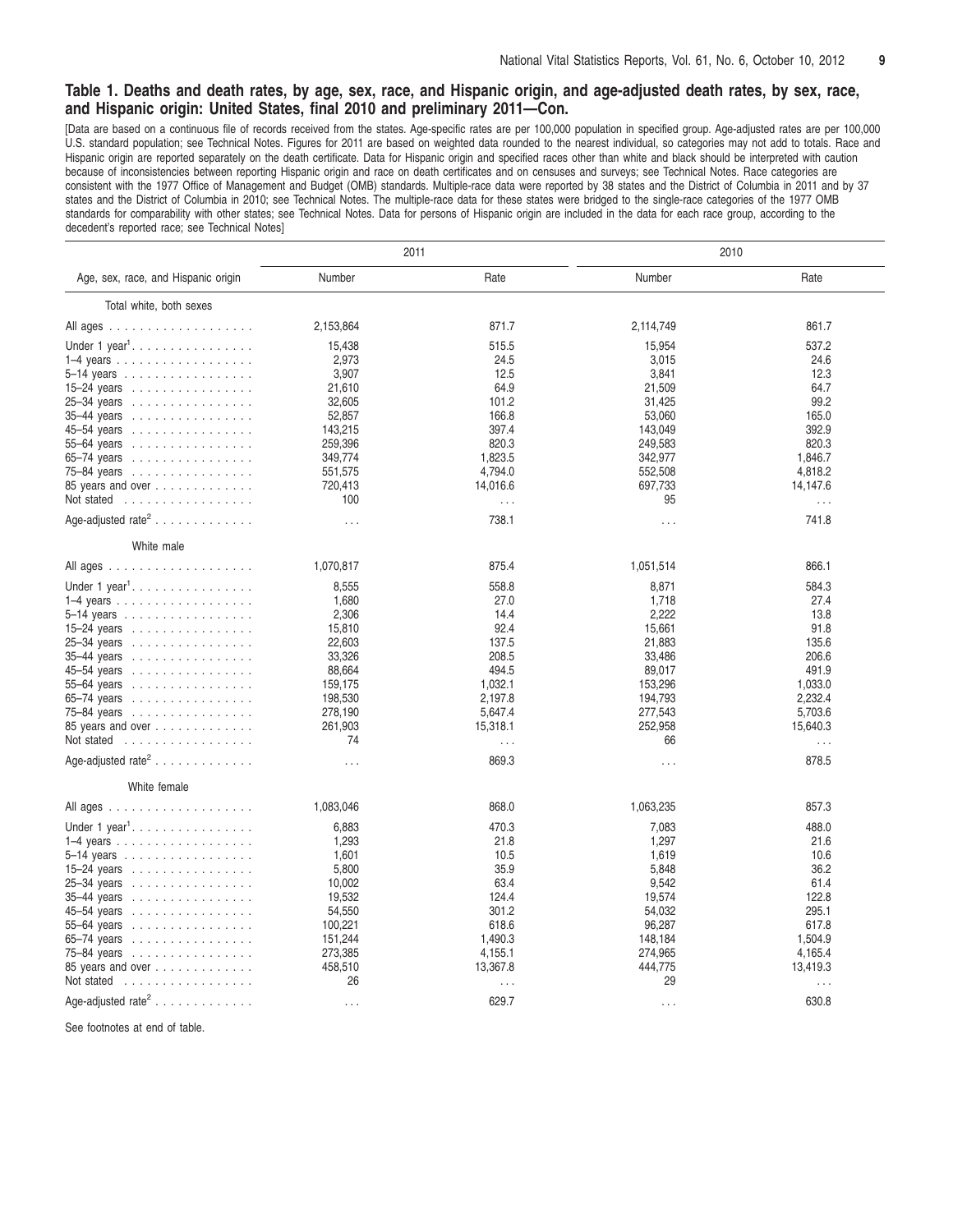[Data are based on a continuous file of records received from the states. Age-specific rates are per 100,000 population in specified group. Age-adjusted rates are per 100,000 U.S. standard population; see Technical Notes. Figures for 2011 are based on weighted data rounded to the nearest individual, so categories may not add to totals. Race and Hispanic origin are reported separately on the death certificate. Data for Hispanic origin and specified races other than white and black should be interpreted with caution because of inconsistencies between reporting Hispanic origin and race on death certificates and on censuses and surveys; see Technical Notes. Race categories are consistent with the 1977 Office of Management and Budget (OMB) standards. Multiple-race data were reported by 38 states and the District of Columbia in 2011 and by 37 states and the District of Columbia in 2010; see Technical Notes. The multiple-race data for these states were bridged to the single-race categories of the 1977 OMB standards for comparability with other states; see Technical Notes. Data for persons of Hispanic origin are included in the data for each race group, according to the decedent's reported race; see Technical Notes]

|                                                    | 2011      |          | 2010      |          |  |
|----------------------------------------------------|-----------|----------|-----------|----------|--|
| Age, sex, race, and Hispanic origin                | Number    | Rate     | Number    | Rate     |  |
| Non-Hispanic white, both sexes                     |           |          |           |          |  |
|                                                    | 2,005,481 | 1,000.6  | 1,969,916 | 984.3    |  |
| Under 1 year <sup>1</sup> .                        | 10.872    | 523.2    | 11,025    | 529.3    |  |
| 1–4 years $\ldots \ldots \ldots \ldots \ldots$     | 2,051     | 24.1     | 2,139     | 24.7     |  |
| 5-14 years                                         | 2,890     | 12.7     | 2,910     | 12.6     |  |
| 15-24 years                                        | 16,934    | 67.1     | 16,847    | 66.4     |  |
| 25-34 years                                        | 26,672    | 108.8    | 25,486    | 105.6    |  |
| $35-44$ years                                      | 44,817    | 180.1    | 44,999    | 176.2    |  |
| 45-54 years                                        | 127,733   | 414.0    | 128,034   | 407.2    |  |
| 55-64 years                                        | 238,404   | 837.6    | 229,265   | 834.2    |  |
| $65-74$ years $\ldots \ldots \ldots \ldots \ldots$ | 325,851   | 1,855.6  | 319,805   | 1,876.2  |  |
|                                                    | 519,151   | 4,871.2  | 520,983   | 4,886.8  |  |
| 75-84 years                                        |           |          |           |          |  |
| 85 years and over                                  | 690,048   | 14,207.2 | 668,361   | 14,286.1 |  |
| Not stated                                         | 60        | $\ldots$ | 62        | $\ldots$ |  |
| Age-adjusted rate <sup>2</sup>                     | $\cdots$  | 753.9    | .         | 755.0    |  |
| Non-Hispanic white male                            |           |          |           |          |  |
|                                                    | 989,421   | 1,003.7  | 971,604   | 987.5    |  |
| Under $1$ year <sup>1</sup> .                      | 6.078     | 572.2    | 6,144     | 575.9    |  |
|                                                    | 1,172     | 26.9     | 1,219     | 27.5     |  |
| 5-14 years                                         | 1,714     | 14.7     | 1,691     | 14.3     |  |
| 15-24 years                                        | 12,207    | 94.7     | 12,079    | 93.4     |  |
| 25-34 years                                        | 18,237    | 147.5    | 17,483    | 143.6    |  |
| 35-44 years                                        | 27,944    | 223.7    | 28,070    | 219.1    |  |
| 45-54 years                                        | 78,416    | 512.0    | 79,295    | 508.1    |  |
| 55-64 years                                        | 145,958   | 1,049.5  | 140,552   | 1,046.2  |  |
| 65-74 years                                        | 184,956   | 2,226.6  | 181,567   | 2,256.9  |  |
|                                                    | 262,163   | 5,728.0  | 261,723   | 5,770.3  |  |
| 75-84 years                                        |           |          |           |          |  |
| 85 years and over                                  | 250,530   | 15,558.4 | 241,741   | 15,816.6 |  |
| Not stated                                         | 45        | $\ldots$ | 40        | $\ldots$ |  |
| Age-adjusted rate <sup>2</sup>                     | $\cdots$  | 886.8    | $\cdots$  | 892.5    |  |
| Non-Hispanic white female                          |           |          |           |          |  |
|                                                    | 1,016,060 | 997.7    | 998,312   | 981.2    |  |
| Under 1 year <sup>1</sup> .                        | 4,793     | 471.9    | 4,881     | 480.4    |  |
| $1-4$ years                                        | 879       | 21.1     | 920       | 21.8     |  |
| 5-14 years                                         | 1,176     | 10.6     | 1,219     | 10.9     |  |
| 15-24 years $\ldots \ldots \ldots \ldots \ldots$   | 4,726     | 38.3     | 4,768     | 38.4     |  |
| 25-34 years                                        | 8,435     | 69.4     | 8,003     | 66.8     |  |
| 35-44 years                                        | 16,872    | 136.2    | 16,929    | 133.1    |  |
| 45-54 years                                        | 49,317    | 317.5    | 48,739    | 307.7    |  |
| 55-64 years                                        | 92,446    | 635.1    | 88,713    | 631.5    |  |
| 65-74 years                                        | 140,894   | 1,522.6  | 138,238   | 1,535.9  |  |
| 75-84 years                                        | 256,988   | 4,226.4  | 259,260   | 4,232.6  |  |
| 85 years and over $\ldots \ldots \ldots \ldots$    | 439,517   | 13,537.1 | 426,620   | 13,543.5 |  |
| Not stated                                         | 15        |          | 22        |          |  |
|                                                    |           | $\cdots$ |           | $\ldots$ |  |
| Age-adjusted rate <sup>2</sup>                     | $\cdots$  | 644.3    | $\cdots$  | 643.3    |  |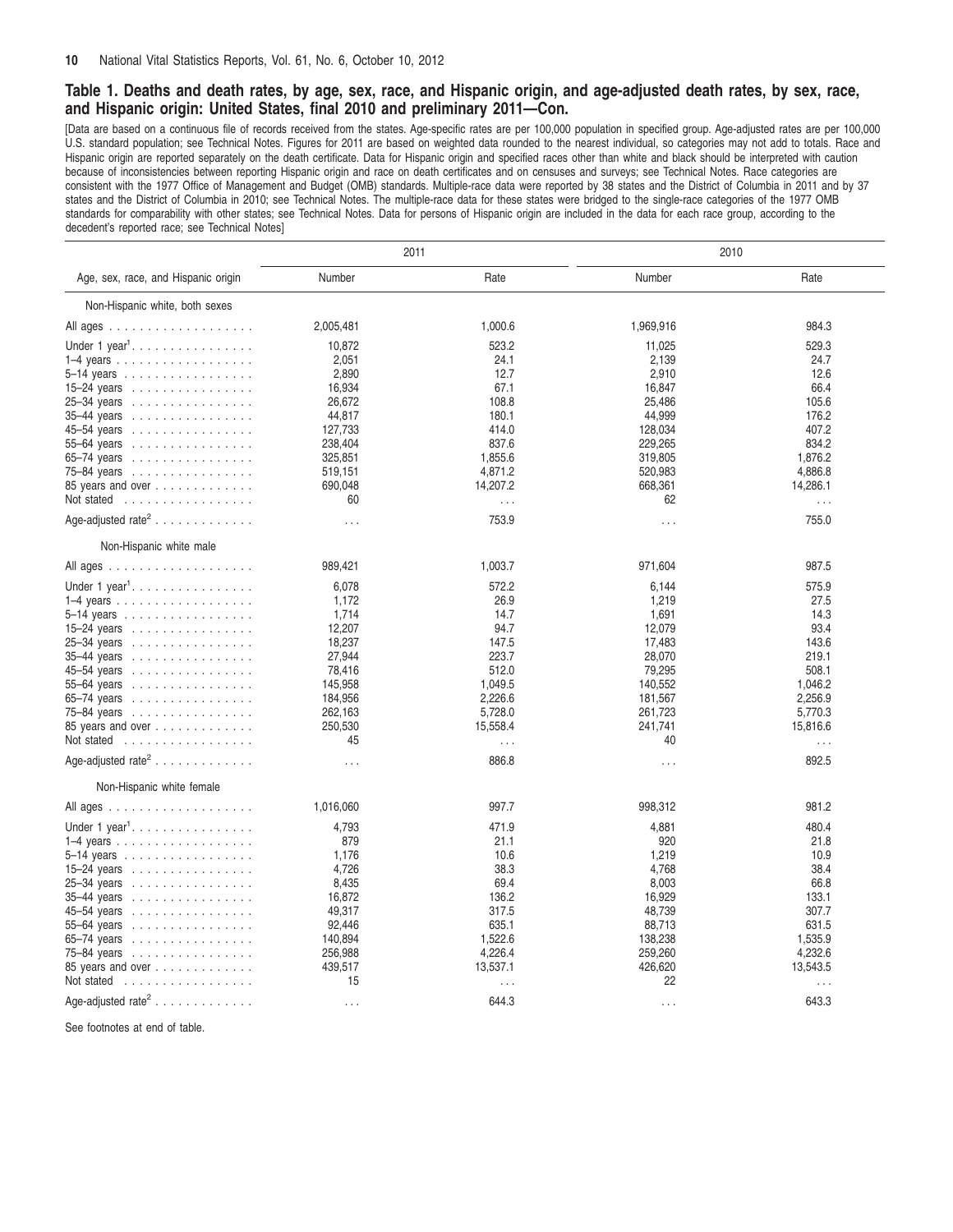[Data are based on a continuous file of records received from the states. Age-specific rates are per 100,000 population in specified group. Age-adjusted rates are per 100,000 U.S. standard population; see Technical Notes. Figures for 2011 are based on weighted data rounded to the nearest individual, so categories may not add to totals. Race and Hispanic origin are reported separately on the death certificate. Data for Hispanic origin and specified races other than white and black should be interpreted with caution because of inconsistencies between reporting Hispanic origin and race on death certificates and on censuses and surveys; see Technical Notes. Race categories are consistent with the 1977 Office of Management and Budget (OMB) standards. Multiple-race data were reported by 38 states and the District of Columbia in 2011 and by 37 states and the District of Columbia in 2010; see Technical Notes. The multiple-race data for these states were bridged to the single-race categories of the 1977 OMB standards for comparability with other states; see Technical Notes. Data for persons of Hispanic origin are included in the data for each race group, according to the decedent's reported race; see Technical Notes]

|                                                  | 2011     |          | 2010     |          |  |
|--------------------------------------------------|----------|----------|----------|----------|--|
| Age, sex, race, and Hispanic origin              | Number   | Rate     | Number   | Rate     |  |
| Total black, both sexes                          |          |          |          |          |  |
|                                                  | 290,135  | 679.8    | 286,959  | 682.2    |  |
| Under 1 year <sup>1</sup> .                      | 7,234    | 1,051.3  | 7,401    | 1,102.1  |  |
| $1-4$ years                                      | 1,049    | 38.2     | 1,041    | 38.1     |  |
| 5-14 years                                       | 1,179    | 17.6     | 1,145    | 17.1     |  |
| 15-24 years                                      | 6,695    | 92.4     | 6,675    | 93.2     |  |
| 25-34 years                                      | 9,064    | 151.1    | 8,920    | 152.0    |  |
| 35-44 years                                      | 13,792   | 248.6    | 14,016   | 250.3    |  |
| 45-54 years                                      | 33,504   | 579.3    | 34,093   | 591.5    |  |
| 55-64 years                                      | 53,804   | 1,257.8  | 51,816   | 1,286.0  |  |
| 65-74 years                                      | 53,303   | 2,465.2  | 52,491   | 2,526.1  |  |
| 75-84 years                                      | 57,973   | 5,217.6  | 57,543   | 5,371.8  |  |
| 85 years and over $\ldots \ldots \ldots \ldots$  | 52,510   | 12,886.4 | 51,795   | 13,187.2 |  |
| Not stated                                       | 28       | $\cdots$ | 23       | $\ldots$ |  |
| Age-adjusted rate <sup>2</sup>                   | $\cdots$ | 877.4    | $\cdots$ | 898.2    |  |
|                                                  |          |          |          |          |  |
| Black male                                       |          |          |          |          |  |
|                                                  | 146,843  | 719.2    | 145,802  | 725.4    |  |
| Under 1 year <sup>1</sup> .                      | 4,018    | 1,138.9  | 4,116    | 1,206.5  |  |
| $1-4$ years                                      | 594      | 42.6     | 595      | 42.9     |  |
| 5-14 years                                       | 701      | 20.5     | 667      | 19.6     |  |
| 15-24 years $\ldots \ldots \ldots \ldots \ldots$ | 5,126    | 140.4    | 5,129    | 142.8    |  |
| 25-34 years                                      | 6,097    | 212.0    | 6,071    | 216.7    |  |
| 35-44 years                                      | 7,972    | 305.2    | 8,115    | 307.5    |  |
| 45-54 years                                      | 19,162   | 705.2    | 19,393   | 716.3    |  |
| 55-64 years                                      | 31,583   | 1,622.6  | 30,458   | 1,662.1  |  |
| 65-74 years                                      | 28,919   | 3,128.4  | 28,395   | 3,205.6  |  |
| 75-84 years                                      | 26,376   | 6,361.1  | 26,602   | 6,721.5  |  |
| 85 years and over                                | 16,274   | 14,176.8 | 16,243   | 14,715.3 |  |
| Not stated                                       | 20       | $\ldots$ | 18       | $\cdots$ |  |
| Age-adjusted rate <sup>2</sup>                   | $\cdots$ | 1,067.3  | $\cdots$ | 1,104.0  |  |
| <b>Black female</b>                              |          |          |          |          |  |
|                                                  | 143,292  | 643.7    | 141,157  | 642.7    |  |
| Under $1$ year <sup>1</sup> .                    | 3,216    | 959.1    | 3,285    | 994.4    |  |
| $1-4$ years                                      | 455      | 33.7     | 446      | 33.2     |  |
| 5-14 years                                       | 477      | 14.5     | 478      | 14.5     |  |
| 15-24 years $\ldots \ldots \ldots \ldots \ldots$ | 1,569    | 43.6     | 1,546    | 43.3     |  |
| 25-34 years                                      | 2,967    | 95.0     | 2,849    | 92.9     |  |
| 35-44 years                                      | 5,819    | 198.3    | 5,901    | 199.3    |  |
| 45-54 years                                      | 14,342   | 467.7    | 14,700   | 481.0    |  |
| 55-64 years                                      | 22,222   | 953.2    | 21,358   | 972.2    |  |
| 65-74 years                                      | 24,384   | 1,970.0  | 24,096   | 2,021.2  |  |
| 75-84 years                                      | 31,596   | 4,536.6  | 30,941   | 4,580.9  |  |
| 85 years and over                                | 36,236   | 12,380.3 | 35,552   | 12,589.9 |  |
| Not stated<br>.                                  | 8        |          | 5        |          |  |
|                                                  |          | $\cdots$ |          | $\ldots$ |  |
| Age-adjusted rate <sup>2</sup>                   | $\cdots$ | 740.1    | $\cdots$ | 752.5    |  |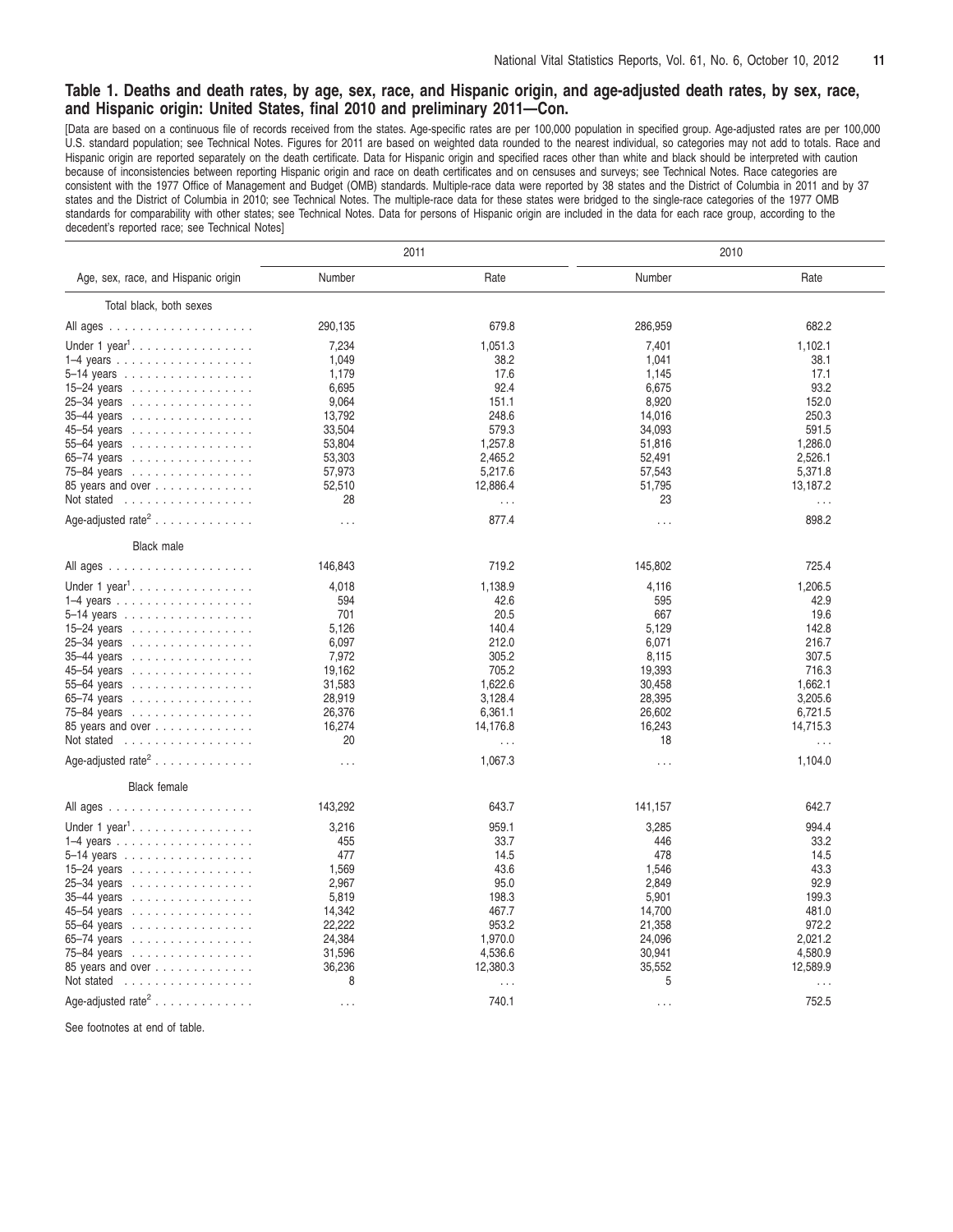[Data are based on a continuous file of records received from the states. Age-specific rates are per 100,000 population in specified group. Age-adjusted rates are per 100,000 U.S. standard population; see Technical Notes. Figures for 2011 are based on weighted data rounded to the nearest individual, so categories may not add to totals. Race and Hispanic origin are reported separately on the death certificate. Data for Hispanic origin and specified races other than white and black should be interpreted with caution because of inconsistencies between reporting Hispanic origin and race on death certificates and on censuses and surveys; see Technical Notes. Race categories are consistent with the 1977 Office of Management and Budget (OMB) standards. Multiple-race data were reported by 38 states and the District of Columbia in 2011 and by 37 states and the District of Columbia in 2010; see Technical Notes. The multiple-race data for these states were bridged to the single-race categories of the 1977 OMB standards for comparability with other states; see Technical Notes. Data for persons of Hispanic origin are included in the data for each race group, according to the decedent's reported race; see Technical Notes]

|                                                    | 2011     |          | 2010     |          |  |
|----------------------------------------------------|----------|----------|----------|----------|--|
| Age, sex, race, and Hispanic origin                | Number   | Rate     | Number   | Rate     |  |
| Non-Hispanic black, both sexes                     |          |          |          |          |  |
|                                                    | 287,482  | 719.7    | 283,438  | 718.7    |  |
| Under 1 year <sup>1</sup> .                        | 6.973    | 1,130.4  | 7.071    | 1,170.4  |  |
| 1–4 years $\ldots \ldots \ldots \ldots \ldots$     | 1,007    | 40.7     | 993      | 40.2     |  |
| 5-14 years                                         | 1,149    | 18.7     | 1,118    | 18.1     |  |
| 15-24 years                                        | 6,590    | 97.8     | 6,546    | 98.3     |  |
| 25-34 years                                        | 8,959    | 161.6    | 8,786    | 161.9    |  |
| 35-44 years                                        | 13,650   | 262.2    | 13,807   | 261.9    |  |
| 45-54 years                                        | 33,204   | 601.2    | 33,698   | 610.9    |  |
| 55-64 years                                        | 53,415   | 1,295.1  | 51,288   | 1,318.8  |  |
| $65-74$ years $\ldots \ldots \ldots \ldots \ldots$ | 52,890   | 2,531.5  | 51,930   | 2,582.2  |  |
| 75-84 years                                        | 57,512   | 5,344.5  | 56,942   | 5,477.8  |  |
|                                                    |          |          |          |          |  |
| 85 years and over                                  | 52,108   | 13,175.5 | 51,242   | 13,385.7 |  |
| Not stated                                         | 23       | $\ldots$ | 17       | $\ldots$ |  |
| Age-adjusted rate <sup>2</sup>                     | .        | 903.9    | $\cdots$ | 920.4    |  |
| Non-Hispanic black male                            |          |          |          |          |  |
|                                                    | 145,391  | 762.2    | 143,824  | 764.5    |  |
| Under $1$ year <sup>1</sup> .                      | 3,872    | 1.224.8  | 3,931    | 1,281.5  |  |
|                                                    | 571      | 45.4     | 570      | 45.4     |  |
| 5-14 years                                         | 685      | 21.9     | 649      | 20.7     |  |
| 15-24 years                                        | 5,048    | 148.8    | 5,033    | 150.8    |  |
| 25-34 years                                        | 6,018    | 226.7    | 5,971    | 230.8    |  |
| 35-44 years                                        | 7,895    | 322.2    | 7,975    | 321.1    |  |
| 45-54 years                                        | 18,962   | 731.0    | 19,146   | 739.1    |  |
| 55-64 years                                        | 31,335   | 1,671.1  | 30,138   | 1,705.0  |  |
| 65-74 years                                        | 28,691   | 3,213.9  | 28,060   | 3.274.7  |  |
|                                                    | 26,146   | 6,519.6  | 26,281   | 6,849.1  |  |
| 75-84 years                                        |          |          |          |          |  |
| 85 years and over                                  | 16,153   | 14,566.3 | 16,055   | 14,974.2 |  |
| Not stated                                         | 16       | $\cdots$ | 15       | $\cdots$ |  |
| Age-adjusted rate <sup>2</sup>                     | $\ldots$ | 1,101.2  | $\cdots$ | 1,131.7  |  |
| Non-Hispanic black female                          |          |          |          |          |  |
|                                                    | 142,091  | 680.8    | 139,614  | 676.9    |  |
| Under 1 year <sup>1</sup> .                        | 3,102    | 1,031.5  | 3,140    | 1,055.7  |  |
| $1-4$ years                                        | 436      | 35.8     | 423      | 34.8     |  |
| 5-14 years                                         | 463      | 15.3     | 469      | 15.5     |  |
| 15-24 years $\ldots \ldots \ldots \ldots \ldots$   | 1,542    | 46.1     | 1,513    | 45.6     |  |
| 25-34 years                                        | 2,942    | 101.8    | 2,815    | 99.1     |  |
| 35-44 years                                        | 5,755    | 208.9    | 5,832    | 209.1    |  |
| 45-54 years                                        | 14,242   | 486.2    | 14,552   | 497.4    |  |
| 55-64 years                                        | 22,080   | 981.7    | 21,150   | 996.9    |  |
| 65-74 years                                        | 24,200   | 2,022.5  | 23,870   | 2,068.1  |  |
| 75-84 years                                        | 31,367   | 4,646.6  | 30,661   | 4,675.5  |  |
|                                                    | 35,955   | 12,633.6 | 35,187   | 12,767.7 |  |
| 85 years and over<br>Not stated                    | 7        |          | 2        |          |  |
|                                                    |          | $\cdots$ |          | $\cdots$ |  |
| Age-adjusted rate <sup>2</sup>                     | $\cdots$ | 761.7    | $\cdots$ | 770.8    |  |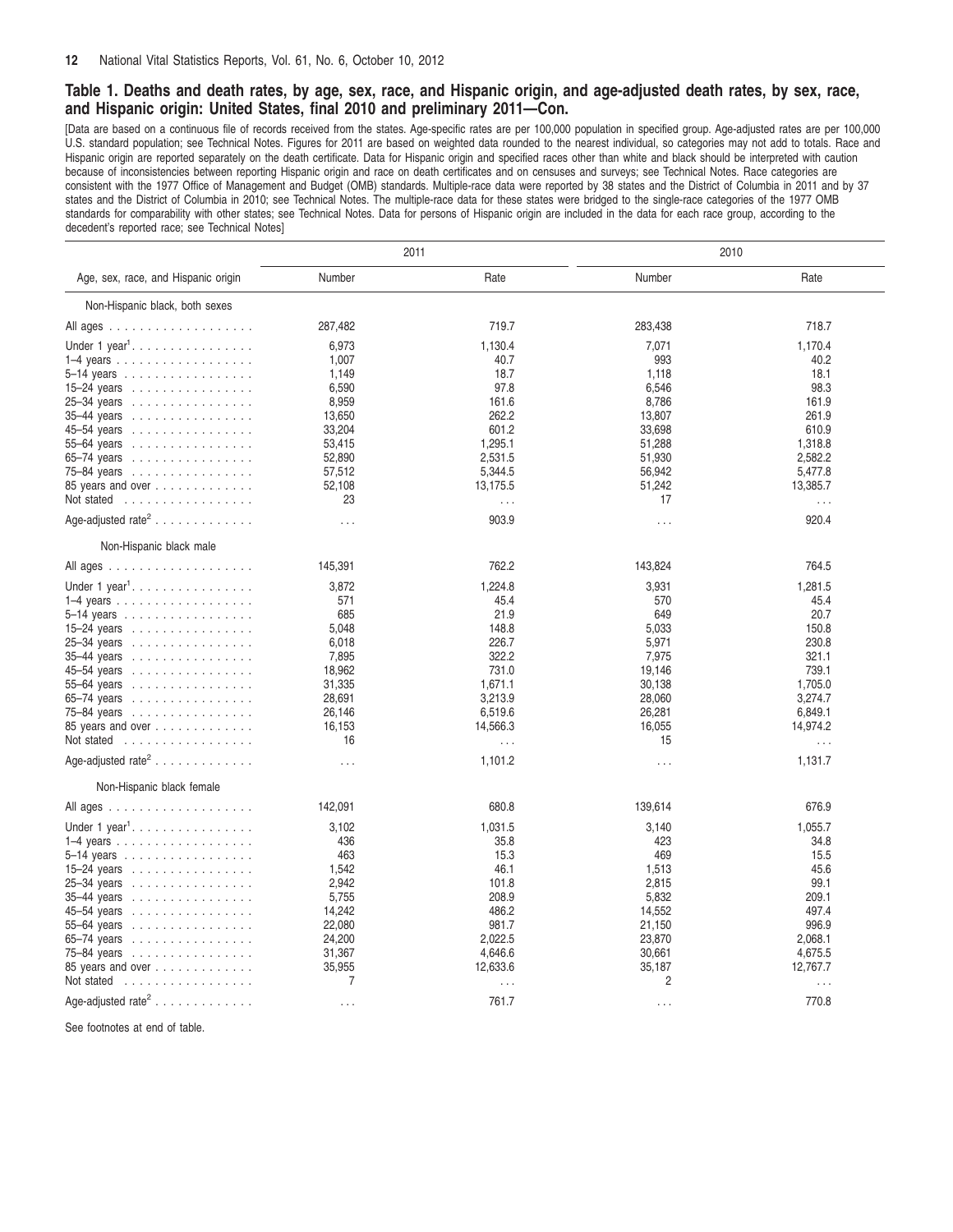[Data are based on a continuous file of records received from the states. Age-specific rates are per 100,000 population in specified group. Age-adjusted rates are per 100,000 U.S. standard population; see Technical Notes. Figures for 2011 are based on weighted data rounded to the nearest individual, so categories may not add to totals. Race and Hispanic origin are reported separately on the death certificate. Data for Hispanic origin and specified races other than white and black should be interpreted with caution because of inconsistencies between reporting Hispanic origin and race on death certificates and on censuses and surveys; see Technical Notes. Race categories are consistent with the 1977 Office of Management and Budget (OMB) standards. Multiple-race data were reported by 38 states and the District of Columbia in 2011 and by 37 states and the District of Columbia in 2010; see Technical Notes. The multiple-race data for these states were bridged to the single-race categories of the 1977 OMB standards for comparability with other states; see Technical Notes. Data for persons of Hispanic origin are included in the data for each race group, according to the decedent's reported race; see Technical Notes]

|                                                          | 2011     |          | 2010     |          |  |
|----------------------------------------------------------|----------|----------|----------|----------|--|
| Age, sex, race, and Hispanic origin                      | Number   | Rate     | Number   | Rate     |  |
| Total AIAN, 3,4 both sexes                               |          |          |          |          |  |
|                                                          | 15,875   | 365.2    | 15,565   | 365.1    |  |
| Under 1 year <sup>1</sup> .                              | 357      | 444.8    | 354      | 455.3    |  |
| $1-4$ years                                              | 86       | 27.3     | 93       | 29.4     |  |
| 5-14 years                                               | 94       | 12.4     | 108      | 14.4     |  |
| 15-24 years                                              | 587      | 77.0     | 615      | 81.3     |  |
| 25-34 years                                              | 837      | 125.7    | 795      | 122.0    |  |
| 35-44 years                                              | 1,194    | 207.4    | 1,163    | 203.2    |  |
| 45-54 years                                              | 2,266    | 415.5    | 2,203    | 409.7    |  |
| 55-64 years                                              | 2,779    | 747.5    | 2,704    | 782.1    |  |
| 65-74 years                                              | 2,845    | 1,618.9  | 2,803    | 1,709.9  |  |
| 75-84 years                                              | 2,777    | 3,675.3  | 2,685    | 3,833.0  |  |
| 85 years and over                                        | 2,052    | 8,669.2  | 2,042    | 9,615.3  |  |
| Not stated                                               | 1        | $\cdots$ |          | $\ldots$ |  |
| Age-adjusted $\text{rate}^2 \ldots \ldots \ldots \ldots$ | $\cdots$ | 598.3    | $\cdots$ | 628.3    |  |
| AIA $N^{3,4}$ male                                       |          |          |          |          |  |
|                                                          | 8,582    | 392.6    | 8,516    | 397.5    |  |
| Under 1 year <sup>1</sup> .                              | 196      | 479.2    | 213      | 542.5    |  |
| $1-4$ years                                              | 46       | 28.8     | 55       | 34.3     |  |
| 5-14 years                                               | 48       | 12.5     | 69       | 18.1     |  |
| 15-24 years                                              | 421      | 106.7    | 456      | 116.4    |  |
| 25-34 years<br>.                                         | 553      | 160.5    | 525      | 156.2    |  |
| 35–44 years<br>.                                         | 731      | 249.9    | 749      | 258.2    |  |
| $45 - 54$ years<br>.                                     | 1,340    | 498.0    | 1,311    | 496.1    |  |
| 55-64 years                                              | 1,600    | 891.4    | 1,590    | 951.2    |  |
| 65-74 years                                              | 1,560    | 1,896.0  | 1,507    | 1,971.0  |  |
| 75-84 years                                              | 1,339    | 4,209.1  | 1,298    | 4,451.8  |  |
| 85 years and over $\ldots \ldots \ldots \ldots$          | 747      | 9,084.3  | 743      | 10,268.1 |  |
| Not stated                                               | 1        | $\cdots$ |          | $\cdots$ |  |
| Age-adjusted rate <sup>2</sup>                           |          | 687.0    |          | 730.2    |  |
|                                                          | $\cdots$ |          | $\cdots$ |          |  |
| $AIAN3,4$ female                                         |          |          |          |          |  |
|                                                          | 7,292    | 337.4    | 7,049    | 332.4    |  |
| Under 1 year <sup>1</sup> .                              | 160      | 406.5    | 141      | 366.4    |  |
| $1-4$ years                                              | 40       | 25.8     | 38       | 24.4     |  |
| 5-14 years                                               | 46       | 12.3     | 39       | 10.5     |  |
| 15-24 years                                              | 166      | 45.1     | 159      | 43.6     |  |
| 25-34 years                                              | 284      | 88.4     | 270      | 85.6     |  |
| 35-44 years                                              | 463      | 163.5    | 414      | 146.6    |  |
| 45-54 years                                              | 926      | 335.1    | 892      | 326.2    |  |
| 55-64 years<br>.                                         | 1,179    | 613.1    | 1,114    | 623.8    |  |
| 65-74 years                                              | 1,285    | 1,375.0  | 1,296    | 1,481.7  |  |
| 75-84 years                                              | 1,437    | 3,284.8  | 1,387    | 3,391.9  |  |
| 85 years and over $\ldots \ldots \ldots \ldots$          | 1,305    | 8,448.2  | 1,299    | 9,277.9  |  |
| Not stated<br>.                                          |          | $\cdots$ |          | $\ldots$ |  |
| Age-adjusted rate <sup>2</sup>                           | .        | 521.4    | $\cdots$ | 541.7    |  |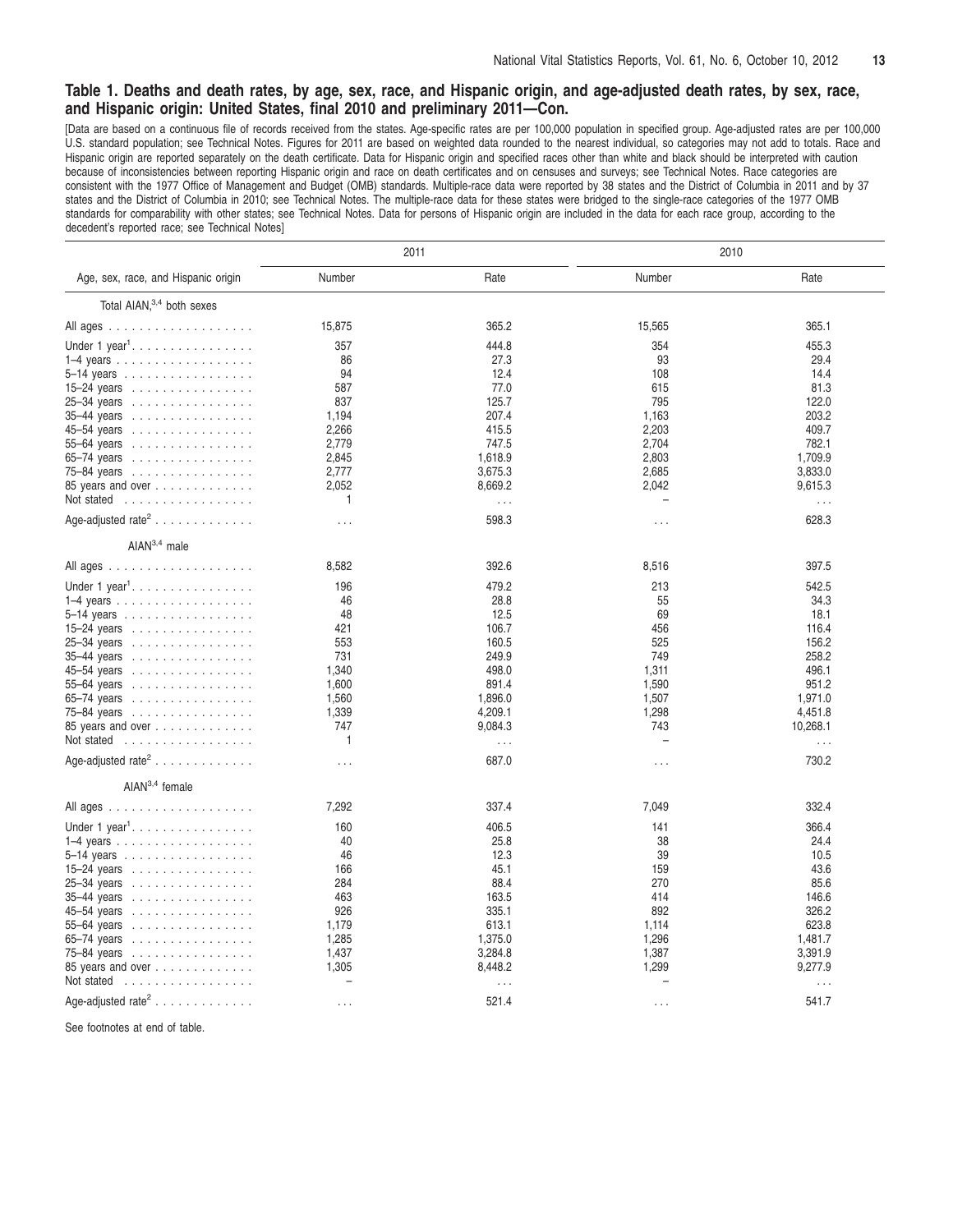[Data are based on a continuous file of records received from the states. Age-specific rates are per 100,000 population in specified group. Age-adjusted rates are per 100,000 U.S. standard population; see Technical Notes. Figures for 2011 are based on weighted data rounded to the nearest individual, so categories may not add to totals. Race and Hispanic origin are reported separately on the death certificate. Data for Hispanic origin and specified races other than white and black should be interpreted with caution because of inconsistencies between reporting Hispanic origin and race on death certificates and on censuses and surveys; see Technical Notes. Race categories are consistent with the 1977 Office of Management and Budget (OMB) standards. Multiple-race data were reported by 38 states and the District of Columbia in 2011 and by 37 states and the District of Columbia in 2010; see Technical Notes. The multiple-race data for these states were bridged to the single-race categories of the 1977 OMB standards for comparability with other states; see Technical Notes. Data for persons of Hispanic origin are included in the data for each race group, according to the decedent's reported race; see Technical Notes]

|                                                 | 2011           |          | 2010     |          |  |
|-------------------------------------------------|----------------|----------|----------|----------|--|
| Age, sex, race, and Hispanic origin             | Number         | Rate     | Number   | Rate     |  |
| Total API, <sup>5</sup> both sexes              |                |          |          |          |  |
|                                                 | 53,298         | 305.1    | 51,162   | 301.1    |  |
| Under 1 year <sup>1</sup> .                     | 882            | 377.7    | 877      | 389.3    |  |
| $1-4$ years                                     | 128            | 13.5     | 167      | 17.9     |  |
| 5-14 years                                      | 197            | 8.5      | 185      | 8.2      |  |
| 15-24 years                                     | 731            | 29.3     | 752      | 30.2     |  |
| 25-34 years                                     | 1,124          | 38.6     | 1,119    | 39.2     |  |
| 35–44 years<br>.                                | 1,904          | 67.4     | 1,794    | 65.3     |  |
| .<br>45–54 years                                | 4,009          | 170.7    | 3,862    | 168.0    |  |
| 55-64 years                                     | 7,036          | 393.4    | 6,699    | 398.5    |  |
| 65-74 years                                     | 8,869          | 921.9    | 8,880    | 987.4    |  |
| 75-84 years                                     | 13,535         | 2,802.0  | 12,915   | 2,853.1  |  |
| 85 years and over $\ldots \ldots \ldots \ldots$ | 14,880         | 8,947.8  | 13,904   | 9,418.1  |  |
| Not stated                                      | 3              | $\ldots$ | 8        | .        |  |
| Age-adjusted rate <sup>2</sup>                  | $\cdots$       | 410.1    | $\cdots$ | 424.3    |  |
| API <sup>5</sup> male                           |                |          |          |          |  |
|                                                 | 27,473         | 328.4    | 26,600   | 327.0    |  |
|                                                 | 490            | 411.6    | 502      | 434.4    |  |
| Under $1$ year <sup>1</sup> .                   | 73             | 15.1     | 92       | 19.3     |  |
| $1-4$ years                                     | 107            | 9.2      | 96       | 8.4      |  |
| 5-14 years                                      | 537            | 42.3     | 544      | 43.0     |  |
| 15-24 years                                     | 749            | 53.9     | 713      | 52.6     |  |
| 25-34 years                                     | 1,123          | 84.2     | 1,084    | 83.5     |  |
| 35-44 years                                     |                | 216.5    | 2,297    | 213.7    |  |
| 45-54 years                                     | 2,385          | 502.3    | 3,951    | 519.0    |  |
| 55-64 years                                     | 4,066<br>5,094 | 1,166.9  | 5,009    | 1.226.0  |  |
| 65-74 years                                     | 6,637          | 3,308.2  | 6,387    | 3,438.7  |  |
| 75-84 years                                     | 6,210          |          | 5,922    |          |  |
| 85 years and over                               | 1              | 10,140.1 | 3        | 10,824.5 |  |
| Not stated                                      |                | $\cdots$ |          | $\cdots$ |  |
| Age-adjusted rate <sup>2</sup>                  | $\ldots$       | 490.4    | $\ldots$ | 512.1    |  |
| API <sup>5</sup> female                         |                |          |          |          |  |
|                                                 | 25,825         | 283.6    | 24,562   | 277.3    |  |
| Under 1 year <sup>1</sup> .                     | 392            | 342.5    | 375      | 341.8    |  |
| $1-4$ years                                     | 55             | 11.8     | 75       | 16.3     |  |
| 5-14 years                                      | 89             | 7.8      | 89       | 7.9      |  |
| 15-24 years                                     | 194            | 15.8     | 208      | 17.0     |  |
| 25-34 years                                     | 375            | 24.6     | 406      | 27.1     |  |
| 35-44 years                                     | 781            | 52.4     | 710      | 49.0     |  |
| 45-54 years                                     | 1,624          | 130.2    | 1,565    | 127.9    |  |
| 55-64 years                                     | 2,970          | 303.3    | 2,748    | 298.8    |  |
| $65-74$ years                                   | 3,776          | 718.6    | 3,871    | 788.7    |  |
| 75-84 years                                     | 6,898          | 2,442.5  | 6,528    | 2,445.5  |  |
| 85 years and over $\ldots \ldots \ldots \ldots$ | 8,670          | 8,252.8  | 7,982    | 8,590.1  |  |
| Not stated                                      | 2              | $\cdots$ | 5        | $\cdots$ |  |
| Age-adjusted rate <sup>2</sup>                  | $\cdots$       | 349.6    | $\cdots$ | 359.0    |  |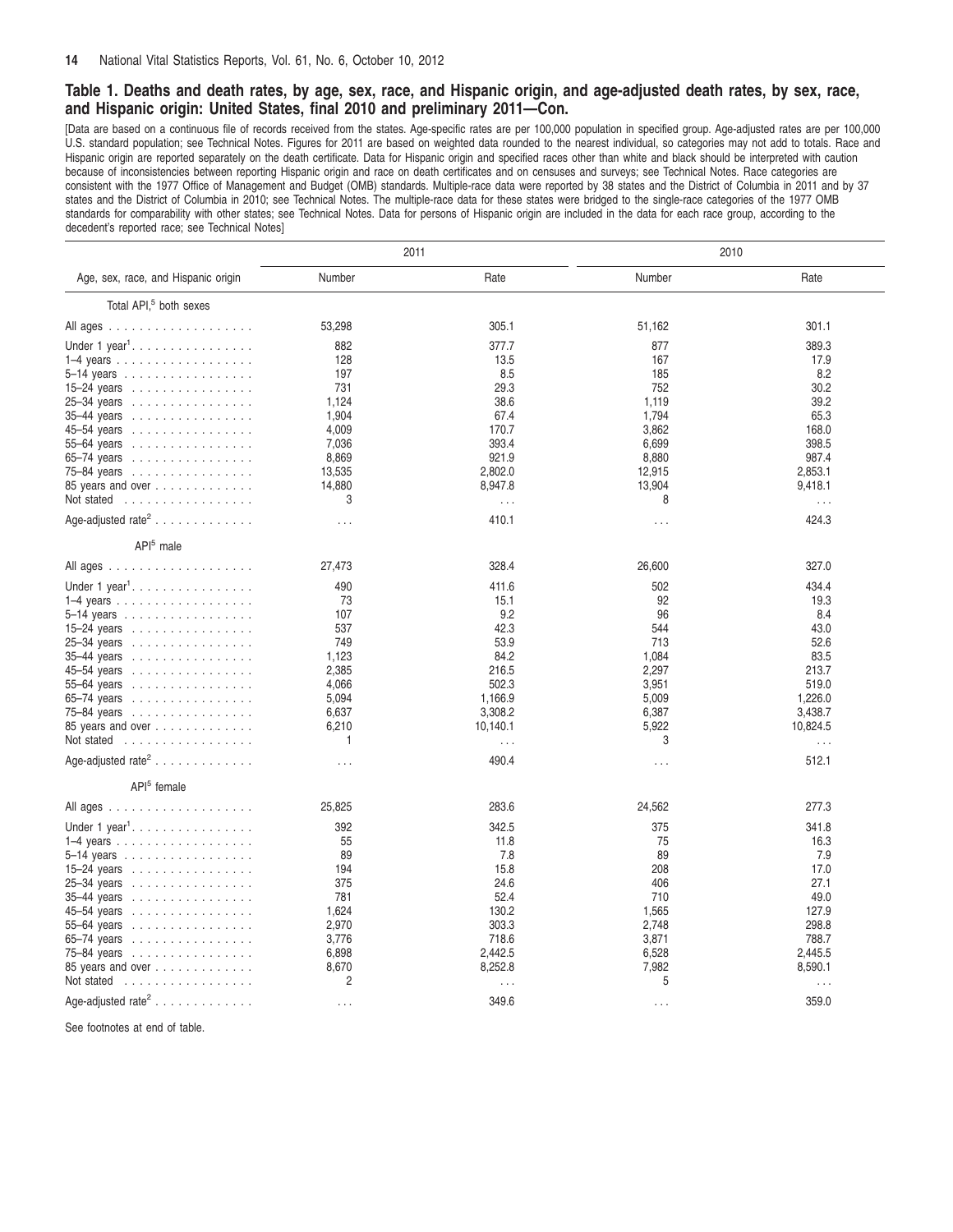[Data are based on a continuous file of records received from the states. Age-specific rates are per 100,000 population in specified group. Age-adjusted rates are per 100,000 U.S. standard population; see Technical Notes. Figures for 2011 are based on weighted data rounded to the nearest individual, so categories may not add to totals. Race and Hispanic origin are reported separately on the death certificate. Data for Hispanic origin and specified races other than white and black should be interpreted with caution because of inconsistencies between reporting Hispanic origin and race on death certificates and on censuses and surveys; see Technical Notes. Race categories are consistent with the 1977 Office of Management and Budget (OMB) standards. Multiple-race data were reported by 38 states and the District of Columbia in 2011 and by 37 states and the District of Columbia in 2010; see Technical Notes. The multiple-race data for these states were bridged to the single-race categories of the 1977 OMB standards for comparability with other states; see Technical Notes. Data for persons of Hispanic origin are included in the data for each race group, according to the decedent's reported race; see Technical Notes]

|                                                    | 2011           |          | 2010     |          |  |
|----------------------------------------------------|----------------|----------|----------|----------|--|
| Age, sex, race, and Hispanic origin                | Number         | Rate     | Number   | Rate     |  |
| Hispanic, <sup>6</sup> both sexes                  |                |          |          |          |  |
|                                                    | 149,234        | 286.7    | 144,490  | 286.2    |  |
| Under 1 year <sup>1</sup>                          | 4,806          | 457.9    | 5,170    | 510.7    |  |
| $1-4$ years                                        | 972            | 23.5     | 930      | 22.7     |  |
| 5-14 years                                         | 1,053          | 11.0     | 951      | 10.2     |  |
| 15-24 years                                        | 4,822          | 53.2     | 4,795    | 54.2     |  |
| 25-34 years                                        | 6,041          | 70.2     | 6,022    | 71.4     |  |
| $35-44$ years                                      | 8,166          | 108.8    | 8,142    | 111.6    |  |
| 45-54 years                                        | 15,506         | 271.3    | 14,915   | 273.0    |  |
| 55-64 years                                        | 20,895         | 604.3    | 20,066   | 624.4    |  |
| 65-74 years                                        | 23,914         | 1,362.2  | 22,962   | 1,392.7  |  |
| 75-84 years                                        | 32,524         | 3,574.8  | 31,364   | 3,637.3  |  |
| 85 years and over                                  | 30,529         | 10,052.8 | 29,166   | 10,777.9 |  |
| Not stated                                         | $\overline{7}$ | $\ldots$ | 7        | $\cdots$ |  |
| Age-adjusted rate <sup>2</sup>                     | $\cdots$       | 539.3    | $\cdots$ | 558.6    |  |
| Hispanic <sup>6</sup> male                         |                |          |          |          |  |
|                                                    | 81,632         | 308.7    | 79,622   | 310.8    |  |
| Under 1 year <sup>1</sup> .                        | 2,611          | 486.3    | 2,870    | 556.8    |  |
| $1-4$ years                                        | 538            | 25.4     | 524      | 25.0     |  |
| 5-14 years                                         | 607            | 12.5     | 543      | 11.4     |  |
| 15-24 years                                        | 3,720          | 78.4     | 3,689    | 79.4     |  |
| 25-34 years                                        | 4,450          | 98.1     | 4,461    | 100.9    |  |
| $35-44$ years                                      | 5,452          | 141.8    | 5,460    | 146.2    |  |
| 45-54 years                                        | 10,244         | 356.4    | 9,627    | 351.9    |  |
| 55-64 years                                        | 13,072         | 788.6    | 12,509   | 815.1    |  |
| $65-74$ years                                      | 13,493         | 1,716.4  | 13,040   | 1,775.0  |  |
| $75-84$ years $\ldots \ldots \ldots \ldots \ldots$ | 16,032         | 4,290.4  | 15,723   | 4,461.9  |  |
| 85 years and over                                  | 11,408         | 10,676.0 | 11,171   | 11,779.8 |  |
| Not stated $\ldots \ldots \ldots \ldots$           | 6              | $\ldots$ | 5        | $\cdots$ |  |
|                                                    |                |          |          |          |  |
| Age-adjusted rate <sup>2</sup>                     | $\cdots$       | 645.3    | $\cdots$ | 677.7    |  |
| Hispanic <sup>6</sup> female                       |                |          |          |          |  |
|                                                    | 67,602         | 264.0    | 64,868   | 260.9    |  |
| Under 1 year <sup>1</sup>                          | 2,195          | 428.2    | 2,300    | 462.9    |  |
| $1-4$ years                                        | 434            | 21.4     | 406      | 20.2     |  |
| 5-14 years                                         | 445            | 9.5      | 408      | 8.9      |  |
| 15-24 years                                        | 1,103          | 25.6     | 1,106    | 26.3     |  |
| 25-34 years                                        | 1,591          | 39.1     | 1,561    | 38.9     |  |
| $35-44$ years                                      | 2,714          | 74.1     | 2,682    | 75.2     |  |
| 45-54 years                                        | 5,262          | 185.2    | 5,288    | 193.9    |  |
| 55-64 years                                        | 7,823          | 434.6    | 7,557    | 450.1    |  |
| $65-74$ years                                      | 10,421         | 1,075.0  | 9.922    | 1,085.5  |  |
| 75-84 years                                        | 16,492         | 3,076.1  | 15,641   | 3,067.4  |  |
| 85 years and over                                  | 19,120         | 9,714.0  | 17,995   | 10,237.3 |  |
| Not stated<br>.                                    | 1              | $\cdots$ | 2        | $\cdots$ |  |
| Age-adjusted rate <sup>2</sup>                     | $\cdots$       | 451.8    | $\cdots$ | 463.4    |  |

. . . Category not applicable.

– Quantity zero.

<sup>1</sup>Death rates for ''Under 1 year'' (based on population estimates) differ from infant mortality rates (based on live births). See text for additional information on the infant mortality rate. 2 For method of computation, see Technical Notes.

3 AIAN is American Indian or Alaska Native.

4 Includes deaths among Aleut and Eskimo persons.

5 API is Asian or Pacific Islander.

<sup>6</sup>Includes all persons of Hispanic origin of any race; see Technical Notes.

NOTE: Data are subject to sampling or random variation. For information regarding the calculation of standard errors and further discussion of the variability of the data, see Technical Notes.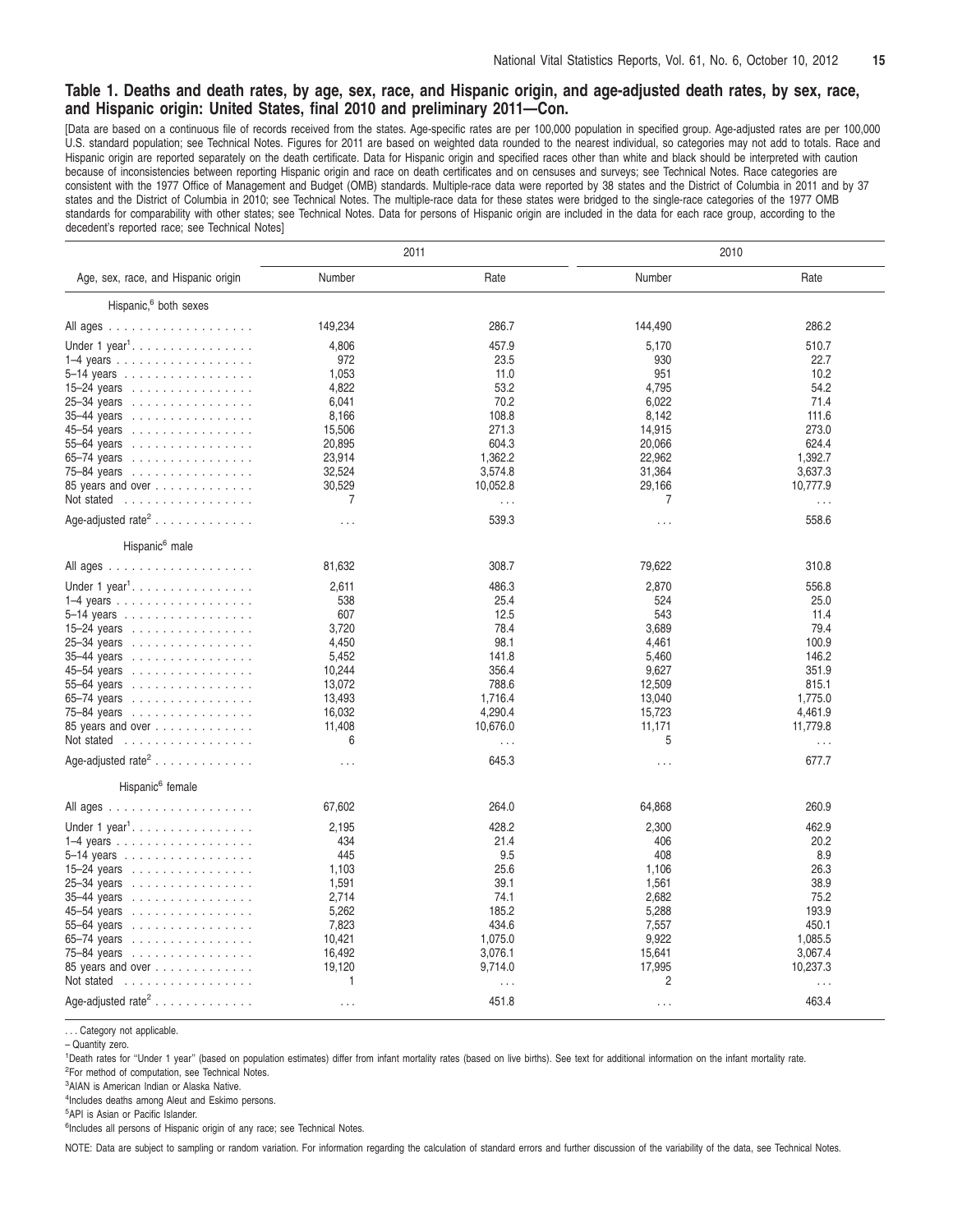#### <span id="page-15-0"></span>Table 2. Deaths, death rates, and age-adjusted death rates for 113 selected causes, Injury by firearms, Drug-induced deaths, Alcohol-induced deaths, Injury at work, and Enterocolitis due to Clostridium difficile: United States, final 2010 and preliminary 2011

[Data are based on a continuous file of records received from the states. Rates per 100,000 population. Age-adjusted rates are per 100,000 U.S. standard population; see preceding cause-of-death codes; see Technical Notes. Figures for 2011 are based on weighted data rounded to the nearest individual, so categories may not add to totals Technical Notes. For explanation of asterisks (\*) or subtotals]

| Age-adjusted<br>Age-adjusted<br>Cause of death (based on the International<br>Classification of Diseases, Tenth Revision, 2008 Edition, 2009).<br>Number<br>Number<br>Rate<br>rate<br>Rate<br>rate<br>747.0<br>2,512,873<br>806.5<br>740.6<br>2,468,435<br>799.5<br>0.0<br>0.0<br>0.0<br>0.0<br>42<br>28<br>$\mathbf{8}$<br>3<br>10,972<br>3.5<br>3.3<br>10,276<br>3.3<br>3.1 |
|-------------------------------------------------------------------------------------------------------------------------------------------------------------------------------------------------------------------------------------------------------------------------------------------------------------------------------------------------------------------------------|
|                                                                                                                                                                                                                                                                                                                                                                               |
|                                                                                                                                                                                                                                                                                                                                                                               |
|                                                                                                                                                                                                                                                                                                                                                                               |
|                                                                                                                                                                                                                                                                                                                                                                               |
|                                                                                                                                                                                                                                                                                                                                                                               |
| 536<br>0.2<br>0.2<br>569<br>0.2<br>0.2                                                                                                                                                                                                                                                                                                                                        |
| 392<br>423<br>0.1<br>0.1<br>0.1<br>0.1                                                                                                                                                                                                                                                                                                                                        |
| 144<br>0.0<br>146<br>0.0<br>0.0<br>0.0                                                                                                                                                                                                                                                                                                                                        |
| $\mathsf{R}$<br>0.0<br>26<br>0.0                                                                                                                                                                                                                                                                                                                                              |
| $\star$<br>$\star$<br>3<br>$\overline{4}$                                                                                                                                                                                                                                                                                                                                     |
| 79<br>85<br>0.0<br>0.0<br>0.0<br>0.0                                                                                                                                                                                                                                                                                                                                          |
| 35,539<br>11.4<br>10.5<br>34,812<br>11.3<br>10.6                                                                                                                                                                                                                                                                                                                              |
| 0.0<br>0.0<br>0.0<br>0.0<br>45<br>28                                                                                                                                                                                                                                                                                                                                          |
|                                                                                                                                                                                                                                                                                                                                                                               |
| 9                                                                                                                                                                                                                                                                                                                                                                             |
| $\overline{2}$<br>-1                                                                                                                                                                                                                                                                                                                                                          |
| 7.794<br>2.5<br>2.1<br>7,564<br>2.4<br>2.1                                                                                                                                                                                                                                                                                                                                    |
| 2.5<br>7,638<br>2.7<br>2.6<br>2.4<br>8,369                                                                                                                                                                                                                                                                                                                                    |
| Malaria<br>10                                                                                                                                                                                                                                                                                                                                                                 |
|                                                                                                                                                                                                                                                                                                                                                                               |
| A42-A44,A48-A49,A54-A79,A81-A82,A85.0-A85.1,A85.8,A86-B04,B06-B09,B25-B49,B55-B99)<br>5.713<br>1.8<br>1.7<br>5,805<br>1.9<br>1.8                                                                                                                                                                                                                                              |
| 575,313<br>168.6<br>186.2<br>172.8<br>184.6<br>574.743                                                                                                                                                                                                                                                                                                                        |
| 8,625<br>2.8<br>2.5<br>2.7<br>2.5<br>8,474                                                                                                                                                                                                                                                                                                                                    |
| 4.7<br>4.3<br>14,413<br>4.6<br>4.1<br>14,490                                                                                                                                                                                                                                                                                                                                  |
| 3.7<br>10,995<br>3.5<br>3.2<br>11,390<br>3.4                                                                                                                                                                                                                                                                                                                                  |
| 52,243<br>16.8<br>15.3<br>52.622<br>17.0<br>15.8                                                                                                                                                                                                                                                                                                                              |
| 21,519<br>6.9<br>6.1<br>20,305<br>6.6<br>6.0                                                                                                                                                                                                                                                                                                                                  |
| 37,371<br>12.0<br>10.9<br>36,888<br>11.9<br>11.0                                                                                                                                                                                                                                                                                                                              |
| 1.2<br>3.710<br>1.2<br>1.1<br>1.1<br>3.691                                                                                                                                                                                                                                                                                                                                    |
| 51.3<br>50.3<br>47.6<br>156,614<br>45.9<br>158,318                                                                                                                                                                                                                                                                                                                            |
| 9,126<br>2.9<br>2.7<br>3.0<br>2.8<br>9,154                                                                                                                                                                                                                                                                                                                                    |
| 41,271<br>13.2<br>12.0<br>41,435<br>13.4<br>12.4                                                                                                                                                                                                                                                                                                                              |
| 4,080<br>1.3<br>1.2<br>1.3<br>1.2<br>3,939                                                                                                                                                                                                                                                                                                                                    |
| 2.5<br>2.5<br>2.8<br>2.7<br>8,615<br>8,402                                                                                                                                                                                                                                                                                                                                    |
| 4.7<br>4.6<br>4.2<br>4.4<br>14.312<br>14.572                                                                                                                                                                                                                                                                                                                                  |
| 27,929<br>9.0<br>8.3<br>28,561<br>9.3<br>8.7                                                                                                                                                                                                                                                                                                                                  |
| 13,520<br>4.3<br>4.3<br>3.9<br>4.0<br>13,219                                                                                                                                                                                                                                                                                                                                  |
| 14,969<br>4.8<br>4.4<br>14,731<br>4.8<br>4.5                                                                                                                                                                                                                                                                                                                                  |
| 14,492<br>4.7<br>4.6<br>4.3<br>Malignant neoplasms of meninges, brain and other parts of central nervous system (C70–C72)<br>4.3<br>14.164                                                                                                                                                                                                                                    |
| 17.0<br>56,263<br>18.1<br>16.8<br>55,590<br>18.0                                                                                                                                                                                                                                                                                                                              |
| 1,172<br>0.4<br>0.4<br>1,231<br>0.4<br>0.4                                                                                                                                                                                                                                                                                                                                    |
| 20,221<br>6.5<br>6.0<br>20.294<br>6.6<br>6.2                                                                                                                                                                                                                                                                                                                                  |
| 22,982<br>7.4<br>6.9<br>22,569<br>7.3<br>6.9                                                                                                                                                                                                                                                                                                                                  |
| 11,808<br>3.8<br>3.5<br>11,428<br>3.7<br>3.4                                                                                                                                                                                                                                                                                                                                  |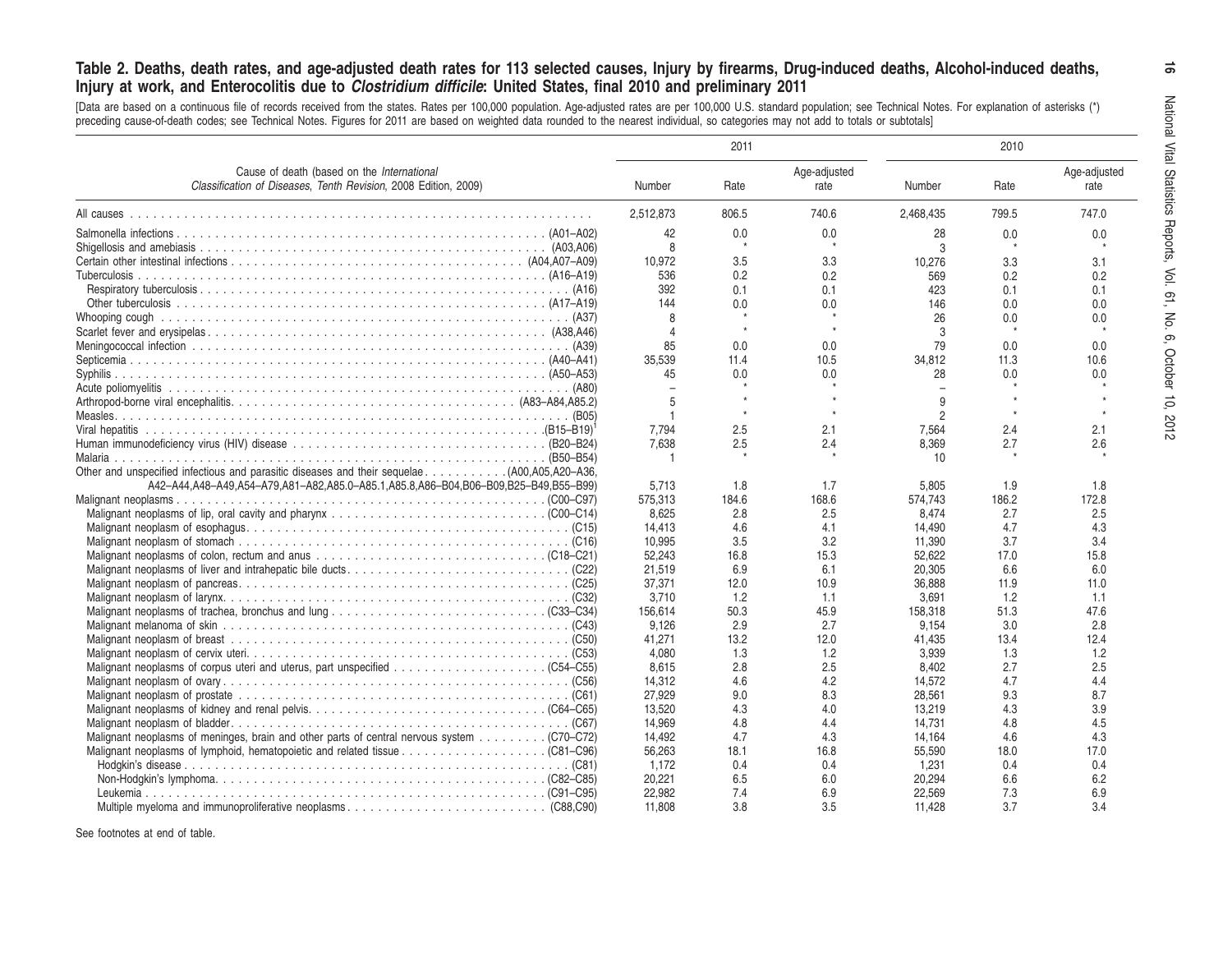#### Table 2. Deaths, death rates, and age-adjusted death rates for 113 selected causes, Injury by firearms, Drug-induced Injury at work, and Enterocolitis due to *Clostridium difficile*: United States, final 2010 and preliminary 2011—Con. **deaths, Alcohol-induced deaths,**

[Data are based on a continuous file of records received from the states. Rates per 100,000 population. Age-adjusted rates are per 100,000 U.S. standard population; see preceding cause-of-death codes; see Technical Notes. Figures for 2011 are based on weighted data rounded to the nearest individual, so categories may not add to totals Technical Notes. For explanation of asterisks (\*) or subtotals]

|                                                                                                               |                    | 2011        |                      | 2010               |             |                      |
|---------------------------------------------------------------------------------------------------------------|--------------------|-------------|----------------------|--------------------|-------------|----------------------|
| Cause of death (based on the International<br>Classification of Diseases, Tenth Revision, 2008 Edition, 2009) | Number             | Rate        | Age-adjusted<br>rate | Number             | Rate        | Age-adjusted<br>rate |
| Other and unspecified malignant neoplasms of lymphoid, hematopoietic and related                              |                    |             |                      |                    |             |                      |
| (C96)                                                                                                         | 79                 | 0.0         | 0.0                  | 68                 | 0.0         | 0.0                  |
| C51-C52,C57-C60,C62-C63,C66,C68-C69,C73-C80,C97)                                                              | 65,248             | 20.9        | 19.2                 | 64,798             | 21.0        | 19.5                 |
| In situ neoplasms, benign neoplasms and neoplasms of uncertain or unknown behavior (D00-D48)                  | 14,992             | 4.8         | 4.5                  | 14,917             | 4.8         | 4.6                  |
| Anemias                                                                                                       | 4.956              | 1.6         | 1.5                  | 4.852              | 1.6         | 1.5                  |
|                                                                                                               | 73,282             | 23.5        | 21.5                 | 69,071             | 22.4        | 20.8                 |
|                                                                                                               | 3.177              | 1.0         | 0.9                  | 2.948              | 1.0         | 0.9                  |
|                                                                                                               | 2.993              | 1.0         | 0.9                  | 2.790              | 0.9         | 0.8                  |
|                                                                                                               | 184                | 0.1         | 0.0                  | 158                | 0.1         | 0.0                  |
|                                                                                                               | 606                | 0.2         | 0.2                  | 608                | 0.2         | 0.2                  |
|                                                                                                               | 23,107             | 7.4<br>27.2 | 7.0                  | 22,032             | 7.1<br>27.0 | 6.8                  |
|                                                                                                               | 84,691             | 249.8       | 24.6<br>227.1        | 83.494             | 252.7       | 25.1<br>234.2        |
|                                                                                                               | 778.503<br>596.339 | 191.4       | 173.7                | 780.213<br>597.689 | 193.6       | 179.1                |
|                                                                                                               | 3,070              | 1.0         | 0.9                  | 2,987              | 1.0         | 0.9                  |
|                                                                                                               | 33,383             | 10.7        | 9.6                  | 33,678             | 10.9        | 10.0                 |
|                                                                                                               | 3,598              | 1.2         | 1.0                  | 2,807              | 0.9         | 0.8                  |
|                                                                                                               | 374,601            | 120.2       | 109.0                | 379,559            | 122.9       | 113.6                |
|                                                                                                               | 119,732            | 38.4        | 34.9                 | 122.071            | 39.5        | 36.5                 |
|                                                                                                               | 3,952              | 1.3         | 1.1                  | 4,170              | 1.4         | 1.3                  |
|                                                                                                               | 250,916            | 80.5        | 72.9                 | 253,318            | 82.0        | 75.9                 |
|                                                                                                               | 58,261             | 18.7        | 16.7                 | 57.438             | 18.6        | 17.0                 |
|                                                                                                               | 192.656            | 61.8        | 56.2                 | 195.880            | 63.4        | 58.9                 |
|                                                                                                               | 181.686            | 58.3        | 53.1                 | 178.658            | 57.9        | 53.7                 |
|                                                                                                               | 1.165              | 0.4         | 0.3                  | 1.103              | 0.4         | 0.3                  |
|                                                                                                               | 790                | 0.3         | 0.2                  | 776                | 0.3         | 0.2                  |
|                                                                                                               | 59,544             | 19.1        | 17.3                 | 57,757             | 18.7        | 17.3                 |
|                                                                                                               | 120,188            | 38.6        | 35.2                 | 119,022            | 38.6        | 35.9                 |
|                                                                                                               | 27,477             | 8.8         | 8.0                  | 26,634             | 8.6         | 8.0                  |
|                                                                                                               | 128,931            | 41.4        | 37.9                 | 129,476            | 41.9        | 39.1                 |
|                                                                                                               | 7,011              | 2.3         | 2.0                  | 7,230              | 2.3         | 2.2                  |
|                                                                                                               | 18.746             | 6.0         | 5.5                  | 19.184             | 6.2         | 5.8                  |
|                                                                                                               | 10.030             | 3.2         | 3.0                  | 10.431             | 3.4         | 3.2                  |
|                                                                                                               | 8.716              | 2.8         | 2.5                  | 8.753              | 2.8         | 2.6                  |
|                                                                                                               | 4.317              | 1.4         | 1.3                  | 4.241              | 1.4         | 1.3                  |
|                                                                                                               | 53.667             | 17.2        | 15.7                 | 50.097             | 16.2        | 15.1                 |
|                                                                                                               | 1,532              | 0.5         | 0.4                  | 500                | 0.2         | 0.1                  |
| Pneumonia                                                                                                     | 52,136             | 16.7        | 15.2                 | 49,597             | 16.1        | 14.9                 |
|                                                                                                               | 241                | 0.1         | 0.1                  | 213                | 0.1         | 0.1                  |
|                                                                                                               | 210                | 0.1         | 0.0                  | 177                | 0.1         | 0.0                  |
|                                                                                                               | 31                 | 0.0         | 0.0                  | 36                 | 0.0         | 0.0                  |
|                                                                                                               | 143.382            | 46.0        | 42.7                 | 138,080            | 44.7        | 42.2                 |

See footnotes at end of table.

 $\overrightarrow{L}$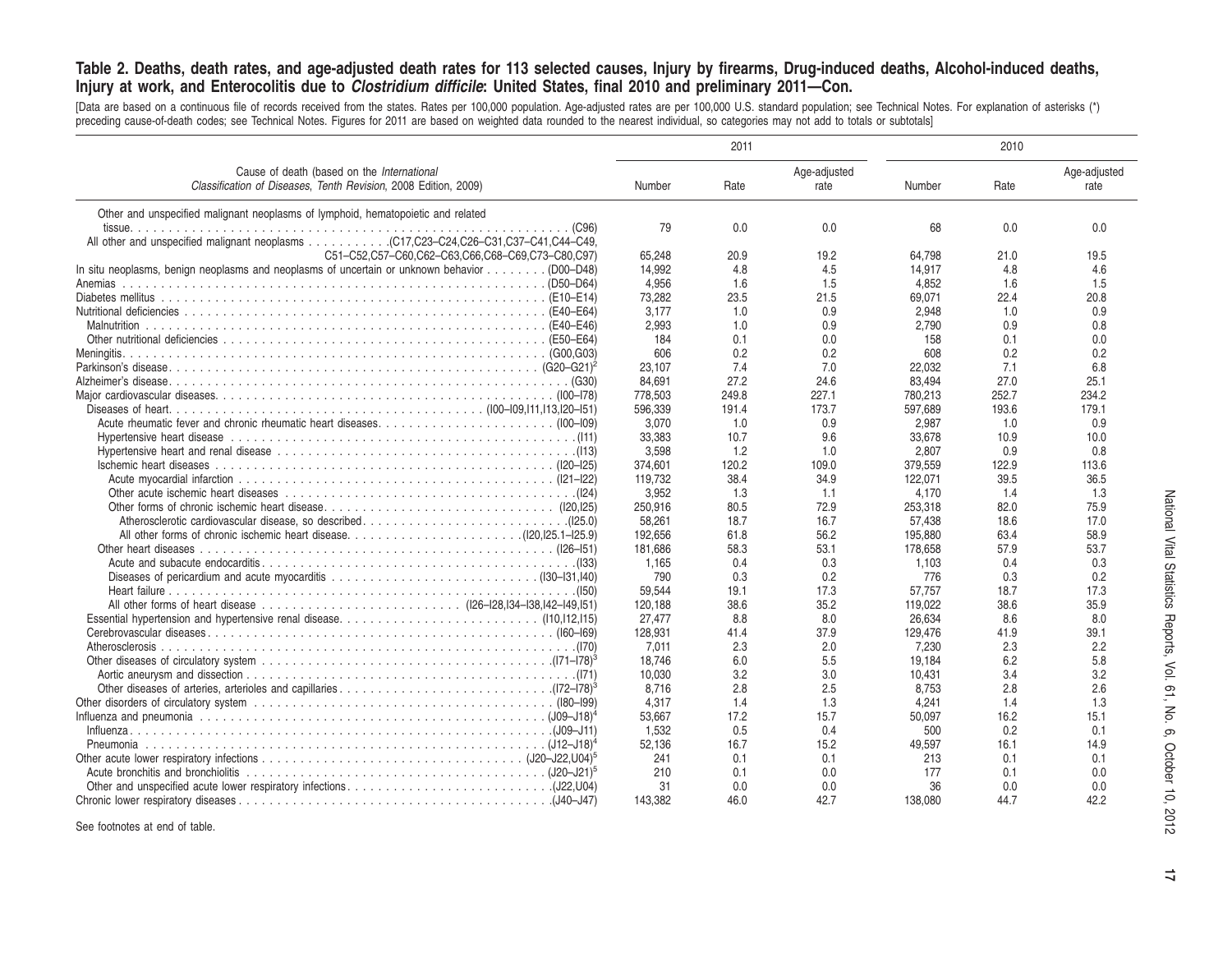#### Table 2. Deaths, death rates, and age-adjusted death rates for 113 selected causes, Injury by firearms, Drug-induced Injury at work, and Enterocolitis due to *Clostridium difficile*: United States, final 2010 and preliminary 2011—Con. **deaths, Alcohol-induced deaths,**

[Data are based on a continuous file of records received from the states. Rates per 100,000 population. Age-adjusted rates are per 100,000 U.S. standard population; see preceding cause-of-death codes; see Technical Notes. Figures for 2011 are based on weighted data rounded to the nearest individual, so categories may not add to totals Technical Notes. For explanation of asterisks (\*) or subtotals]

|                                                                                                               |         | 2011 |                      |         | 2010 |                      |  |
|---------------------------------------------------------------------------------------------------------------|---------|------|----------------------|---------|------|----------------------|--|
| Cause of death (based on the International<br>Classification of Diseases, Tenth Revision, 2008 Edition, 2009) | Number  | Rate | Age-adjusted<br>rate | Number  | Rate | Age-adjusted<br>rate |  |
|                                                                                                               | 594     | 0.2  | 0.2                  | 620     | 0.2  | 0.2                  |  |
|                                                                                                               | 9.418   | 3.0  | 2.8                  | 10.034  | 3.2  | 3.1                  |  |
|                                                                                                               |         |      |                      |         |      |                      |  |
|                                                                                                               | 3,311   | 1.1  | 1.0                  | 3,404   | 1.1  | 1.0                  |  |
|                                                                                                               | 130.059 | 41.7 | 38.7                 | 124.022 | 40.2 | 37.9                 |  |
|                                                                                                               | 774     | 0.2  | 0.2                  | 845     | 0.3  | 0.3                  |  |
|                                                                                                               | 18,090  | 5.8  | 5.3                  | 17.011  | 5.5  | 5.1                  |  |
|                                                                                                               | 32.693  | 10.5 | 9.7                  | 31.187  | 10.1 | 9.5                  |  |
|                                                                                                               | 2,981   | 1.0  | 0.8                  | 2,977   | 1.0  | 0.9                  |  |
|                                                                                                               | 387     | 0.1  | 0.1                  | 415     | 0.1  | 0.1                  |  |
|                                                                                                               | 1,884   | 0.6  | 0.6                  | 1,832   | 0.6  | 0.5                  |  |
|                                                                                                               | 33,539  | 10.8 | 9.7                  | 31,903  | 10.3 | 9.4                  |  |
|                                                                                                               | 16,634  | 5.3  | 4.8                  | 15,990  | 5.2  | 4.7                  |  |
|                                                                                                               | 16,905  | 5.4  | 4.9                  | 15,913  | 5.2  | 4.7                  |  |
|                                                                                                               | 3,324   | 1.1  | 1.0                  | 3,332   | 1.1  | 1.0                  |  |
|                                                                                                               | 45.731  | 14.7 | 13.4                 | 50.476  | 16.3 | 15.3                 |  |
|                                                                                                               | 315     | 0.1  | 0.1                  | 203     | 0.1  | 0.0                  |  |
| Chronic glomerulonephritis, nephrosis and nephropathy not specified as acute or chronic, and                  |         |      |                      |         |      |                      |  |
|                                                                                                               |         |      |                      |         |      |                      |  |
|                                                                                                               | 1.710   | 0.5  | 0.5                  | 5,894   | 1.9  | 1.8                  |  |
|                                                                                                               | 43,682  | 14.0 | 12.8                 | 44,362  | 14.4 | 13.4                 |  |
|                                                                                                               | 24      | 0.0  | 0.0                  | 17      |      |                      |  |
|                                                                                                               | 648     | 0.2  | 0.2                  | 608     | 0.2  | 0.2                  |  |
|                                                                                                               | 517     | 0.2  | 0.2                  | 489     | 0.2  | 0.1                  |  |
|                                                                                                               | 133     | 0.0  | 0.0                  | 137     | 0.0  | 0.0                  |  |
|                                                                                                               | 940     | 0.3  | 0.3                  | 825     | 0.3  | 0.3                  |  |
|                                                                                                               | 28      | 0.0  | 0.0                  | 37      | 0.0  | 0.0                  |  |
|                                                                                                               | 912     | 0.3  | 0.3                  | 788     | 0.3  | 0.3                  |  |
|                                                                                                               | 11,969  | 3.8  | 4.1                  | 12,128  | 3.9  | 4.2                  |  |
|                                                                                                               | 9.646   | 3.1  | 3.2                  | 9.673   | 3.1  | 3.2                  |  |
| Symptoms, signs and abnormal clinical and laboratory findings, not elsewhere classified (R00-R99)             | 47,747  | 15.3 | 14.2                 | 38,360  | 12.4 | 11.7                 |  |
|                                                                                                               | 288,936 | 92.7 | 84.4                 | 269.844 | 87.4 | 81.1                 |  |
|                                                                                                               | 122,777 | 39.4 | 38.0                 | 120.859 | 39.1 | 38.0                 |  |
|                                                                                                               | 37.275  | 12.0 | 11.7                 | 37.961  | 12.3 | 12.1                 |  |
|                                                                                                               |         |      |                      |         |      |                      |  |
|                                                                                                               |         |      |                      |         |      |                      |  |
| V79, V80.3-V80.5, V81.0-V81.1, V82.0-V82.1, V83-V86, V87.0-V87.8, V88.0-V88.8, V89.0, V89.2)                  | 34,677  | 11.1 | 10.9                 | 35,332  | 11.4 | 11.3                 |  |
|                                                                                                               |         |      |                      |         |      |                      |  |
| V19.8-V19.9, V80.0-V80.2, V80.6-V80.9, V81.2-V81.9, V82.2-V82.9, V87.9, V88.9,                                |         |      |                      |         |      |                      |  |
| V89.1, V89.3, V89.9)                                                                                          | 952     | 0.3  | 0.3                  | 1,029   | 0.3  | 0.3                  |  |
| Water, air and space, and other and unspecified transport accidents and                                       |         |      |                      |         |      |                      |  |
|                                                                                                               | 1,647   | 0.5  | 0.5                  | 1,600   | 0.5  | 0.5                  |  |
|                                                                                                               | 85,502  | 27.4 | 26.2                 | 82,898  | 26.8 | 25.9                 |  |
|                                                                                                               | 26,631  | 8.5  | 7.8                  | 26,009  | 8.4  | 7.9                  |  |
|                                                                                                               | 851     | 0.3  | 0.3                  | 606     | 0.2  | 0.2                  |  |
|                                                                                                               | 3,555   | 1.1  | 1.1                  | 3.782   | 1.2  | 1.2                  |  |
| Accidental exposure to smoke, fire and flames(X00-X09)                                                        | 2.621   | 0.8  | 0.8                  | 2.782   | 0.9  | 0.9                  |  |
|                                                                                                               |         |      |                      |         |      |                      |  |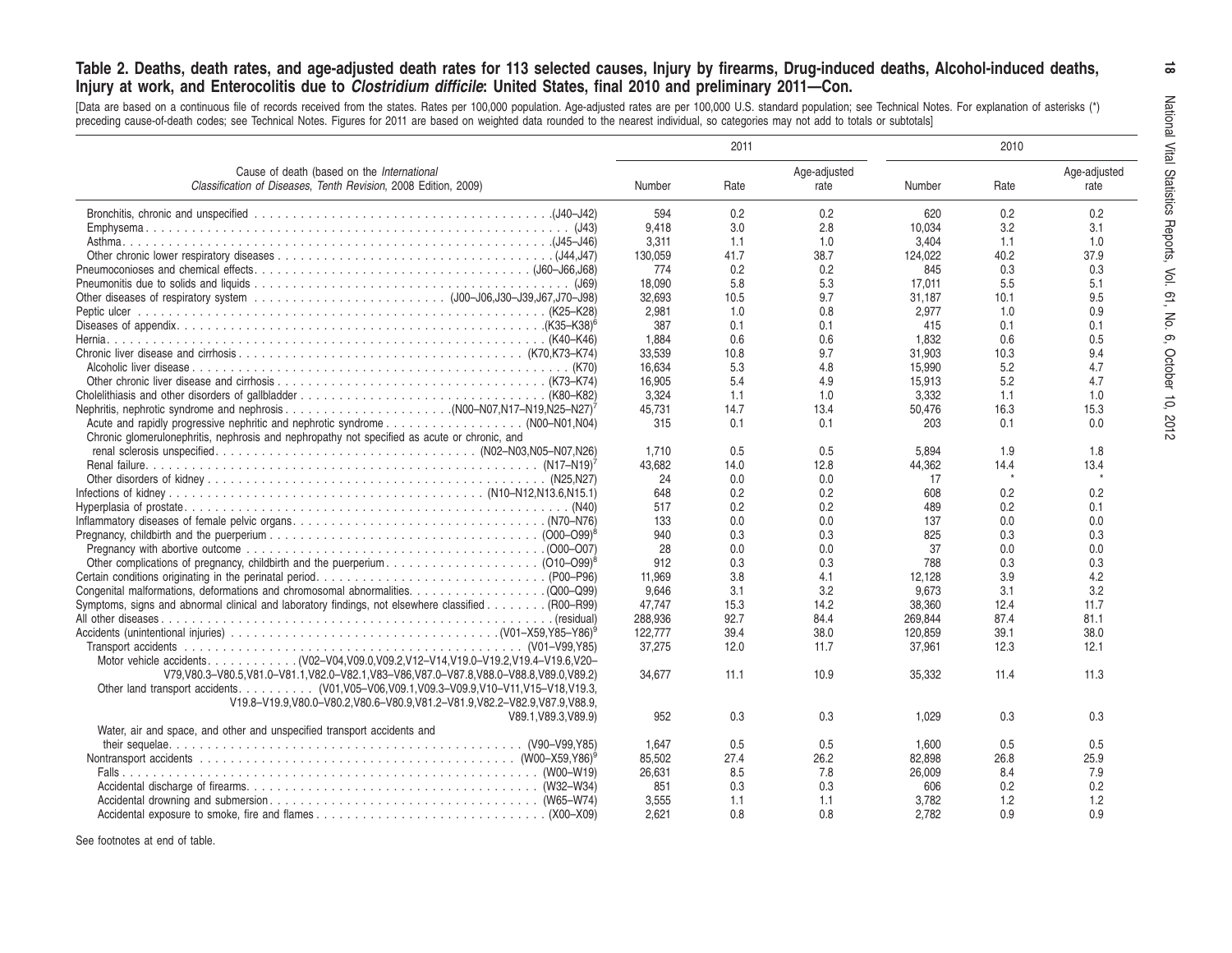#### Table 2. Deaths, death rates, and age-adjusted death rates for 113 selected causes, Injury by firearms, Drug-induced deaths, Alcohol-induced deaths, Injury at work, and Enterocolitis due to *Clostridium difficile*: United States, final 2010 and preliminary 2011–Con.

[Data are based on a continuous file of records received from the states. Rates per 100,000 population. Age-adjusted rates are per 100,000 U.S. standard population; see Technical Notes. For explanation of asterisks (\*) preceding cause-of-death codes; see Technical Notes. Figures for 2011 are based on weighted data rounded to the nearest individual, so categories may not add to totals or subtotals]

|                                                                                                                                                                                                                                                                                                  |                                    | 2011                      |                           |                                    | 2010                      |                           |
|--------------------------------------------------------------------------------------------------------------------------------------------------------------------------------------------------------------------------------------------------------------------------------------------------|------------------------------------|---------------------------|---------------------------|------------------------------------|---------------------------|---------------------------|
| Cause of death (based on the International<br>Classification of Diseases, Tenth Revision, 2008 Edition, 2009)                                                                                                                                                                                    |                                    | Rate                      | Age-adjusted<br>rate      | Number                             | Rate                      | Age-adjusted<br>rate      |
| Other and unspecified nontransport accidents and their sequelae (W20–W31,W35–W64,                                                                                                                                                                                                                | 33,554                             | 10.8                      | 10.7                      | 33,041                             | 10.7                      | 10.6                      |
| W75-W99,X10-X39,X50-X59,Y86)9                                                                                                                                                                                                                                                                    | 18.289                             | 5.9                       | 5.5                       | 16,678                             | 5.4                       | 5.2                       |
|                                                                                                                                                                                                                                                                                                  | 38,285                             | 12.3                      | 12.0                      | 38,364                             | 12.4                      | 12.1                      |
| Intentional self-harm (suicide) by other and unspecified means and their                                                                                                                                                                                                                         | 19,766                             | 6.3                       | 6.1                       | 19,392                             | 6.3                       | 6.1                       |
|                                                                                                                                                                                                                                                                                                  | 18.519                             | 5.9                       | 5.9                       | 18.972                             | 6.1                       | 6.0                       |
|                                                                                                                                                                                                                                                                                                  | 15.953                             | 5.1                       | 5.2                       | 16.259                             | 5.3                       | 5.3                       |
|                                                                                                                                                                                                                                                                                                  | 11.101                             | 3.6                       | 3.6                       | 11.078                             | 3.6                       | 3.6                       |
| *U01.5-*U01.9.*U02.X85-X92.X96-Y09.Y87.1)                                                                                                                                                                                                                                                        | 4.852                              | 1.6                       | 1.6                       | 5.181                              | 1.7                       | 1.7                       |
|                                                                                                                                                                                                                                                                                                  | 258                                | 0.1                       | 0.1                       | 412                                | 0.1                       | 0.1                       |
|                                                                                                                                                                                                                                                                                                  | 4.446                              | 1.4                       | 1.4                       | 4.908                              | 1.6                       | 1.6                       |
|                                                                                                                                                                                                                                                                                                  | 222                                | 0.1                       | 0.1                       | 252                                | 0.1                       | 0.1                       |
| Other and unspecified events of undetermined intent and their sequelae (Y10-Y21, Y25-Y34, Y87.2, Y89.9)                                                                                                                                                                                          | 4.224                              | 1.4                       | 1.3                       | 4.656                              | 1.5                       | 1.5                       |
|                                                                                                                                                                                                                                                                                                  | 9                                  | $\star$                   |                           | 9                                  |                           |                           |
|                                                                                                                                                                                                                                                                                                  | 2.580                              | 0.8                       | 0.8                       | 2.490                              | 0.8                       | 0.8                       |
| E66.1,F11.0-F11.5,F11.7-F11.9,F12.0-F12.5,F12.7-F12.9,F13.0-F13.5,F13.7-F13.9,F14.0-F14.5.<br>F14.7-F14.9,F15.0-F15.5,F15.7-F15.9,F16.0-F16.5,F16.7-F16.9,F17.0,F17.3-F17.5,F17.7-F17.9,<br>F18.0-F18.5,F18.7-18.9,F19.0-F19.5,F19.7-F19.9,G21.1,G24.0,G25.1,G25.4,G25.6,G44.4,                  | 32.163                             | 10.3                      | 10.1                      | 31.672                             | 10.3                      | 10.1                      |
| G62.0,G72.0,l95.2,J70.2-J70.4,K85.3,L10.5,L27.0-L27.1,M10.2,M32.0,M80.4,M81.4,M83.5,M87.1,<br>R50.2, R78.1-R78.5, X40-X44, X60-X64, X85, Y10-14) <sup>10</sup><br>Alcohol-induced deaths. (E24.4, F10, G31.2, G62.1, G72.1, 142.6, K29.2, K70, K85.2, K86.0, R78.0, X45, X65, Y15) <sup>10</sup> | 40.239<br>26.256<br>4.160<br>7.994 | 12.9<br>8.4<br>1.7<br>2.6 | 12.8<br>7.6<br>1.6<br>2.4 | 40.393<br>25.692<br>4.157<br>7.298 | 13.1<br>8.3<br>1.7<br>2.4 | 12.9<br>7.6<br>1.7<br>2.2 |

0.0 Quantity more than zero but less than 0.05.

\* Figure does not meet standards of reliability or precision; see Technical Notes.

– Quantity zero.

<sup>1</sup>New ICD–10 code B17.9 (Acute viral hepatitis, unspecified) was added to the category in 2011; see Technical Notes.

<sup>2</sup>New ICD–10 code G21.4 (Vascular parkinsonism) was added to the category in 2011; see Technical Notes.

<sup>3</sup>New ICD–10 code I72.5 (Aneurysm and dissection of other precerebral arteres) was added to the category in 2011; see Technical Notes.

<sup>4</sup>New ICD–10 code J12.3 (Human metapneumovirus pneumonia) was added to the category in 2011; see Technical Notes.

<sup>5</sup>New ICD–10 code J21.1 (Acute brochiolitis due to human metapneumovirus) was added to the category in 2011; see Technical Notes.

<sup>6</sup>New subcategories replace previous ones for K35 (Acute appendicitis) in 2011; see Technical Notes.

<sup>7</sup>New subcategories replace previous ones for N18 (Chronic kidney disease) in 2011. Changes affect comparability with previous year's data; see Techinical Notes.

<sup>8</sup>New ICD-10 codes O14.2 (HELLP syndrome), O43.2 (Morbidly adherent placenta) were added to the category and new ICD-10 subcategories were introduced for the existing O96 (Death from any obstetric cause occurring during p one year after delivery) and O97 (Death from sequelae of direct obstetric causes); see Technical Notes.

<sup>9</sup>New ICD–10 subcategories were introduced for the existing X34 (Victim of earthquake); see Technical Notes.

<sup>10</sup>Included in selected categories above.

<sup>11</sup>Injury at work is described in Technical Notes.

<sup>12</sup>Included in "Certain other intestinal infections (A04,A07-A09)" shown above; see Technical Notes.

NOTES: For certain causes of death such as unintentional injuries, homicides, suicides, and respiratory diseases, preliminary and final data differ because of the truncated nature of the preliminary file. Data are subject information regarding the calculation of standard errors and further discussion of the variability of the data, see Technical Notes.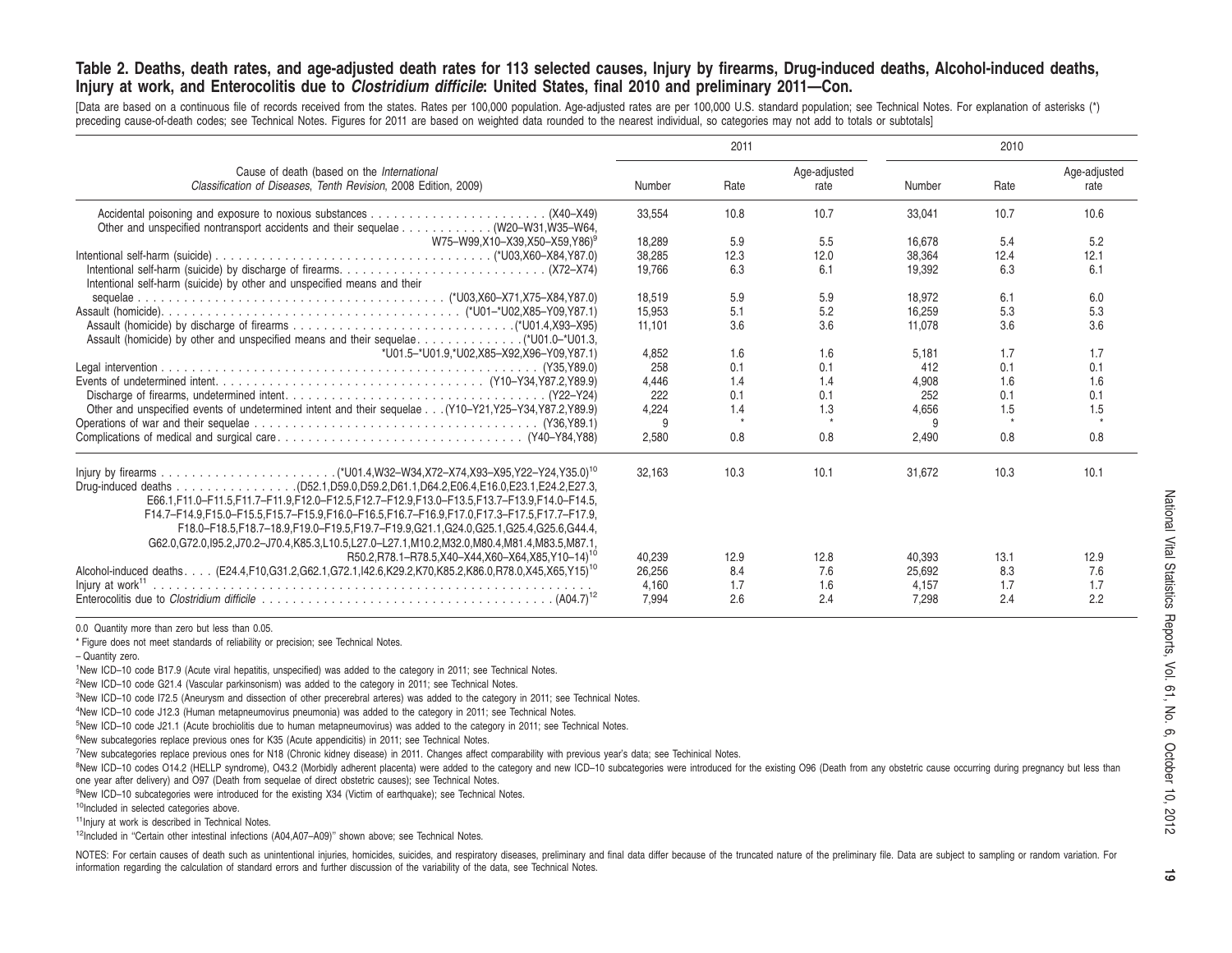#### <span id="page-19-0"></span>Table 3. Deaths, death rates, and age-adjusted death rates: United States, and each state and territory, final 2010 and **preliminary 2011**

[By place of residence. Data are based on a continuous file of records received from the states. Rates are per 100,000 population. Age-adjusted rates are per 100,000 U.S. standard population; see Technical Notes. Figures for 2011 are based on weighted data rounded to the nearest individual, so categories may not add to totals]

|                                                  |           | 2011                 |                      |           | 2010    |                   |
|--------------------------------------------------|-----------|----------------------|----------------------|-----------|---------|-------------------|
| Area                                             | Number    | Rate                 | Age-adjusted rate    | Number    | Rate    | Age-adjusted rate |
| United States <sup>1</sup> .                     | 2,513,171 | 806.6                | 740.6                | 2,468,435 | 799.5   | 747.0             |
| Alabama                                          | 48,683    | 1,013.7              | 933.7                | 48,038    | 1,005.0 | 939.7             |
|                                                  | 3,849     | 532.6                | 747.9                | 3,728     | 524.9   | 771.5             |
|                                                  | 48,381    | 746.3                | 688.9                | 46,762    | 731.6   | 693.1             |
|                                                  | 29,632    | 1,008.6              | 894.6                | 28,916    | 991.7   | 892.7             |
| California.                                      | 238,993   | 634.1                | 638.8                | 234,012   | 628.2   | 646.7             |
|                                                  | 32,563    | 636.4                | 677.8                | 31,465    | 625.6   | 682.7             |
| Connecticut                                      | 29,548    | 825.2                | 660.9                | 28,692    | 802.8   | 652.9             |
| Delaware.                                        | 7,840     | 864.3                | 763.4                | 7,706     | 858.2   | 769.9             |
| District of Columbia                             | 4,589     | 742.6                | 756.0                | 4,672     | 776.4   | 792.4             |
|                                                  | 173,961   | 912.8                | 677.1                | 173,791   | 924.4   | 701.1             |
|                                                  | 70,401    | 717.3                | 806.2                | 71,263    | 735.6   | 845.4             |
|                                                  | 9,921     | 721.6                | 584.8                | 9,617     | 707.0   | 589.6             |
| Idaho                                            | 12,026    | 758.7                | 744.9                | 11,429    | 729.1   | 731.6             |
|                                                  | 101,898   | 791.8                | 737.3                | 99,931    | 778.8   | 736.9             |
| Indiana                                          | 58,195    | 893.0                | 825.0                | 56,743    | 875.2   | 820.6             |
| lowa                                             | 28,184    | 920.4                | 722.7                | 27,745    | 910.8   | 721.7             |
| Kansas                                           | 25,119    | 874.8                | 767.2                | 24,502    | 858.8   | 762.2             |
| Kentucky.                                        | 42,624    | 975.5                | 910.3                | 41,983    | 967.5   | 915.0             |
|                                                  | 40,680    | 889.2                | 882.1                | 40,667    | 897.1   | 903.8             |
|                                                  | 13,031    | 981.1                | 749.5                | 12,750    | 959.8   | 749.6             |
| Maryland.                                        | 43,750    | 750.6                | 715.9                | 43,325    | 750.4   | 728.6             |
| Massachusetts                                    | 53,699    | 815.2                | 676.1                | 52,583    | 803.1   | 675.0             |
| Michigan                                         | 89,496    | 906.2                | 784.2                | 88,021    | 890.6   | 786.2             |
| Minnesota                                        | 39,822    | 745.1                | 659.2                | 38,972    | 734.8   | 661.5             |
|                                                  | 29,278    | 983.0                | 956.2                | 28,965    | 976.1   | 962.0             |
|                                                  | 55,813    | 928.6                | 811.4                | 55,281    | 923.1   | 819.5             |
|                                                  | 9,117     | 913.3                | 760.7                | 8,827     | 892.1   | 754.7             |
| Nebraska                                         | 15,477    | 839.9                | 719.8                | 15,171    | 830.7   | 717.8             |
| Nevada. $\ldots$ .                               | 20,340    | 746.9                | 789.6                | 19,623    | 726.6   | 795.4             |
| New Hampshire                                    | 10,821    | 820.9                | 710.0                | 10,201    | 774.9   | 690.4             |
| New Jersey $\dots \dots \dots \dots \dots \dots$ | 70,553    | 799.8                | 690.6                | 69,495    | 790.4   | 691.1             |
| New Mexico                                       | 16,434    | 789.3                | 748.0                | 15,931    | 773.7   | 749.0             |
| New York                                         | 148,903   | 765.0                | 664.2                | 146,432   | 755.7   | 665.5             |
| North Carolina.                                  | 79,875    | 827.2                | 790.8                | 78,773    | 826.1   | 804.9             |
| North Dakota                                     | 5,964     | 872.0                | 697.3                | 5,944     | 883.7   | 704.3             |
|                                                  | 111,444   | 965.3                | 822.0                | 108,711   | 942.3   | 815.7             |
| Oklahoma                                         | 37,142    | 979.6                | 910.1                | 36,529    | 973.8   | 915.5             |
|                                                  | 32,786    | 846.8                | 724.1                | 31,890    | 832.4   | 723.1             |
| Pennsylvania                                     | 128,290   | 1,006.8              | 776.1                | 124,596   | 980.9   | 765.9             |
| Rhode Island                                     | 9,585     | 911.7                | 707.6                | 9,579     | 910.1   | 721.7             |
| South Carolina                                   | 42,093    | 899.6                | 839.9                | 41,614    | 899.7   | 854.8             |
| South Dakota                                     | 7,313     | 887.4                | 720.4                | 7,100     | 872.0   | 715.1             |
| Tennessee                                        | 60,544    | 945.5                | 879.1                | 59,578    | 938.8   | 890.8             |
|                                                  | 168,643   | 656.8                | 751.6                | 166,527   | 662.3   | 772.3             |
|                                                  | 15,265    | 541.8                | 699.0                | 14,776    | 534.6   | 703.2             |
|                                                  | 5,434     | 867.5                | 711.0                | 5,380     | 859.8   | 718.7             |
|                                                  | 60,807    | 751.0                | 741.6                | 59,032    | 737.8   | 741.6             |
| Washington                                       | 49,692    | 727.6                | 690.4                | 48,146    | 716.0   | 692.3             |
| West Virginia                                    | 21,868    | 1,178.6              | 953.3                | 21,275    | 1,148.1 | 933.6             |
| Wisconsin                                        | 48,419    | 847.7                | 721.3                | 47,308    | 831.9   | 719.0             |
|                                                  | 4,387     | 772.1                | 754.6                | 4,438     | 787.4   | 778.8             |
| Puerto Rico                                      | 29,641    | 799.7                | 708.7                | 29,153    | 783.3   | 712.8             |
| Virgin Islands                                   | .         | $\sim$ $\sim$ $\sim$ | $\sim$ $\sim$ $\sim$ | 715       | 672.8   | 663.2             |
|                                                  | 825       | 516.9                | 756.1                | 857       | 537.5   | 810.6             |
| American Samoa                                   | 276       | 500.0                | 1,090.3              | 224       | 403.8   | 932.9             |
| Northern Marianas                                | $\ddotsc$ | .                    | $\ddotsc$            | 174       | 325.1   | 863.3             |

- - - Data not available.

1 Excludes data for Puerto Rico, Virgin Islands, Guam, American Samoa, and Northern Marianas.

NOTE: Data are subject to sampling or random variation. For information regarding the calculation of standard errors and further discussion of the variability of the data, see Technical Notes.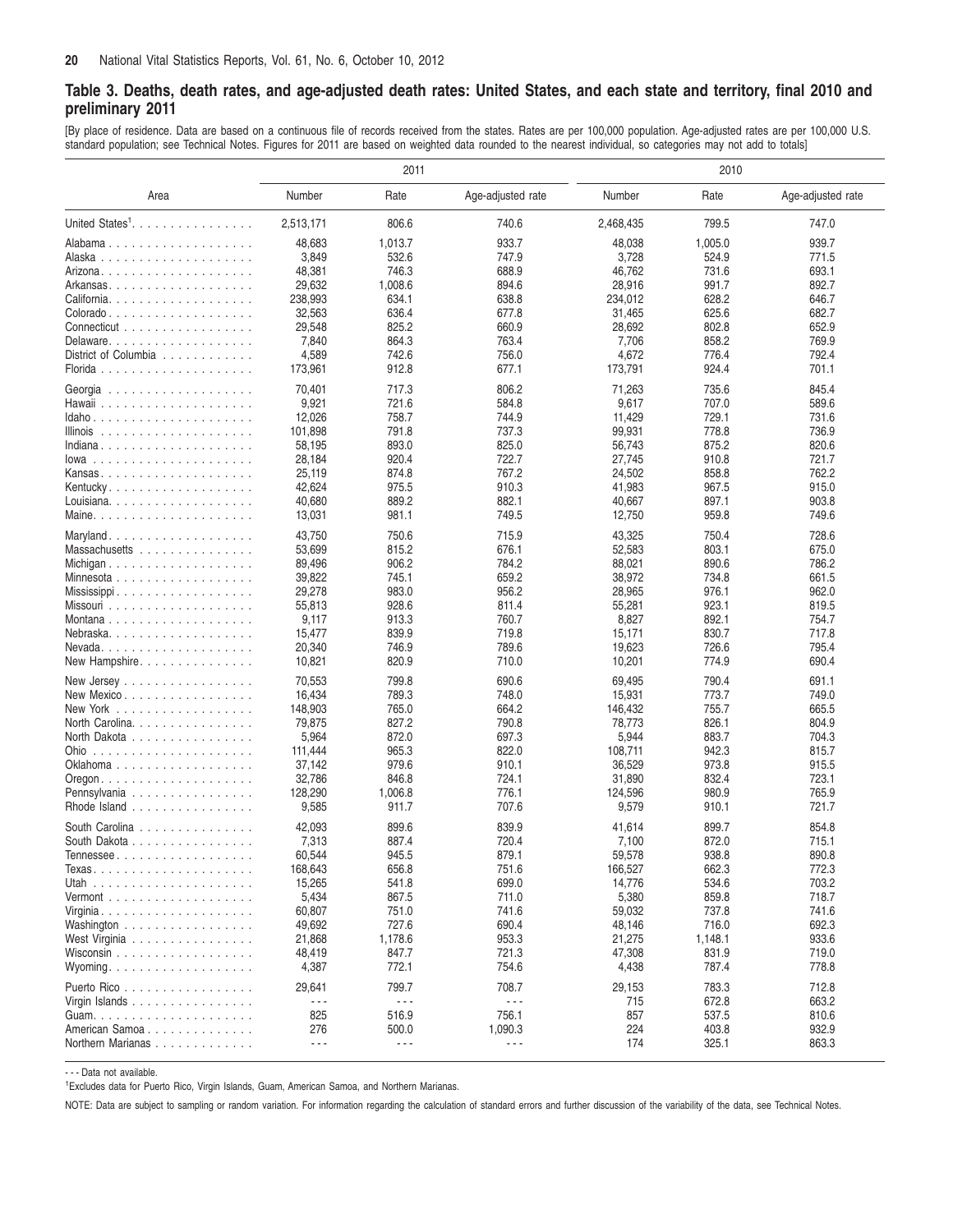#### <span id="page-20-0"></span>Table 4. Infant deaths and infant mortality rates, by age, race, and Hispanic origin: United States, final 2010 and **preliminary 2011**

[Data are based on the continuous file of records received from the states. Rates per 1,000 live births. Figures for 2011 are based on weighted data rounded to the nearest individual, so categories may not add to totals. Race and Hispanic origin are reported separately on both the birth and death certificate. Rates for Hispanic origin should be interpreted with caution because of the inconsistencies between reporting Hispanic origin on birth and death certificates; see Technical Notes. Race categories are consistent with the 1977 Office of Management and Budget (OMB) standards. Multiple-race data were reported for deaths by 38 states and District of Columbia in 2011, and by 37 states and the District of Columbia in 2010, and were reported for births, by 40 states and District of Columbia in 2011, and by 38 states and the District of Columbia in 2010; see Technical Notes. The multiple-race data for these states were bridged to the single-race categories of the 1977 OMB standards for comparability with other states; see Technical Notes]

|                                            | 2011   |       | 2010   |       |
|--------------------------------------------|--------|-------|--------|-------|
| Age, race, and Hispanic origin             | Number | Rate  | Number | Rate  |
| All races <sup>1</sup>                     |        |       |        |       |
| Under 1 year                               | 23,910 | 6.05  | 24,586 | 6.15  |
| Under 28 days                              | 15,954 | 4.04  | 16.188 | 4.05  |
| 28 days-11 months                          | 7,956  | 2.01  | 8,398  | 2.10  |
| Total white                                |        |       |        |       |
| Under 1 year $\ldots \ldots \ldots \ldots$ | 15,438 | 5.11  | 15,954 | 5.20  |
| Under 28 days                              | 10,422 | 3.45  | 10.612 | 3.46  |
| 28 days-11 months                          | 5,016  | 1.66  | 5,342  | 1.74  |
| Non-Hispanic white                         |        |       |        |       |
| Under 1 year                               | 10,872 | 5.05  | 11,025 | 5.10  |
| Under 28 days                              | 7,191  | 3.34  | 7.212  | 3.34  |
| 28 days-11 months                          | 3,681  | 1.71  | 3,813  | 1.76  |
| <b>Total black</b>                         |        |       |        |       |
| Under 1 year                               | 7,234  | 11.42 | 7.401  | 11.63 |
| Under 28 days                              | 4,719  | 7.45  | 4,769  | 7.49  |
| 28 days-11 months                          | 2,515  | 3.97  | 2,632  | 4.14  |
| Hispanic <sup>2</sup>                      |        |       |        |       |
| Under 1 year                               | 4,806  | 5.27  | 5.170  | 5.47  |
| Under 28 days                              | 3,353  | 3.68  | 3,524  | 3.73  |
| 28 days-11 months                          | 1,453  | 1.59  | 1,646  | 1.74  |
|                                            |        |       |        |       |

<sup>1</sup>Includes races other than white and black.

<sup>2</sup>Includes all persons of Hispanic origin of any race; see Technical Notes.

NOTES: Data are subject to sampling or random variation. For information regarding the calculation of standard errors and further discussion of the variability of the data, see Technical Notes. Although the infant mortality rate is the preferred indicator of the risk of dying during the first year of life, another measure of infant mortality, the infant death rate, is shown elsewhere in this report. The two measures typically are similar, yet they can differ because the denominators used for these measures are different. For more information on these measures of risk, see "Infant mortality" section in the Technical Notes.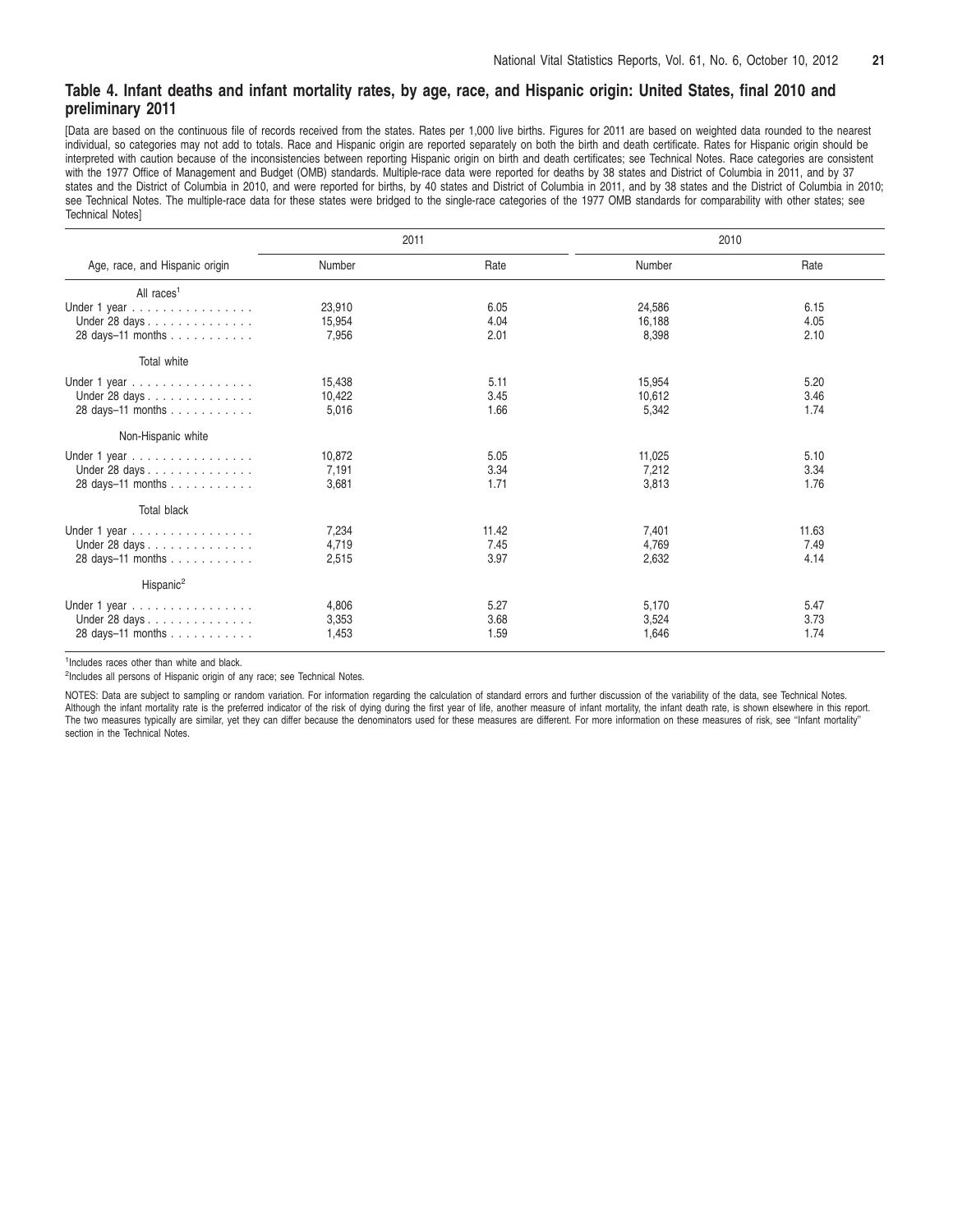#### <span id="page-21-0"></span>Table 5. Infant deaths and infant mortality rates for 130 selected causes: United States, final 2010 and preliminary 2011

[Data are based on a continuous file of records rounded to the nearest individual, so categories from the states. Rates may not add to totals per 100,000 live births. or subtotals] For explanation of asterisks (\*) preceding cause-of-death codes, see Technical Notes. Figures for 2011 are based on weighted data

| Cause of death (based on the International                                                                                                         |                | 2011  | 2010           |       |  |
|----------------------------------------------------------------------------------------------------------------------------------------------------|----------------|-------|----------------|-------|--|
| Classification of Diseases, Tenth Revision, 2008 Edition, 2009)                                                                                    | Number         | Rate  | Number         | Rate  |  |
| All causes                                                                                                                                         | 23,907         | 604.7 | 24,586         | 614.7 |  |
|                                                                                                                                                    | 552            | 14.0  | 696            | 17.4  |  |
|                                                                                                                                                    | 3              |       | 7              |       |  |
|                                                                                                                                                    | 257            | 6.5   | 316            | 7.9   |  |
|                                                                                                                                                    | $\overline{2}$ |       |                |       |  |
|                                                                                                                                                    |                |       |                |       |  |
|                                                                                                                                                    |                |       |                |       |  |
|                                                                                                                                                    | 8              |       | 25             | 0.6   |  |
|                                                                                                                                                    | 6              |       | 11             |       |  |
|                                                                                                                                                    | 173            | 4.4   | 215            | 5.4   |  |
|                                                                                                                                                    | $\overline{2}$ |       | $\overline{c}$ |       |  |
|                                                                                                                                                    |                |       |                |       |  |
|                                                                                                                                                    | 68             | 1.7   | 92             | 2.3   |  |
|                                                                                                                                                    |                |       |                |       |  |
|                                                                                                                                                    |                |       |                |       |  |
|                                                                                                                                                    |                |       |                |       |  |
|                                                                                                                                                    | 3              |       |                |       |  |
|                                                                                                                                                    |                |       |                |       |  |
|                                                                                                                                                    | 65             | 1.6   | 92             | 2.3   |  |
|                                                                                                                                                    | $\overline{2}$ |       | 6              |       |  |
|                                                                                                                                                    | $\mathfrak{p}$ |       |                |       |  |
|                                                                                                                                                    |                |       |                |       |  |
| A51-A53, A55-A79, B35-B36, B38-B49, B55-B58, B60-B99)                                                                                              | 29             | 0.7   | 22             | 0.6   |  |
|                                                                                                                                                    | 128            | 3.2   | 110            | 2.8   |  |
|                                                                                                                                                    | 71             | 1.8   | 62             | 1.6   |  |
|                                                                                                                                                    | $\overline{2}$ |       | $\overline{2}$ |       |  |
|                                                                                                                                                    | 23             | 0.6   | 25             | 0.6   |  |
|                                                                                                                                                    | 47             | 1.2   | 35             | 0.9   |  |
| In situ neoplasms, benign neoplasms and neoplasms of uncertain or unknown behavior. (D00-D48)                                                      | 57             | 1.4   | 48             | 1.2   |  |
| Diseases of the blood and blood-forming organs and certain disorders involving the                                                                 |                |       |                |       |  |
|                                                                                                                                                    | 94             | 2.4   | 95             | 2.4   |  |
|                                                                                                                                                    | 12             |       | 15             |       |  |
| Hemorrhagic conditions and other diseases of blood and blood-forming organs 065–D76)                                                               | 63             | 1.6   | 60             | 1.5   |  |
|                                                                                                                                                    | 19             |       | 20             | 0.5   |  |
|                                                                                                                                                    | 177            | 4.5   | 188            | 4.7   |  |
|                                                                                                                                                    | $\mathcal{P}$  |       | $\mathcal{P}$  |       |  |
|                                                                                                                                                    | 12             |       | 3              |       |  |
|                                                                                                                                                    | $\overline{4}$ |       | 5              |       |  |
|                                                                                                                                                    | 40             | 1.0   | 48             | 1.2   |  |
|                                                                                                                                                    |                |       |                |       |  |
| E34.4-E34.9.E65-E83.E85.E88)                                                                                                                       | 118            | 3.0   | 130            | 3.3   |  |
| Diseases of the nervous system $\ldots \ldots \ldots \ldots \ldots \ldots \ldots \ldots \ldots \ldots \ldots \ldots \ldots$ (G00-G98) <sup>2</sup> | 314            | 7.9   | 345            | 8.6   |  |
|                                                                                                                                                    | 56             | 1.4   | 58             | 1.5   |  |
|                                                                                                                                                    |                |       |                |       |  |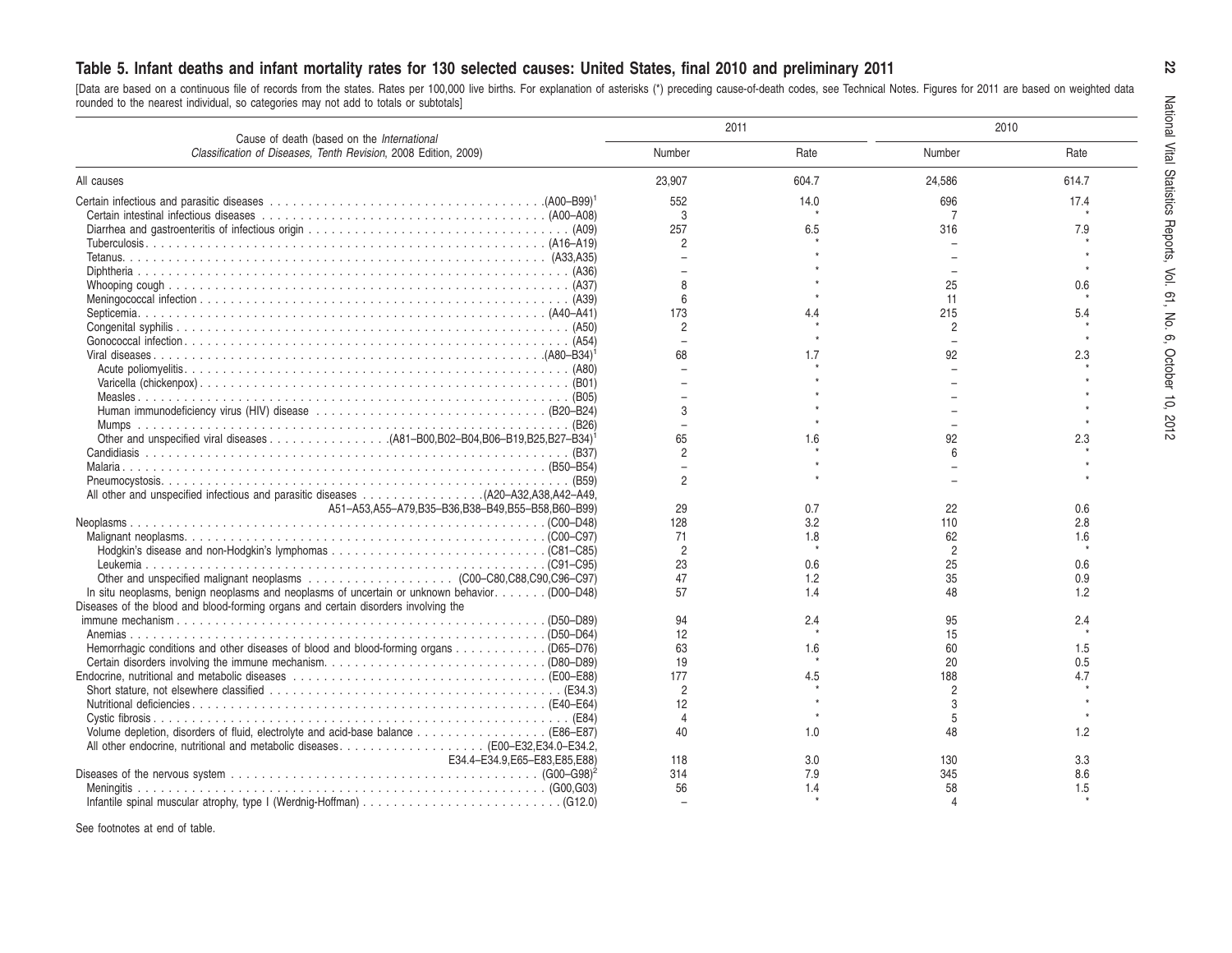#### Table 5. Infant deaths and infant mortality rates for 130 selected causes: United States, final 2010 and preliminary 2011—Con.

[Data are based on a continuous file of records rounded to the nearest individual, so categories from the states. Rates may not add to totals per 100,000 live births. or subtotals] For explanation of asterisks (\*) preceding cause-of-death codes, see Technical Notes. Figures for 2011 are based on weighted data

|                                                                                                               | 2011           |            | 2010           |         |  |
|---------------------------------------------------------------------------------------------------------------|----------------|------------|----------------|---------|--|
| Cause of death (based on the International<br>Classification of Diseases, Tenth Revision, 2008 Edition, 2009) | Number         | Rate       | Number         | Rate    |  |
|                                                                                                               | 6              | $^{\star}$ | 3              | $\star$ |  |
| Other diseases of nervous system. (G04,G06-G11,G12.1-G12.9,G20-G72,G81-G92,G93.0,                             | 46             | 1.2        | 39             | 1.0     |  |
| G93.2-G93.9.G95-G98) <sup>2</sup>                                                                             | 206            | 5.2        | 241            | 6.0     |  |
|                                                                                                               | 3              |            | 3              |         |  |
|                                                                                                               | 496            | 12.5       | 507            | 12.7    |  |
|                                                                                                               | 94             | 2.4        | 90             | 2.3     |  |
|                                                                                                               | 9              |            | 14             |         |  |
|                                                                                                               | 88             | 2.2        | 79             | 2.0     |  |
|                                                                                                               | 16<br>130      | 3.3        | 18<br>130      | 3.3     |  |
|                                                                                                               | 159            | 4.0        | 176            | 4.4     |  |
|                                                                                                               | 548            | 13.9       | 574            | 14.4    |  |
|                                                                                                               | 9              |            | 15             |         |  |
|                                                                                                               | 181            | 4.6        | 195            | 4.9     |  |
|                                                                                                               | 25             | 0.6        | 16             |         |  |
|                                                                                                               | 157            | 4.0        | 179            | 4.5     |  |
|                                                                                                               | 37             | 0.9        | 27             | 0.7     |  |
|                                                                                                               | 17             |            | 25             | 0.6     |  |
|                                                                                                               | $\Delta$       |            | $\epsilon$     |         |  |
|                                                                                                               | 8              |            | 18             |         |  |
| Other and unspecified diseases of respiratory system (J22,J30-J39,J43-J44,J47-J68,J70-J98,U04)                | 292            | 7.4        | 288            | 7.2     |  |
|                                                                                                               | 188            | 4.8        | 204            | 5.1     |  |
|                                                                                                               | 37             | 0.9        | 29             | 0.7     |  |
| Hernia of abdominal cavity and intestinal obstruction without hernia (K40–K46,K56)                            | 49             | 1.2        | 51             | 1.3     |  |
| All other and unspecified diseases of digestive system. (K00–K28,K30–K38,K57–K92) <sup>6</sup>                | 102            | 2.6        | 124            | 3.1     |  |
|                                                                                                               | 87             | 2.2        | 126            | 3.2     |  |
|                                                                                                               | 66             | 1.7        | 100            | 2.5     |  |
| Other and unspecified diseases of genitourinary system (N00-N15, N20-N23, N26, N28-N95)                       | 20             | 0.5        | 26             | 0.7     |  |
|                                                                                                               | 11.846         | 299.6      | 12.008         | 300.2   |  |
| Newborn affected by maternal factors and by complications of pregnancy, labor and delivery (P00-P04)          | 2.887          | 73.0       | 2,920          | 73.0    |  |
| Newborn affected by other maternal conditions which may be unrelated to                                       | 85             | 2.1        | 85             | 2.1     |  |
|                                                                                                               | 72             | 1.8        | 87             | 2.2     |  |
|                                                                                                               | 1.578          | 39.9       | 1.561          | 39.0    |  |
|                                                                                                               | 433            | 11.0       | 431            | 10.8    |  |
|                                                                                                               | 800            | 20.2       | 781            | 19.5    |  |
|                                                                                                               | 168            | 4.2        | 163            | 4.1     |  |
| Newborn affected by other maternal complications of pregnancy (P01.2-P01.4, P01.6-P01.9)                      | 177            | 4.5        | 186            | 4.7     |  |
|                                                                                                               | 992            | 25.1       | 1.030          | 25.8    |  |
|                                                                                                               | 456            | 11.5       | 492            | 12.3    |  |
|                                                                                                               | 38             | 1.0        | 39             | 1.0     |  |
|                                                                                                               | 495            | 12.5       | 497            | 12.4    |  |
|                                                                                                               | $\overline{2}$ |            | $\overline{2}$ |         |  |
|                                                                                                               | 120            | 3.0        | 110            | 2.8     |  |
| Newborn affected by noxious influences transmitted via placenta or breast milk (P04)                          | 40             | 1.0        | 47             | 1.2     |  |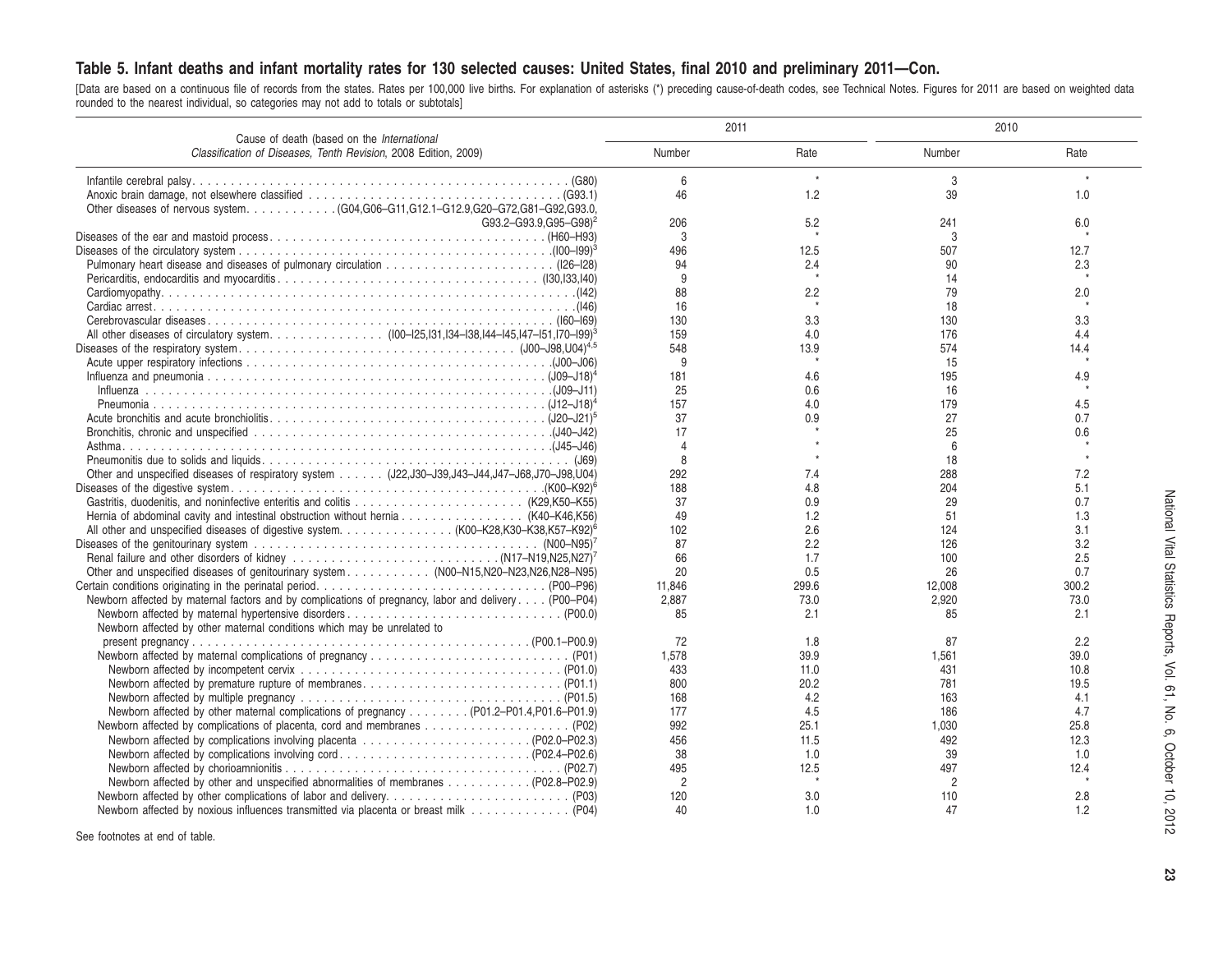#### Table 5. Infant deaths and infant mortality rates for 130 selected causes: United States, final 2010 and preliminary 2011—Con.

[Data are based on a continuous file of records rounded to the nearest individual, so categories from the states. Rates may not add to totals per 100,000 live births. or subtotals] For explanation of asterisks (\*) preceding cause-of-death codes, see Technical Notes. Figures for 2011 are based on weighted data

| Cause of death (based on the International                                                          |                | 2011           | 2010   |       |  |
|-----------------------------------------------------------------------------------------------------|----------------|----------------|--------|-------|--|
| Classification of Diseases, Tenth Revision, 2008 Edition, 2009)                                     | Number         | Rate           | Number | Rate  |  |
|                                                                                                     | 4.195          | 106.1          | 4.233  | 105.8 |  |
|                                                                                                     | 78             | 2.0            | 85     | 2.1   |  |
| Disorders related to short gestation and low birth weight, not elsewhere classified (P07)           | 4,116          | 104.1          | 4,148  | 103.7 |  |
|                                                                                                     | 3.169          | 80.2           | 3.176  | 79.4  |  |
|                                                                                                     | 948            | 24.0           | 972    | 24.3  |  |
|                                                                                                     | $\sim$         |                |        |       |  |
|                                                                                                     | 20             | 0.5            | 19     |       |  |
|                                                                                                     | 308            | 7.8            | 314    | 7.9   |  |
|                                                                                                     | 119            | 3.0            | 136    | 3.4   |  |
|                                                                                                     | 189            | 4.8            | 178    | 4.5   |  |
|                                                                                                     | 514            | 13.0           | 514    | 12.9  |  |
|                                                                                                     | 802            | 20.3           | 812    | 20.3  |  |
|                                                                                                     | 68             | 1.7            | 71     | 1.8   |  |
|                                                                                                     | 47             | 1.2            | 51     | 1.3   |  |
| Interstitial emphysema and related conditions originating in the perinatal period (P25)             | 86             | 2.2            | 106    | 2.7   |  |
|                                                                                                     | 167            | 4.2            | 167    | 4.2   |  |
|                                                                                                     | 105            | 2.7            | 106    | 2.7   |  |
|                                                                                                     | 260            | 6.6            | 248    | 6.2   |  |
|                                                                                                     | 70             | 1.8            | 63     | 1.6   |  |
|                                                                                                     | 717            | 18.1           | 745    | 18.6  |  |
|                                                                                                     | 526            | 13.3           | 583    | 14.6  |  |
|                                                                                                     | $\overline{4}$ |                |        |       |  |
|                                                                                                     | 187            | 4.7            | 161    | 4.0   |  |
|                                                                                                     | 541            | 13.7           | 556    | 13.9  |  |
|                                                                                                     | 444            | 11.2           | 469    | 11.7  |  |
|                                                                                                     | $\sim$         |                |        |       |  |
| Hemolytic disease of newborn due to isoimmunization and other perinatal jaundice (P55–P59)          | 16             |                | 7      |       |  |
|                                                                                                     | 80             | 2.0            | 79     | 2.0   |  |
| Syndrome of infant of a diabetic mother and neonatal diabetes mellitus (P70.0-P70.2)                | 8              |                | 3      |       |  |
|                                                                                                     | 386            | 9.8            | 472    |       |  |
|                                                                                                     |                |                |        | 11.8  |  |
|                                                                                                     | 170            | 4.3            | 150    | 3.8   |  |
|                                                                                                     | 1,298          | 32.8           | 1,270  | 31.8  |  |
|                                                                                                     | 4,984          | 126.1          | 5.107  | 127.7 |  |
|                                                                                                     | 276            | 7.0            | 293    | 7.3   |  |
|                                                                                                     | 84             | 2.1<br>$\star$ | 105    | 2.6   |  |
|                                                                                                     | 19             |                | 15     |       |  |
|                                                                                                     | 299            | 7.6            | 318    | 8.0   |  |
|                                                                                                     | 1.173          | 29.7           | 1.148  | 28.7  |  |
|                                                                                                     | 179            | 4.5            | 176    | 4.4   |  |
|                                                                                                     | 366            | 9.3            | 399    | 10.0  |  |
|                                                                                                     | 63             | 1.6            | 88     | 2.2   |  |
|                                                                                                     | 462            | 11.7           | 457    | 11.4  |  |
| Congenital malformations and deformations of musculoskeletal system, limbs and intequment (Q65-Q85) | 534            | 13.5           | 577    | 14.4  |  |
|                                                                                                     | 87             | 2.2            | 85     | 2.1   |  |
|                                                                                                     | 472            | 11.9           | 470    | 11.8  |  |
|                                                                                                     | 251            | 6.3            | 244    | 6.1   |  |
|                                                                                                     | 534            | 13.5           | 542    | 13.6  |  |

See footnotes at end of table.

10, 2012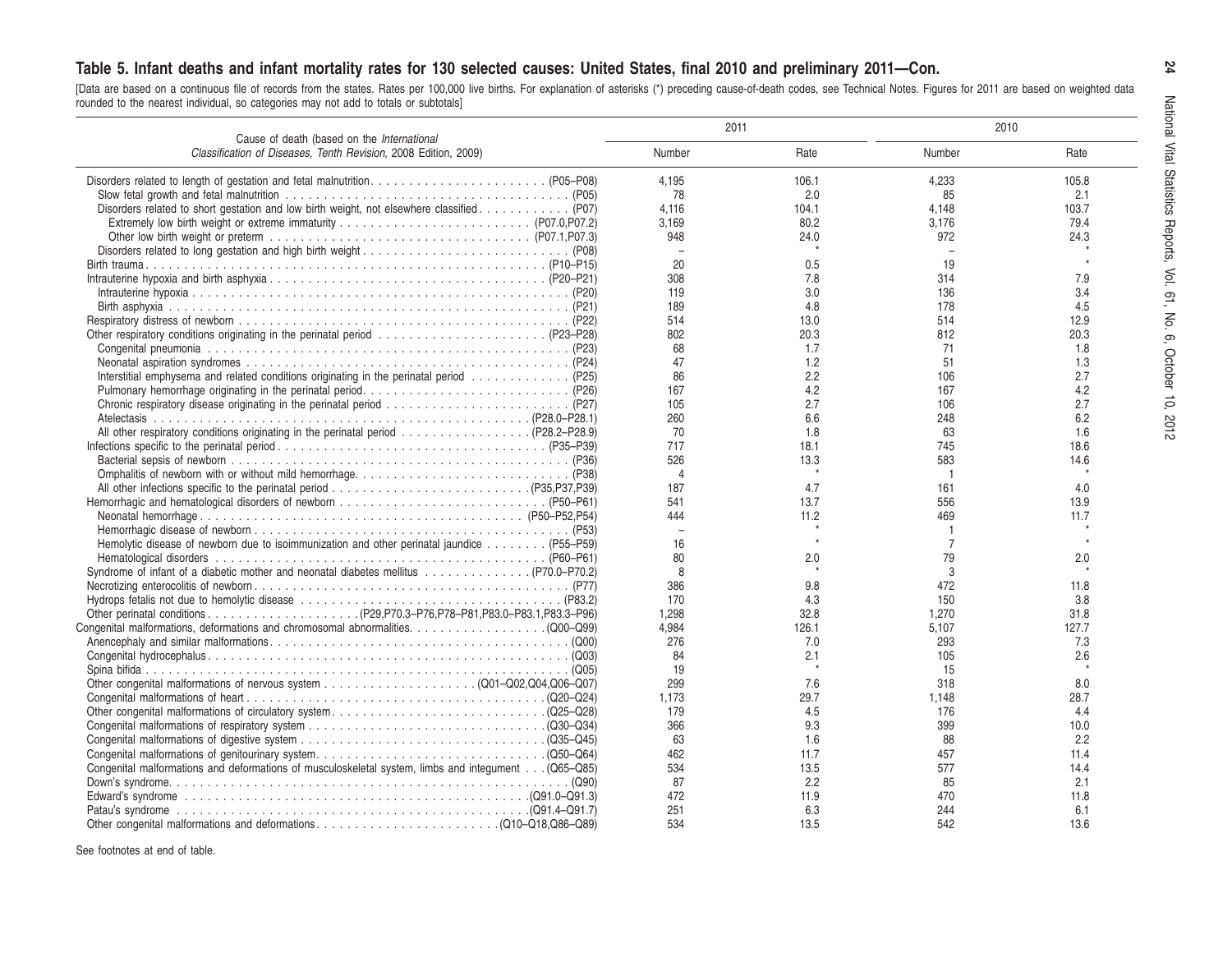#### Table 5. Infant deaths and infant mortality rates for 130 selected causes: United States, final 2010 and preliminary 2011—Con.

[Data are based on a continuous file of records from the states. Rates per 100,000 live births. For explanation of asterisks (\*) preceding cause-of-death codes, see Technical Notes. Figures for 2011 are based on weighted d rounded to the nearest individual, so categories may not add to totals or subtotals]

| Cause of death (based on the International                                                                                                                  | 2011   |      | 2010   |      |  |
|-------------------------------------------------------------------------------------------------------------------------------------------------------------|--------|------|--------|------|--|
| Classification of Diseases, Tenth Revision, 2008 Edition, 2009)                                                                                             | Number | Rate | Number | Rate |  |
|                                                                                                                                                             | 185    | 4.7  | 190    | 4.8  |  |
| Symptoms, signs and abnormal clinical and laboratory findings, not elsewhere classified (R00–R99)                                                           | 3.053  | 77.2 | 3.052  | 76.3 |  |
| Other symptoms, signs and abnormal clinical and laboratory findings, not elsewhere                                                                          | 1.711  | 43.3 | 2.063  | 51.6 |  |
|                                                                                                                                                             | 1.341  | 33.9 | 989    | 24.7 |  |
|                                                                                                                                                             | 19     |      | 20     | 0.5  |  |
|                                                                                                                                                             | 1.420  | 35.9 | 1.551  | 38.8 |  |
|                                                                                                                                                             | 1.089  | 27.5 | 1.110  | 27.8 |  |
|                                                                                                                                                             | 93     | 2.4  | 81     | 2.0  |  |
| Motor vehicle accidents (V02-V04, V09.0, V09.2, V12-V14, V19.0-V19.2, V19.4-V19.6, V20-V79,<br>V80.3-V80.5, V81.0-V81.1, V82.0-V82.1, V83-V86, V87.0-V87.8, |        |      |        |      |  |
| V88.0-V88.8.V89.0.V89.2)                                                                                                                                    | 92     | 2.3  | 79     | 2.0  |  |
|                                                                                                                                                             |        |      |        |      |  |
| V15-V18, V19.3, V19.8-V19.9, V80.0-V80.2, V80.6-V80.9, V81.2-V81.9, V82.2-V82.9,                                                                            |        |      |        |      |  |
| V87.9, V88.9, V89.1, V89.3, V89.9, V90-V99)                                                                                                                 |        |      | 2      |      |  |
|                                                                                                                                                             |        |      | 10     |      |  |
|                                                                                                                                                             |        |      |        |      |  |
|                                                                                                                                                             | 47     | 1.2  | 39     | 1.0  |  |
|                                                                                                                                                             | 479    | 12.1 | 629    | 15.7 |  |
|                                                                                                                                                             | 305    | 7.7  | 218    | 5.5  |  |
| Accidental inhalation and ingestion of food or other objects causing obstruction of                                                                         |        |      |        |      |  |
|                                                                                                                                                             | 52     | 1.3  | 58     | 1.5  |  |
|                                                                                                                                                             | 19     |      | 21     | 0.5  |  |
|                                                                                                                                                             | 16     |      |        |      |  |
| Other and unspecified accidents (W20-W31,W35-W64,W85-W99,X10-X39,X50-X59) <sup>8</sup>                                                                      | 66     | 1.7  | 48     | 1.2  |  |
|                                                                                                                                                             | 256    | 6.5  | 311    | 7.8  |  |
|                                                                                                                                                             | 21     | 0.5  | 15     |      |  |
|                                                                                                                                                             | 6      |      | 11     |      |  |
|                                                                                                                                                             | 78     | 2.0  | 82     | 2.1  |  |
|                                                                                                                                                             |        |      |        |      |  |
| *U01.5-*U01.9.X85-X90.X92.X96-X99.Y00-Y05.Y08-Y09)                                                                                                          | 151    | 3.8  | 203    | 5.1  |  |
|                                                                                                                                                             | 17     |      | 22     | 0.6  |  |
|                                                                                                                                                             | 59     | 1.5  | 108    | 2.7  |  |
|                                                                                                                                                             |        |      |        |      |  |

\* Figure does not meet standards of reliability or precision; see Technical Notes.

– Quantity zero.

<sup>1</sup>New ICD–code B17.9 (Acute viral hepatitis, unspecified) was added to the category in 2011; see Technical Notes.

<sup>2</sup>New ICD–10 code G21.4 (Vascular parkinsonism) was added to the category in 2011; see Technical Notes.

<sup>3</sup>New ICD–10 code I72.5 (Aneurysm and dissection of other precerebral arteres) was added to the category in 2011; see Technical Notes.

<sup>4</sup>New ICD–10 code J12.3 (Human metapneumovirus pneumonia) was added to the category in 2011; see Technical Notes.

<sup>5</sup>New ICD–10 code J21.1 (Acute brochiolitis due to human metapneumovirus) was added to the category in 2011; see Technical Notes.

<sup>6</sup>New subcategories replaced previous ones for K35 (Acute appendicitis) in 2011; see Technical Notes.

<sup>7</sup>New subcategories replaced previous ones for N18 (Chronic kidney disease) in 2011. Changes affect comparability with previous year's data; see Technical Notes.

<sup>8</sup>New ICD–10 subcategories were introduced for the existing X34 (Victim of earthquake); see Technical Notes.

NOTES: For certain causes of death such as unintentional injuries, homicides, sudden infant death syndrome, and respiratory diseases, preliminary and final data differ because of the truncated nature of the preliminary fil random variation. For information regarding the calculation of standard errors and further discussion of the variability of the data, see Technical Notes. Although the infant mortality rate is the preferred indicator of th another measure of infant mortality, the infant death rate, is shown elsewhere in this report. The two measures typically are similar, yet they can differ because the denominators used for these measures are different. For of risk, see ''Infant mortality'' section in the Technical Notes.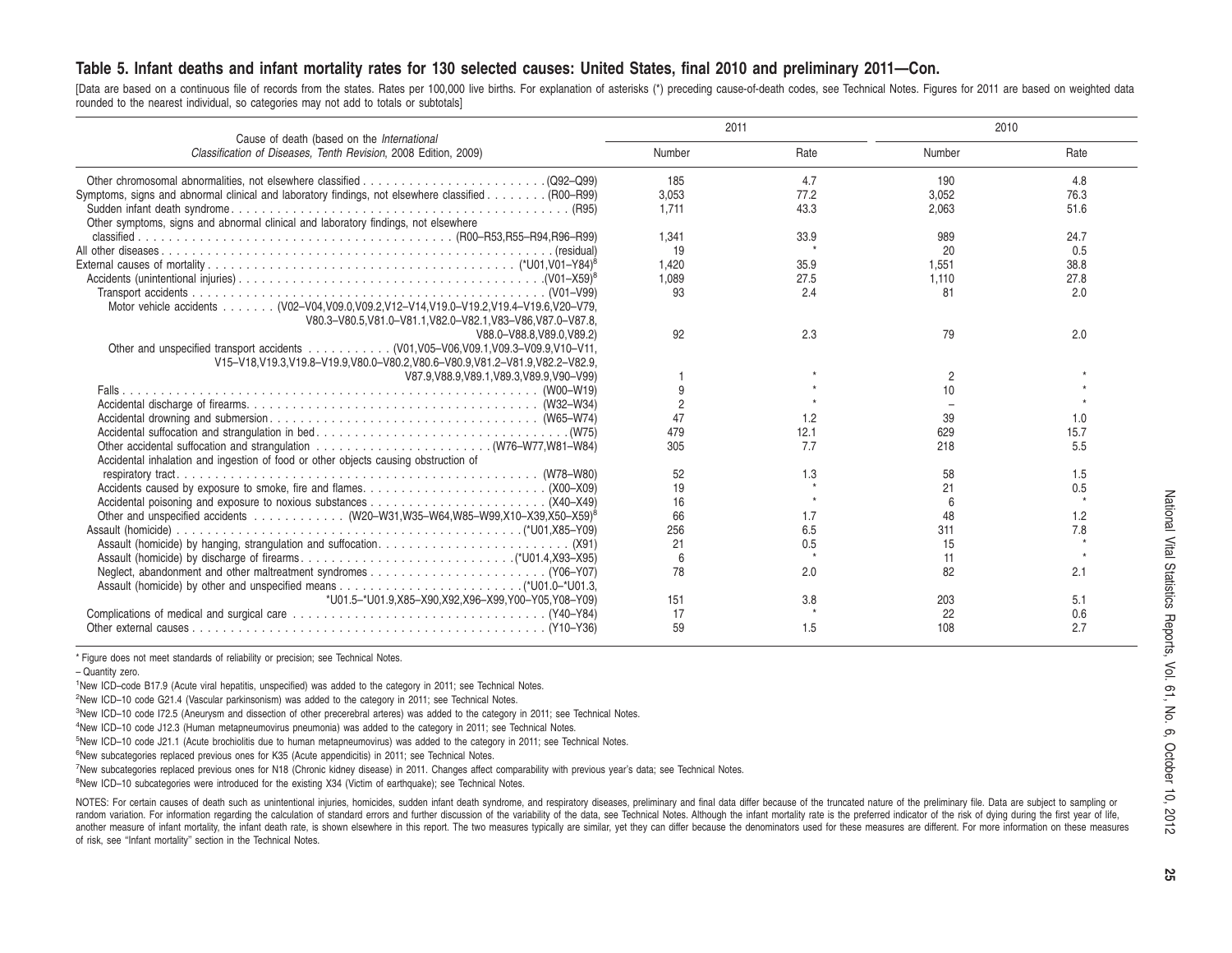#### <span id="page-25-0"></span>Table 6. Expectation of life at selected ages, by race, Hispanic origin, race for non-Hispanic population, and sex: **United States, final 2010 and preliminary 2011**

[Data are based on a continuous file of records from the states. Calculations of life expectancy employ populations estimated as of July 1 for 2011 and April 1 for 2010; see Technical Notes. Race categories are consistent with the 1977 Office of Management and Budget (OMB) standards. Multiple-race data were reported by 38 states and the District of Columbia in 2011 and by 37 states and the District of Columbia in 2010; see Technical Notes. The multiple-race data for these states were bridged to the single-race categories of the 1977 OMB standards for comparability with other states; see Technical Notes. Race and Hispanic origin are reported separately on the death certificate. Persons of Hispanic origin may be of any race. Data for Hispanic persons are not tabulated separately by race; data for non-Hispanic persons are tabulated by race; see Technical Notes. The methodology used to produce life expectancies adjusts for misclassification for Hispanic and for race and ethnicity for the non-Hispanic populations (see "Life tables" in Technical Notes). Adjustments do not account for other sources of error such as return migration (37)]

|                                    |      | Both sexes | Male |      | Female |      |
|------------------------------------|------|------------|------|------|--------|------|
| Age in years, and race             | 2011 | 2010       | 2011 | 2010 | 2011   | 2010 |
| All races and origins <sup>1</sup> |      |            |      |      |        |      |
|                                    | 78.7 | 78.7       | 76.3 | 76.2 | 81.1   | 81.0 |
|                                    | 78.2 | 78.1       | 75.8 | 75.7 | 80.5   | 80.5 |
|                                    | 74.3 | 74.2       | 71.9 | 71.8 | 76.6   | 76.6 |
|                                    | 69.3 | 69.3       | 66.9 | 66.8 | 71.6   | 71.6 |
|                                    | 64.4 | 64.3       | 62.0 | 61.9 | 66.7   | 66.6 |
|                                    | 59.5 | 59.5       | 57.2 | 57.1 | 61.8   | 61.7 |
|                                    | 54.8 | 54.7       | 52.5 | 52.4 | 56.9   | 56.9 |
|                                    | 50.0 | 50.0       | 47.9 | 47.8 | 52.0   | 52.0 |
|                                    | 45.3 | 45.2       | 43.2 |      | 47.2   | 47.2 |
|                                    |      |            |      | 43.1 |        |      |
| 40.                                | 40.6 | 40.5       | 38.6 | 38.5 | 42.5   | 42.4 |
|                                    | 36.0 | 35.9       | 34.0 | 33.9 | 37.8   | 37.7 |
|                                    | 31.5 | 31.4       | 29.6 | 29.6 | 33.2   | 33.2 |
|                                    | 27.2 | 27.2       | 25.5 | 25.4 | 28.8   | 28.8 |
|                                    | 23.1 | 23.1       | 21.5 | 21.5 | 24.5   | 24.5 |
|                                    | 19.2 | 19.1       | 17.8 | 17.7 | 20.4   | 20.3 |
|                                    | 15.5 | 15.5       | 14.3 | 14.2 | 16.5   | 16.5 |
|                                    | 12.1 | 12.1       | 11.0 | 11.0 | 12.9   | 12.9 |
|                                    | 9.1  | 9.1        | 8.2  | 8.2  | 9.7    | 9.7  |
|                                    | 6.5  | 6.5        | 5.9  | 5.8  | 6.9    | 6.9  |
|                                    | 4.6  | 4.6        | 4.1  | 4.1  | 4.8    | 4.8  |
|                                    | 3.2  | 3.2        | 2.9  | 2.9  | 3.3    | 3.3  |
|                                    | 2.3  | 2.3        | 2.1  | 2.1  | 2.3    | 2.3  |
|                                    |      |            |      |      |        |      |
| White                              |      |            |      |      |        |      |
|                                    | 79.0 | 78.9       | 76.6 | 76.5 | 81.3   | 81.3 |
|                                    | 78.4 | 78.4       | 76.0 | 76.0 | 80.7   | 80.7 |
|                                    | 74.4 | 74.4       | 72.1 | 72.1 | 76.7   | 76.7 |
|                                    | 69.5 | 69.5       | 67.1 | 67.1 | 71.8   | 71.8 |
|                                    | 64.5 | 64.5       | 62.2 | 62.1 | 66.8   | 66.8 |
|                                    | 59.7 | 59.7       | 57.4 | 57.3 | 61.9   | 61.9 |
|                                    | 54.9 | 54.9       | 52.7 | 52.7 | 57.0   | 57.0 |
|                                    | 50.2 | 50.1       | 48.0 | 48.0 | 52.2   | 52.2 |
|                                    | 45.4 | 45.4       | 43.4 | 43.3 | 47.4   | 47.4 |
|                                    | 40.7 | 40.7       | 38.7 | 38.7 | 42.6   | 42.6 |
|                                    | 36.1 | 36.0       | 34.2 | 34.1 | 37.9   | 37.9 |
|                                    | 31.6 | 31.6       | 29.8 | 29.7 | 33.3   | 33.3 |
|                                    | 27.3 | 27.3       | 25.6 | 25.5 | 28.9   | 28.8 |
|                                    | 23.2 | 23.1       | 21.6 | 21.6 | 24.5   | 24.5 |
|                                    |      |            |      |      |        |      |
|                                    | 19.2 | 19.2       | 17.8 | 17.8 | 20.4   | 20.3 |
|                                    | 15.5 | 15.5       | 14.3 | 14.2 | 16.5   | 16.4 |
|                                    | 12.1 | 12.1       | 11.0 | 11.0 | 12.9   | 12.8 |
|                                    | 9.1  | 9.0        | 8.2  | 8.2  | 9.6    | 9.6  |
|                                    | 6.5  | 6.5        | 5.8  | 5.8  | 6.9    | 6.9  |
|                                    | 4.5  | 4.5        | 4.0  | 4.0  | 4.8    | 4.8  |
|                                    | 3.2  | 3.2        | 2.8  | 2.8  | 3.3    | 3.3  |
| 100                                | 2.3  | 2.3        | 2.0  | 2.0  | 2.3    | 2.3  |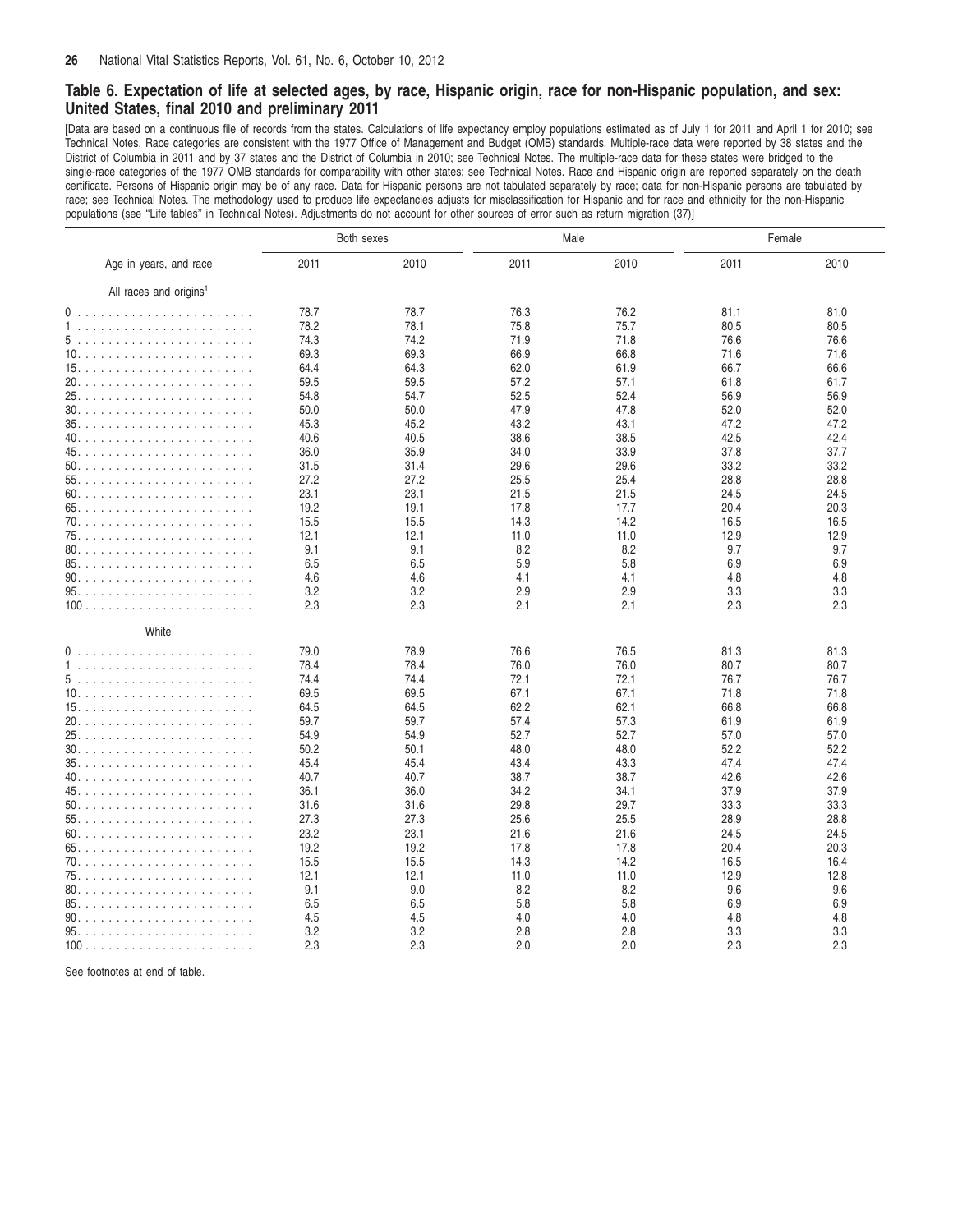#### Table 6. Expectation of life at selected ages, by race, Hispanic origin, race for non-Hispanic population, and sex: **United States, final 2010 and preliminary 2011—Con.**

[Data are based on a continuous file of records from the states. Calculations of life expectancy employ populations estimated as of July 1 for 2011 and April 1 for 2010; see Technical Notes. Race categories are consistent with the 1977 Office of Management and Budget (OMB) standards. Multiple-race data were reported by 38 states and the District of Columbia in 2011 and by 37 states and the District of Columbia in 2010; see Technical Notes. The multiple-race data for these states were bridged to the single-race categories of the 1977 OMB standards for comparability with other states; see Technical Notes. Race and Hispanic origin are reported separately on the death certificate. Persons of Hispanic origin may be of any race. Data for Hispanic persons are not tabulated separately by race; data for non-Hispanic persons are tabulated by race; see Technical Notes. The methodology used to produce life expectancies adjusts for misclassification for Hispanic and for race and ethnicity for the non-Hispanic populations (see "Life tables" in Technical Notes). Adjustments do not account for other sources of error such as return migration (37)]

|                        |      | Both sexes | Male |      | Female |      |
|------------------------|------|------------|------|------|--------|------|
| Age in years, and race | 2011 | 2010       | 2011 | 2010 | 2011   | 2010 |
| Non-Hispanic white     |      |            |      |      |        |      |
|                        | 78.8 | 78.8       | 76.4 | 76.4 | 81.1   | 81.1 |
|                        | 78.2 | 78.2       | 75.8 | 75.8 | 80.5   | 80.5 |
|                        | 74.3 | 74.3       | 71.9 | 71.9 | 76.5   | 76.6 |
|                        | 69.3 | 69.3       | 67.0 | 67.0 | 71.6   | 71.6 |
|                        | 64.3 | 64.4       | 62.0 | 62.0 | 66.6   | 66.6 |
|                        | 59.5 | 59.5       | 57.2 | 57.2 | 61.7   | 61.7 |
|                        | 54.7 | 54.7       | 52.6 | 52.5 | 56.8   | 56.9 |
|                        | 50.0 | 50.0       | 47.9 | 47.9 | 52.0   | 52.0 |
|                        |      | 45.3       | 43.2 | 43.2 | 47.2   | 47.2 |
|                        | 45.3 |            |      |      |        |      |
|                        | 40.6 | 40.6       | 38.6 | 38.6 | 42.4   | 42.5 |
|                        | 36.0 | 36.0       | 34.1 | 34.0 | 37.8   | 37.8 |
|                        | 31.5 | 31.5       | 29.7 | 29.7 | 33.2   | 33.2 |
|                        | 27.2 | 27.2       | 25.6 | 25.5 | 28.8   | 28.8 |
|                        | 23.1 | 23.1       | 21.6 | 21.5 | 24.5   | 24.4 |
|                        | 19.2 | 19.1       | 17.8 | 17.7 | 20.3   | 20.3 |
|                        | 15.4 | 15.4       | 14.2 | 14.2 | 16.4   | 16.4 |
|                        | 12.1 | 12.0       | 11.0 | 11.0 | 12.8   | 12.8 |
|                        | 9.0  | 9.0        | 8.2  | 8.1  | 9.6    | 9.6  |
|                        | 6.5  | 6.5        | 5.8  | 5.8  | 6.9    | 6.9  |
|                        | 4.5  | 4.5        | 4.0  | 4.0  | 4.8    | 4.8  |
|                        | 3.2  | 3.2        | 2.8  | 2.8  | 3.3    | 3.3  |
|                        | 2.3  | 2.3        | 2.0  | 2.1  | 2.3    | 2.3  |
|                        |      |            |      |      |        |      |
| <b>Black</b>           |      |            |      |      |        |      |
|                        | 75.3 | 75.1       | 72.1 | 71.8 | 78.2   | 78.0 |
|                        | 75.2 | 75.0       | 72.0 | 71.8 | 78.0   | 77.8 |
|                        | 71.3 | 71.1       | 68.2 | 67.9 | 74.1   | 73.9 |
|                        | 66.3 | 66.1       | 63.2 | 62.9 | 69.1   | 69.0 |
|                        | 61.4 | 61.2       | 58.3 | 58.0 | 64.2   | 64.0 |
|                        | 56.6 | 56.4       | 53.6 | 53.3 | 59.3   | 59.1 |
|                        | 51.9 | 51.7       | 49.0 | 48.8 | 54.4   | 54.3 |
|                        | 47.3 | 47.1       | 44.5 | 44.3 | 49.6   | 49.5 |
|                        | 42.6 | 42.4       | 40.0 | 39.7 | 44.9   | 44.7 |
|                        | 38.0 | 37.8       | 35.5 | 35.2 | 40.2   | 40.1 |
|                        | 33.6 | 33.4       | 31.0 | 30.8 | 35.7   | 35.5 |
|                        | 29.3 | 29.1       | 26.8 | 26.6 | 31.3   | 31.1 |
|                        | 25.2 | 25.1       | 22.9 | 22.7 | 27.1   | 27.0 |
|                        | 21.5 | 21.3       | 19.3 | 19.2 | 23.2   | 23.0 |
|                        |      |            |      |      |        |      |
|                        | 18.0 | 17.8       | 16.1 | 15.9 | 19.4   | 19.3 |
|                        | 14.7 | 14.6       | 13.1 | 12.9 | 15.8   | 15.8 |
|                        | 11.7 | 11.6       | 10.3 | 10.2 | 12.5   | 12.5 |
|                        | 9.0  | 9.0        | 7.9  | 7.8  | 9.6    | 9.6  |
|                        | 6.8  | 6.8        | 5.9  | 5.9  | 7.2    | 7.1  |
|                        | 5.0  | 5.0        | 4.4  | 4.4  | 5.3    | 5.2  |
|                        | 3.7  | 3.7        | 3.3  | 3.3  | 3.8    | 3.8  |
|                        | 2.8  | 2.8        | 2.5  | 2.5  | 2.8    | 2.8  |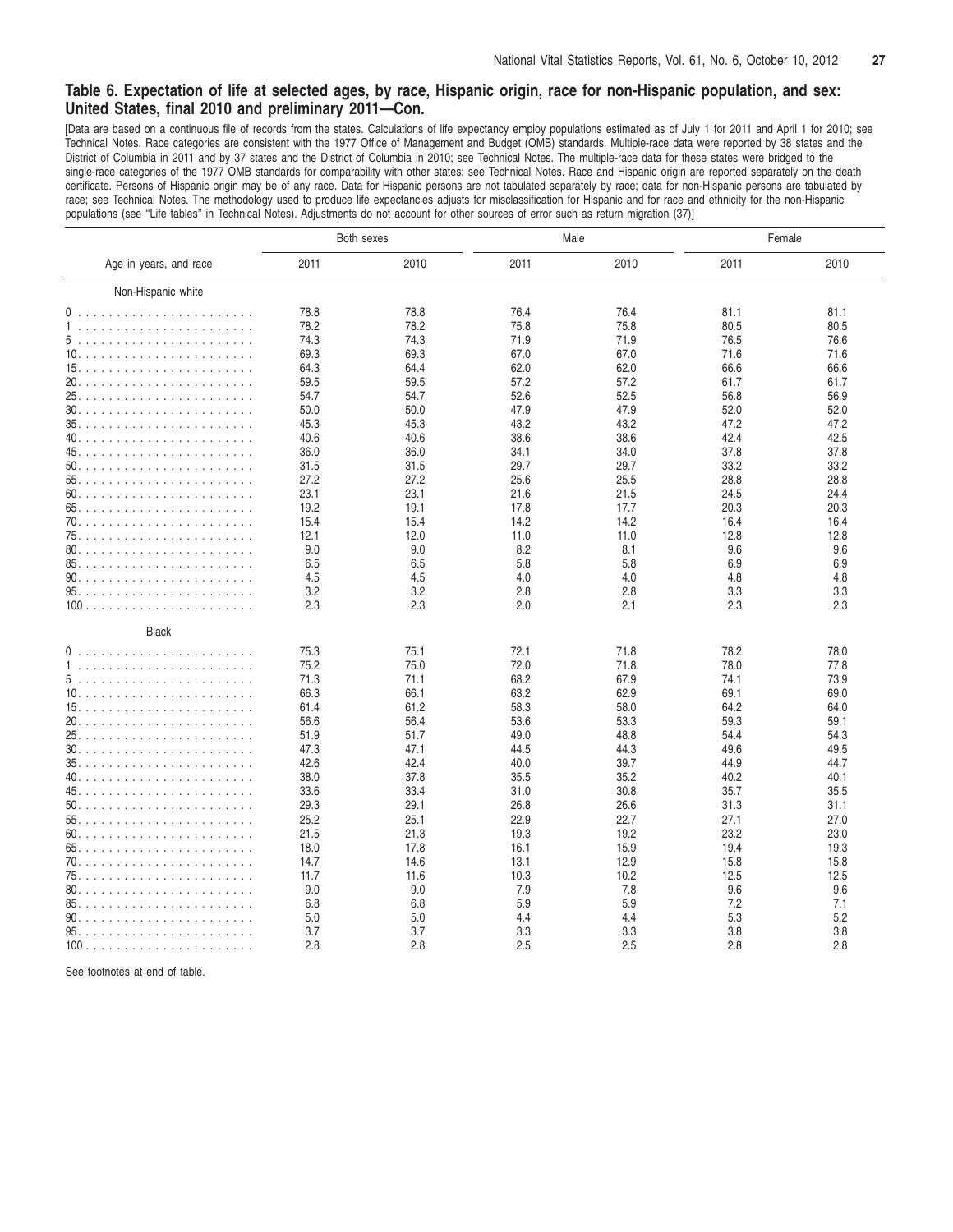#### Table 6. Expectation of life at selected ages, by race, Hispanic origin, race for non-Hispanic population, and sex: **United States, final 2010 and preliminary 2011—Con.**

[Data are based on a continuous file of records from the states. Calculations of life expectancy employ populations estimated as of July 1 for 2011 and April 1 for 2010; see Technical Notes. Race categories are consistent with the 1977 Office of Management and Budget (OMB) standards. Multiple-race data were reported by 38 states and the District of Columbia in 2011 and by 37 states and the District of Columbia in 2010; see Technical Notes. The multiple-race data for these states were bridged to the single-race categories of the 1977 OMB standards for comparability with other states; see Technical Notes. Race and Hispanic origin are reported separately on the death certificate. Persons of Hispanic origin may be of any race. Data for Hispanic persons are not tabulated separately by race; data for non-Hispanic persons are tabulated by race; see Technical Notes. The methodology used to produce life expectancies adjusts for misclassification for Hispanic and for race and ethnicity for the non-Hispanic populations (see "Life tables" in Technical Notes). Adjustments do not account for other sources of error such as return migration (37)]

|                        |      | Both sexes | Male |      | Female |      |
|------------------------|------|------------|------|------|--------|------|
| Age in years, and race | 2011 | 2010       | 2011 | 2010 | 2011   | 2010 |
| Non-Hispanic black     |      |            |      |      |        |      |
|                        | 74.8 | 74.7       | 71.6 | 71.4 | 77.8   | 77.7 |
|                        | 74.7 | 74.6       | 71.5 | 71.3 | 77.6   | 77.5 |
|                        | 70.9 | 70.7       | 67.7 | 67.5 | 73.8   | 73.6 |
|                        | 65.9 | 65.8       | 62.7 | 62.5 | 68.8   | 68.7 |
|                        | 61.0 | 60.8       | 57.8 | 57.6 | 63.9   | 63.7 |
|                        | 56.2 | 56.0       | 53.1 | 52.9 | 59.0   | 58.8 |
|                        | 51.5 | 51.4       | 48.6 | 48.4 | 54.1   | 54.0 |
|                        | 46.9 | 46.7       | 44.1 | 43.9 | 49.3   | 49.2 |
|                        | 42.3 | 42.1       | 39.6 | 39.4 | 44.6   | 44.5 |
|                        | 37.7 | 37.6       | 35.1 | 34.9 | 40.0   | 39.8 |
|                        | 33.3 | 33.1       | 30.7 | 30.5 | 35.4   | 35.3 |
|                        | 29.0 | 28.8       | 26.5 | 26.3 | 31.1   | 31.0 |
|                        | 25.0 | 24.9       | 22.7 | 22.5 | 26.9   | 26.8 |
|                        | 21.3 | 21.2       | 19.2 | 19.0 | 23.0   | 22.9 |
|                        | 17.8 | 17.7       | 16.0 | 15.8 | 19.2   | 19.1 |
|                        | 14.6 | 14.5       | 13.0 | 12.8 | 15.7   | 15.7 |
|                        | 11.6 | 11.6       | 10.2 | 10.1 | 12.5   | 12.5 |
|                        | 9.0  | 8.9        | 7.8  | 7.8  | 9.6    | 9.6  |
|                        | 6.7  | 6.7        | 5.9  | 5.9  | 7.1    | 7.1  |
|                        | 5.1  | 5.0        | 4.4  | 4.4  | 5.2    | 5.2  |
|                        | 3.8  | 3.8        | 3.3  | 3.3  | 3.8    | 3.8  |
|                        | 2.9  | 2.9        | 2.5  | 2.6  | 2.8    | 2.8  |
|                        |      |            |      |      |        |      |
| Hispanic               |      |            |      |      |        |      |
|                        | 81.4 | 81.2       | 78.9 | 78.5 | 83.7   | 83.8 |
|                        | 80.9 | 80.7       | 78.3 | 78.0 | 83.1   | 83.2 |
|                        | 77.0 | 76.7       | 74.4 | 74.0 | 79.2   | 79.2 |
|                        | 72.0 | 71.8       | 69.4 | 69.1 | 74.2   | 74.3 |
|                        | 67.0 | 66.8       | 64.5 | 64.1 | 69.3   | 69.3 |
|                        | 62.2 | 62.0       | 59.6 | 59.3 | 64.3   | 64.4 |
|                        | 57.3 | 57.1       | 54.9 | 54.6 | 59.4   | 59.5 |
|                        | 52.5 | 52.3       | 50.2 | 49.8 | 54.5   | 54.6 |
|                        | 47.7 | 47.5       | 45.4 | 45.1 | 49.6   | 49.7 |
|                        | 42.9 | 42.7       | 40.7 | 40.4 | 44.8   | 44.8 |
|                        | 38.2 | 38.0       | 36.1 | 35.7 | 40.0   | 40.0 |
|                        | 33.6 | 33.5       | 31.5 | 31.2 | 35.3   | 35.3 |
|                        | 29.2 | 29.0       | 27.2 | 26.9 | 30.7   | 30.8 |
|                        | 24.9 | 24.7       | 23.1 | 22.8 | 26.2   | 26.3 |
|                        | 20.8 | 20.6       | 19.1 | 18.8 | 21.9   | 22.0 |
|                        | 16.9 | 16.8       | 15.4 | 15.1 | 17.8   | 18.0 |
|                        | 13.3 | 13.2       | 12.0 | 11.7 | 14.0   | 14.1 |
|                        | 10.0 | 9.9        | 8.9  | 8.7  | 10.5   | 10.7 |
|                        | 7.2  | 7.1        | 6.3  | 6.1  | 7.5    | 7.7  |
|                        | 5.0  | 5.0        | 4.4  | 4.2  | 5.2    | 5.4  |
|                        | 3.5  | 3.5        | 3.1  | 2.9  | 3.5    | 3.7  |
|                        | 2.5  | 2.4        | 2.2  | 2.1  | 2.4    | 2.6  |
|                        |      |            |      |      |        |      |

<sup>1</sup>Includes races other than white and black.

NOTE: Data are subject to sampling or random variation.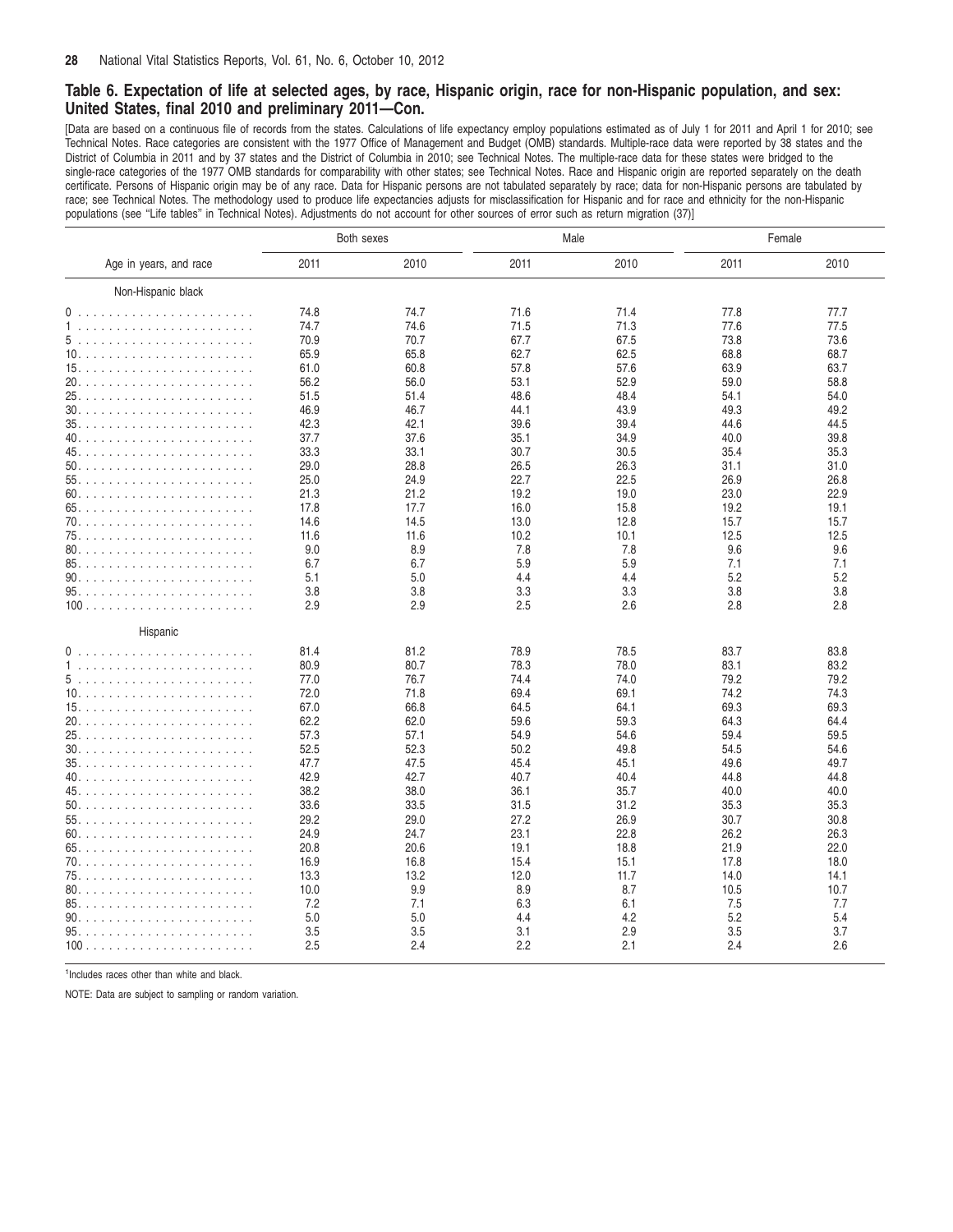#### <span id="page-28-0"></span>Table 7. Deaths and death rates for the 10 leading causes of death in specified age groups: United States, preliminary **2011**

[Data are based on a continuous file of records received from the states. Rates are per 100,000 population in specified group. For explanation of asterisks (\*) preceding cause-of-death codes, see Technical Notes. Figures for 2011 are based on weighted data rounded to the nearest individual, so categories may not add to totals or subtotals]

| Rank <sup>1</sup> | Cause of death (based on the International Classification of Diseases,<br>Tenth Revision, 2008 Edition, 2009) and age                                                                                                          | Number    | Rate  |
|-------------------|--------------------------------------------------------------------------------------------------------------------------------------------------------------------------------------------------------------------------------|-----------|-------|
|                   |                                                                                                                                                                                                                                |           |       |
|                   | All ages <sup>2</sup>                                                                                                                                                                                                          |           |       |
| $\ldots$          |                                                                                                                                                                                                                                | 2,512,873 | 806.5 |
| $\mathbf{1}$      |                                                                                                                                                                                                                                | 596,339   | 191.4 |
| $\overline{2}$    |                                                                                                                                                                                                                                | 575,313   | 184.6 |
| 3                 |                                                                                                                                                                                                                                | 143,382   | 46.0  |
| 4                 |                                                                                                                                                                                                                                | 128.931   | 41.4  |
| 5                 |                                                                                                                                                                                                                                | 122,777   | 39.4  |
| .                 | Motor vehicle accidents (V02-V04, V09.0, V09.2, V12-V14, V19.0-V19.2, V19.4-V19.6, V20-V79, V80.3-V80.5,                                                                                                                       |           |       |
|                   | V81.0-V81.1, V82.0-V82.1, V83-V86, V87.0-V87.8, V88.0-V88.8, V89.0, V89.2)                                                                                                                                                     | 34,676    | 11.1  |
| $\cdots$          | All other accidents (V01, V05-V06, V09.1, V09.3-V09.9, V10-V12, V15-V18, V19.3, V19.8-V19.9, V80.0-V80.2,                                                                                                                      |           |       |
|                   | V80.6-V80.9,V81.2-V81.9,V82.2-V82.9,V87.9,V88.9,V89.1,V89.3,V89.9,V90-V99,W00-X59,Y85-Y86) <sup>3</sup>                                                                                                                        | 88.101    | 28.3  |
| 6                 |                                                                                                                                                                                                                                | 84.691    | 27.2  |
| 7                 |                                                                                                                                                                                                                                | 73,282    | 23.5  |
| 8                 |                                                                                                                                                                                                                                | 53,667    | 17.2  |
| 9                 |                                                                                                                                                                                                                                | 45,731    | 14.7  |
| 10                |                                                                                                                                                                                                                                | 38.285    | 12.3  |
| $\ldots$          |                                                                                                                                                                                                                                | 650,475   | 208.8 |
|                   |                                                                                                                                                                                                                                |           |       |
|                   | $1-4$ years                                                                                                                                                                                                                    |           |       |
| .                 |                                                                                                                                                                                                                                | 4,214     | 26.1  |
| $\mathbf{1}$      |                                                                                                                                                                                                                                | 1,346     | 8.3   |
| $\cdots$          | Motor vehicle accidents (V02-V04, V09.0, V09.2, V12-V14, V19.0-V19.2, V19.4-V19.6, V20-V79, V80.3-V80.5,                                                                                                                       |           |       |
|                   | V81.0-V81.1, V82.0-V82.1, V83-V86, V87.0-V87.8, V88.0-V88.8, V89.0, V89.2)                                                                                                                                                     | 416       | 2.6   |
| .                 | All other accidents (V01, V05-V06, V09.1, V09.3-V09.9, V10-V12, V15-V18, V19.3, V19.8-V19.9, V80.0-V80.2,                                                                                                                      |           |       |
|                   | V80.6-V80.9,V81.2-V81.9,V82.2-V82.9,V87.9,V88.9,V89.1,V89.3,V89.9,V90-V99,W00-X59,Y85-Y86) <sup>3</sup>                                                                                                                        | 930       | 5.8   |
| $\overline{2}$    |                                                                                                                                                                                                                                | 483       | 3.0   |
| 3                 |                                                                                                                                                                                                                                | 370       | 2.3   |
| 4                 | Malignant neoplasms experience of the contract of the contract of the contract of the contract of the contract of $(C00-C97)$                                                                                                  | 352       | 2.2   |
| 5                 |                                                                                                                                                                                                                                | 158       | 1.0   |
| 6                 |                                                                                                                                                                                                                                | 96        | 0.6   |
| 7                 |                                                                                                                                                                                                                                | 59        | 0.4   |
| 8                 |                                                                                                                                                                                                                                | 44        | 0.3   |
| 9                 | In situ neoplasms, benign neoplasms and neoplasms of uncertain or unknown behavior $\dots \dots \dots$ . (D00-D48)                                                                                                             | 43        | 0.3   |
| 9                 |                                                                                                                                                                                                                                | 43        | 0.3   |
| $\cdots$          | All other causes enterprise on the causes of the causes of the causes of the content of the content of the causes of the causes of the causes of the causes of the content of the content of the content of the content of the | 1,220     | 7.5   |
|                   |                                                                                                                                                                                                                                |           |       |
| .                 | 5-14 years                                                                                                                                                                                                                     | 5,395     | 13.1  |
|                   |                                                                                                                                                                                                                                |           |       |
| $\mathbf{1}$      | Motor vehicle accidents (V02-V04, V09.0, V09.2, V12-V14, V19.0-V19.2, V19.4-V19.6, V20-V79, V80.3-V80.5,                                                                                                                       | 1,613     | 3.9   |
| $\cdots$          | V81.0-V81.1.V82.0-V82.1.V83-V86.V87.0-V87.8.V88.0-V88.8.V89.0.V89.2)                                                                                                                                                           | 867       | 2.1   |
| $\ldots$          | All other accidents (V01, V05-V06, V09.1, V09.3-V09.9, V10-V12, V15-V18, V19.3, V19.8-V19.9, V80.0-V80.2,                                                                                                                      |           |       |
|                   | V80.6-V80.9, V81.2-V81.9, V82.2-V82.9, V87.9, V88.9, V89.1, V89.3, V89.9, V90-V99, W00-X59, Y85-Y86) <sup>3</sup>                                                                                                              | 746       | 1.8   |
| $\overline{2}$    | Malignant neoplasms experience of the contract of the Malignant neoplasms experience of the contract of the control of the Malignant neoplasms experience of the control of the Malignant of Malignant of Malignant of Maligna | 865       | 2.1   |
| 3                 |                                                                                                                                                                                                                                | 356       | 0.9   |
| 4                 |                                                                                                                                                                                                                                | 281       | 0.7   |
| 5                 |                                                                                                                                                                                                                                | 269       | 0.7   |
| 6                 |                                                                                                                                                                                                                                | 185       | 0.5   |
| 7                 |                                                                                                                                                                                                                                | 134       | 0.3   |
| 8                 |                                                                                                                                                                                                                                | 112       | 0.3   |
| 9                 |                                                                                                                                                                                                                                | 83        | 0.2   |
| 10                | In situ neoplasms, benign neoplasms and neoplasms of uncertain or unknown behavior $\dots \dots \dots$ . (D00-D48)                                                                                                             | 72        | 0.2   |
| $\cdots$          | All other causes enterity in the causes of the causes of the causes of the content of the content of the content of the causes of the content of the content of the content of the content of the content of the content of th | 1,425     | 3.5   |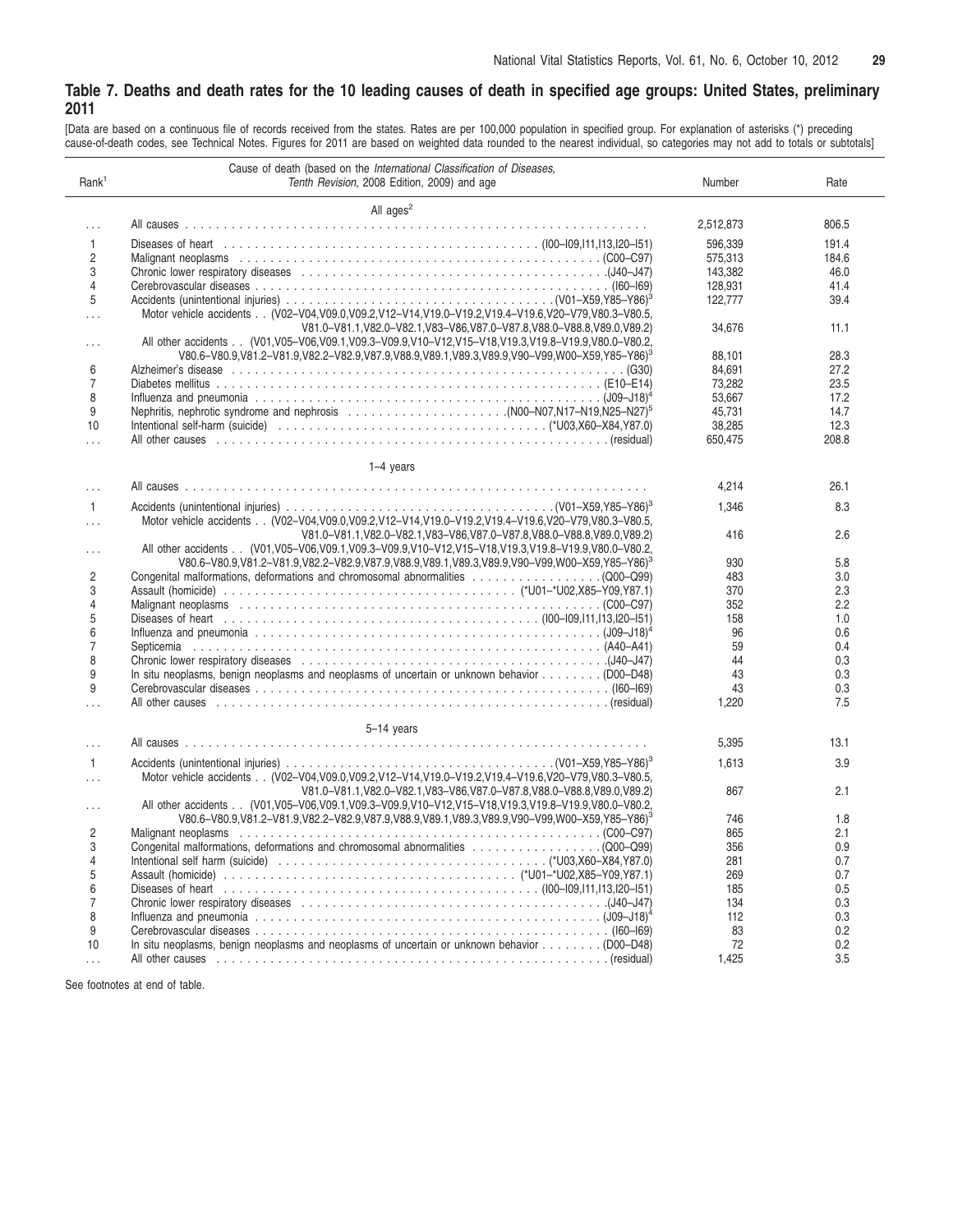#### Table 7. Deaths and death rates for the 10 leading causes of death in specified age groups: United States, preliminary **2011—Con.**

[Data are based on a continuous file of records received from the states. Rates are per 100,000 population in specified group. For explanation of asterisks (\*) preceding cause-of-death codes, see Technical Notes. Figures for 2011 are based on weighted data rounded to the nearest individual, so categories may not add to totals or subtotals]

| Rank <sup>1</sup> | Cause of death (based on the International Classification of Diseases,<br>Tenth Revision, 2008 Edition, 2009) and age                                                                                                            | Number  | Rate  |
|-------------------|----------------------------------------------------------------------------------------------------------------------------------------------------------------------------------------------------------------------------------|---------|-------|
|                   | $15-24$ years                                                                                                                                                                                                                    |         |       |
| $\cdots$          |                                                                                                                                                                                                                                  | 29.605  | 67.6  |
| $\mathbf{1}$      |                                                                                                                                                                                                                                  | 12,032  | 27.5  |
| .                 | Motor vehicle accidents (V02-V04, V09.0, V09.2, V12-V14, V19.0-V19.2, V19.4-V19.6, V20-V79, V80.3-V80.5,                                                                                                                         |         |       |
|                   | V81.0-V81.1, V82.0-V82.1, V83-V86, V87.0-V87.8, V88.0-V88.8, V89.0, V89.2)                                                                                                                                                       | 6,984   | 15.9  |
| $\cdots$          | All other accidents . (V01, V05-V06, V09.1, V09.3-V09.9, V10-V12, V15-V18, V19.3, V19.8-V19.9, V80.0-V80.2,<br>V80.6-V80.9, V81.2-V81.9, V82.2-V82.9, V87.9, V88.9, V89.1, V89.3, V89.9, V90-V99, W00-X59, Y85-Y86) <sup>3</sup> | 5.048   | 11.5  |
| $\overline{2}$    |                                                                                                                                                                                                                                  | 4,688   | 10.7  |
| 3                 |                                                                                                                                                                                                                                  | 4,508   | 10.3  |
| $\overline{4}$    | Malignant neoplasms entertainment and the contract of the contract of the contract of the contract of the contract of CO0–C97)                                                                                                   | 1.609   | 3.7   |
| 5                 |                                                                                                                                                                                                                                  | 948     | 2.2   |
| 6                 |                                                                                                                                                                                                                                  | 429     | 1.0   |
| $\overline{7}$    |                                                                                                                                                                                                                                  | 213     | 0.5   |
| 8                 |                                                                                                                                                                                                                                  | 186     | 0.4   |
| 9                 |                                                                                                                                                                                                                                  | 166     | 0.4   |
| 10                |                                                                                                                                                                                                                                  | 160     | 0.4   |
|                   |                                                                                                                                                                                                                                  | 4,666   | 10.7  |
| .                 |                                                                                                                                                                                                                                  |         |       |
|                   | $25-44$ years                                                                                                                                                                                                                    |         |       |
| $\cdots$          |                                                                                                                                                                                                                                  | 113,341 | 137.5 |
| $\mathbf{1}$      |                                                                                                                                                                                                                                  | 29.424  | 35.7  |
| $\cdots$          | Motor vehicle accidents (V02-V04, V09.0, V09.2, V12-V14, V19.0-V19.2, V19.4-V19.6, V20-V79. V80.3-V80.5,                                                                                                                         |         |       |
|                   | V81.0-V81.1, V82.0-V82.1, V83-V86, V87.0-V87.8, V88.0-V88.8, V89.0, V89.2)                                                                                                                                                       | 10,181  | 12.4  |
| $\cdots$          | All other accidents . (V01, V05-V06, V09.1, V09.3-V09.9, V10-V12, V15-V18, V19.3, V19.8-V19.9, V80.0-V80.2,                                                                                                                      |         |       |
|                   | V80.6-V80.9, V81.2-V81.9, V82.2-V82.9, V87.9, V88.9, V89.1, V89.3, V89.9, V90-V99, W00-X59, Y85-Y86) <sup>3</sup>                                                                                                                | 19.243  | 23.3  |
| $\sqrt{2}$        |                                                                                                                                                                                                                                  | 15.210  | 18.5  |
| 3                 |                                                                                                                                                                                                                                  | 13,479  | 16.4  |
| $\overline{4}$    |                                                                                                                                                                                                                                  | 12,269  | 14.9  |
| 5                 |                                                                                                                                                                                                                                  | 6,639   | 8.1   |
| 6                 | Chronic liver disease and cirrhosis entertainment contained and cirrhosis entertainment contained and cirrhosis entertainment and contained the CIA and CIA and CIA and CIA and CIA and CIA and CIA and CIA and CIA and CIA an   | 2.919   | 3.5   |
| $\overline{7}$    |                                                                                                                                                                                                                                  | 2,474   | 3.0   |
| 8                 |                                                                                                                                                                                                                                  | 2.262   | 2.7   |
| 9                 |                                                                                                                                                                                                                                  | 2.245   | 2.7   |
| 10                |                                                                                                                                                                                                                                  | 1,341   | 1.6   |
| $\cdots$          |                                                                                                                                                                                                                                  | 25.079  | 30.4  |
|                   | 45-64 years                                                                                                                                                                                                                      |         |       |
| $\cdots$          |                                                                                                                                                                                                                                  | 505,730 | 610.9 |
|                   |                                                                                                                                                                                                                                  |         |       |
| $\mathbf{1}$      |                                                                                                                                                                                                                                  | 161.072 | 194.6 |
| $\overline{2}$    |                                                                                                                                                                                                                                  | 105.013 | 126.9 |
| 3                 |                                                                                                                                                                                                                                  | 34,621  | 41.8  |
| .                 | Motor vehicle accidents (V02-V04, V09.0, V09.2, V12-V14, V19.0-V19.2, V19.4-V19.6, V20-V79, V80.3-V80.5,<br>V81.0-V81.1, V82.0-V82.1, V83-V86, V87.0-V87.8, V88.0-V88.8, V89.0, V89.2)                                           | 9,701   | 11.7  |
| $\cdots$          | All other accidents . (V01, V05-V06, V09.1, V09.3-V09.9, V10-V12, V15-V18, V19.3, V19.8-V19.9, V80.0-V80.2,                                                                                                                      |         |       |
|                   | V80.6-V80.9, V81.2-V81.9, V82.2-V82.9, V87.9, V88.9, V89.1, V89.3, V89.9, V90-V99, W00-X59, Y85-Y86) <sup>3</sup>                                                                                                                | 24.920  | 30.1  |
| 4                 |                                                                                                                                                                                                                                  | 19.646  | 23.7  |
| 5                 |                                                                                                                                                                                                                                  | 19,551  | 23.6  |
| 6                 |                                                                                                                                                                                                                                  | 18,548  | 22.4  |
| $\overline{7}$    |                                                                                                                                                                                                                                  | 16.848  | 20.4  |
| 8                 |                                                                                                                                                                                                                                  | 14.852  | 17.9  |
| 9                 |                                                                                                                                                                                                                                  | 7,365   | 8.9   |
| 10                |                                                                                                                                                                                                                                  | 6,758   | 8.2   |
| $\cdots$          |                                                                                                                                                                                                                                  | 101,456 | 122.6 |
|                   |                                                                                                                                                                                                                                  |         |       |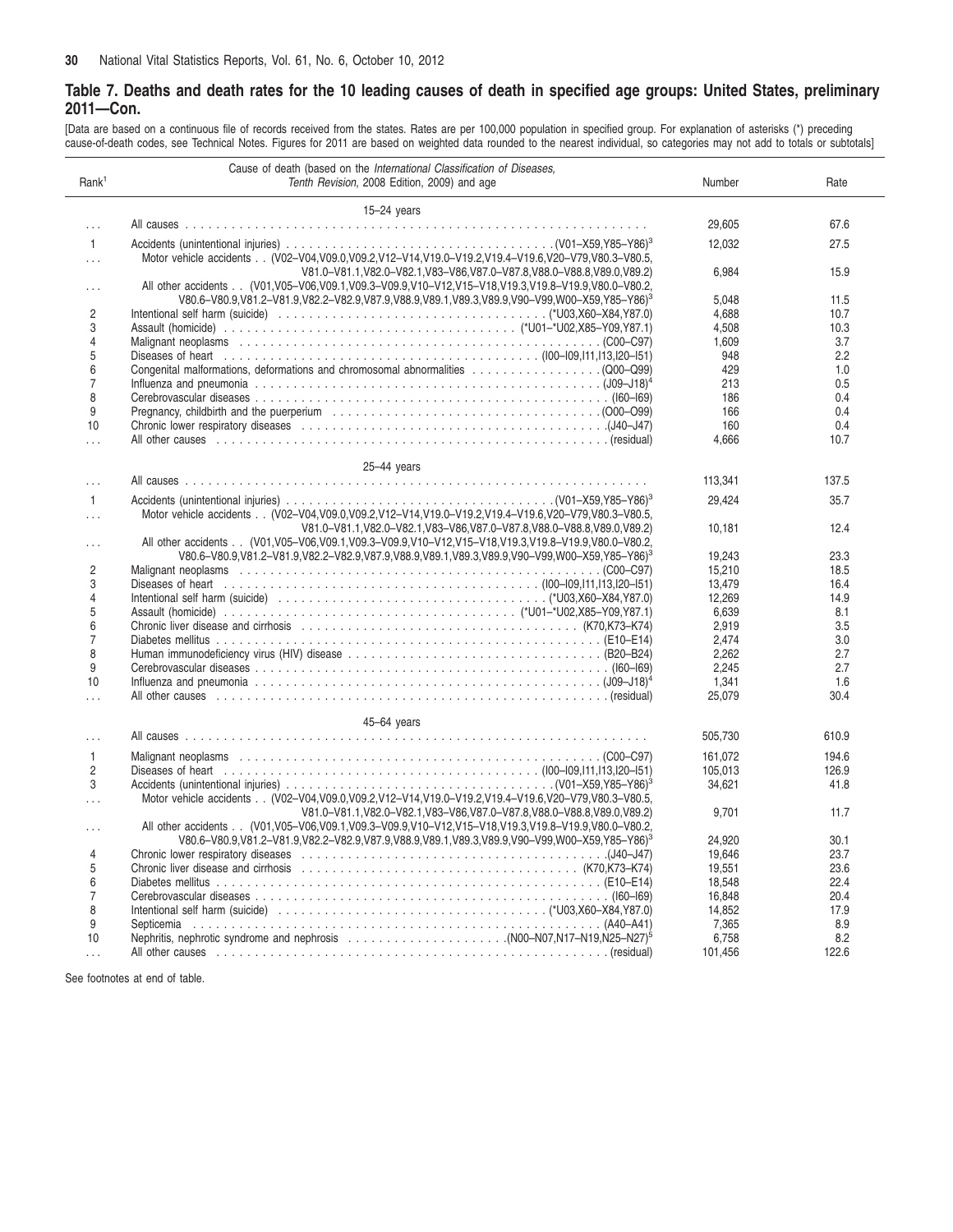#### Table 7. Deaths and death rates for the 10 leading causes of death in specified age groups: United States, preliminary **2011—Con.**

[Data are based on a continuous file of records received from the states. Rates are per 100,000 population in specified group. For explanation of asterisks (\*) preceding cause-of-death codes, see Technical Notes. Figures for 2011 are based on weighted data rounded to the nearest individual, so categories may not add to totals or subtotals]

| Rank <sup>1</sup> | Cause of death (based on the International Classification of Diseases,<br>Tenth Revision, 2008 Edition, 2009) and age | Number    | Rate    |
|-------------------|-----------------------------------------------------------------------------------------------------------------------|-----------|---------|
|                   | 65 years and over                                                                                                     |           |         |
|                   |                                                                                                                       | 1,830,553 | 4.422.3 |
|                   |                                                                                                                       | 476.220   | 1.150.5 |
| 2                 |                                                                                                                       | 396.126   | 957.0   |
| 3                 |                                                                                                                       | 122.381   | 295.6   |
|                   |                                                                                                                       | 109.393   | 264.3   |
| 5                 |                                                                                                                       | 83.746    | 202.3   |
| 6                 |                                                                                                                       | 52.068    | 125.8   |
|                   |                                                                                                                       | 45,321    | 109.5   |
| 8                 |                                                                                                                       | 42.635    | 103.0   |
| .                 | Motor vehicle accidents (V02-V04.V09.0.V09.2.V12-V14.V19.0-V19.2.V19.4-V19.6.V20-V79.V80.3-V80.5.                     |           |         |
|                   | V81.0-V81.1.V82.0-V82.1.V83-V86.V87.0-V87.8.V88.0-V88.8.V89.0.V89.2)                                                  | 6.432     | 15.5    |
| $\cdots$          | All other accidents (V01.V05-V06.V09.1.V09.3-V09.9.V10-V12.V15-V18.V19.3.V19.8-V19.9.V80.0-V80.2.                     |           |         |
|                   | V80.6-V80.9,V81.2-V81.9,V82.2-V82.9,V87.9,V88.9,V89.1,V89.3,V89.9,V90-V99,W00-X59,Y85-Y86)3                           | 36.203    | 87.5    |
| 9                 |                                                                                                                       | 37.927    | 91.6    |
| 10                |                                                                                                                       | 26,596    | 64.3    |
|                   |                                                                                                                       | 438,140   | 1,058.5 |
|                   |                                                                                                                       |           |         |

... Category not applicable.

<sup>1</sup>Rank based on number of deaths; see Technical Notes.

2 Includes deaths under age 1 year.

<sup>3</sup>New ICD–10 subcategories were introduced for the existing X34 (Victim of earthquake); see Technical Notes.

<sup>4</sup>New ICD–10 code J12.3 (Human metapneumovirus pneumonia) was added to the category in 2011; see Technical Notes.

<sup>5</sup>New subcategories replaced previous ones for N18 (Chronic kidney disease) in 2011. Changes affect comparability with previous year's data; see Technical Notes.

NOTES: For certain causes of death such as unintentional injuries, homicides, suicides, and respiratory diseases, preliminary and final data differ because of the truncated nature of the preliminary file. Data are subject to sampling or random variation. For information regarding the calculation of standard errors and further discussion of the variability of the data, see Technical Notes.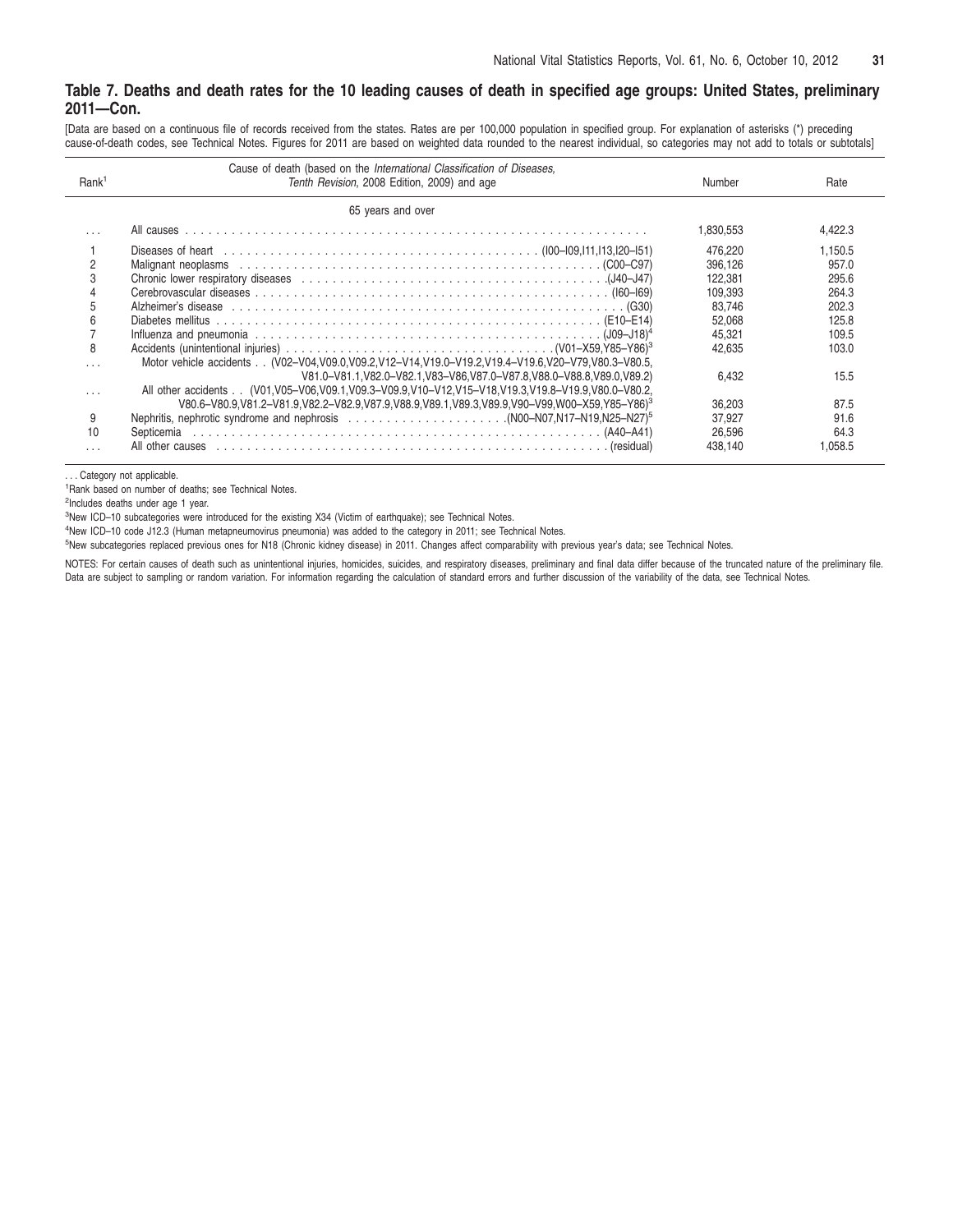$\overline{a}$ 

#### <span id="page-31-0"></span>Table 8. Infant deaths and infant mortality rates for the 10 leading causes of infant death, by race and Hispanic origin: **United States, preliminary 2011**

[Data are based on a continuous file of records received from the states. Rates are per 100,000 live births. Figures are based on weighted data rounded to the nearest individual, so categories may not add to totals or subtotals. Race and Hispanic origin are reported separately on both the birth and death certificate. Rates for Hispanic origin should be interpreted with caution because of inconsistencies between reporting Hispanic origin on birth and death certificates; see Technical Notes. Race categories are consistent with the 1977 Office of Management and Budget (OMB) standards. Multiple-race data were reported for deaths by 38 states and District of Columbia and for births by 40 states and District of Columbia; see Technical Notes. The multiple-race data for these states were bridged to the single-race categories of the 1977 OMB standards for comparability with other states; see Technical Notes. Data for persons of Hispanic origin are included in the data for each race group, according to the decedent's reported race; see Technical Notes]

| Rank <sup>1</sup>   | Cause of death (based on the International Classification of Diseases,<br>Tenth Revision, 2008 Edition, 2009), race, and Hispanic origin                                                                                      | Number     | Rate         |
|---------------------|-------------------------------------------------------------------------------------------------------------------------------------------------------------------------------------------------------------------------------|------------|--------------|
|                     | All races <sup>2</sup>                                                                                                                                                                                                        |            |              |
| $\cdots$            |                                                                                                                                                                                                                               | 23,907     | 604.7        |
| $\mathbf{1}$        |                                                                                                                                                                                                                               | 4,984      | 126.1        |
| $\overline{c}$      | Disorders related to short gestation and low birth weight, not elsewhere classified  (P07)                                                                                                                                    | 4,116      | 104.1        |
| 3                   |                                                                                                                                                                                                                               | 1,711      | 43.3         |
| 4                   |                                                                                                                                                                                                                               | 1,578      | 39.9         |
| 5                   |                                                                                                                                                                                                                               | 1,089      | 27.5         |
| 6                   |                                                                                                                                                                                                                               | 992        | 25.1         |
| $\overline{7}$      |                                                                                                                                                                                                                               | 526        | 13.3         |
| 8                   |                                                                                                                                                                                                                               | 514        | 13.0         |
| 9                   |                                                                                                                                                                                                                               | 496        | 12.5         |
| 10                  |                                                                                                                                                                                                                               | 444        | 11.2         |
| .                   |                                                                                                                                                                                                                               | 7,457      | 188.6        |
|                     | Total white                                                                                                                                                                                                                   |            |              |
|                     |                                                                                                                                                                                                                               |            |              |
| $\cdots$            |                                                                                                                                                                                                                               | 15,451     | 511.7        |
| $\mathbf{1}$        |                                                                                                                                                                                                                               | 3.732      | 123.6        |
| 2                   | Disorders related to short gestation and low birth weight, not elsewhere classified  (P07)                                                                                                                                    | 2,330      | 77.2         |
| 3                   |                                                                                                                                                                                                                               | 1,126      | 37.3         |
| 4                   |                                                                                                                                                                                                                               | 962        | 31.9         |
| 5                   |                                                                                                                                                                                                                               | 678        | 22.5         |
| 6<br>$\overline{7}$ |                                                                                                                                                                                                                               | 642<br>341 | 21.3         |
| 8                   |                                                                                                                                                                                                                               | 326        | 11.3<br>10.8 |
| 9                   |                                                                                                                                                                                                                               | 317        | 10.5         |
| 10                  | Neonatal hemorrhage education of the contract of the contract of the contract of the contract of the contract of the contract of the contract of the contract of the contract of the contract of the contract of the contract | 315        | 10.4         |
| .                   |                                                                                                                                                                                                                               | 4,682      | 155.0        |
|                     | Non-Hispanic white                                                                                                                                                                                                            |            |              |
| $\cdots$            |                                                                                                                                                                                                                               | 10,883     | 506.0        |
| $\mathbf{1}$        |                                                                                                                                                                                                                               | 2,496      | 116.0        |
| 2                   |                                                                                                                                                                                                                               | 1,577      | 73.3         |
| 3                   |                                                                                                                                                                                                                               | 904        | 42.0         |
| 4                   | Newborn affected by maternal complications of pregnancy contained and contained all resolutions (P01)                                                                                                                         | 645        | 30.0         |
| 5                   |                                                                                                                                                                                                                               | 550        | 25.6         |
| 6                   |                                                                                                                                                                                                                               | 456        | 21.2         |
| 7                   |                                                                                                                                                                                                                               | 243        | 11.3         |
| 8                   | Neonatal hemorrhage education of the contract of the contract of the contract of the contract of the Neonatal Me                                                                                                              | 227        | 10.6         |
| 8                   |                                                                                                                                                                                                                               | 227        | 10.6         |
| 10                  |                                                                                                                                                                                                                               | 220        | 10.2         |
| .                   |                                                                                                                                                                                                                               | 3,338      | 155.2        |
|                     | Total black                                                                                                                                                                                                                   |            |              |
|                     | All causes                                                                                                                                                                                                                    | 7,221      | 1,139.8      |
| 1                   | Disorders related to short gestation and low birth weight, not elsewhere classified  (P07)                                                                                                                                    | 1,576      | 248.8        |
| 2                   |                                                                                                                                                                                                                               | 994        | 156.9        |
| 3                   | Newborn affected by maternal complications of pregnancy contract contract contract control (P01)                                                                                                                              | 535        | 84.4         |
| 4                   |                                                                                                                                                                                                                               | 517        | 81.6         |
| 5                   |                                                                                                                                                                                                                               | 355        | 56.0         |
| 6                   |                                                                                                                                                                                                                               | 314        | 49.6         |
| $\overline{7}$      |                                                                                                                                                                                                                               | 178        | 28.1         |
| 8                   |                                                                                                                                                                                                                               | 152        | 24.0         |
| 9                   |                                                                                                                                                                                                                               | 150        | 23.7         |
| 10                  |                                                                                                                                                                                                                               | 148        | 23.4         |
| $\ldots$            |                                                                                                                                                                                                                               | 2,302      | 363.4        |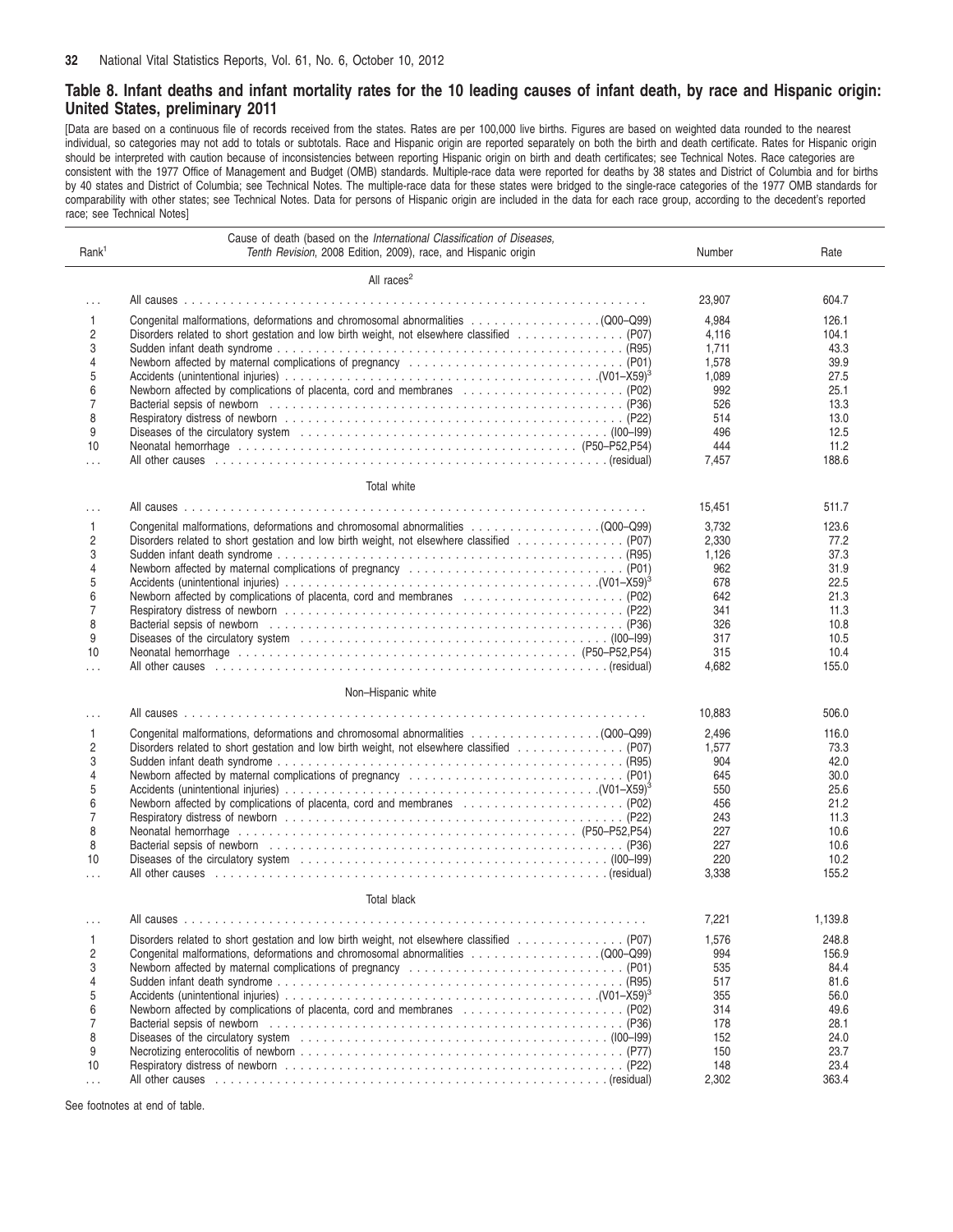#### Table 8. Infant deaths and infant mortality rates for the 10 leading causes of infant death, by race and Hispanic origin: **United States, preliminary 2011—Con.**

[Data are based on a continuous file of records received from the states. Rates are per 100,000 live births. Figures are based on weighted data rounded to the nearest individual, so categories may not add to totals or subtotals. Race and Hispanic origin are reported separately on both the birth and death certificate. Rates for Hispanic origin should be interpreted with caution because of inconsistencies between reporting Hispanic origin on birth and death certificates; see Technical Notes. Race categories are consistent with the 1977 Office of Management and Budget (OMB) standards. Multiple-race data were reported for deaths by 38 states and District of Columbia and for births by 40 states and District of Columbia; see Technical Notes. The multiple-race data for these states were bridged to the single-race categories of the 1977 OMB standards for comparability with other states; see Technical Notes. Data for persons of Hispanic origin are included in the data for each race group, according to the decedent's reported race; see Technical Notes]

| Rank     | Cause of death (based on the International Classification of Diseases,<br>Tenth Revision, 2008 Edition, 2009), race, and Hispanic origin                      | Number | Rate  |
|----------|---------------------------------------------------------------------------------------------------------------------------------------------------------------|--------|-------|
|          | Hispanic <sup>4</sup>                                                                                                                                         |        |       |
|          |                                                                                                                                                               | 4.804  | 526.6 |
|          |                                                                                                                                                               | 1.282  | 140.5 |
|          | Disorders related to short gestation and low birth weight, not elsewhere classified (P07)                                                                     | 784    | 85.9  |
|          |                                                                                                                                                               | 330    | 36.2  |
|          |                                                                                                                                                               | 239    | 26.2  |
|          |                                                                                                                                                               | 193    | 21.2  |
|          |                                                                                                                                                               | 142    | 15.6  |
|          |                                                                                                                                                               | 106    | 11.6  |
|          |                                                                                                                                                               | 105    | 11.5  |
|          |                                                                                                                                                               | 99     | 10.9  |
| 10       | Neonatal hemorrhage responses in the contract of the contract of the contract of the contract of the contract of the Neonatal District Contract (P50–P52,P54) | 94     | 10.3  |
| $\cdots$ |                                                                                                                                                               | .430   | 156.7 |

.. Category not applicable.

<sup>1</sup>Rank based on number of deaths; see Technical Notes.

2 Includes races other than white and black.

<sup>3</sup>New ICD–10 subcategories were introduced for the existing X34 (Victim of earthquake); see Technical Notes.

4Includes all persons of Hispanic origin of any race; see Technical Notes.

NOTE: For certain causes of death such as unintentional injuries, homicides, sudden infant death syndrome, and respiratory diseases, preliminary and final data differ because of the truncated nature of the preliminary file. Data are subject to sampling or random variation. For information regarding the calculation of standard errors and further discussion of the variability of the data, see Technical Notes. Although the infant mortality rate is the preferred indicator of the risk of dying during the first year of life, another measure of infant mortality, the infant death rate, is shown elsewhere in the report. The two measures typically are similar, yet they can differ because the denominators used for these measures are different.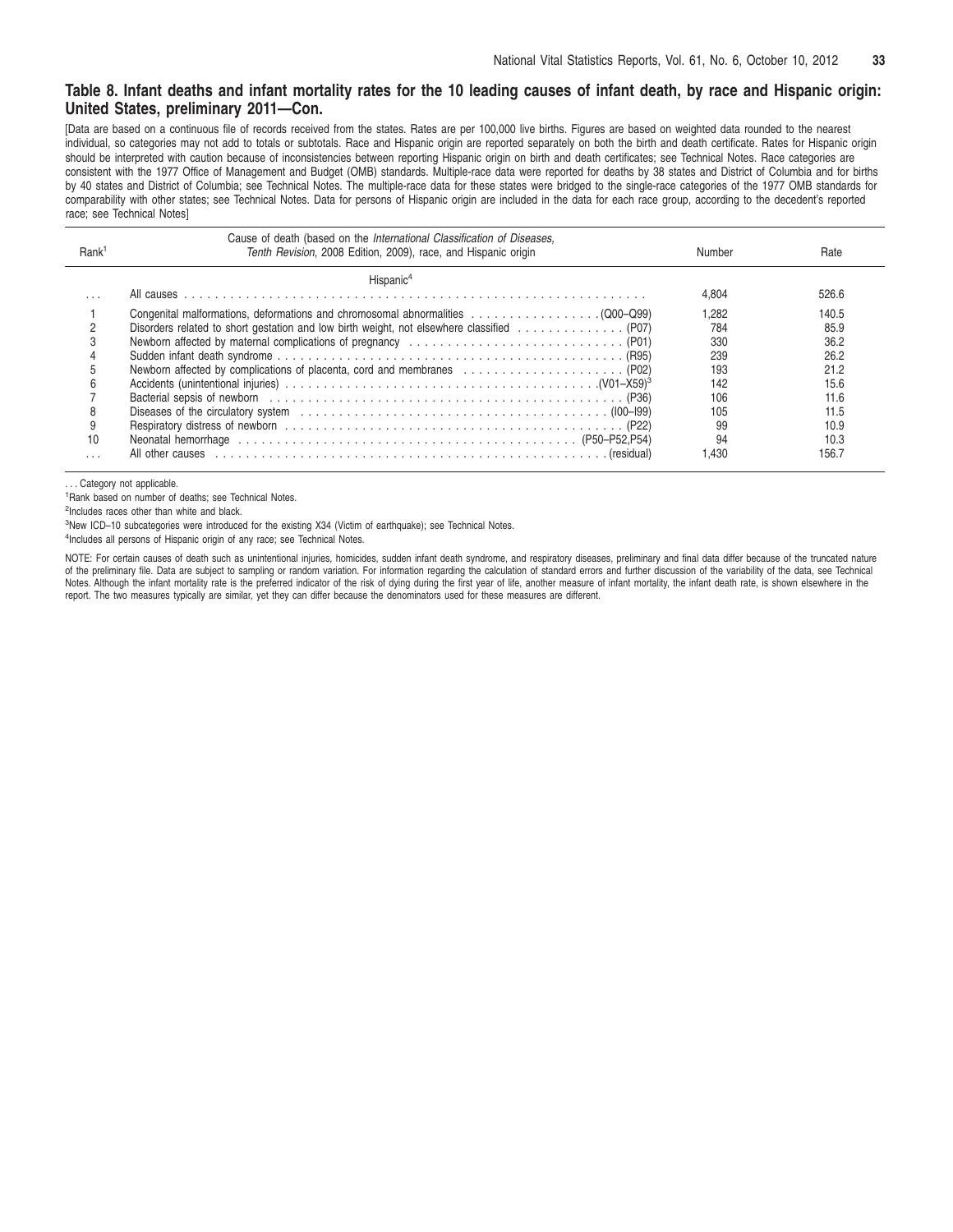## <span id="page-33-0"></span>**Technical Notes**

#### **Nature and sources of data**

Preliminary mortality data for 2011 are based on a continuous receipt and processing of statistical records by the Centers for Disease Control and Prevention's National Center for Health Statistics (NCHS) through June 12, 2012. NCHS received the data from the states' vital registration systems through the Vital Statistics Cooperative Program. Demographic information for the United States was available in calendar year 2011 for an estimated 98.9 percent of infant decedents and 99.4 percent of decedents aged 1 year and over. Medical information for the United States was available in calendar year 2011 for an estimated 97.3 percent of infant decedents and 98.1 percent of decedents aged 1 year and over. In this report, U.S. totals include only events occurring within the 50 states and the District of Columbia (D.C.). Data for Puerto Rico, the Virgin Islands, Guam, American Samoa, and the Northern Marianas included in tables showing data by state are not included in U.S. totals. Additional information on 2010 final data is available elsewhere (3).

For 2011, individual records of infant deaths (deaths under age 1 year) and deaths of persons aged 1 year and over are weighted (when necessary) to independent counts of deaths occurring in each state. These state-specific counts serve as control totals and are the basis for the record weights in the preliminary file. If the number of records in the preliminary file is greater than the count received from the state, the state-specific number of records in the preliminary file is used instead and the weight is set at 1.0.

For this report, two separate files are processed. The medical file, or cause of death file, contains records that include both demographic and medical information used to generate tables showing cause of death. The demographic file, which includes records from the medical file as well as additional records containing demographic information only, is used to generate tables showing mortality by demographic characteristics only. A state-specific weight is computed for each file by dividing the state control total by the number of records in the preliminary sample.

Each record is assigned two weights, a state-specific weight and a U.S. weight. State weights are used for state-specific tabulations and U.S. weights are used for national tabulations. For the medical file, the state weight makes the death counts comparable with those in the demographic file. The U.S. weight combines two factors: one to make the medical file counts for the individual record's state comparable with those for the demographic file, and one to compensate for any states not represented in the file. This second factor is equivalent to 0 if all states are represented in the file. Thus, when all states are represented in the preliminary files, the state and U.S. weights are the same.

Because there are two separate files, each with two separate sets of weights, slight inconsistencies may occur between the demographic and medical tables in this report. [Table](#page-34-0) I shows the percent completeness of the preliminary files by place of occurrence for the United States and each state. The percent completeness is obtained by dividing the number of records in the preliminary files by the control total and multiplying by 100. Although data by place of occurrence are used to compute the weights, all data in this report are tabulated by place of residence.

For selected variables in the mortality files, unknown or not stated values are imputed. The percentage not stated was less than 0.3 percent for all variables discussed in this report. Detailed information on how the file addresses not stated values for specific variables (race, Hispanic origin, sex, and age) may be found in ''Technical Appendix, Vital Statistics of the United States: Mortality, 1999'' (18).

#### **2003 revision of U.S. Standard Certificate of Death**

This report includes data for D.C. and 36 states [Arizona, Arkansas, California, Connecticut, Delaware, Florida, Georgia, Idaho, Illinois, Indiana, Iowa, Kansas, Kentucky, Maine, Michigan, Minnesota, Missouri, Montana, Nebraska, Nevada, New Hampshire, New Jersey, New Mexico, New York (including New York City), North Dakota, Ohio, Oklahoma, Oregon, Rhode Island, South Carolina, South Dakota, Texas, Utah, Vermont, Washington, and Wyoming] that implemented the 2003 revision of the U.S. Standard Certificate of Death by 2011, and the remaining 14 states that collected and reported death data in 2011 based on the 1989 revision of the U.S. Standard Certificate of Death. Minnesota implemented the 2003 revision of the U.S. Standard Certificate of Death in March 2011, so a portion of this state's data for 2011 was reported using the 1989 revision. The 2003 revision is described in detail elsewhere (19,20). Because the items presented in this report appear largely comparable despite changes to item wording and format in the 2003 revision, data from both groups of states are combined.

#### **Race and Hispanic origin**

The 2003 revision of the U.S. Standard Certificate of Death allows the reporting of more than one race (multiple races) (19). This change was implemented to reflect the increasing diversity of the population of the United States, to be consistent with the decennial census, and to reflect standards issued in 1997 by the Office of Management and Budget (OMB). OMB standards mandate the collection of more than one race for federal data (see ''Population denominators'') (21). In addition, the new certificate is compliant with the OMB-mandated minimum set of five races to be reported for federal data. These are white, black or African American, American Indian or Alaska Native (AIAN), Asian, and Native Hawaiian or Other Pacific Islander (NHOPI).

For 2011 mortality data, multiple races were reported on the revised death certificates of Arizona, Arkansas, California, Connecticut, Delaware, District of Columbia, Florida, Georgia, Idaho, Illinois, Indiana, Iowa, Kansas, Kentucky, Maine, Michigan, Minnesota, Missouri, Montana, Nebraska, Nevada, New Hampshire, New Jersey, New Mexico, New York (including New York City), North Dakota, Ohio, Oklahoma, Oregon, Rhode Island, South Carolina, South Dakota, Texas, Utah, Vermont, Washington, and Wyoming. Multiple races were also reported on the unrevised certificates of Hawaii and Wisconsin. Data from the vital records of the remaining 12 states are based on the 1989 revision of the U.S. Standard Certificate of Death, which follows the 1977 OMB standards, allowing only a single race to be reported (20,22). In addition, these 12 states report a minimum set of four races as stipulated in the 1977 standards. These are white, black or African American, AIAN, and Asian or Pacific Islander (API). According to the 2010 final mortality file, 0.4 percent of deaths were reported to persons of more than one race.

To provide uniformity and comparability of data during the transition period, before all or most of the data become available in the new multiple race format, it is necessary to adjust the data for those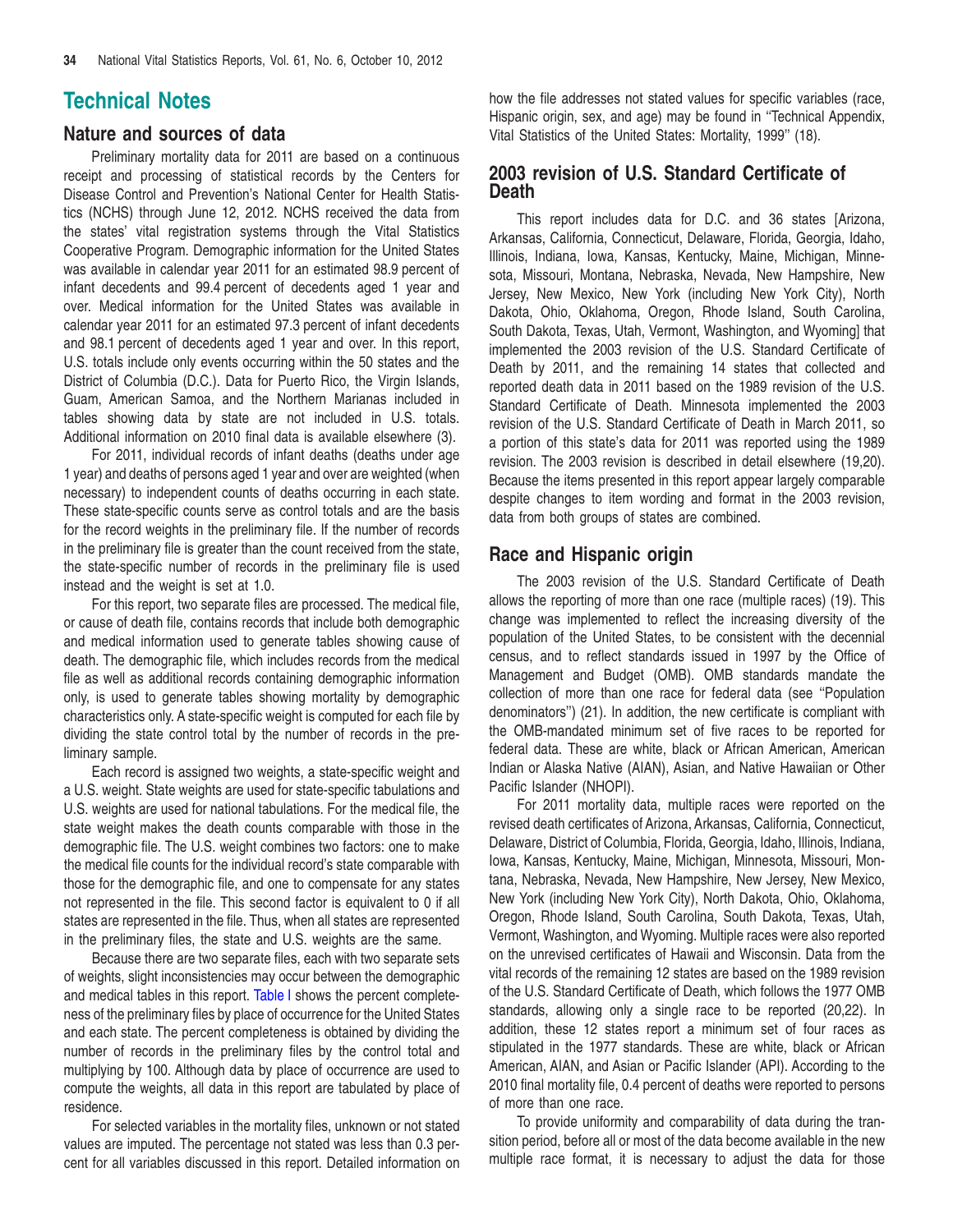#### <span id="page-34-0"></span>Table I. Total count of records and percent completeness of preliminary files of infant deaths and deaths to those **aged 1 year and over: United States, each state and territory, preliminary 2011**

[By place of occurrence]

|                                                             |                     | Infant deaths (under age 1 year) |                 |                     | Deaths to those aged 1 year and over |                 |  |
|-------------------------------------------------------------|---------------------|----------------------------------|-----------------|---------------------|--------------------------------------|-----------------|--|
|                                                             |                     | Percent completeness             |                 |                     | Percent completeness                 |                 |  |
| Area                                                        | Count of<br>records | Demographic<br>file              | Medical<br>file | Count of<br>records | Demographic<br>file                  | Medical<br>file |  |
|                                                             | 23,988              | 98.9                             | 97.3            | 2,494,230           | 99.4                                 | 98.1            |  |
|                                                             | 477                 | 100.0                            | 100.0           | 47,405              | 100.0                                | 100.0           |  |
|                                                             | 40                  | 100.0                            | 97.5            | 3,716               | 100.0                                | 97.6            |  |
|                                                             | 514                 | 100.0                            | 100.0           | 48,686              | 100.0                                | 100.0           |  |
|                                                             | 276                 | 100.0                            | 94.9            | 28,878              | 100.0                                | 98.7            |  |
| California                                                  | 2,417               | 100.0                            | 100.0           | 238,102             | 100.0                                | 100.0           |  |
|                                                             | 395                 | 100.0                            | 100.0           | 32,653              | 100.0                                | 100.0           |  |
|                                                             | 183                 | 100.0                            | 98.4            | 29,466              | 99.9                                 | 93.7            |  |
|                                                             | 107                 | 100.0                            | 94.4            | 7,791               | 100.0                                | 96.7            |  |
| District of Columbia                                        | 157<br>1,397        | 100.0                            | 98.1            | 5,419               | 99.9                                 | 99.9            |  |
|                                                             |                     | 100.0                            | 100.0           | 174,153             | 100.0                                | 100.0           |  |
| Georgia                                                     | 863                 | 99.8                             | 92.2            | 69,774              | 100.0                                | 97.6            |  |
|                                                             | 94                  | 100.0                            | 100.0           | 9,863               | 99.9                                 | 99.9            |  |
|                                                             | 101                 | 100.0                            | 100.0           | 11,745              | 100.0                                | 100.0           |  |
|                                                             | 1,004               | 100.0                            | 99.9            | 98,085              | 100.0                                | 100.0           |  |
|                                                             | 629                 | 100.0                            | 100.0           | 58,195              | 100.0                                | 100.0           |  |
|                                                             | 167<br>217          | 100.0                            | 100.0<br>100.0  | 27,907              | 100.0                                | 100.0           |  |
|                                                             |                     | 100.0                            | 96.5            | 24,084<br>41,896    | 100.0<br>99.9                        | 100.0<br>97.6   |  |
|                                                             | 310<br>465          | 100.0<br>100.0                   | 100.0           | 40,293              | 99.6                                 | 99.6            |  |
| Maine                                                       | 80                  | 100.0                            | 98.8            | 12,830              | 97.0                                 | 96.3            |  |
|                                                             |                     |                                  |                 |                     |                                      |                 |  |
|                                                             | 438                 | 100.0                            | 100.0           | 43,164              | 100.0                                | 100.0           |  |
| Massachusetts                                               | 338                 | 99.1                             | 84.6            | 54,376              | 99.9                                 | 93.3            |  |
|                                                             | 780                 | 78.7                             | 72.4            | 87,507              | 86.7                                 | 81.1            |  |
|                                                             | 347                 | 100.0                            | 97.7            | 39,546              | 100.0                                | 99.2            |  |
|                                                             | 329<br>569          | 100.0                            | 97.0<br>99.3    | 28,283<br>57,225    | 100.0<br>99.8                        | 99.5<br>99.0    |  |
|                                                             | 62                  | 100.0<br>100.0                   | 100.0           | 9,030               | 100.0                                | 100.0           |  |
| Nebraska                                                    | 149                 | 100.0                            | 99.3            | 15,531              | 100.0                                | 100.0           |  |
|                                                             | 197                 | 100.0                            | 97.0            | 20,874              | 100.0                                | 99.7            |  |
| New Hampshire $\ldots \ldots \ldots \ldots \ldots$          | 43                  | 100.0                            | 97.7            | 10,574              | 100.0                                | 96.8            |  |
|                                                             |                     |                                  |                 |                     |                                      |                 |  |
| New Jersey. $\ldots$ .                                      | 477<br>128          | 100.0                            | 96.6<br>100.0   | 68,960              | 100.0<br>100.0                       | 96.8            |  |
| New Mexico                                                  | 1,220               | 100.0<br>99.9                    | 97.6            | 15,850<br>146,741   | 100.0                                | 100.0<br>97.8   |  |
| New York excluding New York City                            | 642                 | 100.0                            | 98.8            | 94,530              | 100.0                                | 97.9            |  |
| New York City                                               | 578                 | 99.8                             | 96.4            | 52,211              | 100.0                                | 97.6            |  |
| North Carolina                                              | 876                 | 100.0                            | 100.0           | 79,792              | 100.0                                | 100.0           |  |
| North Dakota.                                               | 59                  | 100.0                            | 100.0           | 6,466               | 100.0                                | 100.0           |  |
|                                                             | 1,139               | 99.7                             | 99.0            | 110,440             | 100.0                                | 100.0           |  |
|                                                             | 360                 | 98.1                             | 80.6            | 35,911              | 100.0                                | 88.1            |  |
|                                                             | 215                 | 100.0                            | 100.0           | 32,534              | 100.0                                | 100.0           |  |
| Pennsylvania                                                | 993                 | 91.0                             | 91.0            | 128,252             | 99.0                                 | 99.0            |  |
|                                                             | 80                  | 98.8                             | 98.8            | 9,662               | 100.0                                | 100.0           |  |
| South Carolina.                                             | 402                 | 99.8                             | 99.0            | 40,763              | 97.6                                 | 93.1            |  |
| South Dakota                                                | 78                  | 100.0                            | 100.0           | 7,340               | 100.0                                | 100.0           |  |
|                                                             | 680                 | 100.0                            | 100.0           | 63,137              | 100.0                                | 100.0           |  |
|                                                             | 2,187               | 100.0                            | 99.5            | 168,665             | 100.0                                | 98.3            |  |
|                                                             | 303                 | 100.0                            | 100.0           | 15,415              | 100.0                                | 100.0           |  |
| $Vermont. \ldots \ldots \ldots \ldots \ldots \ldots \ldots$ | 28                  | 100.0                            | 100.0           | 5,326               | 100.0                                | 100.0           |  |
|                                                             | 667                 | 100.0                            | 100.0           | 59,489              | 100.0                                | 100.0           |  |
|                                                             | 389                 | 100.0                            | 100.0           | 49,370              | 100.0                                | 99.6            |  |
|                                                             | 135                 | 100.0                            | 83.7            | 21,257              | 100.0                                | 83.5            |  |
|                                                             | 405                 | 100.0                            | 100.0           | 47,688              | 100.0                                | 100.0           |  |
| Wyoming $\ldots \ldots \ldots \ldots \ldots \ldots \ldots$  | 22                  | 100.0                            | 100.0           | 4,121               | 100.0                                | 99.8            |  |
|                                                             | 355                 | 100.0                            | 96.1            | 29,447              | 99.9                                 | 97.3            |  |
| Virgin Islands. $\ldots \ldots \ldots \ldots \ldots$        | 11                  | 0.0                              | 0.0             | 717                 | 0.0                                  | 0.0             |  |
|                                                             | 42                  | 100.0                            | 100.0           | 799                 | 100.0                                | 100.0           |  |
| American Samoa                                              | 6                   | 100.0                            | 100.0           | 273                 | 94.9                                 | 94.9            |  |
| Northern Marianas.                                          | 4                   | 0.0                              | 0.0             | 157                 | 0.0                                  | 0.0             |  |
|                                                             |                     |                                  |                 |                     |                                      |                 |  |

0.0 Quantity more than zero but less than 0.05.

1 Excludes data for Puerto Rico, Virgin Islands, Guam, American Samoa, and Northern Marianas.

NOTE: Percent completeness equals 100 times the number of records in preliminary file divided by the count of records.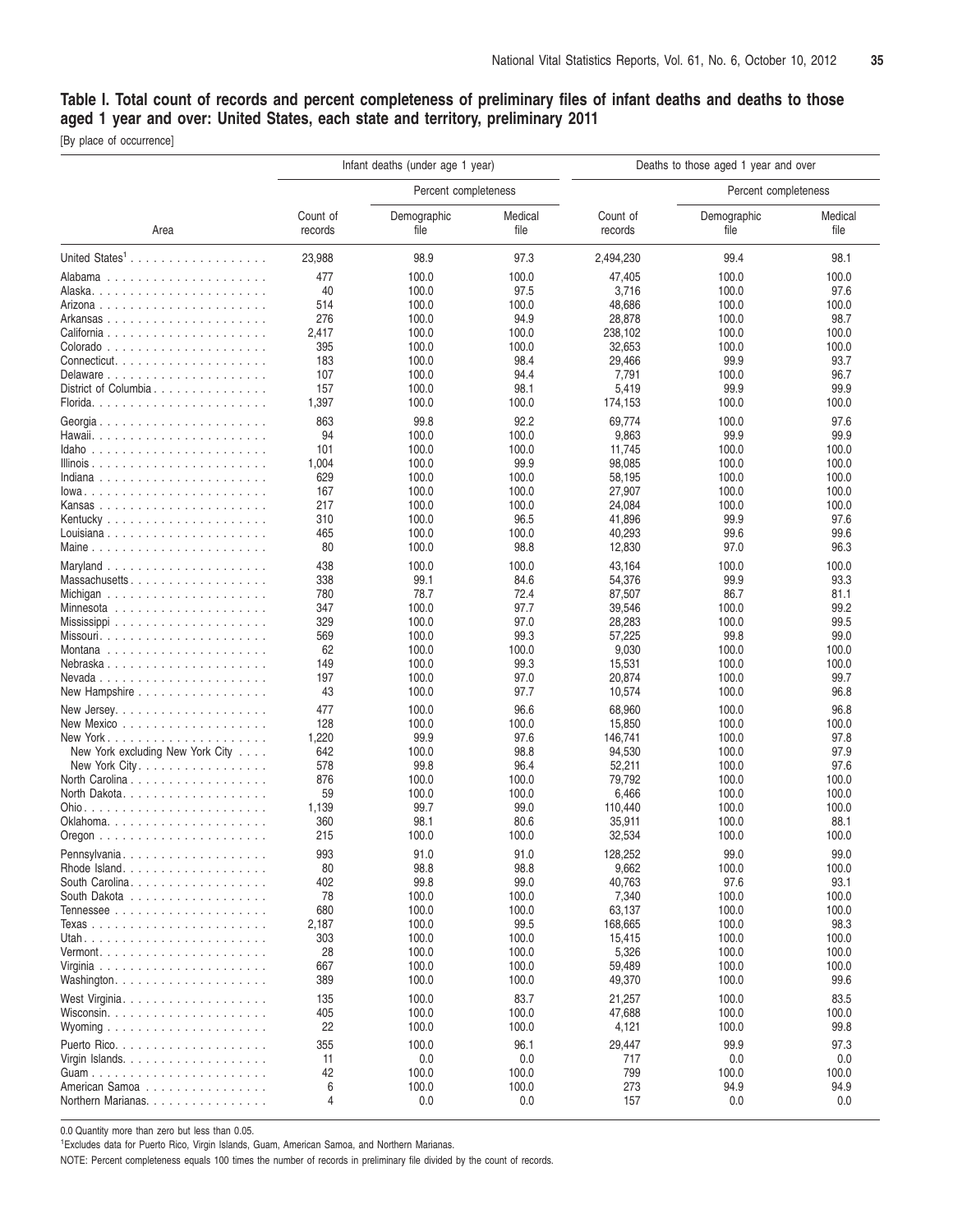states reporting multiple race by ''bridging'' the multiple-race information reported for decedents to a single race. The bridging procedure used for mortality numerators is similar to the procedure used to bridge multiracial population estimates (see ''Population denominators'') (23,24). Multiracial decedents are imputed to a single race (either white, black, AIAN, or API) according to the combination of races, Hispanic origin, sex, and age indicated on the death certificate. The imputation procedure is described in detail at [http://www.cdc.gov/nchs/data/dvs/](http://www.cdc.gov/nchs/data/dvs/Multiple_race_docu_5-10-04.pdf) Multiple\_race\_docu\_5-10-04.pdf.

Because race and Hispanic origin are reported separately on the death certificate, data shown by race include persons of Hispanic or non-Hispanic origin, and data for Hispanic origin include persons of any race. In this report, unless otherwise specified, deaths of persons of Hispanic origin are included in the totals for each race group—white, black, AIAN, and API—according to the decedent's race as reported on the death certificate. Data shown for Hispanic persons include all persons of Hispanic origin of any race. Mortality data on the Hispanic origin population are based on deaths in all states. Death rates for Hispanic, AIAN, and API persons should be interpreted with caution because of inconsistencies in reporting race on death certificates compared with such reporting on censuses, surveys, and birth certificates. Studies have shown underreporting on death certificates of AIAN, API, and Hispanic decedents, as well as undercounts of these groups in censuses (4–6).

#### **Injury at work**

Information on deaths attributed to injuries at work is derived from a separate item on the death certificate that asks the medical certifier whether the death resulted from an injury sustained at work. The item is on the death certificate of all states. Number of deaths, crude death rates, and age-adjusted death rates for injury at work for those aged 15 and over, excluding age not stated, are shown in Table 2. [Age-a](#page-15-0)djusted death rates presented in this report for injury at work were computed using age-specific death rates and the U.S. standard population based on year 2000 [standard](#page-47-0) for ages 15 years and over, excluding age not stated (Table V). If the estimated ''employed'' population aged 15 and over had been used instead in the denominator, higher death rates would have resulted, especially for population groups with lower employment rates. See ''Computing rates and percentages.''

The number of deaths from injury at work from the National Vital Statistics System is generally about 10 percent less than the counts in the Census of Fatal Occupational Injuries (http://www.bls.gov/iif/) between 1993 and 2011. The Census of Fatal Occupational Injuries uses multiple source documents, while the National Vital Statistics System uses the death certificate only.

#### **Cause-of-death classification**

Mortality statistics are compiled in accordance with World Health Organization (WHO) regulations specifying that member nations classify and code causes of death in accordance with the current revision of the International Statistical Classification of Diseases, and Related Health Problems (ICD). The ICD provides the basic guidance used in virtually all countries to code and classify causes of death. It provides not only disease, injury, and poisoning categories but also the rules used to select the single underlying cause of death for tabulation from the several diagnoses that may be reported on a single death certificate, as well as definitions, tabulation lists, the format of the death certificate, and regulations on the use of the classification. Causes of death for data presented in this report were coded according to ICD guidelines which are described in annual issues of part 2a of the NCHS Instruction Manual (25).

Effective with deaths occurring in 1999, the United States began using the Tenth Revision of the ICD (ICD–10) (26–27). For earlier years, causes of death were classified according to the revisions then in use (3). An innovation in ICD–10 is that the classification is updated between revisions (27). Changes associated with these updates are discussed in the Technical Notes of each annual report (1–3,8,16).

Beginning with data for 2001, NCHS introduced categories \*U01–\*U03 for classifying and coding deaths due to acts of terrorism. The asterisks before the category codes indicate that they are not part of ICD–10. Deaths classified to the terrorism categories are included in the categories Assault ([homicide\)](#page-15-0) and Intentional self-harm (suicide) for the 113 causes-of-death list (Table 2) and Assault (homicide) in the 130 causes-of-infant death list [\(Table](#page-21-0) 5). Additional information on the new terrorism categories can be found at http://www.cdc.gov/nchs/ [icd/terrorism\\_code.htm.](http://www.cdc.gov/nchs/icd/terrorism_code.htm) No deaths occurring in 2010 and 2011 were classified to the terrorism categories.

Enterocolitis due to Clostridium difficile (C. difficile)—Due to growing concerns about the number of deaths from Enterocolitis due to Clostridium difficile (ICD–10 code A04.7), beginning in 2006, C. difficile deaths are included separately as a rankable cause of death in tables showing data for 113 selected causes of death (Table 2).

Codes for drug-induced deaths—The list of codes [included](#page-15-0) in drug-induced causes was expanded in data years 2003 and 2006 to be more comprehensive. The following ICD–10 codes comprise the list of drug-induced codes: D52.1, D59.0, D59.2, D61.1, D64.2, E06.4, E16.0, E23.1, E24.2, E27.3, E66.1, F11.0–F11.5, F11.7–F11.9, F12.0–F12.5, F12.7–F12.9, F13.0–F13.5, F13.7–F13.9, F14.0–F14.5, F14.7–F14.9, F15.0–F15.5, F15.7–F15.9, F16.0–F16.5, F16.7–F16.9, F17.0, F17.3–F17.5, F17.7–F17.9, F18.0–F18.5, F18.7–18.9, F19.0–F19.5, F19.7–F19.9, G21.1, G24.0, G25.1, G25.4, G25.6, G44.4, G62.0, G72.0, I95.2, J70.2–J70.4, K85.3, L10.5, L27.0–L27.1, M10.2, M32.0, M80.4, M81.4, M83.5, M87.1, R50.2, R78.1–R78.5, X40–X44, X60–X64, X85, and Y10–14.

Codes for alcohol-induced deaths—The list of codes included in alcohol-induced causes was expanded in data years 2003 and 2006 to be more comprehensive. The following ICD–10 codes comprise the list of alcohol-induced codes: E24.4, F10, G31.2, G62.1, G72.1, I42.6, K29.2, K70, K85.2, K86.0, R78.0, X45, X65, and Y15.

Recently deleted and added codes—Rules governing coding and classifying the causes of death sometimes require modifications as part of the updating process of ICD–10; this includes adding and deleting codes (3). Each modification may be done for a different reason. For example, subcategories were created for existing code X34 (Victim of earthquake) to provide detail, specifically in response to a desire to distinguish victims of events such as the 2004 Indian Ocean tsunami from other kinds of earthquake-related events. Changes to N18 were made to reflect a more contemporary classification scheme for Chronic kidney disease that incorporated diagnosed stages of the disease. Additional detail on the updates can be found at http:// [www.who.int/classifications/icd/icd10updates/en/index.html.](http://www.who.int/classifications/icd/icd10updates/en/index.html) These changes may affect comparability of data between years for selected causes of death. With the mentioned examples, statistics for victims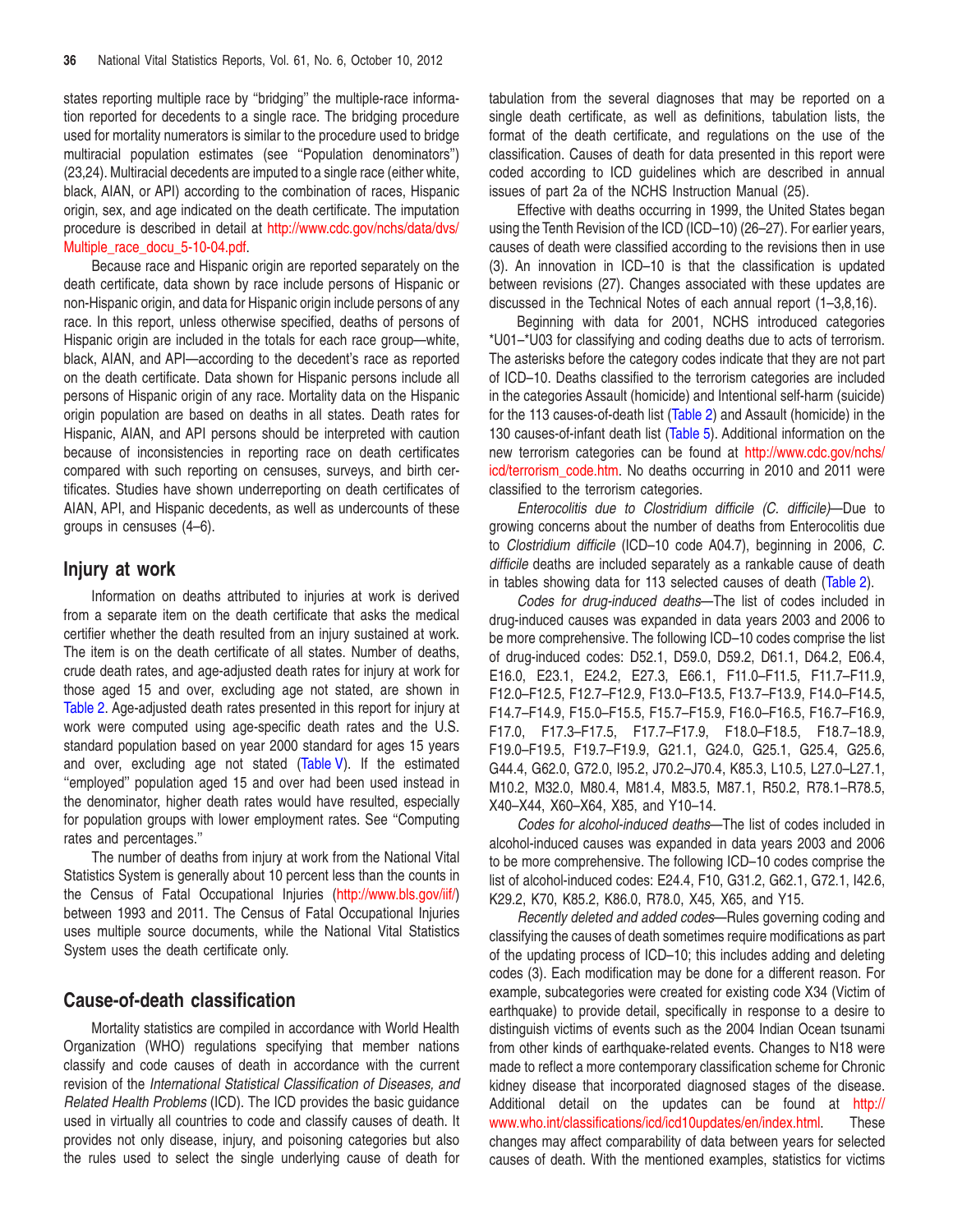of earthquake were not affected by changes in the codes but the statistics on kidney and renal conditions were. The impact on kidney and renal conditions is discussed below.

Codes deleted in 2011—Beginning with data for 2011, NCHS deleted six WHO ICD–10 codes (28): H54.7, Unspecified visual loss; K35.0, Acute appendicitis with generalized peritonitis; K35.1, Acute appendicitis with peritoneal abscess; K35.9, Acute appendicitis, unspecified; N18.0, End stage renal diseases; and N18.8, Other chronic renal failure.

Codes added in 2011—Beginning with data for 2011, NCHS added 39 new WHO ICD–10 codes (28): B17.9, Acute viral hepatitis, unspecified; D68.5, Primary thrombophilia; D68.6, Other thrombophilia; D89.3, Immune reconstitution syndrome; E88.3, Tumor lysis syndrome; G14, Postpolio syndrome; G21.4, Vascular parkinsonism; H54.9, Unspecified visual impairment (binocular); I72.5, Aneurysm and dissection of other precerebral arteries; J12.3, Human metapneumovirus pneumonia; J21.1, Acute bronchiolitis due to human metapneumovirus; K12.3, Oral mucositis (ulcerative); K35.2, Acute appendicitis with generalized peritonitis; K35.3, Acute appendicitis with localized peritonitis; K35.8, Acute appendicitis, other and unspecified; L89.0, Stage I decubitus ulcer and pressure area; L89.1, Stage II decubitus ulcer; L89.2, Stage III decubitus ulcer; L89.3, Stage IV decubitus ulcer; L89.9, Decubitus ulcer and pressure area, unspecified; N18.1, Chronic kidney disease, stage 1; N18.2, Chronic kidney disease, stage 2; N18.3, Chronic kidney disease, stage 3; N18.4, Chronic kidney disease, stage 4; N18.5, Chronic kidney disease, stage 5; N42.3, Dysplasia of prostate; O14.2, HELLP syndrome; O43.2, Morbidly adherent placenta; O96.0, Death from direct obstetric cause; O96.1, Death from indirect obstetric cause; O96.9, Death from unspecified obstetric cause; O97.0, Death from sequelae of direct obstetric cause; O97.1, Death from sequelae of indirect obstetric cause; O97.9, Death from sequelae of obstetric cause, unspecified; O98.7, Human immunodeficiency (HIV) disease complicating pregnancy, childbirth and the puerperium; X34.0, Victim of cataclysmic earth movements caused by earthquake; X34.1, Victim of tsunami; X34.8, Victim of other specified effects of earthquake; and X34.9, Victim of unspecified effect of earthquake.

Changes in list of 113 selected causes of death—The following codes are included in the list of 113 selected causes of death [\(Table](#page-15-0) 2). Deaths classified to code B17.9 are included in the category Viral hepatitis; D68.5, D68.6, D89.3, E83.3, G14, H54.9, K12.3, L89.0, L89.1, L89.2, L89.3, L89.9, and N42 in the Residual category; G21.4 in the category Parkinson's disease; I72.5 in the category Other diseases of arteries, arterioles and capillaries; J12.3 in the category Pneumonia; J21.1 in the category Acute bronchitis and bronchiolitis; K35.2, K35.3, and K35.8 in the category Diseases of appendix; N18.1, N18.2, N18.3, N18.4, and N18.5 in the category Renal failure; O14.2, O43.2, O96.0, O96.1, O96.9, O97.0, O97.1, O97.9, and O98.7 in the category Other complications of pregnancy, childbirth and puerperium; X34.0, X34.1, X34.8, and X34.9 in the category Other and unspecified nontransport accidents and their sequelae (28).

Changes in list of 130 selected causes of infant death—The following codes are included in the list of 130 selected causes of infant death [\(Table](#page-21-0) 5). Deaths classified to code B17.9 are included in the category Other and unspecified viral diseases; D68.5 and D68.6 in the category Hemorrhagic conditions and other diseases of blood and blood-forming organs; D89.3 in the category Certain disorders involving the immune mechanism; E88.3 in the category All other endocrine,

nutritional and metabolic diseases; G21.4 in the category Other diseases of nervous system; H54.9, L89.0–L89.3, and L89.9 in the Residual category; I72.5 in the category All other diseases of circulatory system; J12.3 in the category Pneumonia; J21.1 in the category Acute bronchitis and acute bronchiolitis; K12.3, K35.2, K35.3, and K35.8 in the category All other and unspecified diseases of digestive system; N18.1–N18.5 in the category Renal failure and other disorders of kidney; N42.3 in the category Other and unspecified diseases of genitourinary system; and X34.0, X34.1, X34.8, and X34.9 in the category Other and unspecified accidents. Additional information on these new categories can be found at http://www.cdc.gov/nchs/data/ [dvs/Part9InstructionManual2011.pdf](http://www.cdc.gov/nchs/data/dvs/Part9InstructionManual2011.pdf) (28).

Changes to classification affecting renal failure—In 2011, the implementation of changes in coding rules had an impact on Nephritis, nephrotic syndrome and nephrosis (ICD–10 codes N00–N07, N17–N19, and N25–N27) and therefore, changes in mortality statistics for this condition must be interpreted with caution. Renal failure (N17–N19) is a component condition of the larger category Nephritis, nephrotic syndrome and nephrosis. The changes associate renal failure with other diseases such as diabetes, wasting, and paralyzing conditions in more cases than in the past. For instance, both diabetes and kidney conditions were reported on about 2 percent of death certificates in 2010 and 2011. Compared with 2010, the percentage of these with an underlying cause of Nepritis, nephrotic syndrome and nephrosis decreased while the percentage with an underlying cause of Diabetes mellitus increased in 2011, especially diabetes mellitus with renal complications (data not shown).

#### **Nonsampling error**

Causes of death in this report are subject to nonsampling error. This is because the preliminary file is processed before a full year's worth of data are available. The file is thus subject to the seasonality of certain causes of death that may not be equally distributed throughout the year. It is known, for example, that external causes such as unintentional injuries occur disproportionately during the summer months, and that fatal respiratory conditions are more prevalent during the winter months. Accordingly, the truncated nature of the preliminary file may systematically overemphasize or underemphasize causes with pronounced seasonality, particularly when these deaths cluster at the end of the year. However, in years where the preliminary file completeness is more than 90 percent, it is unlikely that seasonality is a major factor; the 2011 preliminary file is more than 98 percent complete.

Furthermore, for some deaths, especially those subject to medicolegal investigation such as unintentional injuries, homicides, suicides, and sudden infant death syndrome (SIDS), the final cause may not be available at the time the preliminary file is processed. In those cases, the causes of death may be reported in the preliminary file as unknown or pending investigation and coded to the category Other ill-defined and unspecified causes of mortality (ICD–10 code R99), a subcategory of Symptoms, signs, and abnormal clinical and laboratory findings, not elsewhere classified (ICD–10 codes R00–R99). In the final data, some of the deaths of unknown cause in the preliminary file will be reassigned to specific causes if further, more specific cause-of-death information is provided.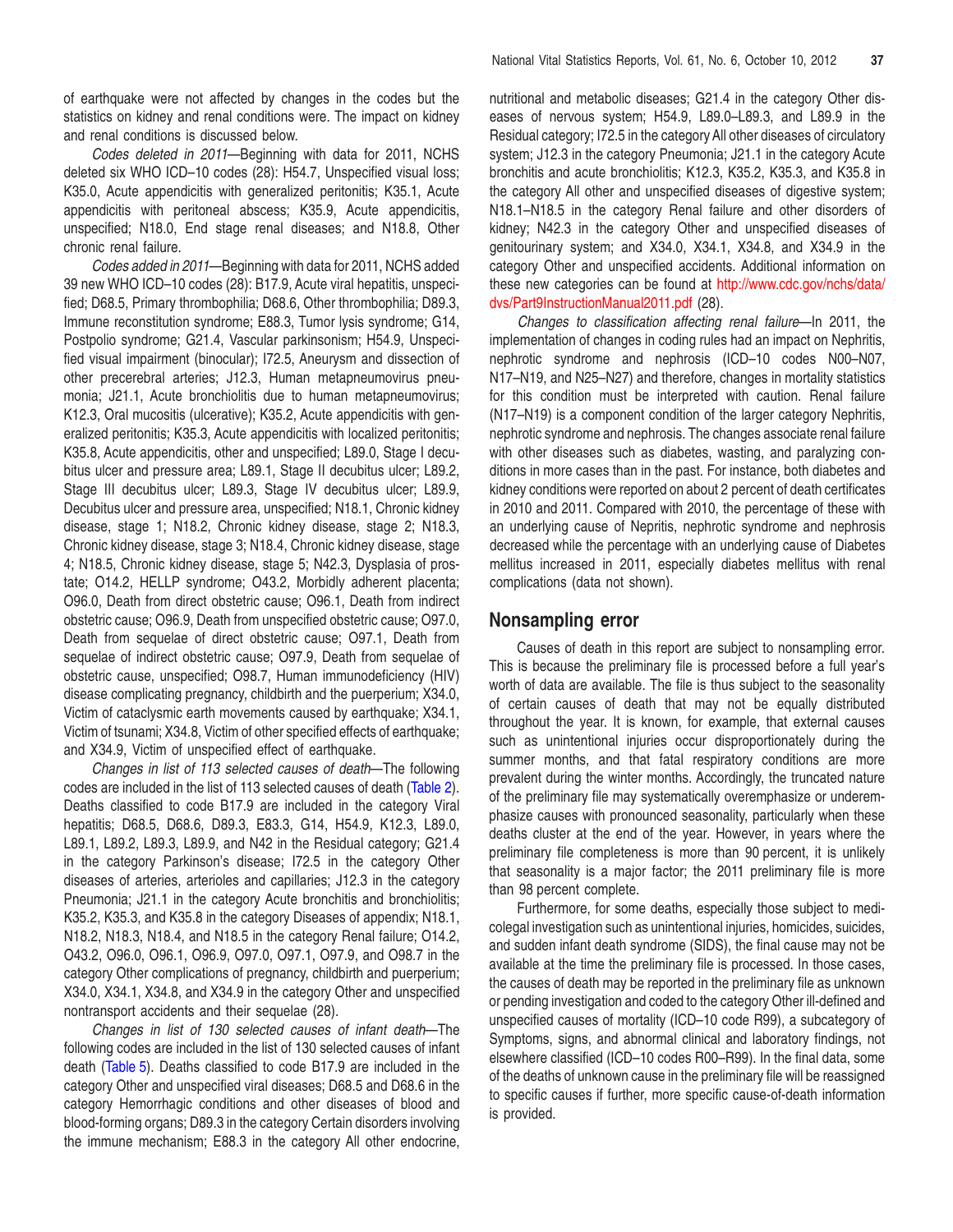A quantitative assessment of the degree of the nonsampling error can be made by comparing final data and preliminary data for the same year. A comparison of such data for the selected 113 causes of death for the total U.S. population from 2008–2010 indicates that preliminary estimates for some causes of death are sometimes underestimated and sometimes overestimated in the preliminary file (Table II). Thus, the number of deaths for unintentional injuries [\(V01–X59,](#page-38-0) Y85–Y86) was underestimated in the preliminary file by 0.6 percent in 2008, 0.7 percent in 2009, and 2.3 percent in 2010. Similar undercounts occurred for suicide (\*U03, X60–X84, Y87.0) with preliminary underestimates of 0.3 percent in 2008, 1.0 percent in 2009, and 1.5 percent in 2010. Likewise, homicide (\*U01–\*U02, X85–Y09, Y87.1) showed a 1.2 percent underestimate in the preliminary file in 2009 and 2010, but a 0.1 overestimate in 2008.

Comparisons showing nonsampling error in [preliminar](#page-42-0)y estimates for causes of infant death are shown in Table III, where Disorders related to short gestation and low birth weight, not elsewhere classified (P07) was underestimated by 0.4 percent in 2008, 1.7 percent in 2009, and 0.4 percent in 2010. Unintentional injuries (V01–X59) and SIDS (R95) were underestimated in the preliminary data for each of the three years from 2008–2010 with unintentional injuries being underestimated between 1.2 [percent](#page-42-0) and 6.0 percent, and SIDS between 2.6 percent and 8.4 percent (Table III).

#### **Tabulation lists and cause-of-death ranking**

Tabulation lists for ICD–10 are published in the ''NCHS Instruction Manual, Part 9, ICD–10 Cause-of-Death Lists for Tabulating Mortality Statistics, Updated March 2011'' (28). For this report, two tabulation lists are used: the List of 113 Selected Causes of Death used for deaths of all ages, and the List of 130 Selected Causes of Infant Death used for infants. Modifications in the lists reflecting changes in ICD codes are footnoted in the report tables. These lists are also used to rank leading causes of death for the two population groups (29). For the List of 113 Selected Causes of Death, the group titles Major cardiovascular diseases (ICD–10 codes I00–I78) and Symptoms, signs, and abnormal clinical and laboratory findings, not elsewhere classified (ICD–10 codes R00–R99) are not ranked. In addition, category titles that begin with the words ''Other'' and ''All other'' are not ranked to determine the leading causes of death. When one of the titles that represents a subtotal is ranked [for example, Tuberculosis (ICD–10 codes A16–A19)], its component parts are not ranked [in this case, Respiratory tuberculosis (ICD–10 code A16) and Other tuberculosis (ICD–10 codes A17–A19)]. For the List of 130 Selected Causes of Infant Death, the same ranking procedures are used, except that the category Major cardiovascular diseases is not on the list.

#### **Infant mortality**

The infant mortality rate is the most commonly used index for measuring the risk of dying during the first year of life. The rates presented in this report are calculated by dividing the preliminary number of infant deaths that occurred during 2011 by the number of live births for the same period and are presented as rates per 1,000 or per 100,000 live births. For preliminary birth figures used in the denominator for infant mortality rates, see ''Births: Preliminary Data for 2011'' (15). In contrast to infant mortality rates based on live births, infant death rates are based on the estimated population

under age 1 year [\(Table](#page-7-0) 1). Infant death rates that appear in tabulations of age-specific death rates in this report are calculated by dividing the number of infant deaths in 2011 by the estimated population of persons under age 1 on July 1, 2011, and are presented as rates per 100,000 population in this age group. Because of differences in their denominators, infant death rates may differ from infant mortality rates. Information on infant deaths can also be obtained from a file where the infant's death certificate is linked to the birth certificate. The linked birth/infant death data set (linked file) is a better source of data for infant deaths and mortality rates by race and ethnicity because the race of the mother as reported by the mother on the birth certificate is used in both the numerator and denominator of the infant mortality rate. In contrast, for infant deaths and mortality rates in this report, race information for the denominator is the race of the mother as reported on the birth certificate, but the race information for the numerator is the race of the infant decedent as reported on the death certificate. Race information reported on the birth certificate is considered to be more accurate than that on the death certificate, because the race of each parent is usually reported on the birth certificate by the mother at the time of delivery, whereas on the death certificate, the race of the deceased infant is reported by the funeral director based on information provided by an informant or by observation. This difference in the method of reporting race data has a larger impact for races other than white and black and can lead to differences in race-specific infant mortality rates between the two data sources (13).

#### **Life tables**

The period life table provides a measure of the effect of current mortality on life expectancy. It is composed of sets of values showing the mortality experience of a hypothetical group of infants born at the same time and subject throughout their lifetime to the age-specific death rates of a particular time period, usually a given year.

Beginning with final data for 1997, complete life tables by single years through age 100 have been constructed for the preliminary report (30). Beginning with the 2008 life tables, the methodology used to construct life tables was revised from methods used in earlier reports (30–35). The most recent revised methodology is described in greater detail in ''United States Life Tables, 2008'' (7).

NCHS began producing life tables for the 2006 data year by Hispanic origin after conducting research into the quality of race and ethnicity reporting on death certificates and developing methodologies to correct for misclassification of these populations on death certificates (36,37). Previously, NCHS produced annual life tables by race including the white and black populations but had not produced life tables for other racial or ethnic groups. The methods that adjust for misclassification are applied to the production of the life tables, but not to the death rates shown in this report.

The life expectancy data shown in this report for the 2006–2009 data year have been updated using intercensal population estimates and may differ from those published previously (1,2,8).

#### **Population denominators**

The rates in this report for 2011 use population estimates as of July 1, 2011. The rates for 2010 use population enumerated based on the 2010 census as of April 1, 2010. These population estimates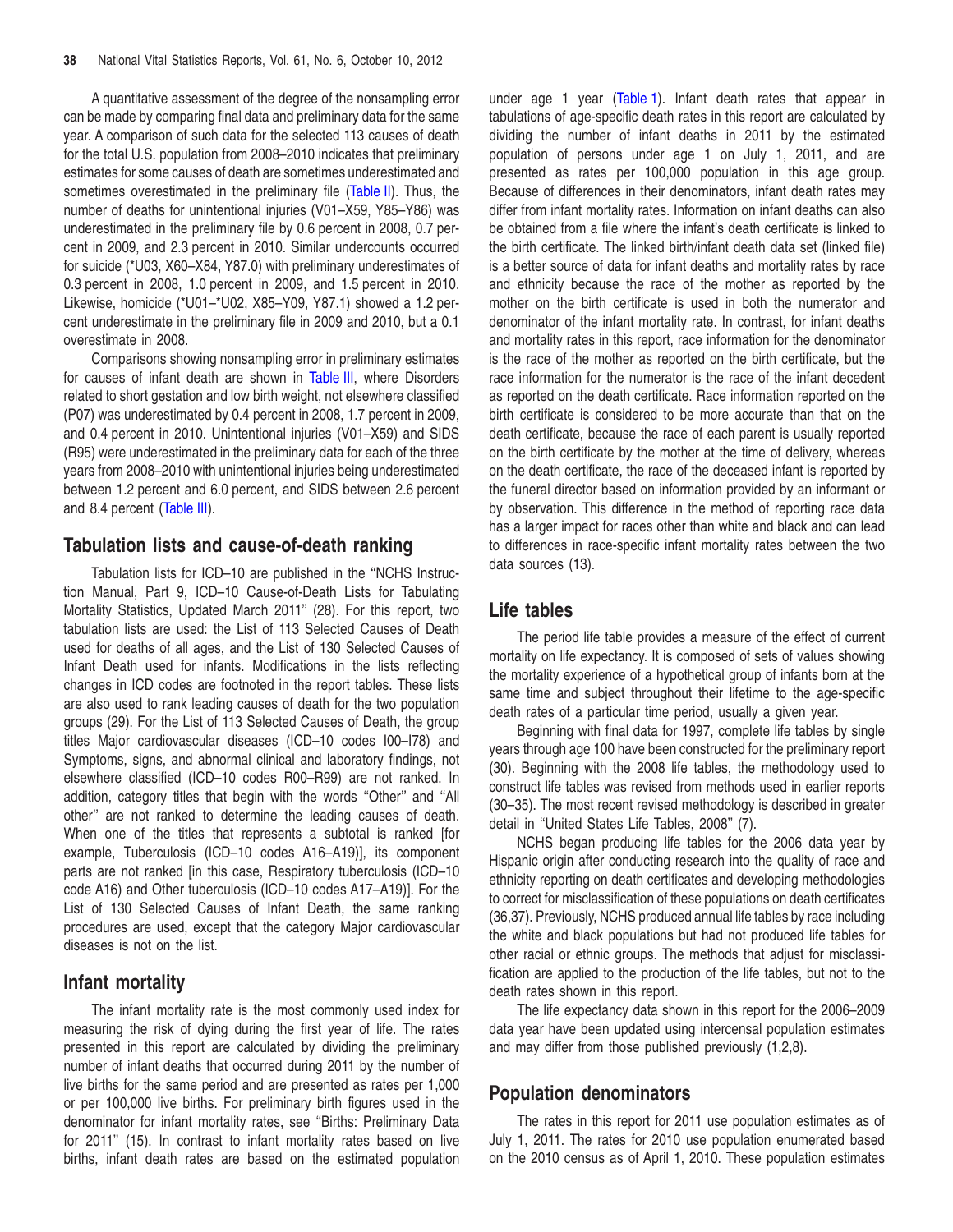#### <span id="page-38-0"></span>Table II. Ratios of preliminary to final reported numbers of deaths from 113 selected causes: United States, 2008–2010

[For explanation of asterisk preceding cause-of-death codes, see Technical Notes]

| Cause of death (based on the International Classification of Diseases,<br>Tenth Revision, 2008 Edition, 2009) | Preliminary<br>number of<br>deaths<br>2010 | Final<br>number of<br>deaths<br>2010 | Ratio of<br>preliminary<br>to final<br>2010 | Preliminary<br>number of<br>deaths<br>2009 | Final<br>number of<br>deaths<br>2009 | Ratio of<br>preliminary<br>to final<br>2009 | Preliminary<br>number of<br>deaths<br>2008 | Final<br>number of<br>deaths<br>2008 | Ratio of<br>preliminary<br>to final<br>2008 |
|---------------------------------------------------------------------------------------------------------------|--------------------------------------------|--------------------------------------|---------------------------------------------|--------------------------------------------|--------------------------------------|---------------------------------------------|--------------------------------------------|--------------------------------------|---------------------------------------------|
|                                                                                                               | 2,465,932                                  | 2,468,435                            | 0.9990                                      | 2,436,652                                  | 2,437,163                            | 0.9998                                      | 2,472,699                                  | 2,471,984                            | 1.0003                                      |
|                                                                                                               | 28                                         | 28                                   | 1.0000                                      | 26                                         | 26                                   | 1.0000                                      | 43                                         | 44                                   | 0.9773                                      |
|                                                                                                               | 3                                          | 3                                    | 1.0000                                      | 11                                         | $\overline{4}$                       | 2.7500                                      | 6                                          | 6                                    | 1.0000                                      |
|                                                                                                               | 10.248                                     | 10,276                               | 0.9973                                      | 10.242                                     | 10,251                               | 0.9991                                      | 7.883                                      | 7,876                                | 1.0009                                      |
|                                                                                                               | 569                                        | 569                                  | 1.0000                                      | 547                                        | 529                                  | 1.0340                                      | 590                                        | 585                                  | 1.0085                                      |
|                                                                                                               | 424                                        | 423                                  | 1.0024                                      | 422                                        | 405                                  | 1.0420                                      | 452                                        | 449                                  | 1.0067                                      |
|                                                                                                               | 145                                        | 146                                  | 0.9932                                      | 126                                        | 124                                  | 1.0161                                      | 138                                        | 136                                  | 1.0147                                      |
|                                                                                                               | 26                                         | 26                                   | 1.0000                                      | 15                                         | 15                                   | 1.0000                                      | 20                                         | 20                                   | 1.0000                                      |
|                                                                                                               | 3<br>79                                    | 3<br>79                              | 1.0000<br>1.0000                            | 5<br>97                                    | 5<br>99                              | 1.0000<br>0.9798                            | 3<br>102                                   | 3<br>102                             | 1.0000<br>1.0000                            |
|                                                                                                               | 34,843                                     | 34,812                               | 1.0009                                      | 35,587                                     | 35,639                               | 0.9985                                      | 35,961                                     | 35,927                               | 1.0009                                      |
|                                                                                                               | 27                                         | 28                                   | 0.9643                                      | 33                                         | 34                                   | 0.9706                                      | 34                                         | 34                                   | 1.0000                                      |
|                                                                                                               | $\overline{a}$                             | $\overline{\phantom{a}}$             | $\ldots$                                    | $\overline{\phantom{0}}$                   |                                      | $\sim$ $\sim$ $\sim$                        |                                            | $\overline{\phantom{m}}$             |                                             |
|                                                                                                               | 9                                          | 9                                    | 1.0000                                      | $\overline{2}$                             | $\overline{2}$                       | 1.0000                                      | 2                                          | $\overline{2}$                       | $\cdots$<br>1.0000                          |
|                                                                                                               | $\mathfrak{p}$                             | $\overline{2}$                       | 1.0000                                      | $\overline{2}$                             | $\overline{2}$                       | 1.0000                                      |                                            | $\overline{\phantom{0}}$             | $\ldots$                                    |
|                                                                                                               | 7,554                                      | 7,564                                | 0.9987                                      | 7,652                                      | 7,694                                | 0.9945                                      | 7,631                                      | 7,629                                | 1.0003                                      |
|                                                                                                               | 8,352                                      | 8,369                                | 0.9980                                      | 9,424                                      | 9,406                                | 1.0019                                      | 10,295                                     | 10,285                               | 1.0010                                      |
|                                                                                                               | 9                                          | 10                                   | 0.9000                                      | $\overline{4}$                             | 3                                    | 1.3333                                      | 5                                          | 5                                    | 1.0000                                      |
| A20-A36,A42-A44,A48-A49,A54-A79,A81-A82,A85.0-A85.1,A85.8,A86-B04,B06-B09,                                    |                                            |                                      |                                             |                                            |                                      |                                             |                                            |                                      |                                             |
| B25-B49.B55-B99)                                                                                              | 5.808                                      | 5,805                                | 1.0005                                      | 5.842                                      | 5.849                                | 0.9988                                      | 5,933                                      | 5,914                                | 1.0032                                      |
|                                                                                                               | 573,855                                    | 574,743                              | 0.9985                                      | 568.668                                    | 567,628                              | 1.0018                                      | 566,137                                    | 565,469                              | 1.0012                                      |
| Malignant neoplasms of lip, oral cavity and pharynx (C00-C14)                                                 | 8.447                                      | 8.474                                | 0.9968                                      | 7.913                                      | 7.922                                | 0.9989                                      | 8.031                                      | 8,019                                | 1.0015                                      |
|                                                                                                               | 14.417                                     | 14.490                               | 0.9950                                      | 13.916                                     | 13.908                               | 1.0006                                      | 13.739                                     | 13.714                               | 1.0018                                      |
|                                                                                                               | 11,372                                     | 11,390                               | 0.9984                                      | 11,139                                     | 11,185                               | 0.9959                                      | 11,381                                     | 11,352                               | 1.0026                                      |
|                                                                                                               | 52.540                                     | 52.622                               | 0.9984                                      | 52.462                                     | 52.394                               | 1.0013                                      | 53,337                                     | 53,321                               | 1.0003                                      |
|                                                                                                               | 20,275                                     | 20,305                               | 0.9985                                      | 19,311                                     | 19,352                               | 0.9979                                      | 18,243                                     | 18,213                               | 1.0016                                      |
|                                                                                                               | 36,817<br>3.687                            | 36,888<br>3.691                      | 0.9981<br>0.9989                            | 35,872<br>3.633                            | 35,628<br>3.631                      | 1.0068<br>1.0006                            | 35,267<br>3.759                            | 35,236<br>3.760                      | 1.0009<br>0.9997                            |
| Malignant neoplasms of trachea, bronchus and lung (C33-C34)                                                   | 158.135                                    | 158,318                              | 0.9988                                      | 158,105                                    | 158,158                              | 0.9997                                      | 158,873                                    | 158,656                              | 1.0014                                      |
|                                                                                                               | 9.145                                      | 9,154                                | 0.9990                                      | 9.254                                      | 9.199                                | 1.0060                                      | 8.643                                      | 8.623                                | 1.0023                                      |
|                                                                                                               | 41.360                                     | 41.435                               | 0.9982                                      | 41.115                                     | 41.078                               | 1.0009                                      | 41.049                                     | 41.026                               | 1.0006                                      |
|                                                                                                               | 3.922                                      | 3.939                                | 0.9957                                      | 3.909                                      | 3.909                                | 1.0000                                      | 4.018                                      | 4.008                                | 1.0025                                      |
| Malignant neoplasms of corpus uteri and uterus, part unspecified (C54–C55)                                    | 8.405                                      | 8.402                                | 1.0004                                      | 7.636                                      | 7.713                                | 0.9900                                      | 7.682                                      | 7.675                                | 1.0009                                      |
|                                                                                                               | 14,516                                     | 14,572                               | 0.9962                                      | 14,513                                     | 14,436                               | 1.0053                                      | 14,373                                     | 14,362                               | 1.0008                                      |
|                                                                                                               | 28,541                                     | 28,561                               | 0.9993                                      | 28.154                                     | 28.088                               | 1.0023                                      | 28,517                                     | 28,472                               | 1.0016                                      |
|                                                                                                               | 13,195                                     | 13,219                               | 0.9982                                      | 13,027                                     | 12,995                               | 1.0025                                      | 12,915                                     | 12,895                               | 1.0016                                      |
|                                                                                                               | 14,707                                     | 14,731                               | 0.9984                                      | 14,315                                     | 14,201                               | 1.0080                                      | 14,053                                     | 14,036                               | 1.0012                                      |
| Malignant neoplasms of meninges, brain and other parts of central                                             |                                            |                                      |                                             |                                            |                                      |                                             |                                            |                                      |                                             |
|                                                                                                               | 14.119                                     | 14.164                               | 0.9968                                      | 14.192                                     | 14.176                               | 1.0011                                      | 13.739                                     | 13.724                               | 1.0011                                      |
| Malignant neoplasms of lymphoid, hematopoietic and related tissue (C81–C96)                                   | 55.489                                     | 55,590                               | 0.9982                                      | 55,462                                     | 55,406                               | 1.0010                                      | 54,998                                     | 54,954                               | 1.0008                                      |
|                                                                                                               | 1.228                                      | 1,231                                | 0.9976                                      | 1.265                                      | 1,250                                | 1.0120                                      | 1.170                                      | 1,171                                | 0.9991                                      |
|                                                                                                               | 20,274                                     | 20,294                               | 0.9990                                      | 20,361                                     | 20,389                               | 0.9986                                      | 20,374                                     | 20,369                               | 1.0002                                      |
|                                                                                                               | 22,499<br>11.420                           | 22,569<br>11.428                     | 0.9969<br>0.9993                            | 22,697<br>11.072                           | 22,606<br>11.094                     | 1.0040<br>0.9980                            | 22,357<br>11.038                           | 22,335<br>11.020                     | 1.0010<br>1.0016                            |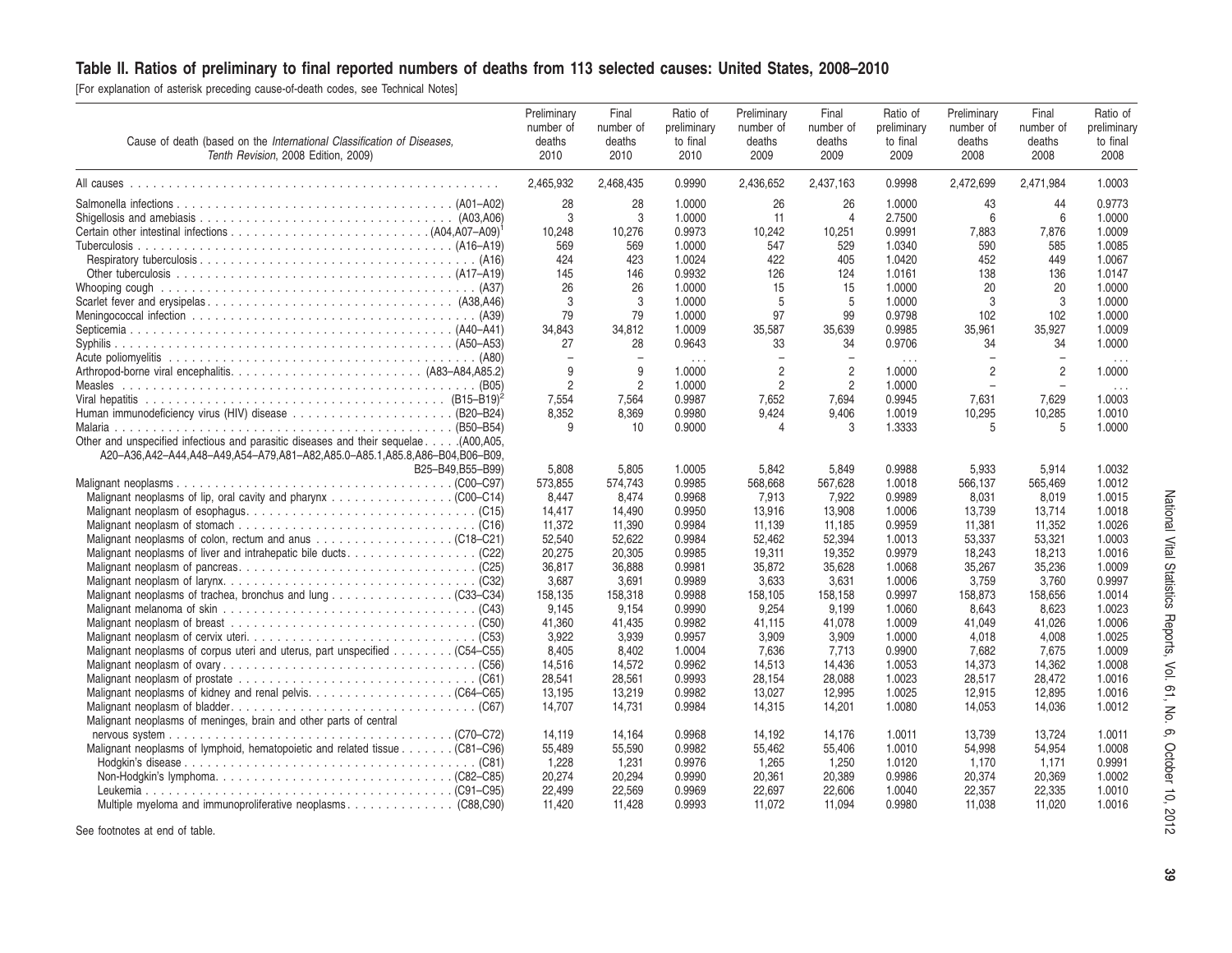## Table II. Ratios of preliminary to final reported numbers of deaths from 113 selected causes: United States, 2008-2010-Con.

[For explanation of asterisk preceding cause-of-death codes, see Technical Notes]

| Cause of death (based on the International Classification of Diseases,<br>Tenth Revision, 2008 Edition, 2009) | Preliminary<br>number of<br>deaths<br>2010 | Final<br>number of<br>deaths<br>2010 | Ratio of<br>preliminary<br>to final<br>2010 | Preliminary<br>number of<br>deaths<br>2009 | Final<br>number of<br>deaths<br>2009 | Ratio of<br>preliminary<br>to final<br>2009 | Preliminary<br>number of<br>deaths<br>2008 | Final<br>number of<br>deaths<br>2008 | Ratio of<br>preliminary<br>to final<br>2008 |
|---------------------------------------------------------------------------------------------------------------|--------------------------------------------|--------------------------------------|---------------------------------------------|--------------------------------------------|--------------------------------------|---------------------------------------------|--------------------------------------------|--------------------------------------|---------------------------------------------|
| Other and unspecified malignant neoplasms of lymphoid, hematopoietic and related                              |                                            |                                      |                                             |                                            |                                      |                                             |                                            |                                      |                                             |
|                                                                                                               | 68                                         | 68                                   | 1.0000                                      | 66                                         | 67                                   | 0.9851                                      | 59                                         | 59                                   | 1.0000                                      |
| All other and unspecified malignant neoplasms (C17,C23–C24,C26–C31,                                           |                                            |                                      |                                             |                                            |                                      |                                             |                                            |                                      |                                             |
| C37-C41.C44-C49.C51-C52.C57-C60.C62-C63.C66.C68-C69.C73-C80.C97)                                              | 64.765                                     | 64,798                               | 0.9995                                      | 64,738                                     | 64.249                               | 1.0076                                      | 63.519                                     | 63,423                               | 1.0015                                      |
| In situ neoplasms, benign neoplasms and neoplasms of                                                          |                                            |                                      |                                             |                                            |                                      |                                             |                                            |                                      |                                             |
|                                                                                                               | 14.892                                     | 14,917                               | 0.9983                                      | 14,616                                     | 14,605                               | 1.0008                                      | 14,481                                     | 14,470                               | 1.0008                                      |
|                                                                                                               | 4.842                                      | 4.852                                | 0.9979                                      | 4.652                                      | 4.686                                | 0.9927                                      | 5,033                                      | 5,018                                | 1.0030                                      |
|                                                                                                               | 68,905                                     | 69,071                               | 0.9976                                      | 68,504                                     | 68,705                               | 0.9971                                      | 70,601                                     | 70,553                               | 1.0007                                      |
|                                                                                                               | 2,931                                      | 2,948                                | 0.9942                                      | 2.836                                      | 2,850                                | 0.9951                                      | 2,981                                      | 2,976                                | 1.0017                                      |
|                                                                                                               | 2,772                                      | 2,790                                | 0.9935                                      | 2,672                                      | 2,680                                | 0.9970                                      | 2,767                                      | 2,760                                | 1.0025                                      |
|                                                                                                               | 158                                        | 158                                  | 1.0000                                      | 164                                        | 170                                  | 0.9647                                      | 214                                        | 216                                  | 0.9907                                      |
| Meningitis                                                                                                    | 605                                        | 608                                  | 0.9951                                      | 648                                        | 649                                  | 0.9985                                      | 633                                        | 633                                  | 1.0000                                      |
|                                                                                                               | 21.963                                     | 22.032                               | 0.9969                                      | 20,552                                     | 20.565                               | 0.9994                                      | 20.507                                     | 20.483                               | 1.0012                                      |
|                                                                                                               | 83,308                                     | 83,494                               | 0.9978                                      | 78,889                                     | 79,003                               | 0.9986                                      | 82,476                                     | 82,435                               | 1.0005                                      |
|                                                                                                               | 777.548                                    | 780.213                              | 0.9966                                      | 779.367                                    | 780.624                              | 0.9984                                      | 804.899                                    | 804.483                              | 1.0005                                      |
|                                                                                                               | 595,444                                    | 597,689                              | 0.9962                                      | 598,607                                    | 599,413                              | 0.9987                                      | 617,527                                    | 616,828                              | 1.0011                                      |
| Acute rheumatic fever and chronic rheumatic heart diseases. (I00-I09)                                         | 2,992                                      | 2,987                                | 1.0017                                      | 3,251                                      | 3,234                                | 1.0053                                      | 3,149                                      | 3,141                                | 1.0025                                      |
|                                                                                                               | 33,275                                     | 33,678                               | 0.9880                                      | 33,029                                     | 33,157                               | 0.9961                                      | 32,374                                     | 32,391                               | 0.9995                                      |
| Hypertensive heart and renal disease $\ldots \ldots \ldots \ldots \ldots \ldots \ldots \ldots \ldots$ (113)   | 2,790                                      | 2,807                                | 0.9939                                      | 2,880                                      | 2,871                                | 1.0031                                      | 2,867                                      | 2,872                                | 0.9983                                      |
|                                                                                                               | 378,270                                    | 379,559                              | 0.9966                                      | 385,723                                    | 386,324                              | 0.9984                                      | 405,019                                    | 405.309                              | 0.9993                                      |
|                                                                                                               | 121.885                                    | 122,071                              | 0.9985                                      | 125,361                                    | 125,464                              | 0.9992                                      | 133,723                                    | 133,958                              | 0.9982                                      |
|                                                                                                               | 4.149                                      | 4.170                                | 0.9950                                      | 3.953                                      | 4,001                                | 0.9880                                      | 4,233                                      | 4,252                                | 0.9955                                      |
|                                                                                                               | 252,237                                    | 253,318                              | 0.9957                                      | 256,408                                    | 256,859                              | 0.9982                                      | 267,063                                    | 267,099                              | 0.9999                                      |
|                                                                                                               | 56.848<br>195,388                          | 57.438                               | 0.9897<br>0.9975                            | 56,731<br>199,677                          | 57.043<br>199,816                    | 0.9945<br>0.9993                            | 58.517<br>208,545                          | 58.625<br>208,474                    | 0.9982<br>1.0003                            |
|                                                                                                               | 178.117                                    | 195,880<br>178.658                   | 0.9970                                      | 173,725                                    | 173.827                              | 0.9994                                      | 174.118                                    | 173.115                              | 1.0058                                      |
|                                                                                                               | 1.097                                      | 1.103                                | 0.9946                                      | 1,164                                      | 1.167                                | 0.9974                                      | 1.179                                      | 1,180                                | 0.9992                                      |
| Diseases of pericardium and acute myocarditis (130-131,140)                                                   | 757                                        | 776                                  | 0.9755                                      | 837                                        | 847                                  | 0.9882                                      | 829                                        | 827                                  | 1.0024                                      |
|                                                                                                               | 57.696                                     | 57,757                               | 0.9989                                      | 56,752                                     | 56,410                               | 1.0061                                      | 57,215                                     | 56,830                               | 1.0068                                      |
| All other forms of heart disease (126–128,134–138,142–149,151)                                                | 118,567                                    | 119,022                              | 0.9962                                      | 114,971                                    | 115,403                              | 0.9963                                      | 114,895                                    | 114,278                              | 1.0054                                      |
| Essential hypertension and hypertensive renal disease. (110, 112, 115)                                        | 26,577                                     | 26,634                               | 0.9979                                      | 25,651                                     | 25,734                               | 0.9968                                      | 25,823                                     | 25,742                               | 1.0031                                      |
|                                                                                                               | 129,180                                    | 129,476                              | 0.9977                                      | 128,603                                    | 128,842                              | 0.9981                                      | 133,750                                    | 134,148                              | 0.9970                                      |
|                                                                                                               | 7.213                                      | 7.230                                | 0.9976                                      | 7,341                                      | 7.377                                | 0.9951                                      | 7.846                                      | 7,836                                | 1.0013                                      |
|                                                                                                               | 19.134                                     | 19,184                               | 0.9974                                      | 19,165                                     | 19,258                               | 0.9952                                      | 19,952                                     | 19,929                               | 1.0012                                      |
|                                                                                                               | 10.397                                     | 10.431                               | 0.9967                                      | 10.581                                     | 10.597                               | 0.9985                                      | 11.088                                     | 11.079                               | 1.0008                                      |
|                                                                                                               | 8,737                                      | 8,753                                | 0.9982                                      | 8,584                                      | 8,661                                | 0.9911                                      | 8,864                                      | 8,850                                | 1.0016                                      |
|                                                                                                               | 4.191                                      | 4,241                                | 0.9882                                      | 4.044                                      | 4.118                                | 0.9820                                      | 4,034                                      | 4,042                                | 0.9980                                      |
|                                                                                                               | 50,003                                     | 50,097                               | 0.9981                                      | 53,582                                     | 53,692                               | 0.9980                                      | 56,335                                     | 56,284                               | 1.0009                                      |
| $Influenza$                                                                                                   | 494                                        | 500                                  | 0.9880                                      | 2,808                                      | 2,918                                | 0.9623                                      | 1,721                                      | 1,722                                | 0.9994                                      |
|                                                                                                               | 49,510                                     | 49,597                               | 0.9982                                      | 50,774                                     | 50,774                               | 1.0000                                      | 54,614                                     | 54,562                               | 1.0010                                      |
|                                                                                                               | 212                                        | 213                                  | 0.9953                                      | 263                                        | 272                                  | 0.9669                                      | 285                                        | 284                                  | 1.0035                                      |
|                                                                                                               | 175                                        | 177                                  | 0.9887                                      | 226                                        | 234                                  | 0.9658                                      | 235                                        | 235                                  | 1.0000                                      |
|                                                                                                               | 36                                         | 36                                   | 1.0000                                      | 38                                         | 38                                   | 1.0000                                      | 50                                         | 49                                   | 1.0204                                      |
|                                                                                                               | 137,789                                    | 138,080                              | 0.9979                                      | 137,082                                    | 137,353                              | 0.9980                                      | 141,075                                    | 141,090                              | 0.9999                                      |
|                                                                                                               | 621                                        | 620                                  | 1.0016                                      | 636                                        | 639                                  | 0.9953                                      | 733                                        | 731                                  | 1.0027                                      |
|                                                                                                               | 10.021                                     | 10.034                               | 0.9987                                      | 10.916                                     | 10.878                               | 1.0035                                      | 12.459                                     | 12.448                               | 1.0009                                      |

See footnotes at end of table.

2012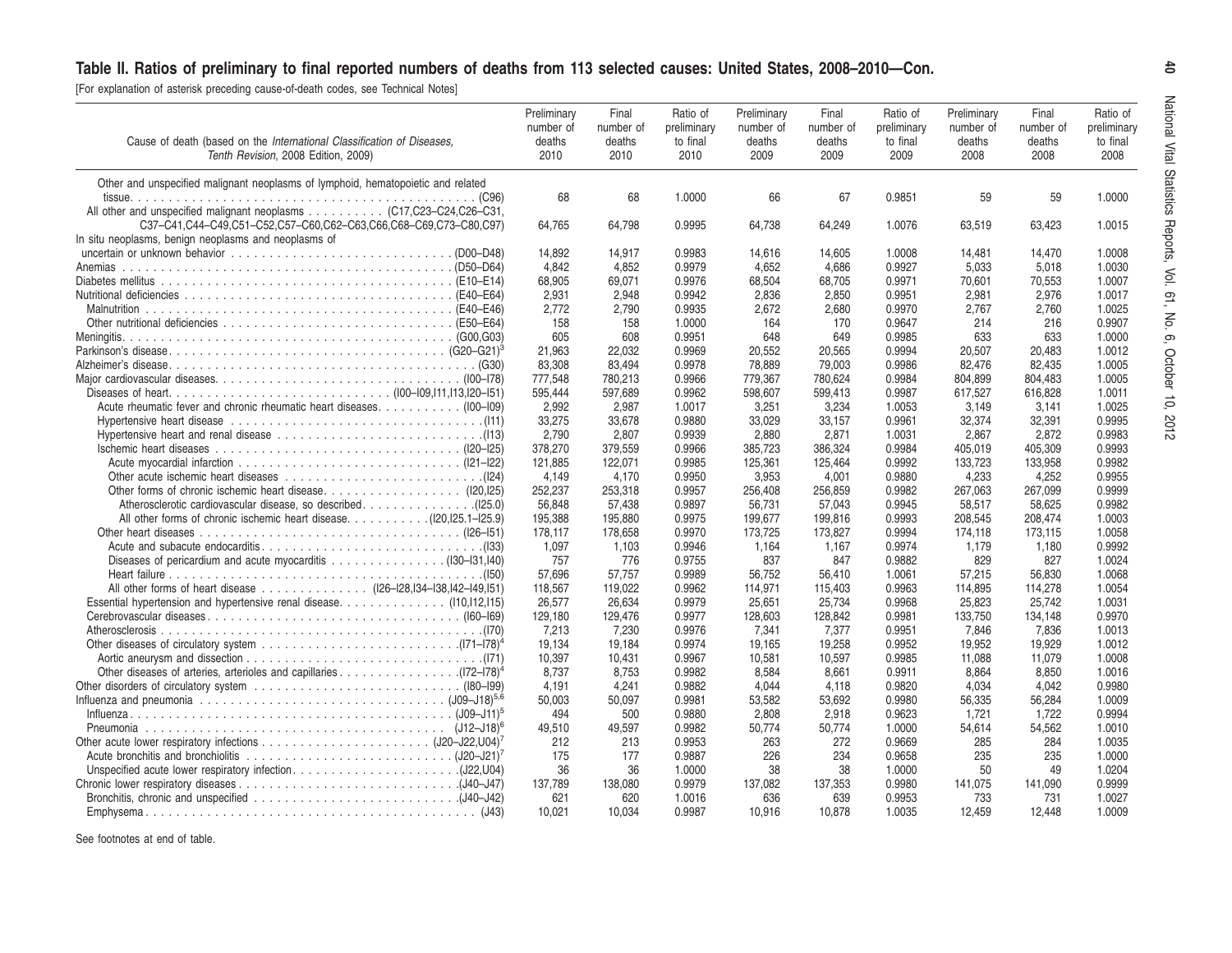## Table II. Ratios of preliminary to final reported numbers of deaths from 113 selected causes: United States, 2008-2010-Con.

[For explanation of asterisk preceding cause-of-death codes, see Technical Notes]

|                                                                                                                        | Preliminary   | Final         | Ratio of         | Preliminary   | Final         | Ratio of         | Preliminary   | Final         | Ratio of         |
|------------------------------------------------------------------------------------------------------------------------|---------------|---------------|------------------|---------------|---------------|------------------|---------------|---------------|------------------|
|                                                                                                                        | number of     | number of     | preliminary      | number of     | number of     | preliminary      | number of     | number of     | preliminary      |
| Cause of death (based on the International Classification of Diseases,                                                 | deaths        | deaths        | to final         | deaths        | deaths        | to final         | deaths        | deaths        | to final         |
| Tenth Revision, 2008 Edition, 2009)                                                                                    | 2010          | 2010          | 2010             | 2009          | 2009          | 2009             | 2008          | 2008          | 2008             |
|                                                                                                                        | 3,355         | 3,404         | 0.9856           | 3,345         | 3,388         | 0.9873           | 3,395         | 3,397         | 0.9994           |
|                                                                                                                        | 123,792       | 124,022       | 0.9981           | 122,185       | 122,448       | 0.9979           | 124,489       | 124,514       | 0.9998           |
|                                                                                                                        | 850           | 845           | 1.0059           | 843           | 841           | 1.0024           | 905           | 908           | 0.9967           |
|                                                                                                                        | 17.001        | 17.011        | 0.9994           | 15,928        | 15,948        | 0.9987           | 16,622        | 16,608        | 1.0008           |
| Other diseases of respiratory system (J00-J06,J30-J39,J67,J70-J98)                                                     | 31.144        | 31.187        | 0.9986           | 30.655        | 30.530        | 1.0041           | 30.000        | 29.925        | 1.0025           |
|                                                                                                                        | 2,956         | 2,977         | 0.9929           | 2,937         | 2,956         | 0.9936           | 3,070         | 3,073         | 0.9990           |
|                                                                                                                        | 415           | 415           | 1.0000           | 428           | 426           | 1.0047           | 420           | 418           | 1.0048           |
|                                                                                                                        | 1.830         | 1,832         | 0.9989           | 1.821         | 1,801         | 1.0111           | 1.682         | 1.674         | 1.0048           |
|                                                                                                                        | 31.802        | 31.903        | 0.9968           | 30.444        | 30.558        | 0.9963           | 29,963        | 29.963        | 1.0000           |
|                                                                                                                        | 15.950        | 15.990        | 0.9975           | 15.107        | 15.183        | 0.9950           | 14.859        | 14.864        | 0.9997           |
|                                                                                                                        | 15,852        | 15,913        | 0.9962           | 15,338        | 15,375        | 0.9976           | 15,104        | 15,099        | 1.0003           |
|                                                                                                                        | 3.335         | 3.332         | 1.0009           | 3.286         | 3,300         | 0.9958           | 3,425         | 3.417         | 1.0023           |
| Acute and rapidly progressive nephritic and nephrotic syndrome (N00-N01, N04)                                          | 50.472<br>203 | 50,476<br>203 | 0.9999<br>1.0000 | 48.714<br>163 | 48,935<br>159 | 0.9955<br>1.0252 | 48,283<br>165 | 48.237<br>160 | 1.0010<br>1.0313 |
| Chronic glomerulonephritis, nephrosis and nephropathy not specified as acute or chronic.                               |               |               |                  |               |               |                  |               |               |                  |
|                                                                                                                        | 5,863         | 5,894         | 0.9947           | 4,897         | 4,909         | 0.9976           | 4,120         | 4,109         | 1.0027           |
|                                                                                                                        | 44,388        | 44,362        | 1.0006           | 43,628        | 43,840        | 0.9952           | 43,965        | 43,935        | 1.0007           |
|                                                                                                                        | 17            | 17            | 1.0000           | 25            | 27            | 0.9259           | 33            | 33            | 1.0000           |
|                                                                                                                        | 602           | 608           | 0.9901           | 602           | 604           | 0.9967           | 629           | 627           | 1.0032           |
|                                                                                                                        | 487           | 489           | 0.9959           | 438           | 446           | 0.9821           | 504           | 502           | 1.0040           |
|                                                                                                                        | 136           | 137           | 0.9927           | 138           | 134           | 1.0299           | 133           | 136           | 0.9779           |
|                                                                                                                        | 824           | 825           | 0.9988           | 873           | 960           | 0.9094           | 774           | 795           | 0.9736           |
|                                                                                                                        | 40            | 37            | 1.0811           | 34            | 34            | 1.0000           | 34            | 34            | 1.0000           |
| Other complications of pregnancy, childbirth and the puerperium 010–099) <sup>10</sup>                                 | 784           | 788           | 0.9949           | 839           | 926           | 0.9060           | 739           | 761           | 0.9711           |
|                                                                                                                        | 12.053        | 12.128        | 0.9938           | 13.114        | 13.116        | 0.9998           | 13.889        | 13,933        | 0.9968           |
| Congenital malformations, deformations and chromosomal abnormalities. (Q00-Q99)                                        | 9.587         | 9,673         | 0.9911           | 9,927         | 9,883         | 1.0045           | 10,284        | 10,288        | 0.9996           |
| Symptoms, signs and abnormal clinical and laboratory findings, not                                                     |               |               |                  |               |               |                  |               |               |                  |
|                                                                                                                        | 45.383        | 38.360        | 1.1831           | 43,076        | 39,829        | 1.0815           | 38,455        | 38,522        | 0.9983           |
|                                                                                                                        | 269.028       | 269.844       | 0.9970           | 252.241       | 252.818       | 0.9977           | 252.706       | 252.490       | 1.0009           |
|                                                                                                                        | 118.043       | 120,859       | 0.9767           | 117.176       | 118,021       | 0.9928           | 121,207       | 121.902       | 0.9943           |
|                                                                                                                        | 37,661        | 37,961        | 0.9921           | 39,057        | 39,031        | 1.0007           | 42,742        | 42,709        | 1.0008           |
|                                                                                                                        |               |               |                  |               |               |                  |               |               |                  |
| V19.4-V19.6, V20-V79, V80.3-V80.5, V81.0-V81.1, V82.0-V82.1, V83-V86,                                                  |               |               | 0.9929           |               |               |                  |               |               |                  |
| V87.0-V87.8, V88.0-V88.8, V89.0, V89.2)<br>Other land transport accidents. (V01, V05-V06, V09.1, V09.3-V09.9, V10-V11, | 35,080        | 35,332        |                  | 36,284        | 36,216        | 1.0019           | 39,831        | 39,790        | 1.0010           |
| V15-V18, V19.3, V19.8-V19.9, V80.0-V80.2, V80.6-V80.9,                                                                 |               |               |                  |               |               |                  |               |               |                  |
| V81.2-V81.9, V82.2-V82.9, V87.9, V88.9, V89.1, V89.3, V89.9)                                                           | 1,017         | 1,029         | 0.9883           | 991           | 1,033         | 0.9593           | 1,146         | 1,140         | 1.0053           |
| Water, air and space, and other and unspecified transport accidents and their                                          |               |               |                  |               |               |                  |               |               |                  |
|                                                                                                                        | 1.564         | 1.600         | 0.9775           | 1.782         | 1.782         | 1.0000           | 1.765         | 1.779         | 0.9921           |
|                                                                                                                        | 80.382        | 82.898        | 0.9696           | 78.118        | 78.990        | 0.9890           | 78,465        | 79,193        | 0.9908           |
|                                                                                                                        | 25,903        | 26,009        | 0.9959           | 24,834        | 24,792        | 1.0017           | 24,062        | 24,013        | 1.0020           |
|                                                                                                                        | 600           | 606           | 0.9901           | 588           | 554           | 1.0614           | 587           | 592           | 0.9916           |
|                                                                                                                        | 3.696         | 3.782         | 0.9773           | 3.539         | 3.517         | 1.0063           | 3,549         | 3,548         | 1.0003           |
|                                                                                                                        | 2.737         | 2.782         | 0.9838           | 2.751         | 2,756         | 0.9982           | 2,907         | 2,912         | 0.9983           |
|                                                                                                                        | 30.781        | 33.041        | 0.9316           | 30,504        | 31.758        | 0.9605           | 30.306        | 31.116        | 0.9740           |
|                                                                                                                        |               |               |                  |               |               |                  |               |               |                  |

See footnotes at end of table.

**41**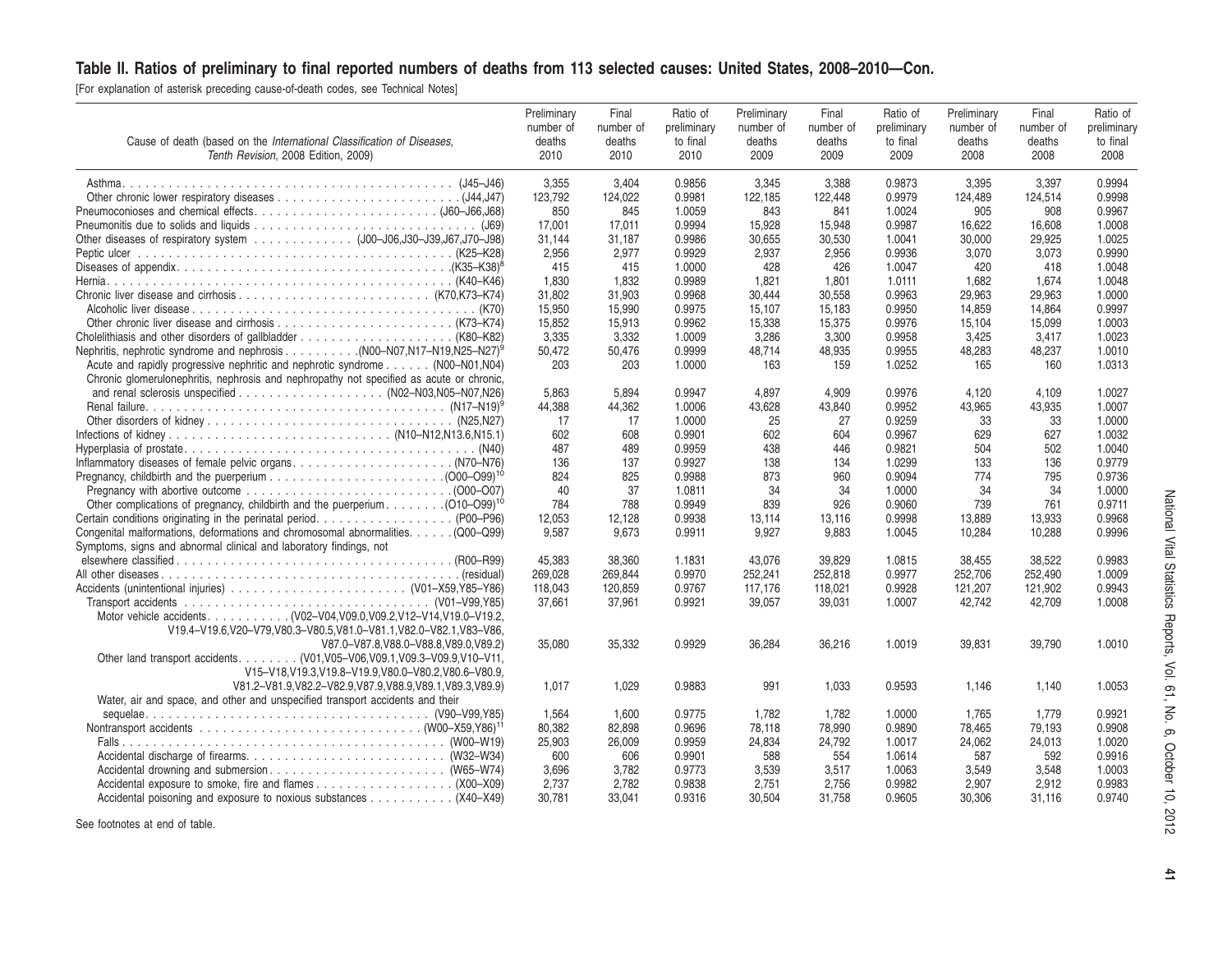#### Table II. Ratios of preliminary to final reported numbers of deaths from 113 selected causes: United States, 2008–2010—Con.

[For explanation of asterisk preceding cause-of-death codes, see Technical Notes]

| Cause of death (based on the International Classification of Diseases,<br>Tenth Revision, 2008 Edition, 2009) | Preliminary<br>number of<br>deaths<br>2010 | Final<br>number of<br>deaths<br>2010 | Ratio of<br>preliminary<br>to final<br>2010 | Preliminary<br>number of<br>deaths<br>2009 | Final<br>number of<br>deaths<br>2009 | Ratio of<br>preliminary<br>to final<br>2009 | Preliminary<br>number of<br>deaths<br>2008 | Final<br>number of<br>deaths<br>2008 | Ratio of<br>preliminary<br>to final<br>2008 |
|---------------------------------------------------------------------------------------------------------------|--------------------------------------------|--------------------------------------|---------------------------------------------|--------------------------------------------|--------------------------------------|---------------------------------------------|--------------------------------------------|--------------------------------------|---------------------------------------------|
| Other and unspecified nontransport accidents and their                                                        |                                            |                                      |                                             |                                            |                                      |                                             |                                            |                                      |                                             |
|                                                                                                               | 16,664                                     | 16.678                               | 0.9992                                      | 15.902                                     | 15.613                               | 1.0185                                      | 17.054                                     | 17.012                               | 1.0025                                      |
|                                                                                                               | 37,793                                     | 38,364                               | 0.9851                                      | 36,547                                     | 36,909                               | 0.9902                                      | 35,933                                     | 36,035                               | 0.9972                                      |
|                                                                                                               | 19,308                                     | 19,392                               | 0.9957                                      | 18,689                                     | 18.735                               | 0.9975                                      | 18,251                                     | 18,223                               | 1.0015                                      |
| Intentional self-harm (suicide) by other and unspecified means and their                                      |                                            |                                      |                                             |                                            |                                      |                                             |                                            |                                      |                                             |
|                                                                                                               | 18,485                                     | 18.972                               | 0.9743                                      | 17.859                                     | 18.174                               | 0.9827                                      | 17.681                                     | 17.812                               | 0.9926                                      |
|                                                                                                               | 16.065                                     | 16.259                               | 0.9881                                      | 16.591                                     | 16.799                               | 0.9876                                      | 17.837                                     | 17.826                               | 1.0006                                      |
|                                                                                                               | 11,015                                     | 11,078                               | 0.9943                                      | 11,406                                     | 11,493                               | 0.9924                                      | 12,209                                     | 12,179                               | 1.0025                                      |
| Assault (homicide) by other and unspecified means and their                                                   |                                            |                                      |                                             |                                            |                                      |                                             |                                            |                                      |                                             |
|                                                                                                               | 5.050                                      | 5.181                                | 0.9747                                      | 5.185                                      | 5.306                                | 0.9772                                      | 5.628                                      | 5.647                                | 0.9966                                      |
|                                                                                                               | 409                                        | 412                                  | 0.9927                                      | 372                                        | 395                                  | 0.9418                                      | 380                                        | 381                                  | 0.9974                                      |
|                                                                                                               | 4.629                                      | 4.908                                | 0.9432                                      | 4.730                                      | 5,005                                | 0.9451                                      | 4.979                                      | 5.051                                | 0.9857                                      |
|                                                                                                               | 246                                        | 252                                  | 0.9762                                      | 230                                        | 232                                  | 0.9914                                      | 276                                        | 273                                  | 1.0110                                      |
| Other and unspecified events of undetermined intent and their                                                 |                                            |                                      |                                             |                                            |                                      |                                             |                                            |                                      |                                             |
|                                                                                                               | 4.383                                      | 4,656                                | 0.9414                                      | 4.500                                      | 4.773                                | 0.9428                                      | 4.703                                      | 4.778                                | 0.9843                                      |
|                                                                                                               | 9                                          | 9                                    | 1.0000                                      | 25                                         | 25                                   | 1.0000                                      | 31                                         | 31                                   | 1.0000                                      |
|                                                                                                               | 2.475                                      | 2,490                                | 0.9940                                      | 2,550                                      | 2.616                                | 0.9748                                      | 2.602                                      | 2,590                                | 1.0046                                      |

– Quantity zero.

. . . Category not applicable.

1 Expanded ICD–10 code A09 (Diarrhea and gastroenteritis of infectious origin) was added to the category in 2009; see Technical Notes.

<sup>2</sup>New ICD–code B17.9 (Acute viral hepatitis, unspecified) was added to the category in 2011; see Technical Notes.

<sup>3</sup>New ICD–10 code G21.4 (Vascular parkinsonism) was added to the category in 2011; see Technical Notes.

<sup>4</sup>New ICD–10 code I72.5 (Aneurysm and dissection of other precerebral arteres) was added to the category in 2011; see Technical Notes.

5 Expanded ICD–10 code J09 (Influenza due to certain identified influenza virus) was added to the category in 2009; see Technical Notes.

<sup>6</sup>New ICD–10 code J12.3 (Human metapneumovirus pneumonia) was added to the category in 2011; see Technical Notes.

<sup>7</sup>New ICD–10 code J21.1 (Acute brochiolitis due to human metapneumovirus) was added to the category in 2011; see Technical Notes.

<sup>8</sup>New subcategories replaced previous ones for K35 (Acute appendicitis) in 2011; see Technical Notes.

<sup>9</sup>New subcategories replaced previous ones for N18 (Chronic kidney disease) in 2011; see Technical Notes.

<sup>10</sup>New ICD-10 codes O14.2 (HELLP syndrome) and O43.2 (Morbidly adherent placenta) were added to the category, and new ICD-10 subcategories were introduced for the existing O96 (Death from any obstetric cause occurring dur than one year after delivery) and O97 (Death from sequelae of direct obstetric causes); see Technical Notes.

<sup>11</sup>New ICD–10 subcategories were introduced for the existing X34 (Victim of earthquake); see Technical Notes.

SOURCE: CDC/NCHS, National Vital Statistics System.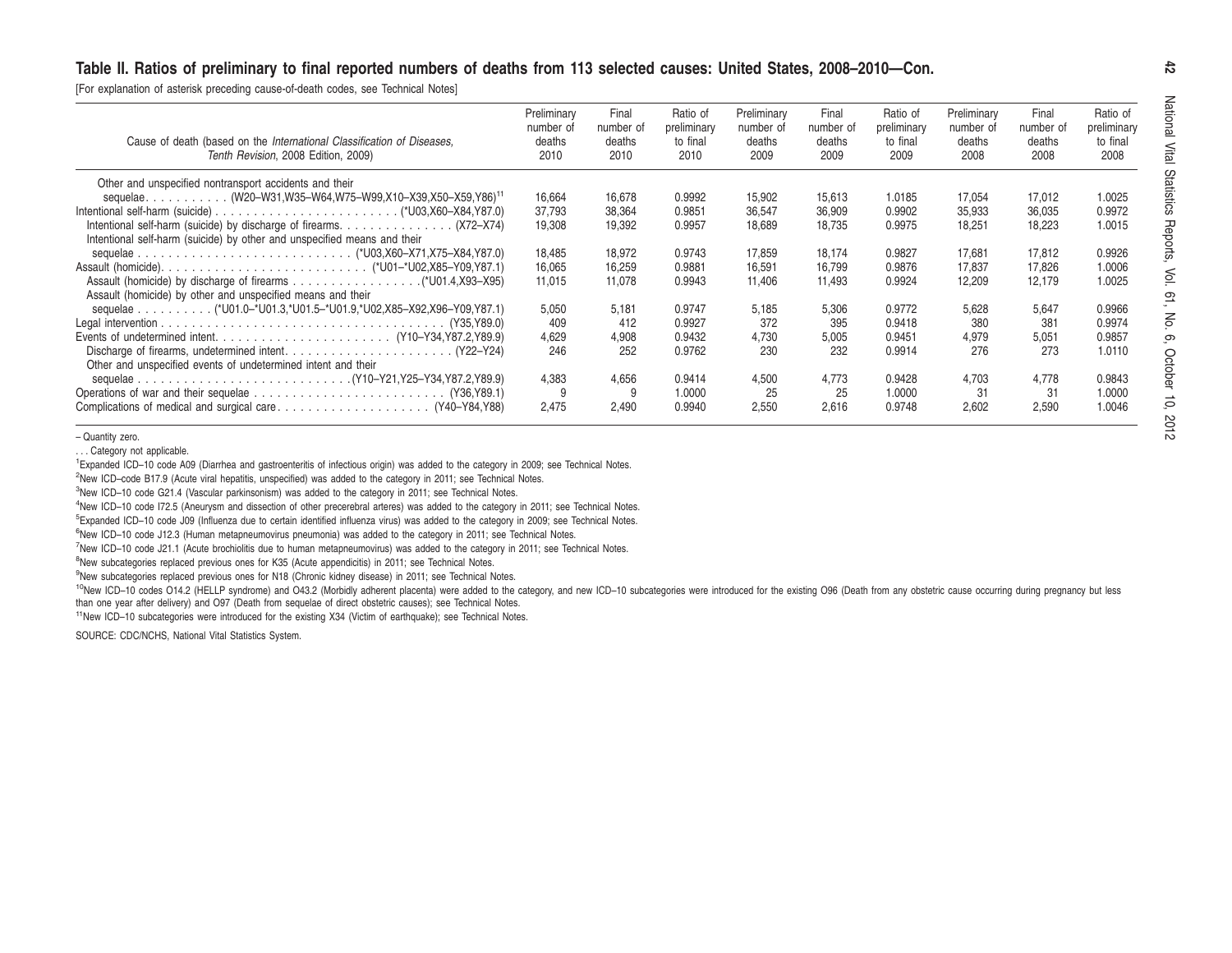## <span id="page-42-0"></span>Table III. Ratios of preliminary to final reported numbers of deaths from 130 selected causes of infant death: United States, 2008-2010

[For explanation of asterisks preceding cause-of-death codes, see Technical Notes]

See footnotes at end of table.

| Cause of death (based on the International Classification of Diseases,<br>Tenth Revision, 2008 Edition, 2009) | Preliminary<br>number of<br>deaths<br>2010 | Final<br>number of<br>deaths<br>2010 | Ratio of<br>preliminary<br>to final<br>2010 | Preliminary<br>number of<br>deaths<br>2009 | Final<br>number of<br>deaths<br>2009 | Ratio of<br>preliminary<br>to final<br>2009 | Preliminary<br>number of<br>deaths<br>2008 | Final<br>number of<br>deaths<br>2008 | Ratio of<br>preliminary<br>to final<br>2008 |
|---------------------------------------------------------------------------------------------------------------|--------------------------------------------|--------------------------------------|---------------------------------------------|--------------------------------------------|--------------------------------------|---------------------------------------------|--------------------------------------------|--------------------------------------|---------------------------------------------|
|                                                                                                               | 24,548                                     | 24,586                               | 0.9985                                      | 26,526                                     | 26,412                               | 1.0043                                      | 28,029                                     | 28.059                               | 0.9989                                      |
|                                                                                                               | 707                                        | 696                                  | 1.0158                                      | 735                                        | 730                                  | 1.0068                                      | 485                                        | 478                                  | 1.0146                                      |
|                                                                                                               | 5                                          | $\overline{7}$                       | 0.7143                                      | 11                                         | 11                                   | 1.0000                                      | 12                                         | 12                                   | 1.0000                                      |
|                                                                                                               | 318                                        | 316                                  | 1.0063                                      | 328                                        | 331                                  | 0.9909                                      |                                            | $\overline{\phantom{a}}$             | $\cdots$                                    |
|                                                                                                               | $\overline{1}$                             | $\overline{\phantom{a}}$             | $\ldots$                                    | $\mathbf{1}$                               | $\overline{1}$                       | 1.0000                                      |                                            |                                      | $\cdots$                                    |
|                                                                                                               |                                            | $\overline{\phantom{0}}$             | $\ldots$ .                                  | $\overline{\phantom{a}}$                   | $\overline{\phantom{0}}$             | $\ldots$ .                                  |                                            |                                      | $\cdots$                                    |
|                                                                                                               | -1                                         | $\overline{\phantom{a}}$             | $\ldots$                                    | $\overline{\phantom{a}}$                   | $\equiv$                             | $\ldots$                                    |                                            | $\overline{\phantom{a}}$             | $\ldots$                                    |
|                                                                                                               | 25                                         | 25                                   | 1.0000                                      | 15                                         | 15                                   | 1.0000                                      | 18                                         | 18                                   | 1.0000                                      |
|                                                                                                               | 11                                         | 11                                   | 1.0000                                      | 10                                         | 11                                   | 0.9091                                      | g                                          | 9                                    | 1.0000                                      |
|                                                                                                               | 224                                        | 215                                  | 1.0419                                      | 234                                        | 221                                  | 1.0588                                      | 293                                        | 289                                  | 1.0138                                      |
|                                                                                                               | $\overline{2}$                             | 2                                    | 1.0000                                      | $\overline{\phantom{a}}$                   | $\overline{\phantom{0}}$             | $\ldots$                                    | ÷                                          | $\overline{\phantom{a}}$             | $\ldots$                                    |
|                                                                                                               | $\overline{\phantom{0}}$                   | $\overline{\phantom{a}}$             | $\ldots$                                    | $\overline{\phantom{0}}$                   | $\overline{\phantom{0}}$             | $\sim$ . $\sim$                             |                                            | $\overline{\phantom{a}}$             | $\cdots$                                    |
|                                                                                                               | 92                                         | 92                                   | 1.0000                                      | 98                                         | 99                                   | 0.9899                                      | 102                                        | 102                                  | 1.0000                                      |
|                                                                                                               |                                            | $\overline{\phantom{0}}$             | $\cdots$                                    | $\overline{\phantom{0}}$                   |                                      | $\cdots$                                    |                                            |                                      | $\cdots$                                    |
|                                                                                                               |                                            |                                      | $\ldots$                                    | $\overline{\phantom{0}}$                   | ÷                                    | $\cdots$                                    |                                            |                                      | $\cdots$                                    |
|                                                                                                               |                                            |                                      | $\cdots$                                    | $\overline{\phantom{a}}$                   | ÷                                    | $\ldots$                                    |                                            |                                      | $\cdots$                                    |
|                                                                                                               |                                            | $\overline{\phantom{0}}$             | $\cdot$ $\cdot$ $\cdot$                     | $\mathbf{1}$                               | 1                                    | 1.0000                                      |                                            |                                      | $\ldots$                                    |
|                                                                                                               |                                            | $\sim$                               | $\cdot$ $\cdot$ $\cdot$                     | $\overline{\phantom{a}}$                   | $\equiv$                             | $\cdot$ $\cdot$ $\cdot$                     |                                            | ۰                                    | $\sim 100$                                  |
| Other and unspecified viral diseases (A81-B00,B02-B04,B06-B19,B25,B27-B34) <sup>2</sup>                       | 92                                         | 92                                   | 1.0000                                      | 97                                         | 98                                   | 0.9898                                      | 102                                        | 102                                  | 1.0000                                      |
|                                                                                                               | 5                                          | 6                                    | 0.8333                                      | $\mathbf{8}$                               | 11                                   | 0.7273                                      | $\overline{7}$                             | $\overline{7}$                       | 1.0000                                      |
|                                                                                                               |                                            |                                      | $\cdots$                                    | 1                                          | $\overline{1}$                       | 1.0000                                      | З                                          | 3                                    | $\cdots$                                    |
| All other and unspecified infectious and parasitic diseases (A20-A32,A38,                                     |                                            | $\overline{\phantom{0}}$             | $\ldots$ .                                  | $\overline{\phantom{a}}$                   | $\qquad \qquad -$                    | $\ldots$                                    |                                            |                                      | 1.0000                                      |
| A42-A49, A51-A53, A55-A79, B35-B36, B38-B49, B55-B58, B60-B99)                                                | 22                                         | 22                                   | 1.0000                                      | 27                                         | 29                                   | 0.9310                                      | 40                                         | 38                                   | 1.0526                                      |
|                                                                                                               | 110                                        | 110                                  | 1.0000                                      | 148                                        | 136                                  | 1.0882                                      | 128                                        | 131                                  | 0.9771                                      |
|                                                                                                               | 62                                         | 62                                   | 1.0000                                      | 87                                         | 74                                   | 1.1757                                      | 68                                         | 70                                   | 0.9714                                      |
| Hodgkin's disease and non-Hodgkin's lymphomas (C81-C85)                                                       | $\overline{2}$                             | $\overline{2}$                       | 1.0000                                      | $\overline{\phantom{0}}$                   | $\overline{a}$                       |                                             | $\overline{1}$                             | $\overline{1}$                       | 1.0000                                      |
|                                                                                                               | 25                                         | 25                                   | 1.0000                                      | 28                                         | 27                                   | $\cdots$<br>1.0370                          | 27                                         | 27                                   | 1.0000                                      |
| Other and unspecified malignant neoplasms (C00-C80,C88-C90,C96-C97)                                           | 35                                         | 35                                   | 1.0000                                      | 60                                         | 47                                   | 1.2766                                      | 39                                         | 42                                   | 0.9286                                      |
| In situ neoplasms, benign neoplasms and neoplasms of uncertain or unknown                                     |                                            |                                      |                                             |                                            |                                      |                                             |                                            |                                      |                                             |
| (D00-D48)                                                                                                     | 49                                         | 48                                   | 1.0208                                      | 61                                         | 62                                   | 0.9839                                      | 60                                         | 61                                   | 0.9836                                      |
| Diseases of the blood and blood-forming organs and certain disorders involving                                |                                            |                                      |                                             |                                            |                                      |                                             |                                            |                                      |                                             |
|                                                                                                               | 99                                         | 95                                   | 1.0421                                      | 89                                         | 92                                   | 0.9674                                      | 81                                         | 80                                   | 1.0125                                      |
| . (D50–D64)                                                                                                   | 19                                         | 15                                   | 1.2667                                      | 12                                         | 13                                   | 0.9231                                      | 15                                         | 15                                   | 1.0000                                      |
| Hemorrhagic conditions and other diseases of blood and blood-forming                                          |                                            |                                      |                                             |                                            |                                      |                                             |                                            |                                      |                                             |
|                                                                                                               | 60                                         | 60                                   | 1.0000                                      | 62                                         | 64                                   | 0.9688                                      | 56                                         | 56                                   | 1.0000                                      |
|                                                                                                               | 20                                         | 20                                   | 1.0000                                      | 14                                         | 15                                   | 0.9333                                      | q                                          | 9                                    | 1.0000                                      |
|                                                                                                               | 186                                        | 188                                  | 0.9894                                      | 209                                        | 196                                  | 1.0663                                      | 247                                        | 248                                  | 0.9960                                      |
|                                                                                                               | $\overline{2}$                             | 2                                    | 1.0000                                      | 3                                          | $\overline{c}$                       | 1.5000                                      | a                                          | 9                                    | 1.0000                                      |
|                                                                                                               | $\overline{2}$                             | 3                                    | 0.6667                                      | 3                                          | 3                                    | 1.0000                                      |                                            | 10                                   | 0.9000                                      |
|                                                                                                               | 5                                          | 5                                    | 1.0000                                      | $\overline{7}$                             | 7                                    | 1.0000                                      |                                            | $\overline{4}$                       | 1.0000                                      |
| Volume depletion, disorders of fluid, electrolyte and acid-base balance (E86-E87)                             | 49                                         | 48                                   | 1.0208                                      | 45                                         | 46                                   | 0.9783                                      | 80                                         | 78                                   | 1.0256                                      |
| All other endocrine, nutritional and metabolic diseases (E00–E32,E34.0–E34.2.                                 |                                            |                                      |                                             |                                            |                                      |                                             |                                            |                                      |                                             |
| E34.4-E34.9, E65-E83, E85, E88)                                                                               | 128                                        | 130                                  | 0.9846                                      | 151                                        | 138                                  | 1.0942                                      | 145                                        | 147                                  | 0.9864                                      |
|                                                                                                               | 338                                        | 345                                  | 0.9797                                      | 340                                        | 354                                  | 0.9605                                      | 414                                        | 415                                  | 0.9976                                      |
|                                                                                                               |                                            |                                      |                                             |                                            |                                      |                                             |                                            |                                      |                                             |

 $43$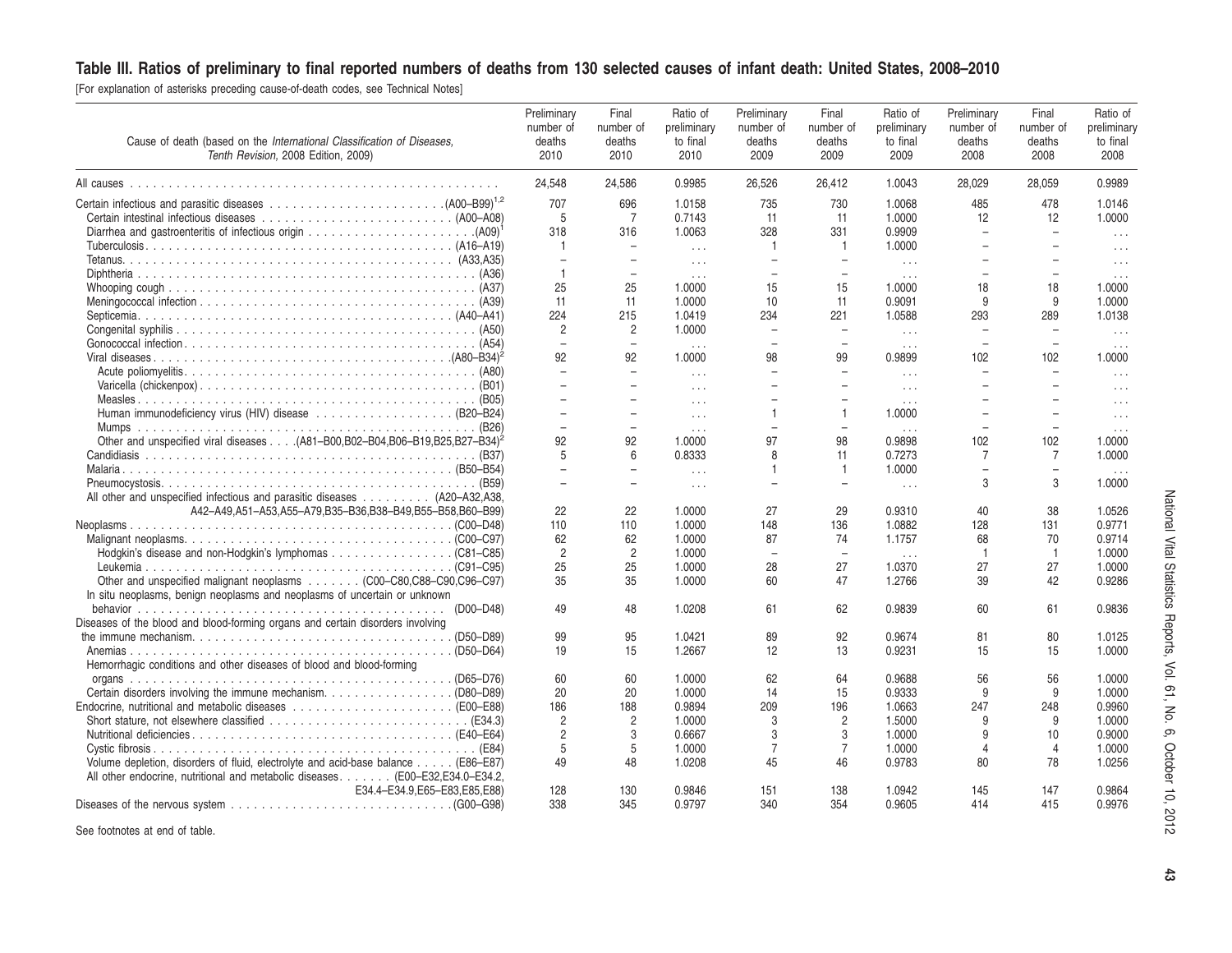## Table III. Ratios of preliminary to final reported numbers of deaths from 130 selected causes of infant death: United States, 2008-2010-Con.

[For explanation of asterisks preceding cause-of-death codes, see Technical Notes]

| Cause of death (based on the International Classification of Diseases,<br>Tenth Revision, 2008 Edition, 2009) | Preliminary<br>number of<br>deaths<br>2010 | Final<br>number of<br>deaths<br>2010 | Ratio of<br>preliminary<br>to final<br>2010 | Preliminary<br>number of<br>deaths<br>2009 | Final<br>number of<br>deaths<br>2009 | Ratio of<br>preliminary<br>to final<br>2009 | Preliminary<br>number of<br>deaths<br>2008 | Final<br>number of<br>deaths<br>2008 | Ratio of<br>preliminary<br>to final<br>2008 |
|---------------------------------------------------------------------------------------------------------------|--------------------------------------------|--------------------------------------|---------------------------------------------|--------------------------------------------|--------------------------------------|---------------------------------------------|--------------------------------------------|--------------------------------------|---------------------------------------------|
|                                                                                                               | 59                                         | 58                                   | 1.0172                                      | 59                                         | 62                                   | 0.9516                                      | 67                                         | 68                                   | 0.9853                                      |
|                                                                                                               | $\overline{4}$                             | $\overline{4}$                       | 1.0000                                      | 13                                         | 13                                   | 1.0000                                      | 5                                          | 5                                    | 1.0000                                      |
|                                                                                                               | 3                                          | 3                                    | 1.0000                                      | $\overline{7}$                             | 8                                    | 0.8750                                      | 8                                          | 8                                    | 1.0000                                      |
|                                                                                                               | 36                                         | 39                                   | 0.9231                                      | 38                                         | 38                                   | 1.0000                                      | 51                                         | 56                                   | 0.9107                                      |
| Other diseases of nervous system. (G04,G06-G11,G12.1-G12.9,G20-G72,                                           |                                            |                                      |                                             |                                            |                                      |                                             |                                            |                                      |                                             |
| G81-G92, G93.0, G93.2-G93.9, G95-G98) <sup>3</sup>                                                            | 236                                        | 241                                  | 0.9793                                      | 223                                        | 233                                  | 0.9571                                      | 283                                        | 278                                  | 1.0180                                      |
|                                                                                                               | 3                                          | 3                                    | 1.0000                                      | $\overline{2}$                             | 2                                    | 1.0000                                      | 6                                          | 6                                    | 1.0000                                      |
|                                                                                                               | 499                                        | 507                                  | 0.9842                                      | 565                                        | 581                                  | 0.9725                                      | 590                                        | 594                                  | 0.9933                                      |
| Pulmonary heart disease and diseases of pulmonary circulation (126–128)                                       | 88                                         | 90                                   | 0.9778                                      | 105                                        | 112                                  | 0.9375                                      | 88                                         | 88                                   | 1.0000                                      |
|                                                                                                               | 12                                         | 14                                   | 0.8571                                      | 16                                         | 15                                   | 1.0667                                      | 19                                         | 18                                   | 1.0556                                      |
|                                                                                                               | 77                                         | 79                                   | 0.9747                                      | 110                                        | 111                                  | 0.9910                                      | 114                                        | 115                                  | 0.9913                                      |
|                                                                                                               | 18                                         | 18                                   | 1.0000                                      | 27                                         | 28                                   | 0.9643                                      | 25                                         | 25                                   | 1.0000                                      |
|                                                                                                               | 130                                        | 130                                  | 1.0000                                      | 129                                        | 147                                  | 0.8776                                      | 144                                        | 141                                  | 1.0213                                      |
| All other diseases of circulatory system. (100-125,131,134-138,144-145,147-151,170-199) <sup>4</sup>          | 174                                        | 176                                  | 0.9886                                      | 177                                        | 168                                  | 1.0536                                      | 201                                        | 207                                  | 0.9710                                      |
|                                                                                                               | 564                                        | 574                                  | 0.9826                                      | 584                                        | 595                                  | 0.9815                                      | 578                                        | 578                                  | 1.0000                                      |
|                                                                                                               | 13                                         | 15                                   | 0.8667                                      | 10                                         | 12                                   | 0.8333                                      | 12                                         | 12                                   | 1.0000                                      |
|                                                                                                               | 188                                        | 195                                  | 0.9641                                      | 238                                        | 251                                  | 0.9482                                      | 225                                        | 226                                  | 0.9956                                      |
|                                                                                                               | 16<br>171                                  | 16                                   | 1.0000<br>0.9553                            | 28                                         | 43                                   | 0.6512<br>1.0096                            | 16<br>208                                  | 16                                   | 1.0000<br>0.9905                            |
|                                                                                                               | 27                                         | 179<br>27                            | 1.0000                                      | 210<br>46                                  | 208<br>46                            | 1.0000                                      | 43                                         | 210<br>43                            | 1.0000                                      |
|                                                                                                               | 23                                         | 25                                   | 0.9200                                      | 13                                         | 13                                   | 1.0000                                      | 22                                         | 23                                   | 0.9565                                      |
|                                                                                                               | 6                                          | 6                                    | 1.0000                                      | $\overline{4}$                             | 6                                    | 0.6667                                      | 6                                          | 6                                    | 1.0000                                      |
|                                                                                                               | 18                                         | 18                                   | 1.0000                                      | 6                                          | $\overline{7}$                       | 0.8571                                      | 10                                         | 11                                   | 0.9091                                      |
| Other and unspecified diseases of respiratory system (J22,J30-J39,                                            |                                            |                                      |                                             |                                            |                                      |                                             |                                            |                                      |                                             |
| J43-J44,J47-J68,J70-J98,U04)                                                                                  | 289                                        | 288                                  | 1.0035                                      | 267                                        | 260                                  | 1.0269                                      | 260                                        | 257                                  | 1.0117                                      |
|                                                                                                               | 201                                        | 204                                  | 0.9853                                      | 229                                        | 220                                  | 1.0409                                      | 578                                        | 579                                  | 0.9983                                      |
| Gastritis, duodenitis, and noninfective enteritis and colitis (K29,K50–K55)                                   | 28                                         | 29                                   | 0.9655                                      | 33                                         | 31                                   | 1.0645                                      | 355                                        | 354                                  | 1.0028                                      |
| Hernia of abdominal cavity and intestinal obstruction without hernia (K40–K46,K56)                            | 50                                         | 51                                   | 0.9804                                      | 50                                         | 49                                   | 1.0204                                      | 47                                         | 46                                   | 1.0217                                      |
| All other and unspecified diseases of digestive system. (K00-K28,K30-K38,K57-K92) <sup>8</sup>                | 122                                        | 124                                  | 0.9839                                      | 147                                        | 140                                  | 1.0500                                      | 175                                        | 179                                  | 0.9777                                      |
|                                                                                                               | 126                                        | 126                                  | 1.0000                                      | 124                                        | 127                                  | 0.9764                                      | 172                                        | 169                                  | 1.0178                                      |
| Renal failure and other disorders of kidney (N17-N19, N25, N27) <sup>9</sup>                                  | 98                                         | 100                                  | 0.9800                                      | 103                                        | 105                                  | 0.9810                                      | 140                                        | 139                                  | 1.0072                                      |
| Other and unspecified diseases of genitourinary system (N00-N15,N20-N23,                                      |                                            |                                      |                                             |                                            |                                      |                                             |                                            |                                      |                                             |
| N26.N28-N98)                                                                                                  | 28                                         | 26                                   | 1.0769                                      | 21                                         | 22                                   | 0.9545                                      | 32                                         | 30                                   | 1.0667                                      |
| Certain conditions originating in the perinatal period. (P00-P96)                                             | 11,924                                     | 12,008                               | 0.9930                                      | 12,981                                     | 12,999                               | 0.9986                                      | 13,738                                     | 13,800                               | 0.9955                                      |
| Newborn affected by maternal factors and by complications of pregnancy,                                       |                                            |                                      |                                             |                                            |                                      |                                             |                                            |                                      |                                             |
|                                                                                                               | 2.909                                      | 2,920                                | 0.9962                                      | 2.914                                      | 2,980                                | 0.9779                                      | 3,153                                      | 3,168                                | 0.9953                                      |
| Newborn affected by maternal hypertensive disorders (P00.0)                                                   | 83                                         | 85                                   | 0.9765                                      | 82                                         | 83                                   | 0.9880                                      | 84                                         | 85                                   | 0.9882                                      |
| Newborn affected by other maternal conditions which may be unrelated                                          |                                            |                                      |                                             |                                            |                                      |                                             |                                            |                                      |                                             |
|                                                                                                               | 87                                         | 87                                   | 1.0000                                      | 90                                         | 94                                   | 0.9574                                      | 89                                         | 88                                   | 1.0114                                      |
| Newborn affected by maternal complications of pregnancy (P01)                                                 | 1,555                                      | 1,561                                | 0.9962                                      | 1,586                                      | 1,608                                | 0.9863                                      | 1,764                                      | 1,765                                | 0.9994                                      |
|                                                                                                               | 430                                        | 431                                  | 0.9977                                      | 423                                        | 430                                  | 0.9837                                      | 447                                        | 446                                  | 1.0022                                      |
| Newborn affected by premature rupture of membranes (P01.1)                                                    | 776                                        | 781                                  | 0.9936                                      | 778                                        | 774                                  | 1.0052                                      | 840                                        | 841                                  | 0.9988                                      |
|                                                                                                               | 164                                        | 163                                  | 1.0061                                      | 198                                        | 206                                  | 0.9612                                      | 257                                        | 257                                  | 1.0000                                      |
| Newborn affected by other maternal complications of                                                           |                                            |                                      |                                             |                                            |                                      |                                             |                                            |                                      |                                             |
|                                                                                                               | 186                                        | 186                                  | 1.0000                                      | 187                                        | 198                                  | 0.9444                                      | 220                                        | 221                                  | 0.9955                                      |
|                                                                                                               |                                            |                                      |                                             |                                            |                                      |                                             |                                            |                                      |                                             |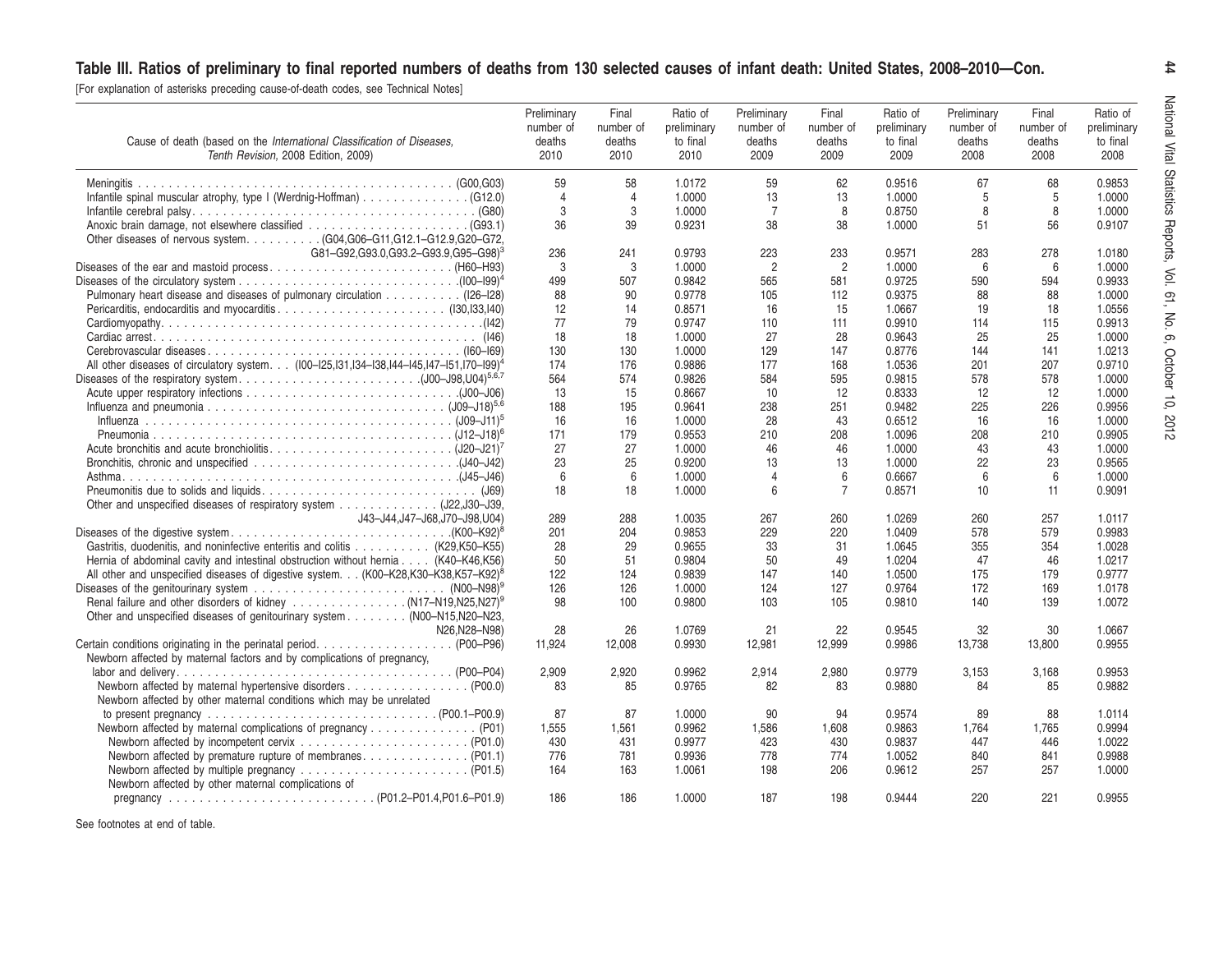## Table III. Ratios of preliminary to final reported numbers of deaths from 130 selected causes of infant death: United States, 2008-2010-Con.

[For explanation of asterisks preceding cause-of-death codes, see Technical Notes]

| Cause of death (based on the International Classification of Diseases,                                 | Preliminary<br>number of<br>deaths | Final<br>number of<br>deaths | Ratio of<br>preliminary<br>to final | Preliminary<br>number of<br>deaths | Final<br>number of<br>deaths | Ratio of<br>preliminary<br>to final | Preliminary<br>number of<br>deaths | Final<br>number of<br>deaths | Ratio of<br>preliminary<br>to final |
|--------------------------------------------------------------------------------------------------------|------------------------------------|------------------------------|-------------------------------------|------------------------------------|------------------------------|-------------------------------------|------------------------------------|------------------------------|-------------------------------------|
| Tenth Revision, 2008 Edition, 2009)                                                                    | 2010                               | 2010                         | 2010                                | 2009                               | 2009                         | 2009                                | 2008                               | 2008                         | 2008                                |
| Newborn affected by complications of placenta, cord and membranes. (P02)                               | 1,030                              | 1,030                        | 1.0000                              | 1,022                              | 1,064                        | 0.9605                              | 1,073                              | 1,080                        | 0.9935                              |
| Newborn affected by complications involving placenta (P02.0–P02.3)                                     | 491                                | 492                          | 0.9980                              | 498                                | 522                          | 0.9540                              | 531                                | 539                          | 0.9852                              |
|                                                                                                        | 39                                 | 39                           | 1.0000                              | 40                                 | 41                           | 0.9756                              | 55                                 | 55                           | 1.0000                              |
| Newborn affected by chorioamnionitis $\ldots \ldots \ldots \ldots \ldots \ldots \ldots \ldots$ (P02.7) | 498                                | 497                          | 1.0020                              | 483                                | 500                          | 0.9660                              | 486                                | 485                          | 1.0021                              |
| Newborn affected by other and unspecified abnormalities of                                             |                                    |                              |                                     |                                    |                              |                                     |                                    |                              |                                     |
|                                                                                                        | $\overline{2}$                     | $\overline{2}$               | 1.0000                              | $\overline{1}$                     | $\overline{1}$               | 1.0000                              | $\overline{1}$                     | $\overline{1}$               | 1.0000                              |
|                                                                                                        | 108                                | 110                          | 0.9818                              | 109                                | 98                           | 1.1122                              | 95                                 | 99                           | 0.9596                              |
| Newborn affected by noxious influences transmitted via placenta or breast milk (P04)                   | 45                                 | 47                           | 0.9574                              | 26                                 | 33                           | 0.7879                              | 48                                 | 51                           | 0.9412                              |
| Disorders related to length of gestation and fetal malnutrition (P05–P08)                              | 4,215                              | 4,233                        | 0.9957                              | 4,568                              | 4,625                        | 0.9877                              | 4,816                              | 4,836                        | 0.9959                              |
|                                                                                                        | 85                                 | 85                           | 1.0000                              | 106                                | 87                           | 1.2184                              | 83                                 | 82                           | 1.0122                              |
| Disorders related to short gestation and low birth weight,                                             |                                    |                              |                                     |                                    |                              |                                     |                                    |                              |                                     |
|                                                                                                        | 4,130                              | 4,148                        | 0.9957                              | 4.463                              | 4,538                        | 0.9835                              | 4,733                              | 4,754                        | 0.9956                              |
| Extremely low birth weight or extreme immaturity (P07.0, P07.2)                                        | 3,158                              | 3,176                        | 0.9943                              | 3,399                              | 3,467                        | 0.9804                              | 3,636                              | 3,645                        | 0.9975                              |
|                                                                                                        | 972                                | 972                          | 1.0000                              | 1,064                              | 1.071                        | 0.9935                              | 1.097                              | 1.109                        | 0.9892                              |
|                                                                                                        | $\equiv$                           | $\overline{\phantom{a}}$     | $\ldots$                            | $\overline{\phantom{a}}$           | $\overline{\phantom{a}}$     | $\sim$ $\sim$ $\sim$                |                                    |                              | $\cdots$                            |
|                                                                                                        | 19                                 | 19                           | 1.0000                              | 17                                 | 16                           | 1.0625                              | 18                                 | 18                           | 1.0000                              |
|                                                                                                        | 311                                | 314                          | 0.9904                              | 342                                | 316                          | 1.0823                              | 382                                | 385                          | 0.9922                              |
|                                                                                                        | 134                                | 136                          | 0.9853                              | 139                                | 119                          | 1.1681                              | 144                                | 143                          | 1.0070                              |
|                                                                                                        | 177                                | 178                          | 0.9944                              | 203                                | 197                          | 1.0305                              | 238                                | 242                          | 0.9835                              |
|                                                                                                        | 496                                | 514                          | 0.9650                              | 587                                | 595                          | 0.9866                              | 625                                | 630                          | 0.9921                              |
| Other respiratory conditions originating in the perinatal period (P23–P28)                             | 802                                | 812                          | 0.9877                              | 964                                | 956                          | 1.0084                              | 1.102                              | 1.099                        | 1.0027                              |
|                                                                                                        | 70                                 | 71                           | 0.9859                              | 101                                | 95                           | 1.0632                              | 74                                 | 73                           | 1.0137                              |
|                                                                                                        | 49                                 | 51                           | 0.9608                              | 40                                 | 44                           | 0.9091                              | 58                                 | 58                           | 1.0000                              |
| Interstitial emphysema and related conditions originating in the perinatal                             |                                    |                              |                                     |                                    |                              |                                     |                                    |                              |                                     |
|                                                                                                        | 104                                | 106                          | 0.9811                              | 113                                | 113                          | 1.0000                              | 121                                | 122                          | 0.9918                              |
|                                                                                                        | 166                                | 167                          | 0.9940                              | 162                                | 159                          | 1.0189                              | 199                                | 196                          | 1.0153                              |
| Chronic respiratory disease originating in the perinatal period (P27)                                  | 107                                | 106                          | 1.0094                              | 180                                | 183                          | 0.9836                              | 239                                | 237                          | 1.0084                              |
|                                                                                                        | 249                                | 248                          | 1.0040                              | 297                                | 283                          | 1.0495                              | 334                                | 334                          | 1.0000                              |
| All other respiratory conditions originating in the perinatal period (P28.2-P28.9)                     | 56                                 | 63                           | 0.8889                              | 72                                 | 79                           | 0.9114                              | 77                                 | 79                           | 0.9747                              |
|                                                                                                        | 733                                | 745                          | 0.9839<br>0.9760                    | 858                                | 832                          | 1.0313                              | 896                                | 903                          | 0.9922                              |
|                                                                                                        | 569<br>$\overline{1}$              | 583<br>$\overline{1}$        | 1.0000                              | 682<br>$\overline{4}$              | 652<br>$\overline{4}$        | 1.0460<br>1.0000                    | 696                                | 700                          | 0.9943<br>1.0000                    |
|                                                                                                        | 163                                | 161                          | 1.0124                              | 172                                | 176                          | 0.9773                              | $\overline{2}$<br>198              | $\overline{2}$<br>201        | 0.9851                              |
|                                                                                                        | 555                                | 556                          | 0.9982                              | 644                                | 624                          | 1.0321                              | 642                                | 648                          | 0.9907                              |
|                                                                                                        | 467                                | 469                          | 0.9957                              | 537                                | 517                          | 1.0387                              | 551                                | 556                          | 0.9910                              |
|                                                                                                        | -1                                 | $\overline{1}$               | 1.0000                              | -1                                 | $\overline{1}$               | 1.0000                              | $\overline{2}$                     | 2                            | 1.0000                              |
| Hemolytic disease of newborn due to isoimmunization and other perinatal                                |                                    |                              |                                     |                                    |                              |                                     |                                    |                              |                                     |
|                                                                                                        | $\overline{7}$                     | 7                            | 1.0000                              | 14                                 | 15                           | 0.9333                              | 10                                 | 10                           | 1.0000                              |
|                                                                                                        | 79                                 | 79                           | 1.0000                              | 91                                 | 91                           | 1.0000                              | 78                                 | 80                           | 0.9750                              |
| Syndrome of infant of a diabetic mother and neonatal diabetes mellitus (P70.0-P70.2)                   | 3                                  | 3                            | 1.0000                              | 11                                 | 11                           | 1.0000                              | 11                                 | 11                           | 1.0000                              |
|                                                                                                        | 470                                | 472                          | 0.9958                              | 505                                | 484                          | 1.0434                              | 547                                | 549                          | 0.9964                              |
|                                                                                                        | 149                                | 150                          | 0.9933                              | 185                                | 193                          | 0.9585                              | 170                                | 169                          | 1.0059                              |
| Other perinatal conditions (P29, P70.3-P76, P78-P81, P83.0-P83.1, P83.3-P96)                           | 1.263                              | 1,270                        | 0.9945                              | 1,385                              | 1,367                        | 1.0132                              | 1.375                              | 1.384                        | 0.9935                              |
| Congenital malformations, deformations and chromosomal abnormalities. (Q00-Q99)                        | 5.077                              | 5,107                        | 0.9941                              | 5,358                              | 5,319                        | 1.0073                              | 5,647                              | 5,638                        | 1.0016                              |
|                                                                                                        | 295                                | 293                          | 1.0068                              | 318                                | 324                          | 0.9815                              | 340                                | 338                          | 1.0059                              |
|                                                                                                        |                                    |                              |                                     |                                    |                              |                                     |                                    |                              |                                     |

See footnotes at end of table.

 $45$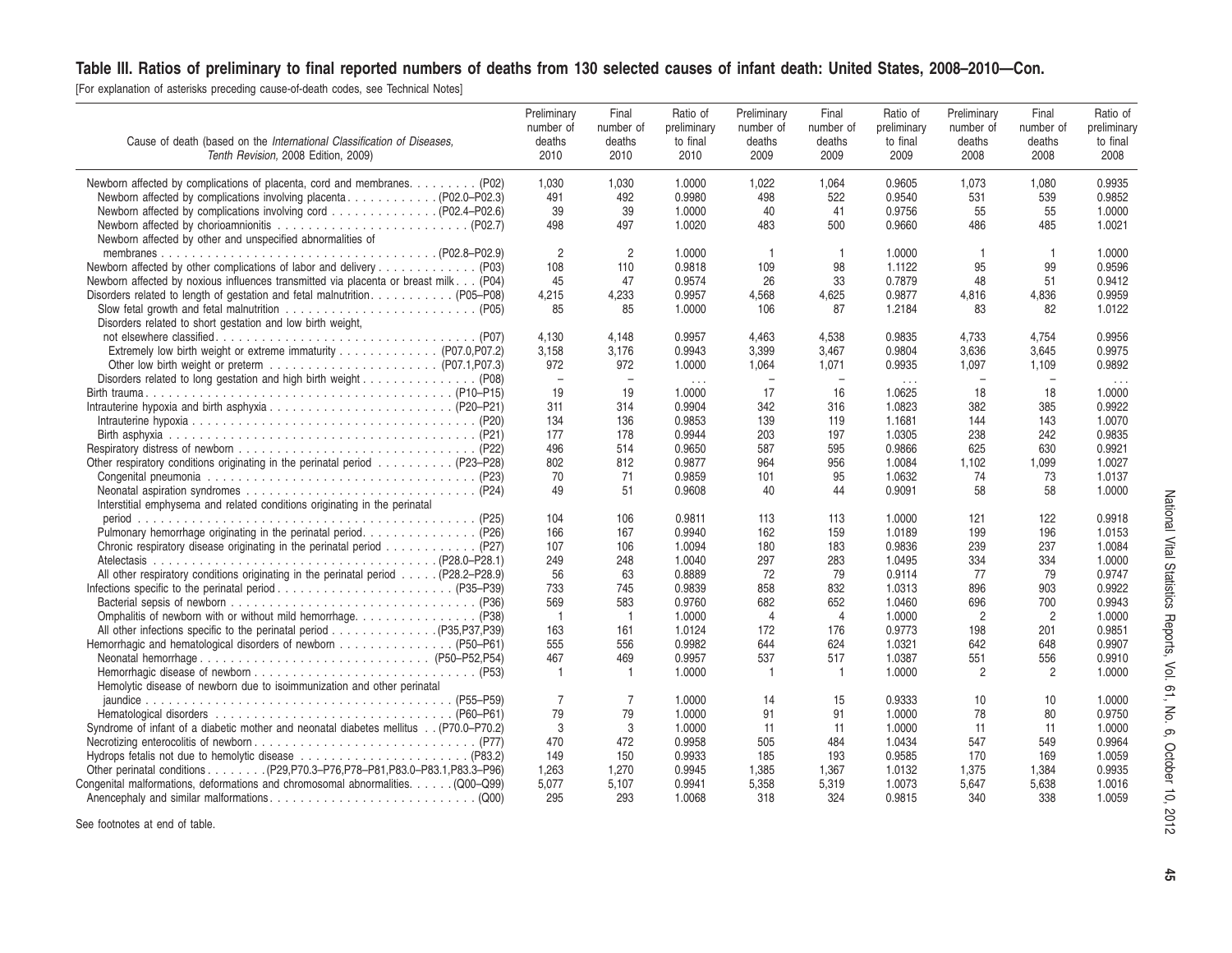## Table III. Ratios of preliminary to final reported numbers of deaths from 130 selected causes of infant death: United States, 2008-2010-Con.

[For explanation of asterisks preceding cause-of-death codes, see Technical Notes]

| Cause of death (based on the International Classification of Diseases,<br>Tenth Revision, 2008 Edition, 2009) | Preliminary<br>number of<br>deaths<br>2010 | Final<br>number of<br>deaths<br>2010 | Ratio of<br>preliminary<br>to final<br>2010 | Preliminary<br>number of<br>deaths<br>2009 | Final<br>number of<br>deaths<br>2009 | Ratio of<br>preliminary<br>to final<br>2009 | Preliminary<br>number of<br>deaths<br>2008 | Final<br>number of<br>deaths<br>2008 | Ratio of<br>preliminary<br>to final<br>2008 |
|---------------------------------------------------------------------------------------------------------------|--------------------------------------------|--------------------------------------|---------------------------------------------|--------------------------------------------|--------------------------------------|---------------------------------------------|--------------------------------------------|--------------------------------------|---------------------------------------------|
|                                                                                                               | 105                                        | 105                                  | 1.0000                                      | 114                                        | 105                                  | 1.0857                                      | 104                                        | 106                                  | 0.9811                                      |
|                                                                                                               | 14                                         | 15                                   | 0.9333                                      | 21                                         | 23                                   | 0.9130                                      | 22                                         | 23                                   | 0.9565                                      |
| Other congenital malformations of nervous system (Q01-Q02,Q04,Q06-Q07)                                        | 320                                        | 318                                  | 1.0063                                      | 321                                        | 328                                  | 0.9787                                      | 356                                        | 355                                  | 1.0028                                      |
|                                                                                                               | 1,131                                      | 1,148                                | 0.9852                                      | 1,232                                      | 1,226                                | 1.0049                                      | 1,307                                      | 1,305                                | 1.0015                                      |
| Other congenital malformations of circulatory system (Q25-Q28)                                                | 175                                        | 176                                  | 0.9943                                      | 181                                        | 187                                  | 0.9679                                      | 219                                        | 222                                  | 0.9865                                      |
|                                                                                                               | 395                                        | 399                                  | 0.9900                                      | 387                                        | 390                                  | 0.9923                                      | 378                                        | 371                                  | 1.0189                                      |
|                                                                                                               | 88                                         | 88                                   | 1.0000                                      | 66                                         | 67                                   | 0.9851                                      | 85                                         | 83                                   | 1.0241                                      |
|                                                                                                               | 454                                        | 457                                  | 0.9934                                      | 488                                        | 500                                  | 0.9760                                      | 516                                        | 515                                  | 1.0019                                      |
| Congenital malformations and deformations of musculoskeletal system, limbs                                    |                                            |                                      |                                             |                                            |                                      |                                             |                                            |                                      |                                             |
|                                                                                                               | 573                                        | 577                                  | 0.9931                                      | 583                                        | 545                                  | 1.0697                                      | 665                                        | 664                                  | 1.0015                                      |
|                                                                                                               | 85                                         | 85                                   | 1.0000                                      | 80                                         | 86                                   | 0.9302                                      | 87                                         | 88                                   | 0.9886                                      |
|                                                                                                               | 470                                        | 470                                  | 1.0000                                      | 530                                        | 499                                  | 1.0621                                      | 556                                        | 554                                  | 1.0036                                      |
|                                                                                                               | 245                                        | 244                                  | 1.0041                                      | 247                                        | 250                                  | 0.9880                                      | 278                                        | 275                                  | 1.0109                                      |
|                                                                                                               | 537                                        | 542                                  | 0.9908                                      | 575                                        | 592                                  | 0.9713                                      | 535                                        | 538                                  | 0.9944                                      |
|                                                                                                               | 191                                        | 190                                  | 1.0053                                      | 214                                        | 197                                  | 1.0863                                      | 200                                        | 201                                  | 0.9950                                      |
| Symptoms, signs and abnormal clinical and laboratory findings,                                                |                                            |                                      |                                             |                                            |                                      |                                             |                                            |                                      |                                             |
|                                                                                                               | 3.243                                      | 3,052                                | 1.0626                                      | 3.510                                      | 3.420                                | 1.0263                                      | 3,582                                      | 3.546                                | 1.0102                                      |
|                                                                                                               | 1.890                                      | 2,063                                | 0.9161                                      | 2,168                                      | 2,226                                | 0.9739                                      | 2.292                                      | 2,353                                | 0.9741                                      |
| Other symptoms, signs and abnormal clinical and laboratory findings,                                          |                                            |                                      |                                             |                                            |                                      |                                             |                                            |                                      |                                             |
|                                                                                                               | 1.353                                      | 989                                  | 1.3680                                      | 1.342                                      | 1.194                                | 1.1240                                      | 1,290                                      | 1.193                                | 1.0813                                      |
|                                                                                                               | 22                                         | 20                                   | 1.1000                                      | 31                                         | 14                                   | 2.2143                                      | 34                                         | 24                                   | 1.4167                                      |
|                                                                                                               | 1.448                                      | 1.551                                | 0.9336                                      | 1.620                                      | 1,627                                | 0.9957                                      | 1.750                                      | 1.773                                | 0.9870                                      |
|                                                                                                               | 1,043                                      | 1110                                 | 0.9396                                      | 1,158                                      | 1181                                 | 0.9805                                      | 1,299                                      | 1,315                                | 0.9878                                      |
|                                                                                                               | 80                                         | 81                                   | 0.9877                                      | 108                                        | 97                                   | 1.1134                                      | 105                                        | 104                                  | 1.0096                                      |
|                                                                                                               |                                            |                                      |                                             |                                            |                                      |                                             |                                            |                                      |                                             |
| V19.0-V19.2, V19.4-V19.6, V20-V79, V80.3-V80.5, V81.0-V81.1,                                                  |                                            |                                      |                                             |                                            |                                      |                                             |                                            |                                      |                                             |
| V82.0-V82.1, V83-V86, V87.0-V87.8, V88.0-V88.8, V89.0, V89.2)                                                 | 78                                         | 79                                   | 0.9873                                      | 106                                        | 95                                   | 1.1158                                      | 104                                        | 103                                  | 1.0097                                      |
|                                                                                                               |                                            |                                      |                                             |                                            |                                      |                                             |                                            |                                      |                                             |
| V09.3-V09.9, V10-V11, V15-V18, V19.3, V19.8-V19.9, V80.0-V80.2, V80.6-V80.9,                                  |                                            |                                      |                                             |                                            |                                      |                                             |                                            |                                      |                                             |
| V81.2-V81.9, V82.2-V82.9, V87.9, V88.9, V89.1, V89.3, V89.9, V90-V99)                                         | 2                                          | 2                                    | 1.0000                                      | $\overline{2}$                             | $\overline{2}$                       | 1.0000                                      | $\overline{1}$                             | $\mathbf{1}$                         | 1.0000                                      |
|                                                                                                               | 11                                         | 10 <sup>1</sup>                      | 1.1000                                      | 28                                         | 19                                   | 1.4737                                      | 19                                         | 13                                   | 1.4615                                      |
|                                                                                                               | $\overline{\phantom{a}}$                   | $\overline{\phantom{a}}$             |                                             | $\overline{\phantom{a}}$                   | -1                                   |                                             | $\overline{\phantom{a}}$                   | $\overline{\phantom{0}}$             |                                             |
|                                                                                                               | 36                                         | 39                                   | $\sim$ $\sim$ $\sim$<br>0.9231              | 41                                         | 45                                   | $\cdots$<br>0.9111                          | 37                                         | 41                                   | $\ldots$<br>0.9024                          |
|                                                                                                               | 586                                        | 629                                  | 0.9316                                      | 638                                        | 665                                  | 0.9594                                      | 730                                        | 736                                  | 0.9918                                      |
| Other accidental suffocation and strangulation (W76–W77, W81–W84)                                             | 206                                        | 218                                  | 0.9450                                      | 192                                        | 188                                  | 1.0213                                      | 249                                        | 260                                  | 0.9577                                      |
| Accidental inhalation and ingestion of food or other objects causing obstruction of                           |                                            |                                      |                                             |                                            |                                      |                                             |                                            |                                      |                                             |
|                                                                                                               | 53                                         | 58                                   | 0.9138                                      | 51                                         | 54                                   | 0.9444                                      | 60                                         | 62                                   | 0.9677                                      |
|                                                                                                               | 20                                         | 21                                   | 0.9524                                      | 24                                         | 24                                   | 1.0000                                      | 19                                         | 20                                   | 0.9500                                      |
| Accidental poisoning and exposure to noxious substances (X40–X49)                                             | 6                                          | 6                                    | 1.0000                                      | 12                                         | 22                                   | 0.5455                                      | 11                                         | 11                                   | 1.0000                                      |
|                                                                                                               |                                            |                                      |                                             |                                            |                                      |                                             |                                            |                                      |                                             |
| W35-W64.W85-W99.X10-X39.X50-X59) <sup>10</sup>                                                                | 44                                         | 48                                   | 0.9167                                      | 64                                         | 66                                   | 0.9697                                      | 67                                         | 68                                   | 0.9853                                      |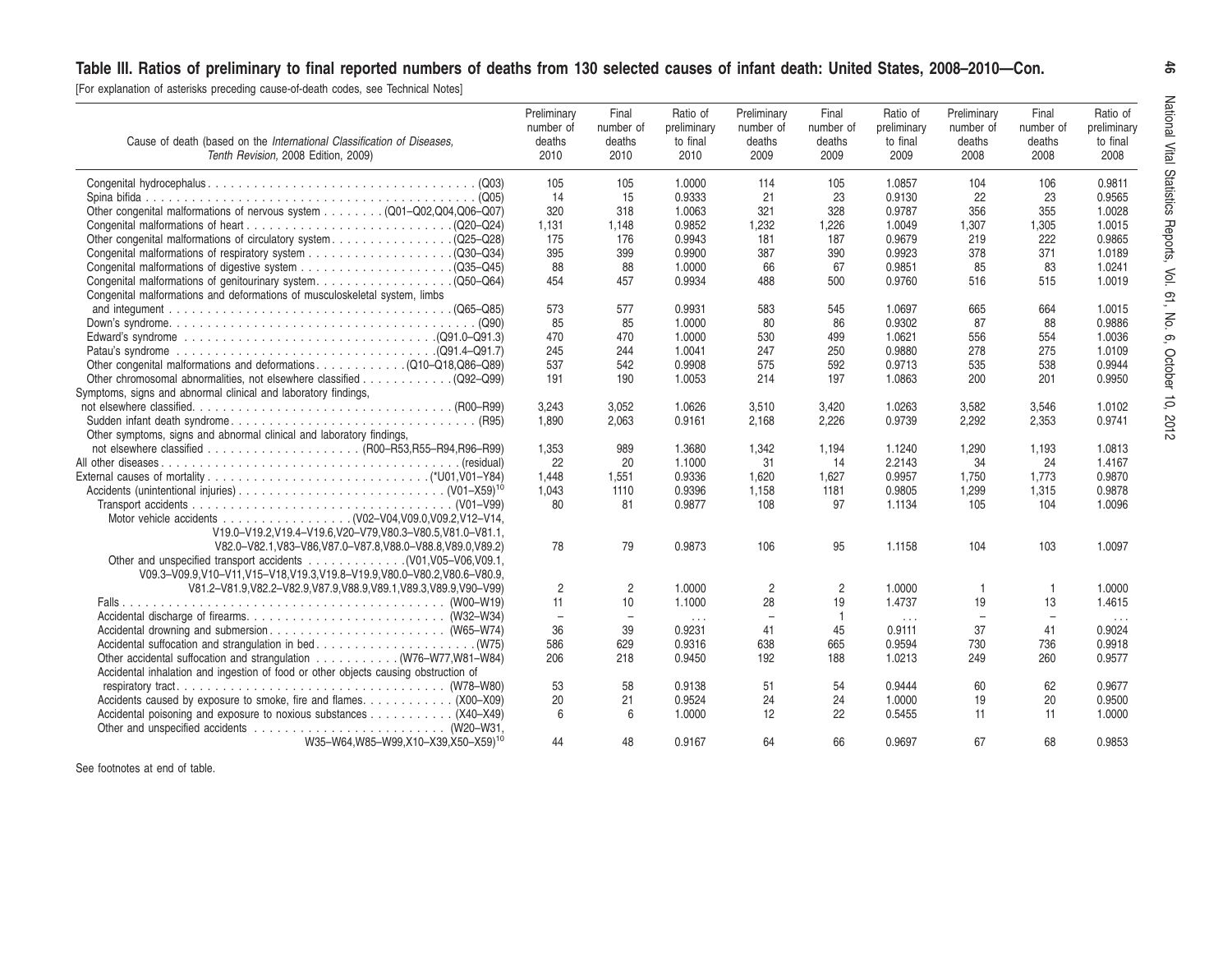#### Table III. Ratios of preliminary to final reported numbers of deaths from 130 selected causes of infant death: United States, 2008–2010—Con.

[For explanation of asterisks preceding cause-of-death codes, see Technical Notes]

| Cause of death (based on the International Classification of Diseases.<br>Tenth Revision, 2008 Edition, 2009) | Preliminary<br>number of<br>deaths<br>2010 | Final<br>number of<br>deaths<br>2010 | Ratio of<br>preliminary<br>to final<br>2010 | Preliminary<br>number of<br>deaths<br>2009 | Final<br>number of<br>deaths<br>2009 | Ratio of<br>preliminary<br>to final<br>2009 | Preliminary<br>number of<br>deaths<br>2008 | Final<br>number of<br>deaths<br>2008 | Ratio of<br>preliminary<br>to final<br>2008 |
|---------------------------------------------------------------------------------------------------------------|--------------------------------------------|--------------------------------------|---------------------------------------------|--------------------------------------------|--------------------------------------|---------------------------------------------|--------------------------------------------|--------------------------------------|---------------------------------------------|
|                                                                                                               | 291                                        | 311                                  | 0.9357                                      | 327                                        | 317                                  | 1.0315                                      | 337                                        | 340                                  | 0.9912                                      |
|                                                                                                               | 14                                         | 15                                   | 0.9333                                      | 23                                         | 26                                   | 0.8846                                      | 31                                         | 32                                   | 0.9688                                      |
|                                                                                                               |                                            |                                      | 1.0000                                      | 24                                         |                                      | 2.1818                                      |                                            |                                      | 0.8889                                      |
|                                                                                                               | 85                                         | 82                                   | .0366                                       | 88                                         | 97                                   | 0.9072                                      | 99                                         | 98                                   | 1.0102                                      |
| *U01.5-*U01.9,X85-X90,X92,X96-X99,Y00-Y05,Y08-Y09)                                                            | 181                                        | 203                                  | 0.8916                                      | 192                                        | 183                                  | 1.0492                                      | 199                                        | 201                                  | 0.9900                                      |
|                                                                                                               | 19                                         | 22                                   | 0.8636                                      | 18                                         | 17                                   | 1.0588                                      | 23                                         | 24                                   | 0.9583                                      |
|                                                                                                               | 95                                         | 108                                  | 0.8796                                      | 117                                        | 112                                  | 1.0446                                      | 91                                         | 94                                   | 0.9681                                      |

– Quantity zero.

. . . Category not applicable.

1 Expanded ICD–10 code A09 (Diarrhea and gastroenteritis of infectious origin) was added to the category in 2009; see Technical Notes.

<sup>2</sup>New ICD–code B17.9 (Acute viral hepatitis, unspecified) was added to the category in 2011; see Technical Notes.

<sup>3</sup>New ICD–10 code G21.4 (Vascular parkinsonism) was added to the category in 2011; see Technical Notes.

<sup>4</sup>New ICD–10 code I72.5 (Aneurysm and dissection of other precerebral arteres) was added to the category in 2011; see Technical Notes.

5 Expanded ICD–10 code J09 (Influenza due to certain identified influenza virus) was added to the category in 2009; see Technical Notes.

<sup>6</sup>New ICD–10 code J12.3 (Human metapneumovirus pneumonia) was added to the category in 2011; see Technical Notes.

<sup>7</sup>New ICD–10 code J21.1 (Acute brochiolitis due to human metapneumovirus) was added to the category in 2011; see Technical Notes.

<sup>8</sup>New subcategories replaced previous ones for K35 (Acute appendicitis) in 2011; see Technical Notes.

<sup>9</sup>New subcategories replaced previous ones for N18 (Chronic kidney disease) in 2011; see Technical Notes.

<sup>10</sup>New ICD–10 subcategories were introduced for the existing X34 (Victim of earthguake), see Technical Notes.

SOURCE: CDC/NCHS, National Vital Statistics System.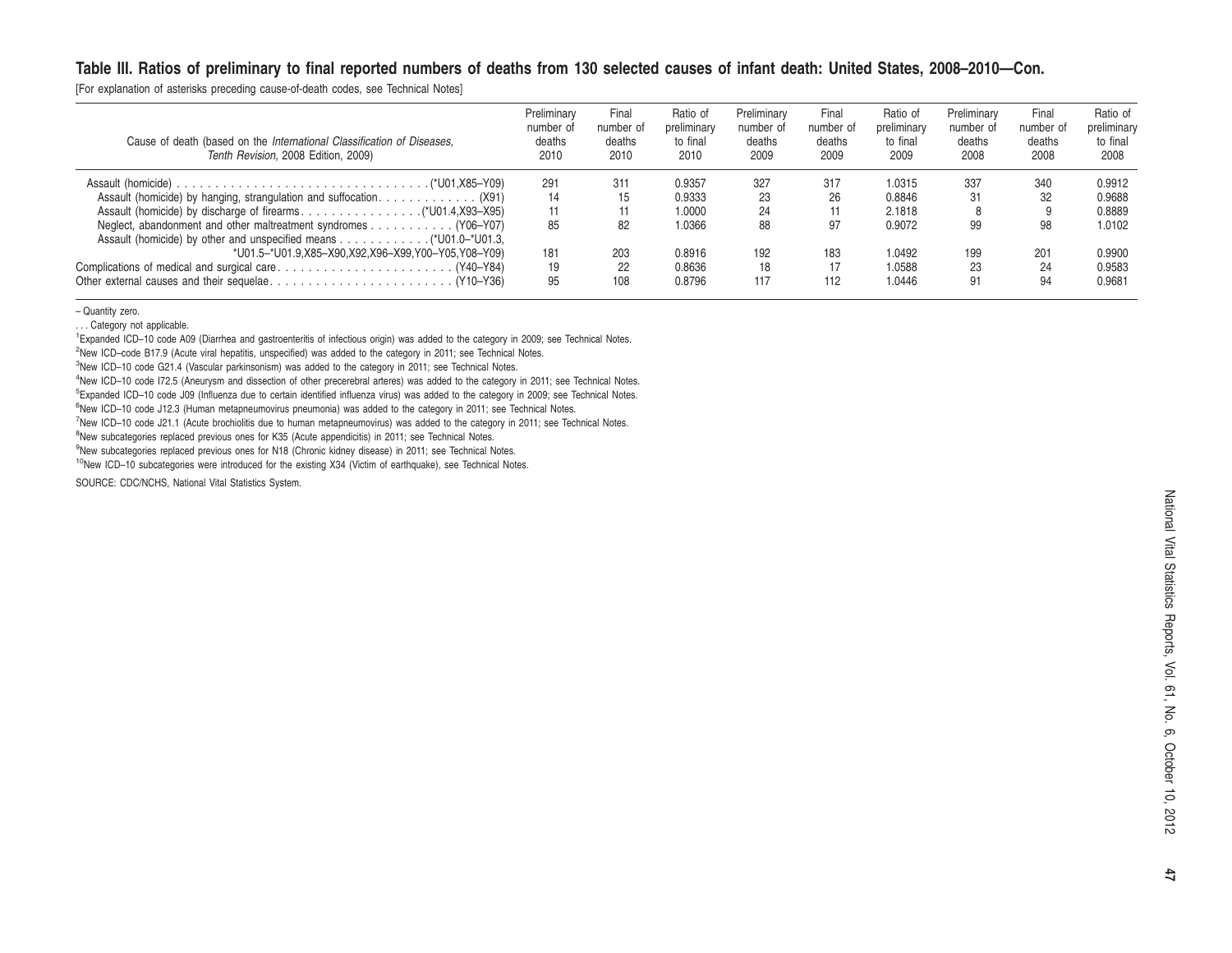<span id="page-47-0"></span>are available on the NCHS website (14). The production of these population estimates is described in detail elsewhere (23).

Rates for Puerto Rico, American Samoa, Guam, Northern Mariana Islands, and Virgin Islands in this report are based on population estimates as of July 1 for 2010 and 2011. These population estimates are available on the Census Bureau's website at http:// [www.census.gov/population/international/data/idb/region.php.](http://www.census.gov/population/international/data/idb/region.php)

The population estimates have been produced under a collaborative arrangement with the U.S. Census Bureau and are based on the 2010 census counts. Reflecting the new standards issued in 1997 by OMB, the 2010 census included an option for persons to report more than one race as appropriate for themselves and household members (21). In addition, the 1997 OMB standards called for reporting of Asian persons separately from NHOPI. In the 1977 OMB standards, data for API persons were collected as a single group (22). Death certificates for 12 states currently collect only one race in the same categories as specified in the 1977 OMB standards (see ''2003 revision of U.S. Standard Certificate of Death''). In addition, those death certificate data do not report Asian persons separately from NHOPI. Thus, for nearly one-quarter of the states, the death certificate data by race (numerators for death rates) are incompatible with population data collected in the 2010 census (the denominators for the rates).

To produce national death rates for 2010 and 2011, the reported population data for multiple-race persons had to be ''bridged'' back to single-race categories. In addition, the census counts were modified to be consistent with the 1977 OMB racial categories; that is, to report the data for Asian persons and NHOPI as one combined category, API, and to reflect age as of the census reference date. The procedures used to produce the bridged populations are described in separate publications (23,24). Bridged data are anticipated to be used over the next few years for computing population-based rates. As more states collect data on race according to the 1997 OMB standards (21), use of the bridged populations is expected to be discontinued.

#### **Computing rates and percentages**

Death rates are on an annual basis per 100,000 estimated population residing in the specified area. Infant mortality rates are per 1,000 or per 100,000 live births.

Age-adjusted death rates  $(R')$  are used to compare relative mortality risks among groups and over time; however, they should be viewed as relative indexes rather than as actual measures of mortality risk. They were computed by the direct method; that is, by applying age-specific death rates  $(R_{\mathsf{i}})$  to the U.S. standard population (relative age distribution of year 2000 projected population of the United States); see the following formula for age-adjusted death rate, and the table of U.S. standard population (Table IV):

$$
R' = \sum_{i} \frac{P_{si}}{P_s} R_i ,
$$

where

 $P_{si}$  = standard population for age group *i* 

 $P_{\rm s}$  = total U.S. standard population [all ages combined (Table IV)].

Age-adjusted death rates for injury at work were computed by applying the age-specific death rates to the U.S. standard population

| Table IV. United States year 2000 standard population |  |  |  |
|-------------------------------------------------------|--|--|--|
|-------------------------------------------------------|--|--|--|

| Age                                                                                                                                                             | Population                                                                                                                |  |  |
|-----------------------------------------------------------------------------------------------------------------------------------------------------------------|---------------------------------------------------------------------------------------------------------------------------|--|--|
|                                                                                                                                                                 | 274,633,642                                                                                                               |  |  |
| Under 1 year<br>1-4 years<br>5-14 years<br>15-24 years $\ldots \ldots \ldots \ldots$<br>25-34 years<br>35-44 years<br>45-54 years<br>55-64 years<br>65-74 years | 3.794.901<br>15.191.619<br>39.976.619<br>38.076.743<br>37.233.437<br>44.659.185<br>37.030.152<br>23.961.506<br>18.135.514 |  |  |
| 75-84 years<br>85 years and over                                                                                                                                | 12.314.793<br>4.259.173                                                                                                   |  |  |

for ages 15 and over. The year 2000 standard population used for computing age-adjusted rates and standard errors for injury at work is shown in Table V.

Age-adjusted rates for Puerto Rico, American Samoa, Guam, Northern Mariana Islands, and Virgin Islands were computed by applying age-specific death rates to the U.S. standard population. The year 2000 standard population used for computing age-adjusted rates for the territories is shown in Table IV.

Effective with 1999 data, the standard population was changed from 1940 to the year 2000 population in accordance with the new statistical policy promulgated by the Secretary of Health and Human Services in August 1998 (38). The transition in standard population is described in greater detail in ''Deaths: Final Data for 2010'' (3).

Death rates for the Hispanic population are based only on events to persons reported as Hispanic. Rates for non-Hispanic white persons are based on the sum of all events to white decedents reported as non-Hispanic and white decedents with origin not stated. Likewise, rates for non-Hispanic black persons are based on the sum of all events to black decedents reported as non-Hispanic and black decedents with origin not stated. Hispanic origin is not imputed if it is not reported. Race not stated is imputed. For calculating death rates, deaths with age not stated are not distributed. The number of deaths with age not stated in 2011 was 132, approximately 0.005 percent of all deaths.

For statistics shown in the body of tables throughout this report, an asterisk (\*) indicates that the figure does not meet standards of reliability or precision. In this report, two sets of criteria determine whether a figure meets these standards:

Reporting for any particular variable is at least 80 percent complete. In this report, no data were suppressed based on this criterion.

#### **Table V. United States year 2000 standard population for ages 15 and over**

| Age                                                                                                                                | Population                                                                       |  |
|------------------------------------------------------------------------------------------------------------------------------------|----------------------------------------------------------------------------------|--|
| 15 years and over $\dots \dots \dots \dots$                                                                                        | 215,670,503                                                                      |  |
| 15-24 years $\ldots \ldots \ldots \ldots \ldots$<br>25-34 years<br>35-44 years<br>45-54 years.<br>55-64 years<br>65 years and over | 38.076.743<br>37.233.437<br>44.659.185<br>37.030.152<br>23,961,506<br>34.709.480 |  |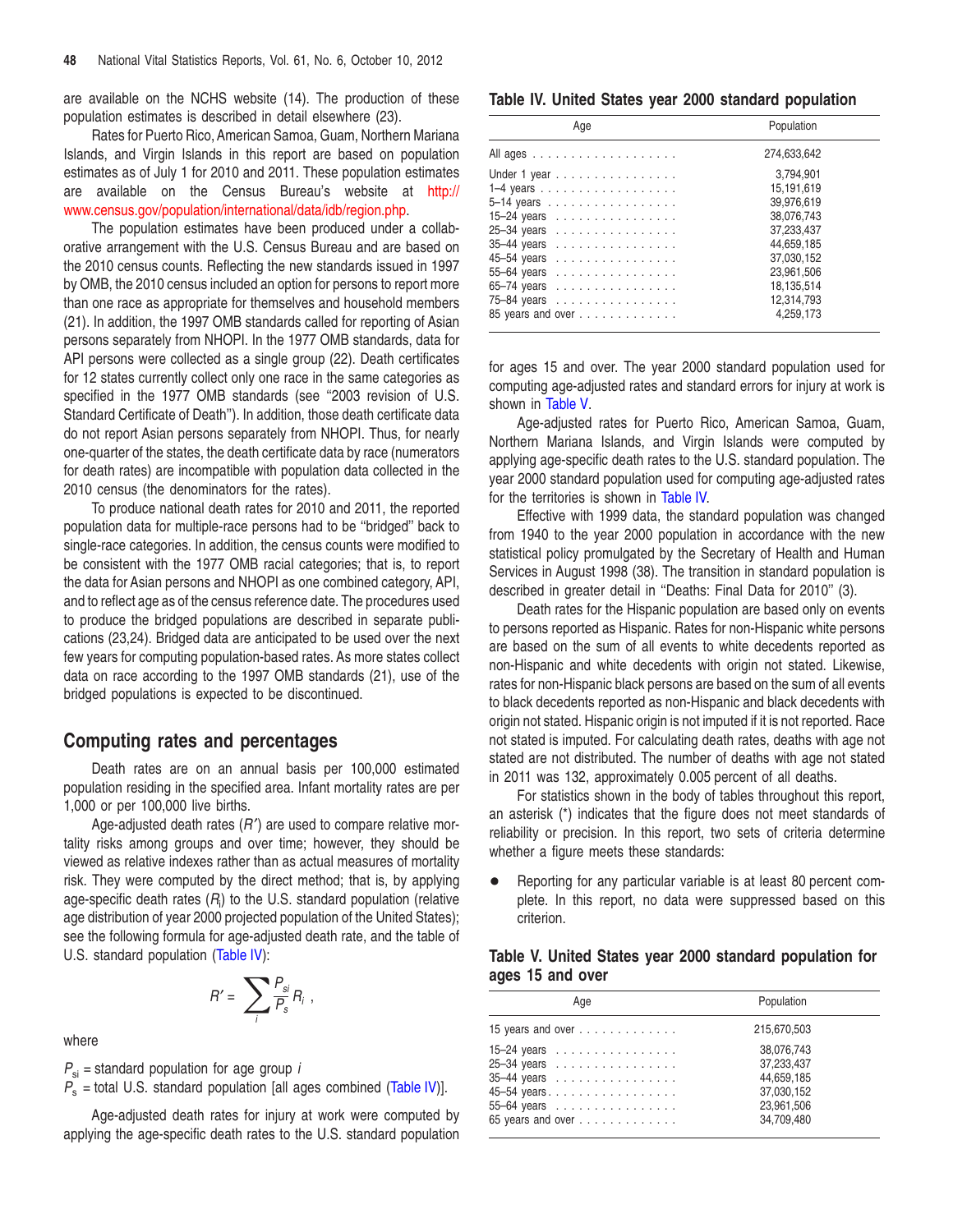<span id="page-48-0"></span>A rate or percentage is based on at least 20 deaths. Rates based on fewer than 20 deaths have a relative standard error (RSE) of about 23 percent or more and, therefore, are considered highly variable. For age-adjusted death rates, this criterion is applied to the sum of the age-specific deaths; however, some death rates (based on data files that are less than 100 percent complete and on 20–31 deaths) may have RSEs of 23 percent or more but are still shown instead of asterisks. As a result, caution should be exercised in analyzing rates based on 20–31 events. Additional information on random variation in numbers of events, rates, ratios, and percentages may be found in ''Reliability of estimates.''

#### **Reliability of estimates**

Because the preliminary estimates of deaths in this report are based on files that may not be complete, they are subject to sampling variability. This concept is reflected in the fact that record weights are used to adjust record counts to independent control totals. The lack of completeness of the vital statistics files is due to delays in receiving and processing the death records. Although the proportion of records making up the preliminary file does not constitute a veritable random sample, for the sake of convenience the variability associated with this error (sampling variability) is treated as if it were from a random sample.

Even where the number of vital events in this report is 100 percent complete and not subject to sampling variability, it might be affected by random variation. Thus, when the number of events is small and the probability of such an event is small, considerable caution must be observed in interpreting the data. Such infrequent events may be assumed to follow a Poisson probability distribution. The first column of Table VI shows the estimated RSEs of a file that is nearly 100 percent complete.

Data in a file that is less than 100 percent complete are affected by sampling variation as well as by random variation. The estimated RSEs in columns 2–6 of Table VI for various levels of file completeness are measures of the sampling errors and the random errors of the estimates. They do not include nonsampling error.

The estimated RSEs in Table VI were computed using:

1. RSE = 
$$
100 \sqrt{\frac{1}{X} + \frac{(1-f)(N-X)}{fX(N-(1/f))}}
$$
,

where

 $f$  = the [sampling](#page-34-0) fraction or the percent of file completeness/100 from Table I. For mortality data based on deaths under 1 year of age, use  $f$  for "infant deaths" for either the demographic or medical file as appropriate. For mortality data based on all ages combined or any age group that is 1

#### **Table VI. Relative standard errors for preliminary number of deaths by percentage of file completeness** [Relative standard errors are expressed as a percentage of the estimate]

|                            | Percent of file completeness |       |                                   |       |       |       |
|----------------------------|------------------------------|-------|-----------------------------------|-------|-------|-------|
| Estimated number of deaths | 100                          | 95    | 90                                | 80    | 70    | 60    |
|                            |                              |       | Relative standard error (percent) |       |       |       |
|                            | 100.0                        | 102.6 | 105.4                             | 111.8 | 119.5 | 129.1 |
|                            | 44.7                         | 45.9  | 47.1                              | 50.0  | 53.5  | 57.7  |
|                            | 31.6                         | 32.4  | 33.3                              | 35.4  | 37.8  | 40.8  |
|                            | 22.4                         | 22.9  | 23.6                              | 25.0  | 26.7  | 28.9  |
|                            | 18.3                         | 18.7  | 19.2                              | 20.4  | 21.8  | 23.6  |
|                            | 15.8                         | 16.2  | 16.7                              | 17.7  | 18.9  | 20.4  |
|                            | 14.1                         | 14.5  | 14.9                              | 15.8  | 16.9  | 18.3  |
|                            | 12.9                         | 13.2  | 13.6                              | 14.4  | 15.4  | 16.7  |
|                            | 12.0                         | 12.3  | 12.6                              | 13.4  | 14.3  | 15.4  |
|                            | 11.2                         | 11.5  | 11.8                              | 12.5  | 13.4  | 14.4  |
|                            | 10.5                         | 10.8  | 11.1                              | 11.8  | 12.6  | 13.6  |
|                            | 10.0                         | 10.3  | 10.5                              | 11.2  | 12.0  | 12.9  |
|                            | 7.1                          | 7.3   | 7.5                               | 7.9   | 8.5   | 9.1   |
|                            | 5.8                          | 5.9   | 6.1                               | 6.5   | 6.9   | 7.5   |
|                            | 5.0                          | 5.1   | 5.3                               | 5.6   | 6.0   | 6.5   |
|                            | 4.5                          | 4.6   | 4.7                               | 5.0   | 5.3   | 5.8   |
|                            | 4.1                          | 4.2   | 4.3                               | 4.6   | 4.9   | 5.3   |
|                            | 3.8                          | 3.9   | 4.0                               | 4.2   | 4.5   | 4.9   |
|                            | 3.5                          | 3.6   | 3.7                               | 4.0   | 4.2   | 4.6   |
|                            | 3.3                          | 3.4   | 3.5                               | 3.7   | 4.0   | 4.3   |
|                            | 3.2                          | 3.2   | 3.3                               | 3.5   | 3.8   | 4.1   |
|                            | 2.2                          | 2.3   | 2.4                               | 2.5   | 2.7   | 2.9   |
| 5,000.<br>.                | 1.4                          | 1.5   | 1.5                               | 1.6   | 1.7   | 1.8   |
| 10,000                     | 1.0                          | 1.0   | 1.1                               | 1.1   | 1.2   | 1.3   |
| 20,000<br>.                | 0.7                          | 0.7   | 0.7                               | 0.8   | 0.8   | 0.9   |
| 50.000<br>.                | 0.4                          | 0.5   | 0.5                               | 0.5   | 0.5   | 0.6   |
|                            | 0.3                          | 0.3   | 0.3                               | 0.4   | 0.4   | 0.4   |
|                            | 0.2                          | 0.2   | 0.2                               | 0.2   | 0.3   | 0.3   |
|                            | 0.1                          | 0.1   | 0.1                               | 0.2   | 0.2   | 0.2   |
|                            | 0.1                          | 0.1   | 0.1                               | 0.1   | 0.1   | 0.1   |
|                            | 0.1                          | 0.1   | 0.1                               | 0.1   | 0.1   | 0.1   |
|                            | 0.1                          | 0.1   | 0.1                               | 0.1   | 0.1   | 0.1   |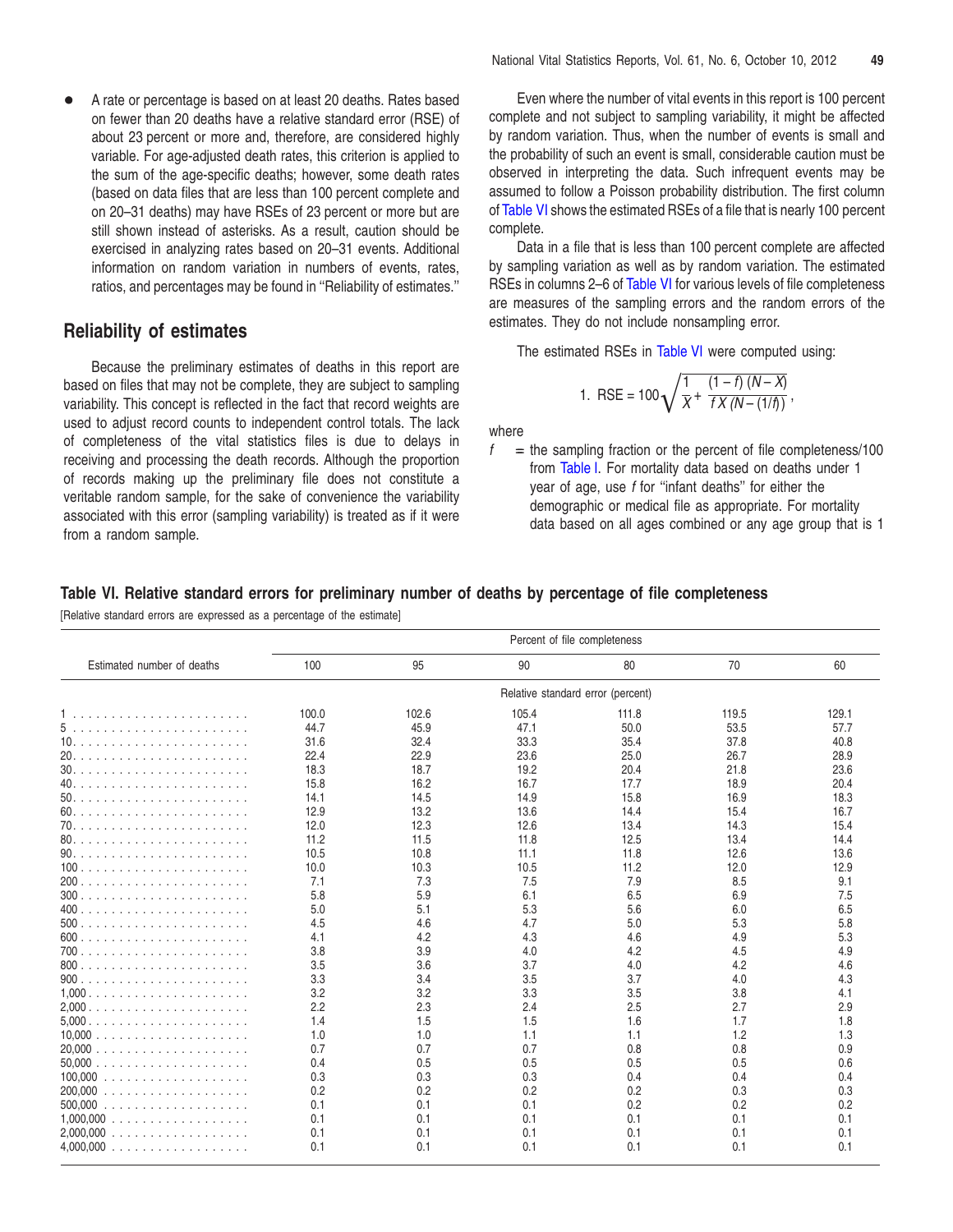year and over, use f for "deaths 1 year of age and over" for either the demographic or medical files as appropriate.

- $X =$  the estimated number of infant deaths or deaths.
- $N =$  total count of infant deaths or deaths for the United States or any state. (NOTE: RSEs shown in [Table](#page-48-0) VI are based on  $N = 4,000,000$ . If N is smaller, the RSEs may be slightly smaller than those shown.)

RSEs may be used to compute 95 percent confidence intervals for the number of events  $(X)$ , for a rate  $(R)$ , or for a percentage  $(P)$ and to compute statistical tests concerning the equality of two rates  $(R_1 \text{ and } R_2)$  or two percentages  $(P_1 \text{ and } P_2)$ .

For the number of deaths, the 95 percent confidence interval may be computed as:

2. Lower limit: 
$$
X_1 - \left(1.96 \cdot X_1 \cdot \frac{\text{BSE}(X_1)}{100}\right)
$$
  
3. Upper limit:  $X_1 + \left(1.96 \cdot X_1 \cdot \frac{\text{BSE}(X_1)}{100}\right)$ .

As a hypothetical example, assume the number of deaths,  $X_1$ , is 70 from a file with 80 percent completeness. Then,

Lower limit: 
$$
70 - \left(1.96 \cdot 70 \cdot \frac{13.4}{100}\right) = 51.6
$$
  
Upper limit:  $70 + \left(1.96 \cdot 70 \cdot \frac{13.4}{100}\right) = 88.4$ .

This means that the chances are 95 times out of 100 that the confidence interval (51.6–88.4) will cover the ''true'' number of deaths.

For rates based on population estimates in the denominator, the 95 percent confidence interval may be computed as:

4. Lower limit: 
$$
R_1 - \left(1.96 \cdot R_1 \cdot \frac{\text{RSE}(R_1)}{100}\right)
$$
  
5. Upper limit:  $R_1 + \left(1.96 \cdot R_1 \cdot \frac{\text{RSE}(R_1)}{100}\right)$ .

As a hypothetical example, assume the death rate,  $R_1$ , is 20.0, which is based on 70 deaths from a file with 80 percent completeness. Then,

Lower limit: 
$$
20.0 - \left(1.96 \cdot 20.0 \cdot \frac{13.4}{100}\right) = 14.7
$$
  
Upper limit:  $20.0 + \left(1.96 \cdot 20.0 \cdot \frac{13.4}{100}\right) = 25.3$ .

This means that the chances are 95 times out of 100 that the confidence interval (14.7–25.3) will cover the "true" rate.

For age-adjusted death rates, R', the 95 percent confidence interval may be computed as:

6. Lower limit: 
$$
R' - \left(1.96 \cdot R' \cdot \frac{\text{RSE}(R')}{100}\right)
$$
  
7. Upper limit:  $R' + \left(1.96 \cdot R' \cdot \frac{\text{RSE}(R')}{100}\right)$ ,

 $W$ 

where  
\n
$$
\sum_{i} \sqrt{\sum_{j} \left| \omega_{j}^{2} R_{j}^{2} \right|} \frac{1}{X_{i}} + \frac{(1 - f_{i}) (N_{i} - X_{i})}{f_{i} X_{i} (N_{i} - \frac{1}{f_{i}})}
$$
\n  
\n8. RSE(*R*') = 100

where

f i

- $i =$  each age group where  $i = 1$  for infant deaths,  $i = 2$  for 1-4 years,  $i = 3$  for 5-14 years, ... and  $i = 11$  for 85 years and over.
- R i = age-specific rate for the  $i<sup>th</sup>$  age group.
- $w_i$  =  $i^{\text{th}}$  age-specific U.S. standard population such that
	- $\Sigma w_i = 1.000000$  (see "Computing rates and percentages").
- $X_i$  = the estimated number of deaths for the i<sup>th</sup> age group.
- N, = total count of deaths from [Table](#page-34-0) I for each *i*<sup>th</sup> age group (for infant deaths, use the count of records as shown; for all age groups 1–4 through 85 years and over, use the count of records as shown for deaths 1 year and over).
- = percentage of file completeness/100 from [Table](#page-34-0) I (for infant deaths, use the percent completeness for the demographic or medical file as appropriate for deaths under age 1 year; for all age groups 1–4 through 85 years and over, use the percent completeness for the demographic or medical file as appropriate for deaths at ages 1 year and over).

For testing the equality of two rates,  $R_1$  and  $R_2$ , the following <sup>z</sup> test may be used to define a significance test statistic:

.

9. 
$$
z = \frac{R_1 - R_2}{\sqrt{R_1^2 \left(\frac{\text{RSE}(R_1)}{100}\right)^2 + R_2^2 \left(\frac{\text{RSE}(R_2)}{100}\right)^2}}
$$

The two-tailed 0.95 critical value for a <sup>z</sup> statistic is 1.96. Therefore, if  $|z| \ge 1.96$ , the difference is significant at the 0.05 level. If  $|z| < 1.96$ , then the difference would be considered not statistically significant at the 0.05 level.

As a hypothetical example, assume  $R_1$  is the same as the above example for the current 12-month period and that  $R_2$ , 15.0, is based on 50 deaths occurring in the prior 12-month period (which implies that the file is approximately 100 percent complete for  $R_2$ ). The *z* test may be determined as:

$$
z = \frac{20.0 - 15.0}{\sqrt{(20.0)^2 + \left(\frac{13.4}{100}\right)^2 + (15.0)^2 + \left(\frac{14.1}{100}\right)^2}} = 1.46.
$$

Because  $|z| < 1.96$ , there is no statistically significant difference between the two rates at the 0.05 level of significance.

For rates or percentages based on denominators having random variation only or random and sampling variation, the RSE must take into account the variation in both the numerator and denominator. For example, for a rate,  $R_3$ , based on the number of live births in the denominator, the RSE is computed as: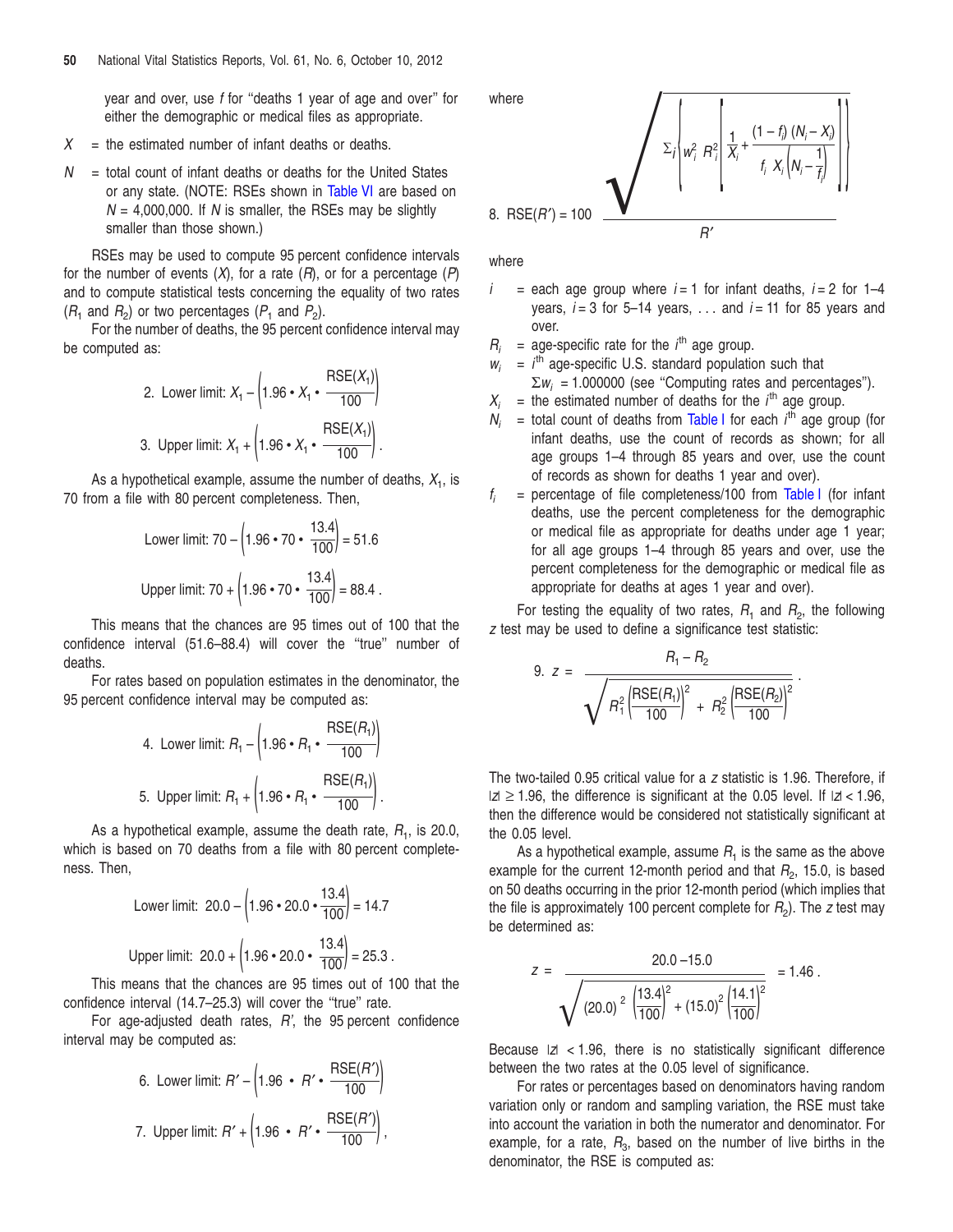10. RSE(
$$
B_3
$$
) = 100  $\sqrt{\left(\frac{\text{RSE}(D)}{100}\right)^2 + \left(\frac{\text{RSE}(B)}{100}\right)^2}$ ,

where

 $RSE(D) = RSE$  of the number of deaths, D  $RSE(B) = RSE$  of the number of births,  $B$ 

The 95 percent confidence interval of  $R_3$  may be computed as:

11. Lower limit: 
$$
R_3 - \left(1.96 \cdot R_3 \cdot \frac{\text{RSE}(R_3)}{100}\right)
$$
  
12. Upper limit:  $R_3 + \left(1.96 \cdot R_3 \cdot \frac{\text{RSE}(R_3)}{100}\right)$ .

As a hypothetical example, assume the infant mortality rate,  $R_{3}$ , is 15.0, which is based on 30 infant deaths  $(D)$  from a file with 70 percent completeness and 2,000 live births  $(B)$  from a file with 80 percent completeness. Then,

$$
\text{RSE}(R_3) = 100 \sqrt{\left|\frac{21.8}{100}\right|^2 + \left|\frac{2.5}{100}\right|^2} = 21.9
$$
\n
$$
\text{Lower limit: } 15.0 - \left(1.96 \cdot 15.0 \cdot \frac{21.9}{100}\right) = 8.6
$$
\n
$$
\text{Upper limit: } 15.0 + \left(1.96 \cdot 15.0 \cdot \frac{21.9}{100}\right) = 21.4
$$

This means that the chances are 95 times out of 100 that the confidence interval (8.6–21.4) will cover the "true" rate. The same formulas are applicable to a percentage  $(P_{1})$  that has variation in both the numerator and denominator. To compare the equality of two infant mortality rates or two percentages that have variation in the numerator and denominator, the above-mentioned <sup>z</sup> test may be used.